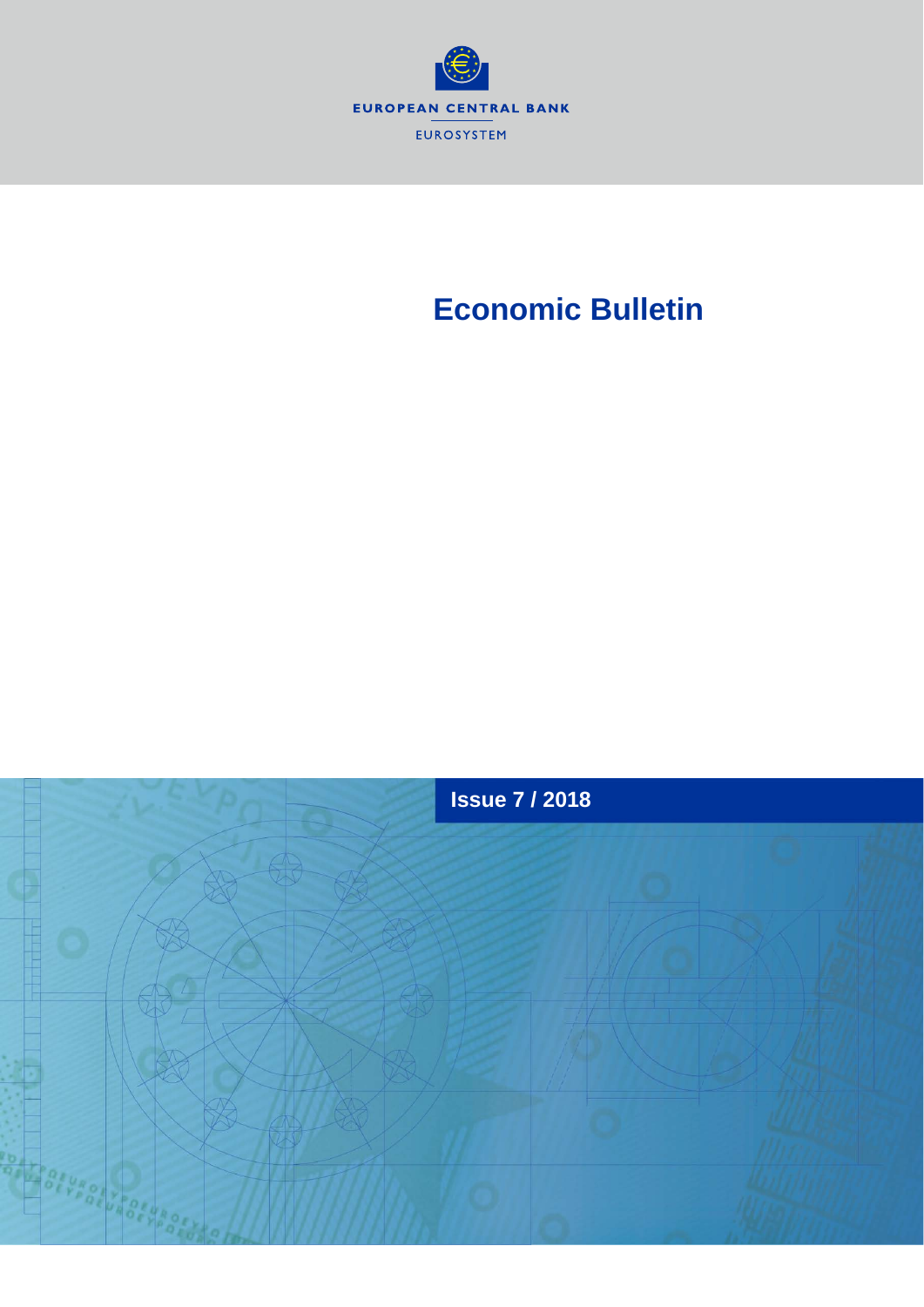# **Contents**

| <b>Update on economic and monetary developments</b> |                                                                                            | $\overline{\mathbf{2}}$ |
|-----------------------------------------------------|--------------------------------------------------------------------------------------------|-------------------------|
| <b>Summary</b>                                      |                                                                                            | $\overline{2}$          |
| 1                                                   | <b>External environment</b>                                                                | 4                       |
| 2                                                   | <b>Financial developments</b>                                                              | 8                       |
| 3                                                   | <b>Economic activity</b>                                                                   | 10                      |
| 4                                                   | Prices and costs                                                                           | 14                      |
| 5                                                   | Money and credit                                                                           | 17                      |
| <b>Boxes</b>                                        |                                                                                            | 21                      |
| 1                                                   | Purchases of green bonds under the Eurosystem's asset purchase<br>programme                | 21                      |
| $\overline{2}$                                      | The geography of the euro area current account balance                                     | 28                      |
| 3                                                   | Investment in intangible assets in the euro area                                           | 32                      |
| 4                                                   | Digitalisation and its impact on the economy: insights from a survey of<br>large companies | 37                      |
| 5                                                   | The role of energy prices in recent inflation outcomes: a cross-country<br>perspective     | 44                      |
| <b>Articles</b>                                     |                                                                                            | 49                      |
| 1                                                   | Potential output in the post-crisis period                                                 | 49                      |
| $\overline{2}$                                      | The state of the housing market in the euro area                                           | 71                      |
| <b>Statistics</b>                                   |                                                                                            | S <sub>1</sub>          |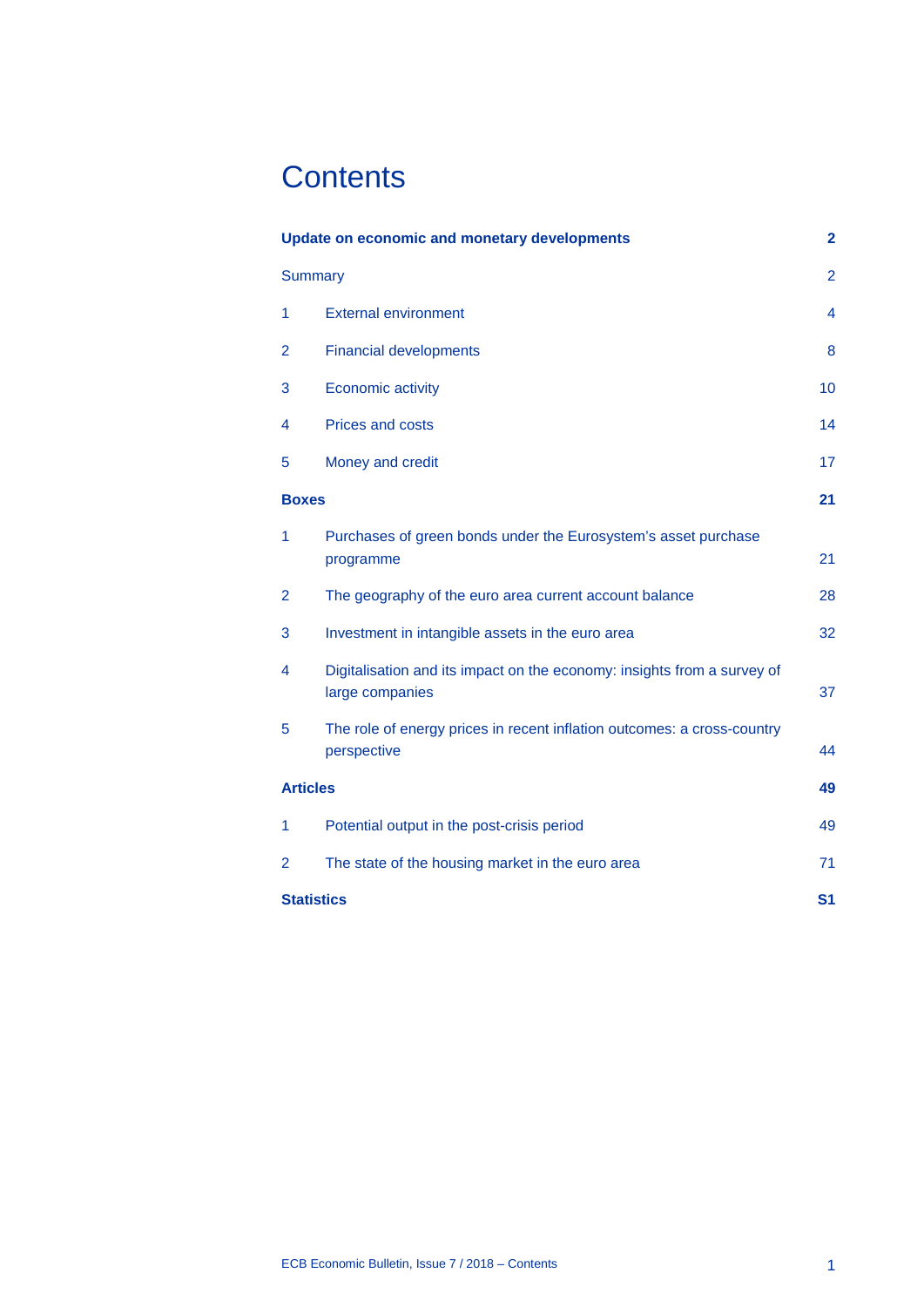# <span id="page-2-0"></span>Update on economic and monetary developments

# <span id="page-2-1"></span>**Summary**

The incoming information that has become available since the Governing Council's monetary policy meeting in September, while somewhat weaker than expected, remains overall consistent with an ongoing broad-based expansion of the euro area economy and gradually rising inflation pressures. The risks surrounding the euro area growth outlook can still be assessed as broadly balanced. At the same time, risks relating to protectionism, vulnerabilities in emerging markets and financial market volatility remain prominent. Yet, the underlying strength of the economy continues to support the Governing Council's confidence that the sustained convergence of inflation to its aim will continue in the period ahead and will be maintained even after a gradual winding-down of the net asset purchases. Nevertheless, significant monetary policy stimulus is still needed to support the further build-up of domestic price pressures and headline inflation developments over the medium term. This support will continue to be provided by the net asset purchases until the end of the year, by the sizeable stock of acquired assets and the associated reinvestments, and by the Governing Council's enhanced forward guidance on the key ECB interest rates. In any event, the Governing Council stands ready to adjust all of its instruments as appropriate to ensure that inflation continues to move towards its aim in a sustained manner.

Survey indicators of global economic growth have weakened recently as the global economic cycle matures. The global trade momentum has moderated amid ongoing actions and threats regarding trade tariff increases by the United States and possible retaliation by affected countries, but the near-term outlook remains steady. Global financial conditions remain supportive for advanced economies, while creating headwinds for emerging market economies.

In the euro area, sovereign bond yields have risen amid an increase in global risk-free rates and rising tensions in the sovereign debt markets of some euro area countries. Euro area equity prices have declined, reflecting a deterioration in risk sentiment. By contrast, yield spreads on corporate bonds have remained broadly unchanged. In foreign exchange markets, the euro has been broadly stable in trade-weighted terms.

Euro area real GDP increased by 0.4%, quarter on quarter, in both the first and the second quarter of 2018. Looking ahead, the incoming information remains overall consistent with the Governing Council's baseline scenario of an ongoing broad-based economic expansion. However, some recent sector-specific developments are having an impact on the near-term growth profile. The ECB's monetary policy measures continue to underpin domestic demand. Private consumption is fostered by ongoing employment growth and rising wages. Business investment is supported by solid domestic demand, favourable financing conditions and corporate profitability. Housing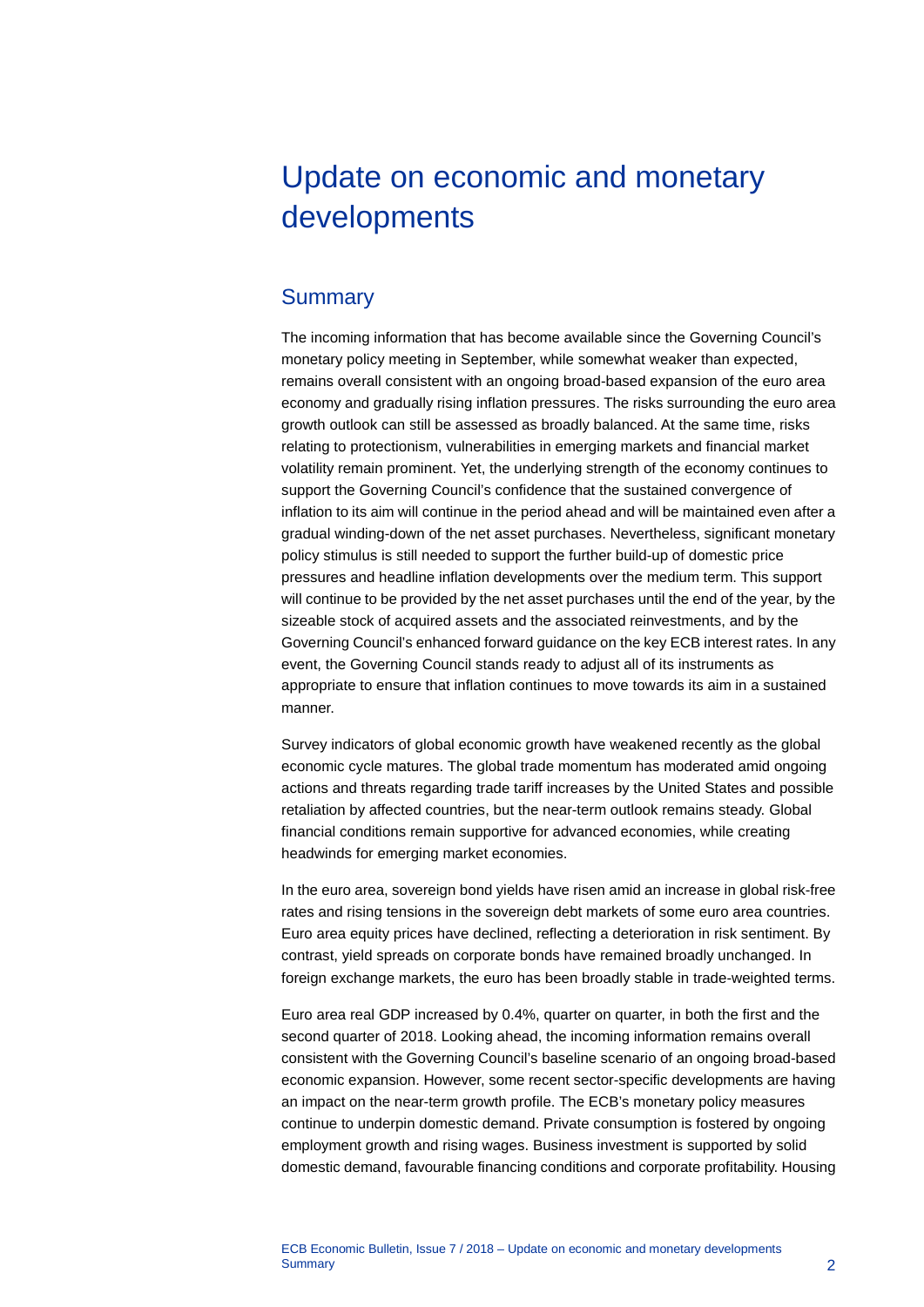investment remains robust. In addition, the expansion in global activity is expected to continue supporting euro area exports, though at a slower pace.

Euro area annual HICP inflation increased to 2.1% in September 2018, from 2.0% in August, reflecting mainly higher energy and food price inflation. On the basis of current futures prices for oil, annual rates of headline inflation are likely to hover around the current level over the coming months. While measures of underlying inflation remain generally muted, they have been increasing from earlier lows. Domestic cost pressures are strengthening and broadening amid high levels of capacity utilisation and tightening labour markets. Looking ahead, underlying inflation is expected to pick up towards the end of the year and to increase further over the medium term, supported by the ECB's monetary policy measures, the ongoing economic expansion and rising wage growth.

The monetary analysis shows that broad money (M3) growth stood at 3.5% in September 2018, after 3.4% in August. The growth of loans to the private sector has strengthened further, continuing the upward trend observed since the beginning of 2014. The euro area bank lending survey for the third quarter of 2018 indicates that loan growth continues to be supported by increasing demand across all loan categories and favourable bank lending conditions for loans to enterprises and loans for house purchase.

Combining the outcome of the economic analysis with the signals coming from the monetary analysis, the Governing Council concluded that an ample degree of monetary accommodation is still necessary for the continued sustained convergence of inflation to levels that are below, but close to, 2% over the medium term.

On the basis of this assessment, the Governing Council decided to keep the key ECB interest rates unchanged and continues to expect them to remain at their present levels at least through the summer of 2019, and in any case for as long as necessary to ensure the continued sustained convergence of inflation to levels that are below, but close to, 2% over the medium term. Regarding non-standard monetary policy measures, the Governing Council confirmed that the Eurosystem will continue to make net purchases under the asset purchase programme (APP) at the new monthly pace of €15 billion until the end of December 2018. The Governing Council anticipates that, subject to incoming data confirming its medium-term inflation outlook, net purchases will then end. The Governing Council intends to reinvest the principal payments from maturing securities purchased under the APP for an extended period of time after the end of the net asset purchases, and in any case for as long as necessary to maintain favourable liquidity conditions and an ample degree of monetary accommodation.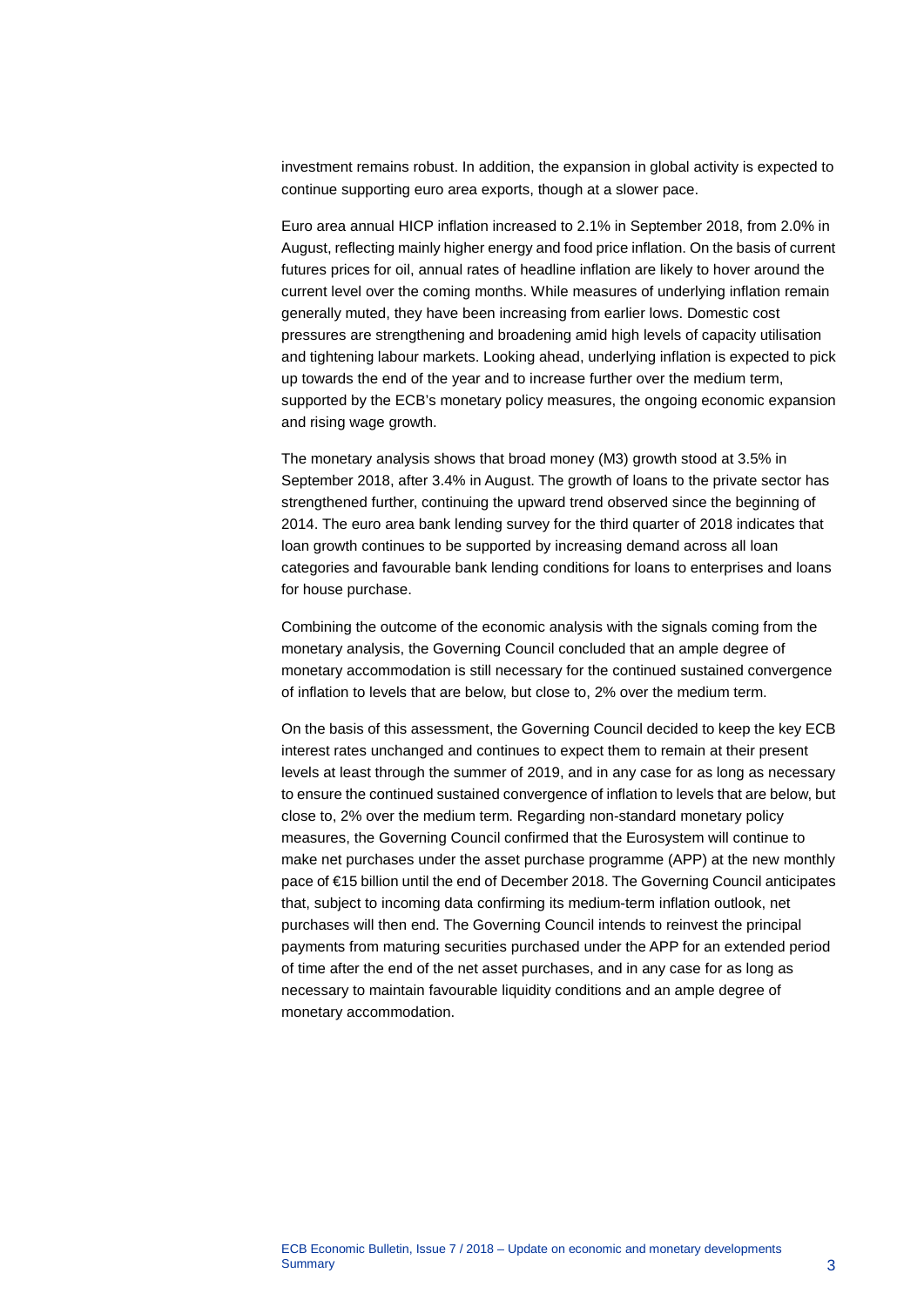# 1 External environment

<span id="page-4-0"></span>**Global survey indicators of economic growth have weakened recently as the global economic cycle matures.** The global composite output Purchasing Managers' Index (PMI) excluding the euro area declined further below its long-term average in September (see Chart 1), reaching a two-year low. The decline was driven by both the manufacturing and the services components. In quarterly terms, the average PMI for the third quarter of 2018 declined from its level in the previous quarter. The composite output PMI decreased across most advanced economies, including the United States, Japan and the United Kingdom. In emerging market economies, it increased in India but weakened in China, Russia and Brazil, the latter country index remaining below the expansionary threshold.

#### **Chart 1**

## Global composite output PMI



Sources: Haver Analytics, Markit and ECB calculations. Notes: The latest observations are for September 2018. "Long-term average" refers to the period from January 1999 to September 2018.

**Risks to the global economy remain to the downside, amid ongoing actions and threats regarding trade tariff increases by the United States and possible retaliation by the affected countries.** The US administration implemented tariffs targeting an additional USD 200 billion of Chinese imports with effect from 24 September 2018, and China retaliated with tariffs targeting an additional USD 60 billion of exports from the United States. Given the size of these latest measures, uncertainty as to their impact has increased, in particular as regards business sentiment and capital spending plans. Policy uncertainty also remains high. While the United States is weighing additional tariffs on Chinese exports and an expansion of protectionist measures in the automotive sector, a new trade agreement between the United States, Mexico and Canada (USMCA) signals an easing of trade tensions. Overall, the risks to global growth from rising protectionism remain significant.

**Global financial conditions remain supportive for advanced economies, while creating headwinds for emerging market economies.** Overall, monetary policy in advanced economies remains accommodative. At the same time, in the United States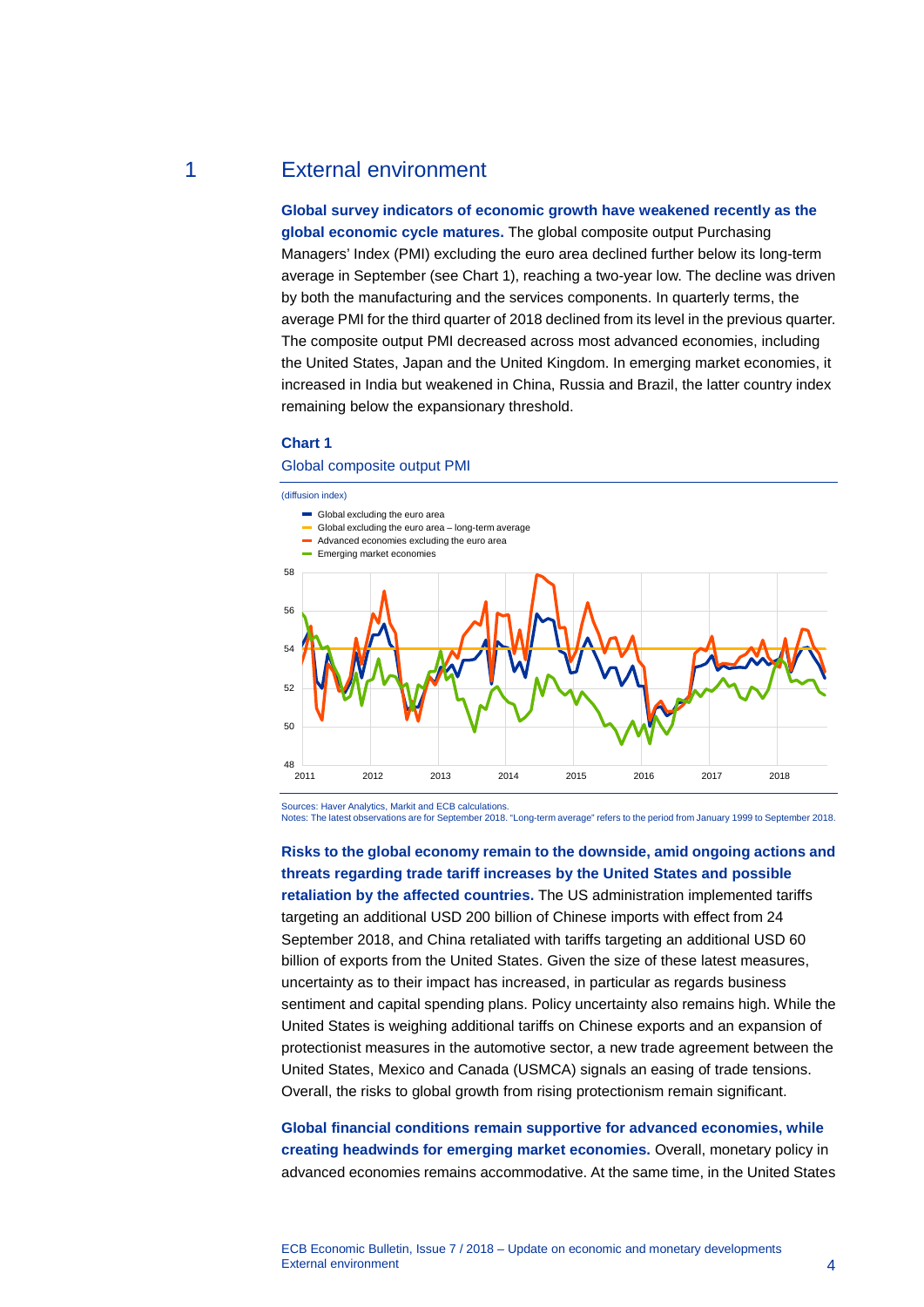the Federal Open Market Committee increased policy rates in September amid solid growth, rising inflation and a tight labour market. Following the decision, the yield on 10-year US government bonds reached its highest level since 2011, while international equity markets fell sharply. In China, financial conditions eased following action by the People's Bank of China responding to a weakening outlook for economic activity amid rising trade tensions. More broadly, however, financial conditions in emerging market economies remain tight and weigh on the outlook for economic activity. Overall, global risk sentiment has not fully recovered over the past few months, and financial investors seem to increasingly discriminate against emerging market economies with significant imbalances, high external financing needs and limited room for policy support. Moreover, additional rate increases in the United States and the stronger dollar could lead to a further tightening of financial conditions across emerging market economies.

**The global trade momentum has moderated, but the near-term outlook remains** 

**steady.** Following very weak figures in the second quarter of the year, global merchandise imports further recovered in August on account of stronger imports by emerging market economies (see Chart 2). The global PMI for new export orders decreased to below expansionary territory in September; however, the average for the third quarter of the year remained above the neutral threshold. Other trade indicators give mixed signals. Overall, recent data point to moderate but steady growth in trade in the third quarter.

## **Chart 2**

#### Global trade in goods and surveys



Sources: Markit, CPB Netherlands Bureau for Economic Policy Analysis and ECB calculations. Note: The latest observations are for August 2018 for global merchandise imports and September 2018 for the PMIs.

**Global inflation was stable in August.** Annual consumer price inflation in the countries of the Organisation for Economic Co-operation and Development (OECD) was unchanged at 2.9% in August, while inflation excluding food and energy stood at 2.1%. Looking ahead, global inflationary pressures are expected to remain contained. While upward pressures from oil prices should diminish in the medium term, the gradual decline in spare economic capacity is expected to support underlying inflation.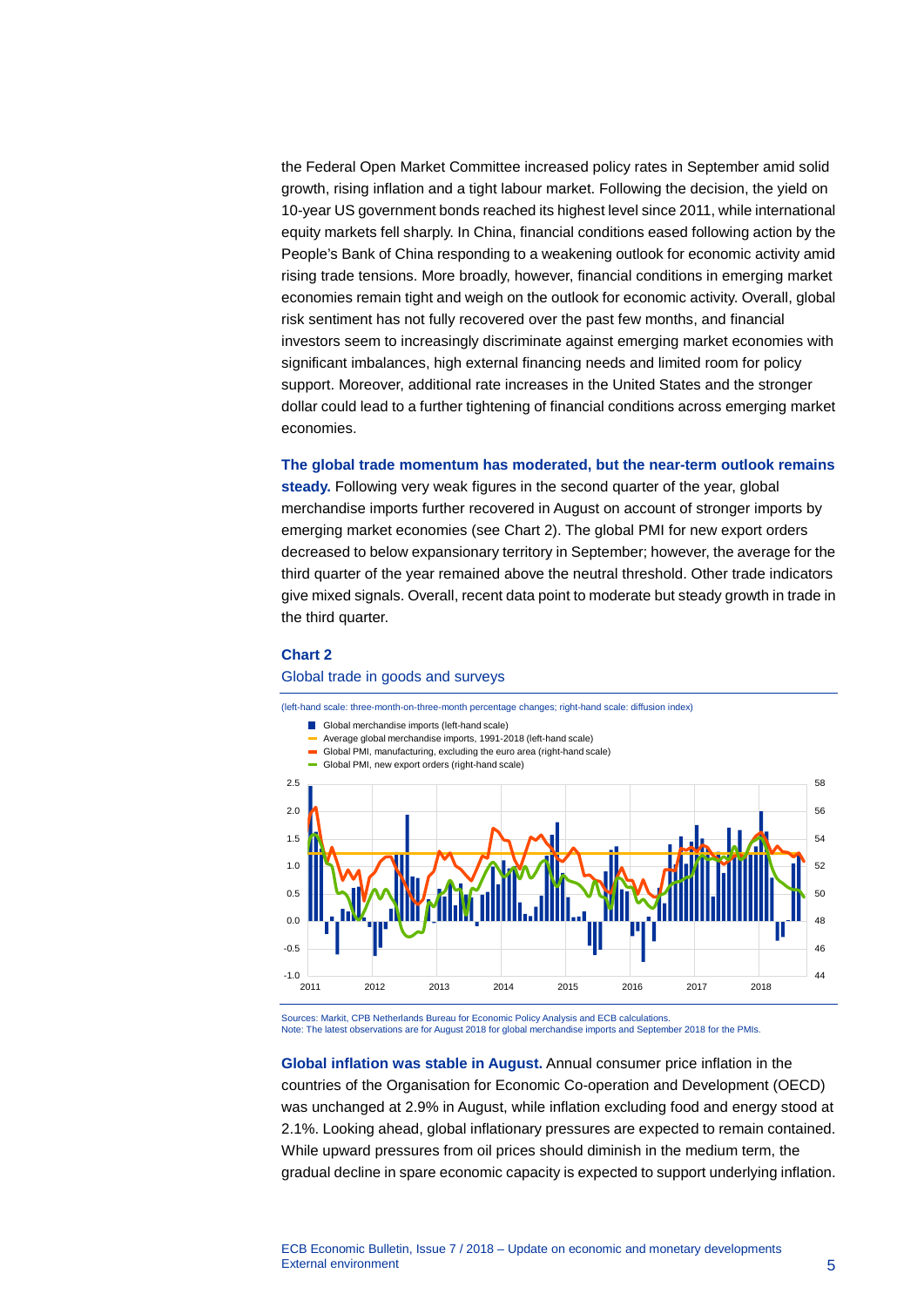# **Oil markets have been mainly affected by factors related to the US sanctions against Iran.** Brent crude oil prices increased from a low of USD 70 per barrel in the summer to USD 86 per barrel on 3 October as the prospect of the sanctions started to affect Iranian oil exports and OPEC decided not to further increase production. The more recent retreat in oil prices to USD 76 per barrel on October 23 was driven by the announcements by Saudi Arabia and Russia that they could increase output if needed, coupled with a global stock market sell-off and weaker forecasts for oil demand growth. Non-oil commodity prices have decreased by around 2% since end-July. While food prices fell slightly, metal prices increased, mainly on account of iron ore prices.

**In the United States, the outlook for economic activity remains solid.** Real GDP expanded at an annualised rate of 4.2% in the second quarter of 2018, following 2.2% in the previous quarter. This marked acceleration was due in part to strong exports. To the extent that these exports were front-loaded in response to expected future tariffs, the support from trade is not expected to persist. In addition, the further escalation of trade tensions between the United States and China may increasingly affect business sentiment and thus investment spending. Nonetheless, the near-term outlook remains strong, supported by solid macroeconomic fundamentals, as well as a large procyclical fiscal expansion. Meanwhile, the labour market continued to generate jobs at a robust pace in September, and the unemployment rate declined further to 3.7%, the lowest rate since December 1969. Annual headline consumer price index (CPI) inflation slowed to 2.3% in September, while excluding food and energy, inflation remained at 2.2%.

**In Japan, economic activity was robust in the second quarter, but extreme weather conditions have raised uncertainty regarding the outlook.** Following a mild contraction in the first quarter of the year, economic activity rebounded in the second quarter, supported by strong investment activity. However, the outlook continues to be surrounded by growing uncertainty. Following the heavy rains and floods in western Japan in July, the impact of Typhoon Jebi and the Hokkaido earthquake in September are likely to weigh on economic activity. Looking further ahead, the Japanese economy is expected to return to moderate growth, albeit at a gradually slowing pace, as declining spare capacity and diminishing fiscal support may limit growth prospects in spite of accommodative monetary policy. In addition, the political uncertainty regarding trade policies remains significant, especially as regards potential tariffs on Japan's automotive sector. Labour market indicators, meanwhile, point to a further tightening, while upward momentum in prices and wages remains limited. Annual headline CPI inflation stood at 1.2% in September, while CPI inflation excluding food and energy remained close to zero.

**In the United Kingdom, real GDP growth rebounded modestly in the second quarter.** Real GDP grew by 0.4% quarter on quarter in the second quarter, after first quarter growth was revised down to 0.1%. Household consumption slowed, while the investment and trade expenditure components were revised heavily downwards, revealing contractions in both for two consecutive quarters. The latest PMI survey data suggest quarter-on-quarter GDP growth at a similar rate in the third quarter, though short-term indicators for the export-oriented manufacturing sector signal a less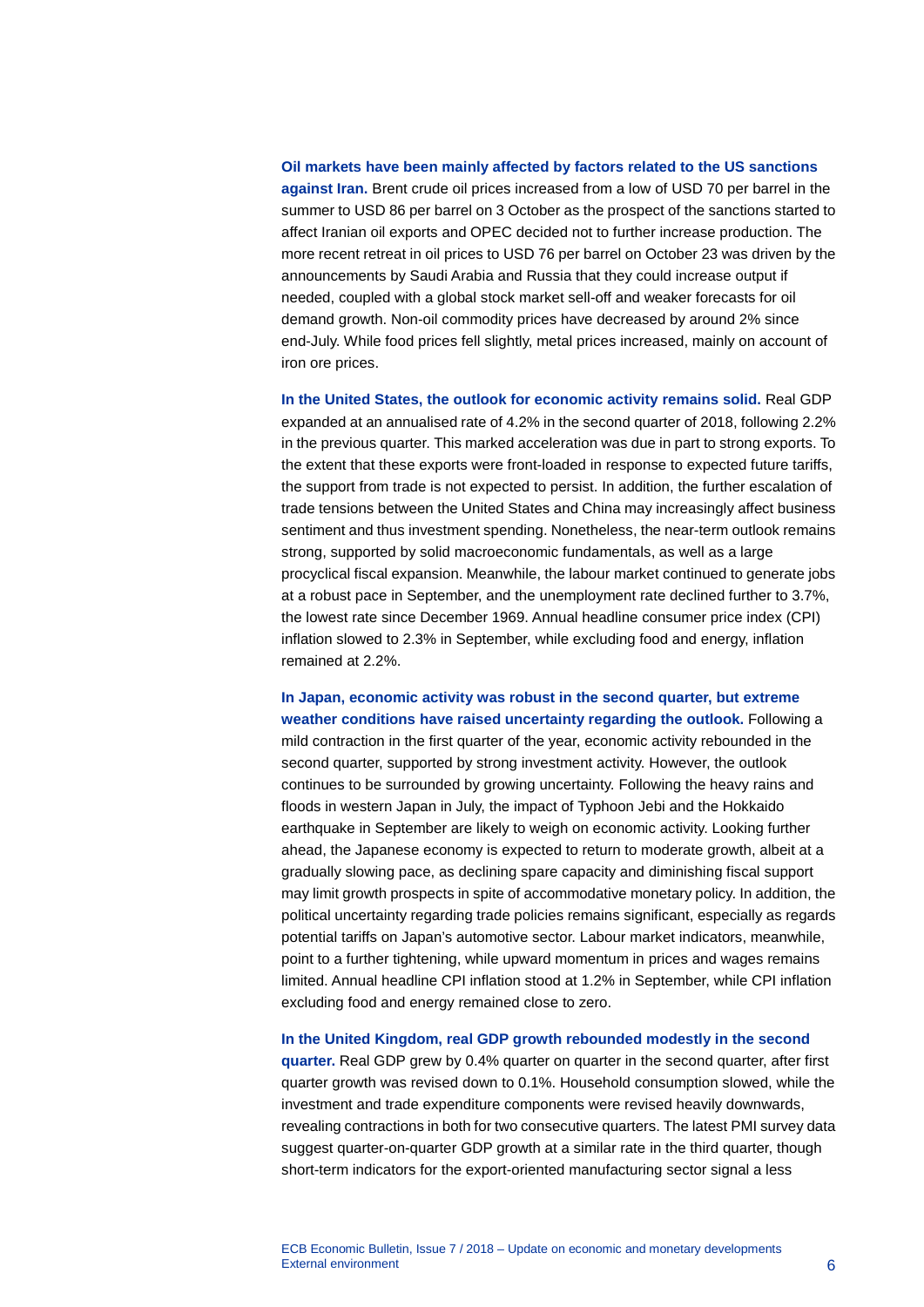optimistic outlook. This is in line with an environment of moderating global growth, growing trade tensions and the heightened uncertainty surrounding the outcome of the negotiations on the country's withdrawal from membership of the European Union in March 2019. Having picked up slightly over the course of the summer, inflation fell back to 2.4% in September, from 2.7% in August. The volatility seen over the summer months was in large part expected, reflecting earlier developments in oil prices and a slight weakening in the pound around the end of the second quarter of the year.

**In China, GDP growth moderated only slightly in the third quarter of 2018, amid additional policy support.** Real GDP grew at 6.5% in year-on-year terms in the third quarter of 2018, supported by strong consumption, government policy support and a solid export performance. However, in the near term a slowing housing market and the lagged effects of earlier financial tightening may weigh on growth. Also, new tariffs implemented by the US administration targeting an additional USD 200 billion of Chinese exports to the United States are expected to adversely impact economic activity. In order to mitigate the impact, the Chinese authorities have announced a broad set of non-tariff measures to facilitate trade growth and foster domestic investment. In addition, Chinese policymakers are set to lower the average tariff rate on imports from 9.8% in 2017 to 7.5% as of 1 November. Headline CPI inflation increased slightly in September to 2.5%, but core inflation declined to 1.7%.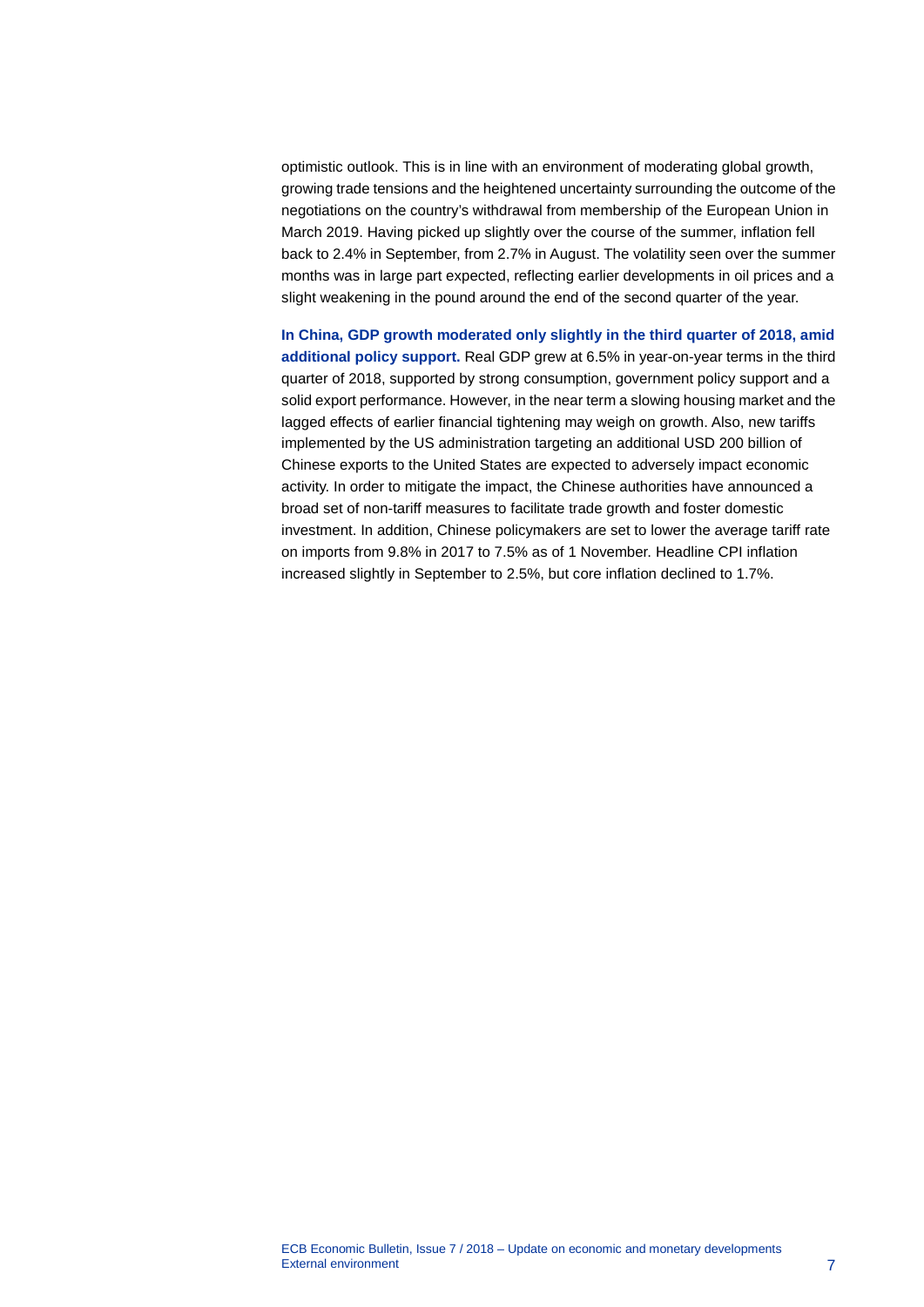# 2 Financial developments

# <span id="page-8-0"></span>**Euro area government bond yields have risen since mid-September (see**

**Chart 3).** In the period under review (from 13 September to 24 October 2018), the GDP-weighted euro area ten-year sovereign bond yield rose by 18 basis points to 1.28% amid an increase in global risk-free rates and rising tensions in the sovereign debt markets of some euro area countries. Vis-à-vis the yield on German ten-year government bonds, the spread on ten-year Italian sovereign bonds widened by 86 basis points to 3.22%. The spreads on the equivalent bonds of Spain and Portugal widened to a somewhat lesser extent. Sovereign bond yields increased by 20 basis points to 3.17% in the United States and declined by 3 basis points to 1.48% in the United Kingdom.

#### **Chart 3**

Ten-year sovereign bond yields



Sources: Thomson Reuters and ECB calculations.

Notes: Daily data. The vertical grey line denotes the start of the review period (i.e. 13 September 2018). The latest observation is for 24 October 2018.

**Broad indices of euro area equity prices declined.** Equity prices of both euro area financials and non-financial corporations (NFCs) decreased by around 7% over the review period on the back of an increase in the discount rate and in risk premia in the light of tensions in euro area sovereign bond markets. However, expectations of robust corporate profits continued to be supportive of euro area equity prices. The equity prices of US NFCs and financial firms also declined over the review period, by 6% and 7.5% respectively. In view of the declines, market expectations of future equity price volatility increased in both the euro area and the United States, where they stood on an annualised basis at 21.5% and 21% respectively. These levels remain comparatively low from a historical perspective.

# **Yield spreads on bonds issued by euro area NFCs remained relatively insulated from tensions in sovereign debt and equity markets.** Compared with

mid-September, the spread on investment-grade NFC bonds relative to the risk-free rate fell by 3 basis points to 64 basis points. Spreads on financial sector debt with an investment-grade rating increased by 3 basis points to 93 basis points. Despite yield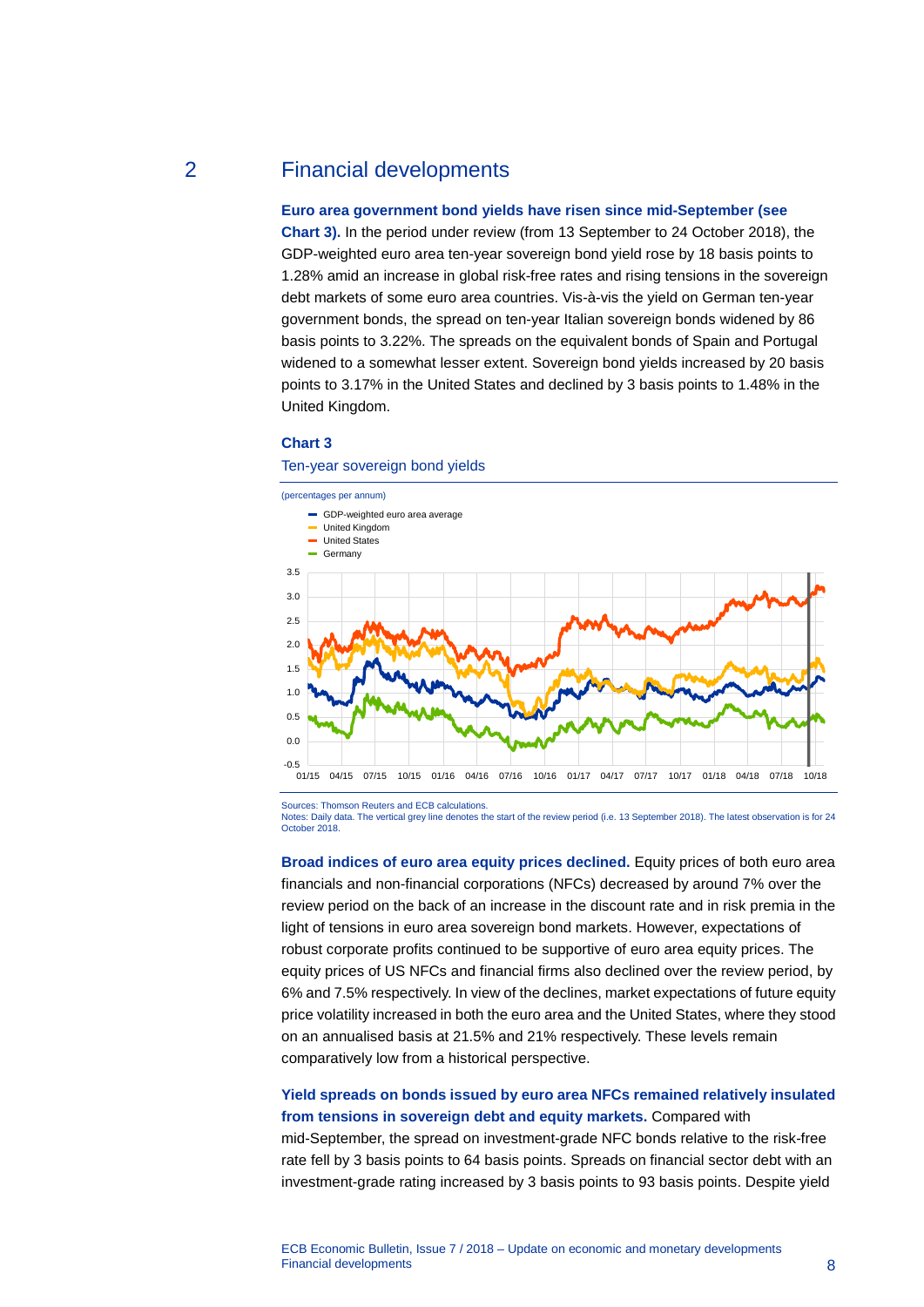increases in the first half of 2018, corporate bond spreads remained significantly (50-60 basis points) below the levels observed in March 2016, prior to the announcement and subsequent launch of the corporate sector purchase programme.

**The euro overnight index average (EONIA) ranged between -35 and -37 basis points over the period under review.** Excess liquidity declined by around €37 billion to about €1,867 billion. This decline was driven by an increase in net autonomous factors, the maturity of the first series of targeted longer-term refinancing operations (TLTRO-I) and some early repayments of funds borrowed under the second series (TLTRO-II). At the same time, ongoing purchases under the Eurosystem's asset purchase programme partially offset the decline in excess liquidity.

**The EONIA forward curve shifted slightly upwards over the review period. Market participants revised up their interest rate expectations for longer horizons.** The curve remains below zero for horizons prior to October 2020, reflecting market expectations of a prolonged period of negative interest rates.

**In the foreign exchange markets, the euro depreciated in trade-weighted terms (see Chart 4).** Over the period under review, the effective exchange rate of the euro, measured against the currencies of 38 of the euro area's most important trading partners, weakened by 1.4%. In bilateral terms, the euro depreciated against the currencies of the major advanced economies, in particular the US dollar (by 2.0%), reflecting expectations about the evolution of monetary policy in the United States and the euro area, the Japanese yen (by1.0%) and the pound sterling (by 0.9%). The euro also depreciated vis-à-vis the currencies of most non-euro area EU Member States, as well as against the Chinese renminbi (by 0.6) and the currencies of other major emerging economies, such as Turkey, Russia and Brazil, which were supported by improving market sentiment following their previous significant depreciation. Over the same period, the euro strengthened vis-à-vis the Swiss franc by 1.0%.

#### **Chart 4**

#### Changes in the exchange rate of the euro vis-à-vis selected currencies



Source: ECB.

Notes: "EER-38" is the nominal effective exchange rate of the euro against the currencies of 38 of the euro area's most important trading partners. All changes have been calculated using the foreign exchange rates prevailing on 24 October 2018.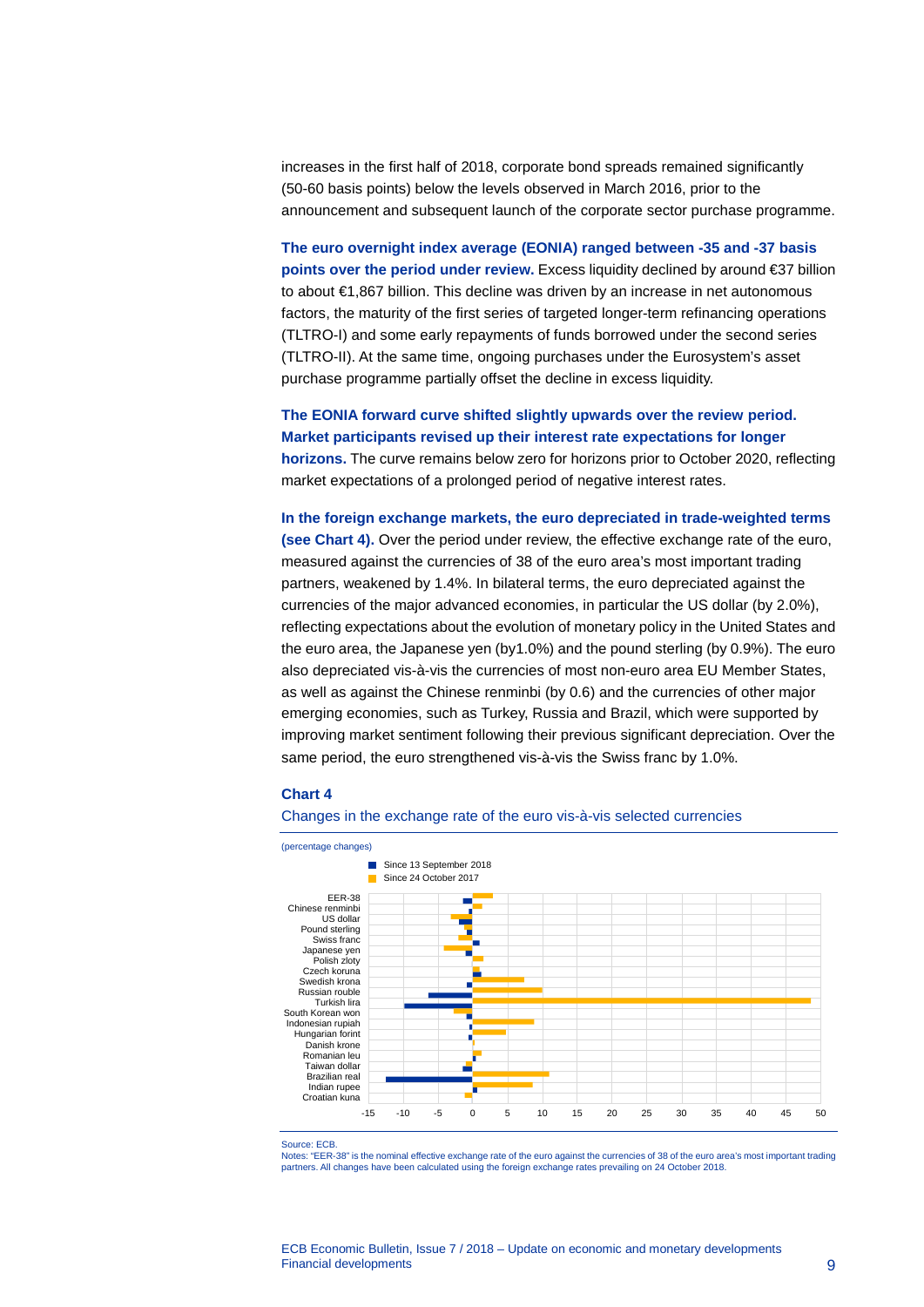# 3 Economic activity

<span id="page-10-0"></span>**Incoming information, while somewhat weaker than expected, remains overall consistent with ongoing broad-based economic expansion.** Real GDP increased by 0.4%, quarter on quarter, in both the first and second quarters of the year, following the exceptionally strong dynamics observed in the previous five quarters (see Chart 5). Domestic demand made a positive contribution to the outcome in the second quarter, whereas net trade and changes in inventories had a neutral impact on GDP growth. Economic indicators, with survey results overall remaining at high levels, point to ongoing growth in the second half of the year.

# **Chart 5**

<span id="page-10-1"></span>-





Sources: Eurostat, European Commission, Markit and ECB.

Notes: The Economic Sentiment Indicator (ESI) is standardised and rescaled to have the same mean and standard deviation as the Purchasing Managers' Index (PMI). The latest observations are for the second quarter of 2018 for real GDP, September 2018 for the ESI and October 2018 for the PMI.

**In the second quarter employment rose further across euro area countries and sectors, increasing by 0.4% quarter on quarter.** The average hours worked increased markedly in the second quarter, recovering from the decline due to the temporary impact of sick leave and strikes in the previous quarter.<sup>[1](#page-10-1)</sup> With the latest increase, employment stands 2.4% above the pre-crisis peak recorded in the first quarter of 2008. Since the trough recorded in the second quarter of 2013, cumulative employment growth in the euro area amounts to 9.2 million persons. The strong growth in employment seen during this period of economic expansion was accompanied by broadly unchanged average hours worked, which primarily reflects the impact of several structural factors (e.g. the large share of part-time workers in total employment).

**Looking ahead, short-term indicators point to continued strength in the labour market in the coming quarters.** The euro area headline unemployment rate declined

See the box entitled "The recent slowdown in euro area output growth reflects both cyclical and temporary factors", *Economic Bulletin*, Issue 4, ECB, 2018.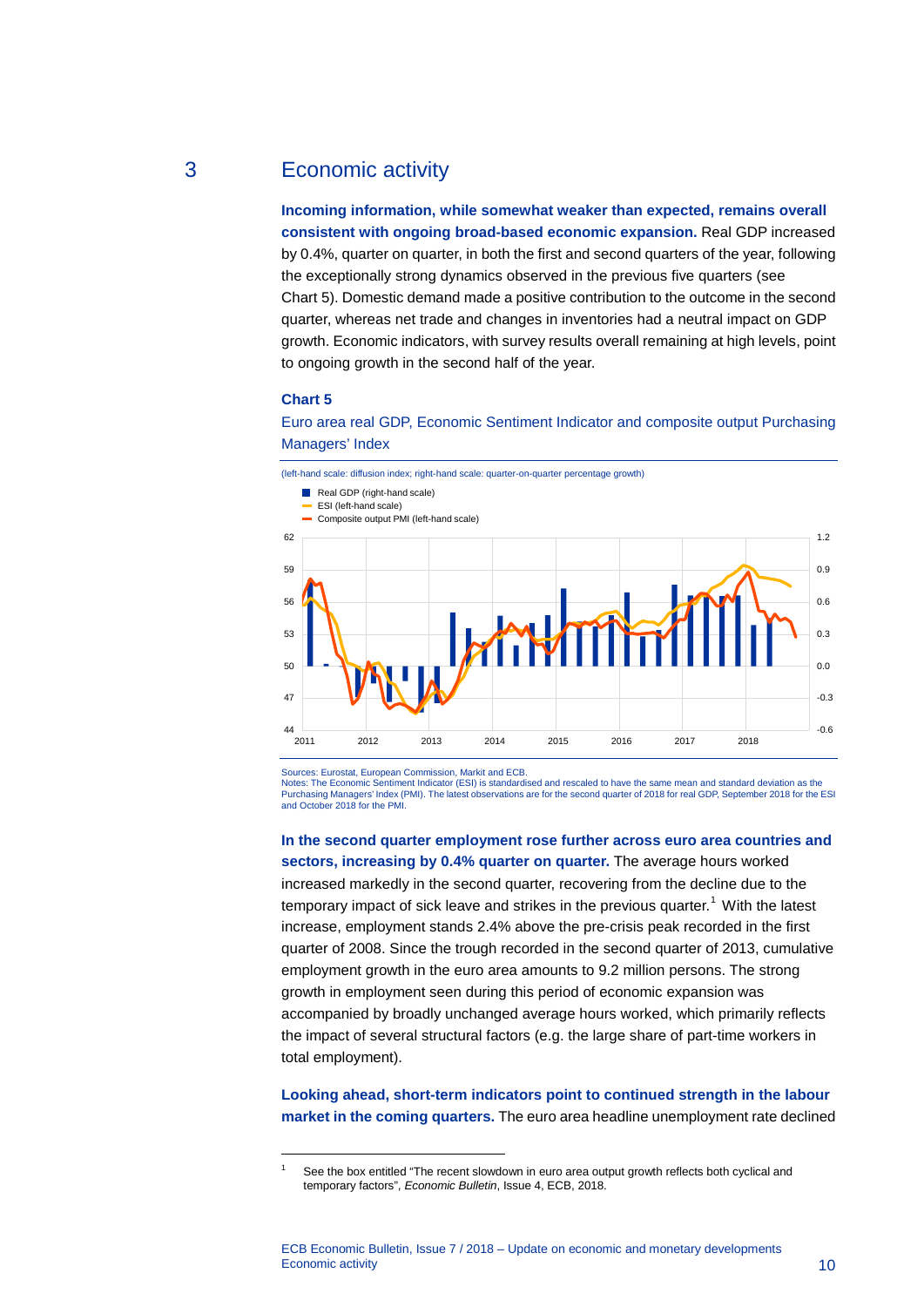further to 8.1% in August (see Chart 6) – the lowest level seen since November 2008. Looking further ahead, survey indicators point to continued employment growth in the third quarter of the year.

#### **Chart 6**

Euro area employment, PMI assessment of employment and unemployment



Sources: Eurostat, Markit and ECB calculations.

Notes: The Purchasing Managers' Index (PMI) is expressed as a deviation from 50 divided by 10. The latest observations are for the<br>second quarter of 2018 for employment, October 2018 for the PMI and August 2018 for the une

**Household income continued to support growth in private consumption.** Private consumption rose by 0.2%, quarter on quarter, in the second quarter of 2018, following more dynamic growth in the previous quarter. This slowdown appears to reflect, on the one hand, adverse temporary factors (such as the impact of strikes on transport-related spending in France) and, on the other hand, the unwinding of positive temporary factors in the first quarter (higher energy consumption due to the cold winter). On an annual basis, consumption rose by 1.3% in the second quarter of 2018, which represents a slowdown from the first quarter, when consumption rose by 1.6%. At the same time, annual growth of households' real disposable income increased from 1.7% in the first quarter to 1.9% in the second quarter. Thus, the slowdown in consumption growth was mirrored by a rise in the annual rate of change in savings – from 3.4% in the first quarter to 5.9% in the second quarter. The household saving ratio rose to 12.0% in the second quarter, slightly above the record low of 11.9% in the previous three quarters.

#### **Private consumption is expected to display resilient growth in the coming**

**quarters.** Recent data on the volume of retail sales and new passenger car registrations point to ongoing growth in consumer spending in the third quarter of this year. However, it should be noted that the link between new passenger car registrations and car purchases, which feed into private consumption, is in all likelihood distorted at the current juncture, as it appears that a large part of the registrations in August were carried out by manufacturers/dealers rather than consumers. Other indicators also support the picture of continued robust consumption dynamics. For instance, households' net worth continued to increase at robust rates in the second quarter, thus lending further support to private consumption. Moreover, the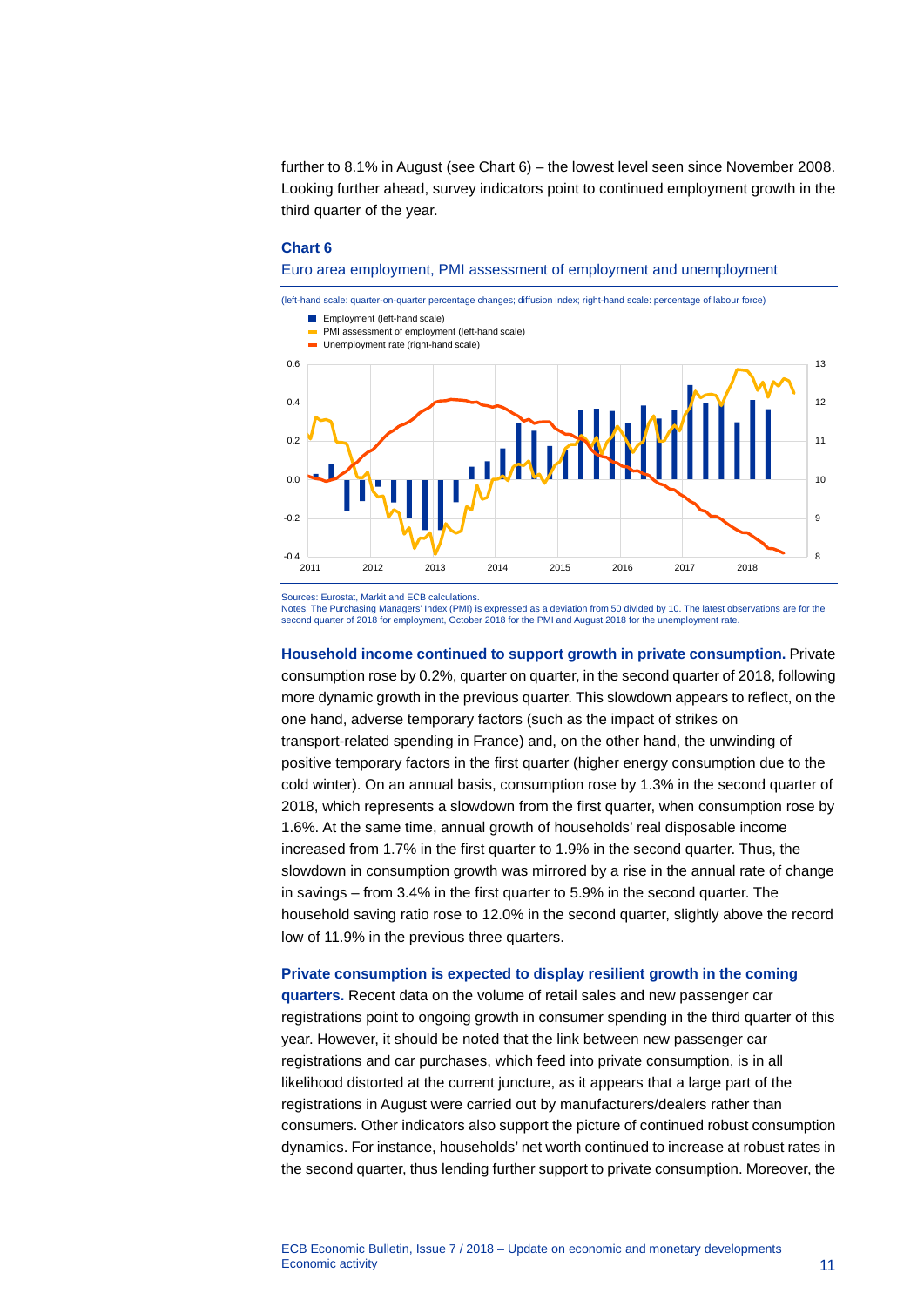latest survey results signal further labour market improvements, which should continue to support aggregate income and thus consumer spending. In addition, although consumer confidence has declined in the course of 2018, it still stands at an elevated level and well above its long-term average.

**Following the weak first quarter of 2018, investment growth rebounded in the second quarter.** The quarterly 1.4% rise in investment in the second quarter of this year was brought about by an increase in investment in machinery, equipment and, to a lesser extent, intellectual property products (Box 2 provides an overview of developments in investment in intangible assets in the euro area). At the same time, quarterly growth in construction investment increased to 1.1%. By contrast, investment in transport equipment declined strongly in the same quarter. For the third quarter of 2018, short-term indicators point to continued growth. Monthly data on capital goods production in July and August stood, on average, 0.7% above their second quarter average, when they rose by 0.8% on a quarterly basis. On the other hand, indicators such as capacity utilisation (slightly declining but still high), confidence and orders (both lower) point to some downward risks to the growth momentum in non-construction investment. With regard to construction investment, monthly construction production data up to August point to continued – but moderating – growth in the third quarter of 2018.

**Investment is expected to continue to grow solidly, supported by robust domestic demand and favourable financing conditions.** According to the euro area sectoral accounts for the second quarter of 2018, business margins (measured as the ratio of net operating surplus to net value added) have remained broadly unchanged since the end of 2015 and continue to be close to long-term averages. However, uncertainties surrounding the future implementation of tariff increases may already be proving detrimental to investment decisions. As regards construction investment, households' increasing intentions to buy or renovate, as well as constructors' buoyant price and employment expectations, point to positive momentum in the construction sector over the short-term horizon. However, as financing conditions are expected to become slightly tighter, alternative long-term investment opportunities may gradually emerge.

**Euro area trade growth remained moderate at the beginning of the third quarter of 2018.** Based on information up to August, euro area nominal goods exports increased by 1.1% quarter on quarter, slightly below the figures registered in the second quarter of 2018 (1.3% quarter on quarter). In contrast, extra euro area goods exports rebounded in August (an increase of 2.1%, after a contraction of around 1.1% in July), suggesting some acceleration compared with the second quarter in quarter-on-quarter terms. Euro area nominal imports fell by 0.2%, month on month, in August, after increasing by 0.9% in July. Using information up to August, extra-euro area imports increased by 2.8% in nominal terms in the third quarter, reflecting an acceleration compared with the second quarter of 2018 (2.2% quarter on quarter). Survey indicators with leading properties, such as the Purchasing Managers' Index (PMI) for new manufacturing export orders, and the European Commission's assessment of export order book levels are consistent with a deterioration in export performance, showing a decline in October in the context of a downward trend since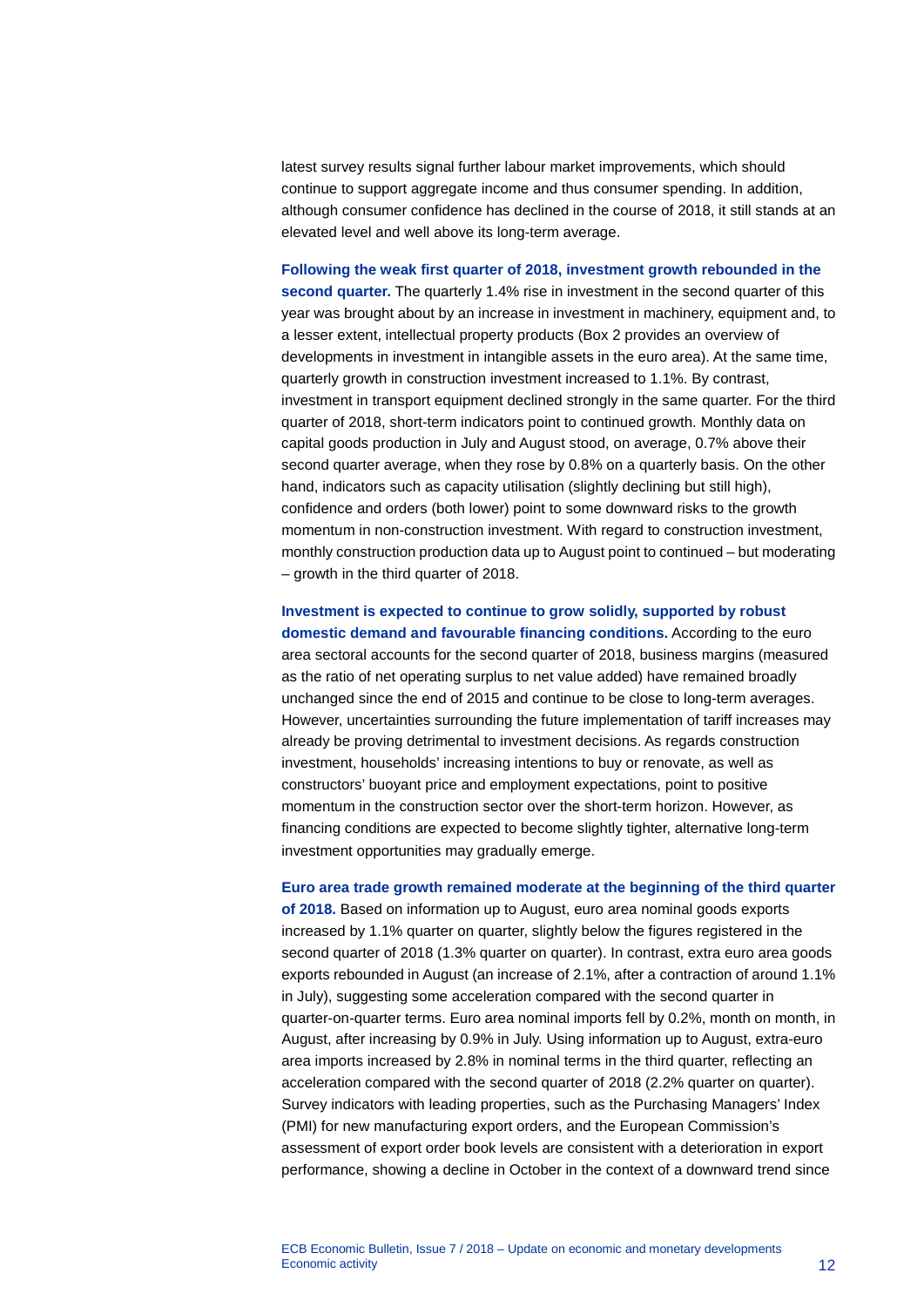the beginning of the year. Hard data such as new manufacturing orders outside the euro area rebounded in August after some deterioration in June and July.

**Overall, the latest economic indicators suggest ongoing broad–based growth.**

Industrial production (excluding construction) rebounded and recorded a relatively strong increase in August, following the sharp declines of the previous two months. Still, on average, production in July and August stood 0.2% below the level seen in the second quarter of 2018, when it rose by 0.1% on a quarterly basis. This weakness partly relates to temporary bottlenecks in the production of cars triggered by the testing process following the introduction of the Worldwide Harmonised Light Vehicle Test Procedure (WLTP) on 1 September. More timely survey data signal ongoing robust growth at rates similar to, or somewhat lower than, those recorded in the first half of the year. The composite output PMI averaged 54.3 in the third quarter, compared with 54.7 in the second quarter, before declining in October to 52.7. Meanwhile, the European Commission's Economic Sentiment Indicator (ESI) eased to 112.5 in the third quarter, from 114.0 in the second quarter (see Chart 5). Both the PMI and the ESI continue to stand above their respective long-term averages.

**The economic expansion is supported by domestic demand and continued improvements in the labour market.** However, some recent sector-specific developments are having an impact on the near-term growth profile. The ECB's monetary policy measures continue to underpin domestic demand. Private consumption is fostered by ongoing employment growth and rising wages. At the same time, business investment is supported by solid domestic demand, favourable financing conditions and corporate profitability. Housing investment remains robust. In addition, the expansion in global activity is expected to continue supporting euro area exports, although at a slower pace. The results of the latest round of the [ECB Survey](http://www.ecb.europa.eu/stats/prices/indic/forecast/html/index.en.html)  [of Professional Forecasters,](http://www.ecb.europa.eu/stats/prices/indic/forecast/html/index.en.html) conducted in early October, show that private sector GDP growth forecasts were revised downwards for 2018 and 2019 compared with the previous round conducted in early July. The figure for 2020 remained unchanged.

**The risks surrounding the euro area growth outlook are assessed as broadly balanced.** At the same time, risks relating to protectionism, vulnerabilities in emerging markets and financial market volatility remain prominent.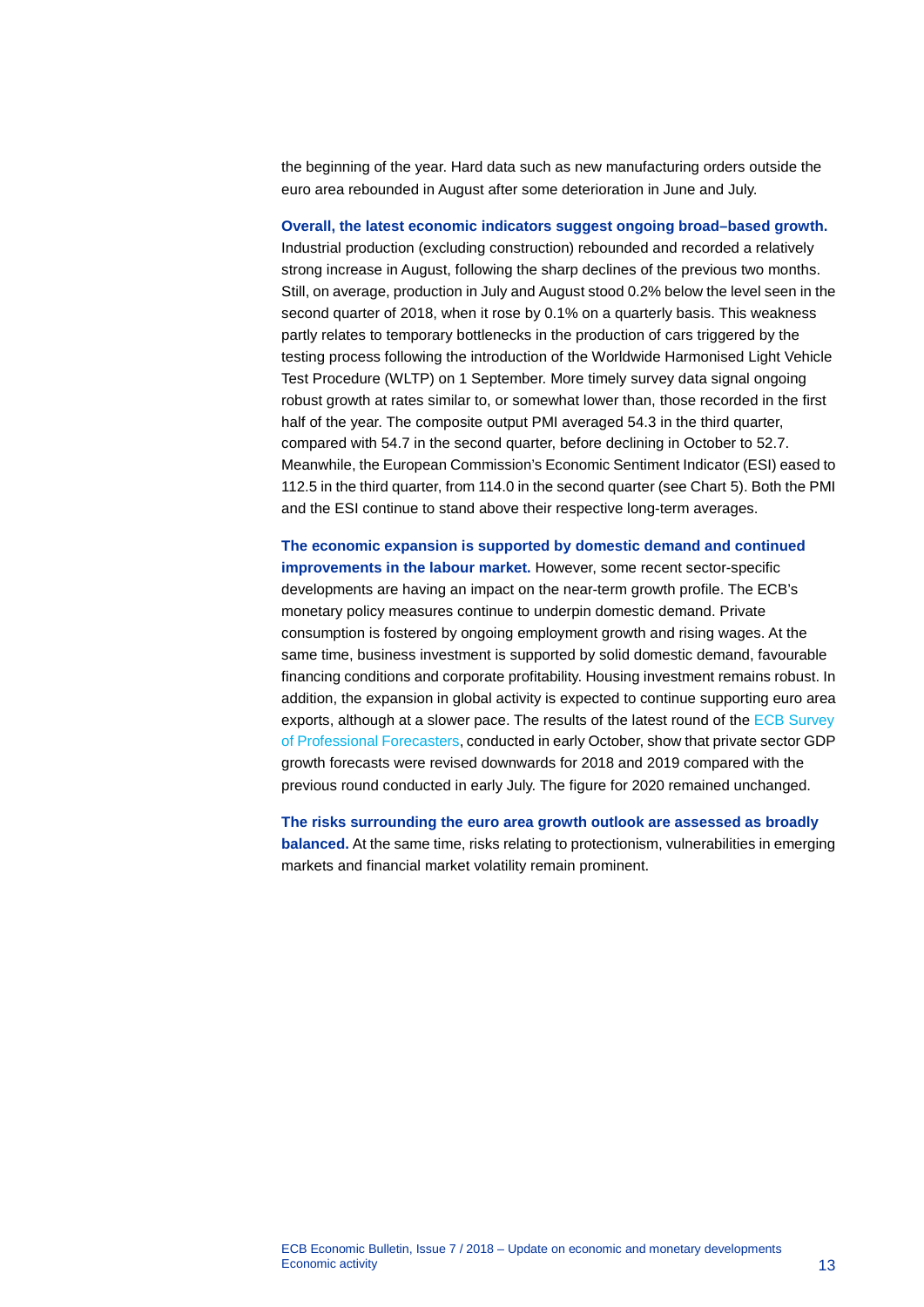# 4 Prices and costs

<span id="page-14-0"></span>**Euro area annual HICP inflation was 2.1% in September, up from 2.0% in August (see Chart 7).** This increase reflected slightly higher contributions from food and energy price inflation, while the contributions of services and non-energy industrial goods price inflation were unchanged. Energy prices made a large contribution to headline inflation over recent months. The contribution varies significantly across euro area countries, due partly to differences in the degree of pass-through of oil prices to consumer energy prices (see the box entitled "The role of energy prices in recent inflation outcomes: a cross-country perspective" in this issue of the Economic Bulletin).

#### **Chart 7**



Contributions of components of euro area headline HICP inflation

Sources: Eurostat and ECB calculations. Note: The latest observations are for September 2018.

# **Measures of underlying inflation have remained generally muted but stand**

**above earlier lows.** HICP inflation excluding energy and food was 0.9% in September, the same as in August (revised down from an initial 1.0%). Over the same period, HICP inflation excluding energy, food and highly volatile components, such as travel-related items, clothing and footwear, was stable. Sideways developments over recent months were also highlighted by two model-based measures of underlying inflation, the Persistent and Common Component of Inflation indicator and the Supercore indicator. Nonetheless, each of the statistical and model-based measures remained higher than their respective lows in 2016.

## **Supply chain price pressures for non-energy industrial goods in the HICP**

**continued to increase.** The annual inflation rate for imported non-food consumer goods increased to -0.4% in July, up from its recent trough of -2.7% in April. Producer price inflation for domestic sales of non-food consumer goods increased from 0.5% in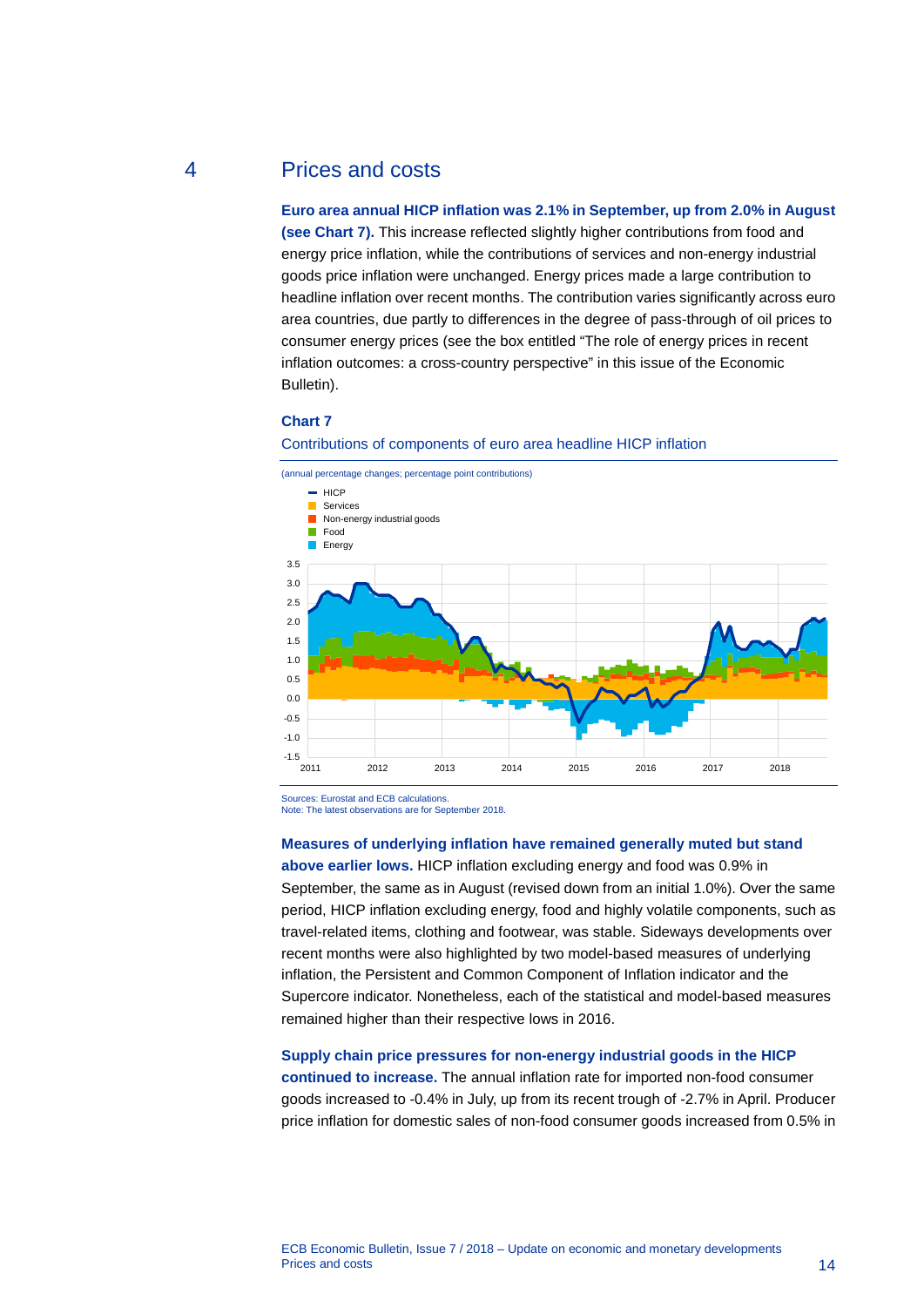June to 0.6% in July and August.<sup>[2](#page-15-0)</sup> This was the highest outturn since late 2012, marking a continuation in the pick-up from the low of around 0.0% on average in 2016. Such resilience to downward pressure from the strong appreciation of the euro in 2017 may reflect the offsetting impact of strengthening domestic cost pressures. Price pressures remained strong in earlier stages of the supply chain; producer price inflation for intermediate goods was 3.2% in August, the same rate as in July.

**Wage growth developments point to increasing domestic cost pressures.** All the main sectors and most euro area countries contributed to the increase in annual growth in compensation per employee over recent quarters. This broad-based rise in wage growth, together with information on negotiated wage agreements covering the next one to two years, supports the expectation of a further pick-up. Overall, recent developments in wage growth have followed the direction of improving labour market conditions, as other factors that have weighed on wage growth – including past low inflation and the impact of labour market reforms implemented in some countries during the crisis – continue to fade.

**Both market and survey-based measures of longer-term inflation expectations have remained stable (see Chart 8).** On 24 October the five-year inflation-linked swap rate five years ahead stood at 1.67%. The forward profile of market-based measures of inflation expectations continues to point to a gradual return of inflation to levels below, but close to, 2%. The risk-neutral probability of deflation over the next five years implied by inflation options markets remains negligible. The results of the [ECB Survey of Professional Forecasters \(SPF\) for the fourth quarter of 2018](https://www.ecb.europa.eu/stats/ecb_surveys/survey_of_professional_forecasters/html/ecb.spf2018q4.en.html) show average headline inflation expectations of 1.7% for each of 2018, 2019 and 2020. This is unchanged from the profile in the previous survey. According to the SPF, average longer-term inflation expectations for the euro area continued to stay at 1.9%.

<span id="page-15-0"></span>-

<sup>2</sup> Euro area producer price indices for August 2018 do not include data for Germany, which were only published after the release of euro area indices due to the incorporation of new index weights. The November release of euro area producer price indices for September 2018 will include new and revised data for Germany; euro area indices will be revised accordingly.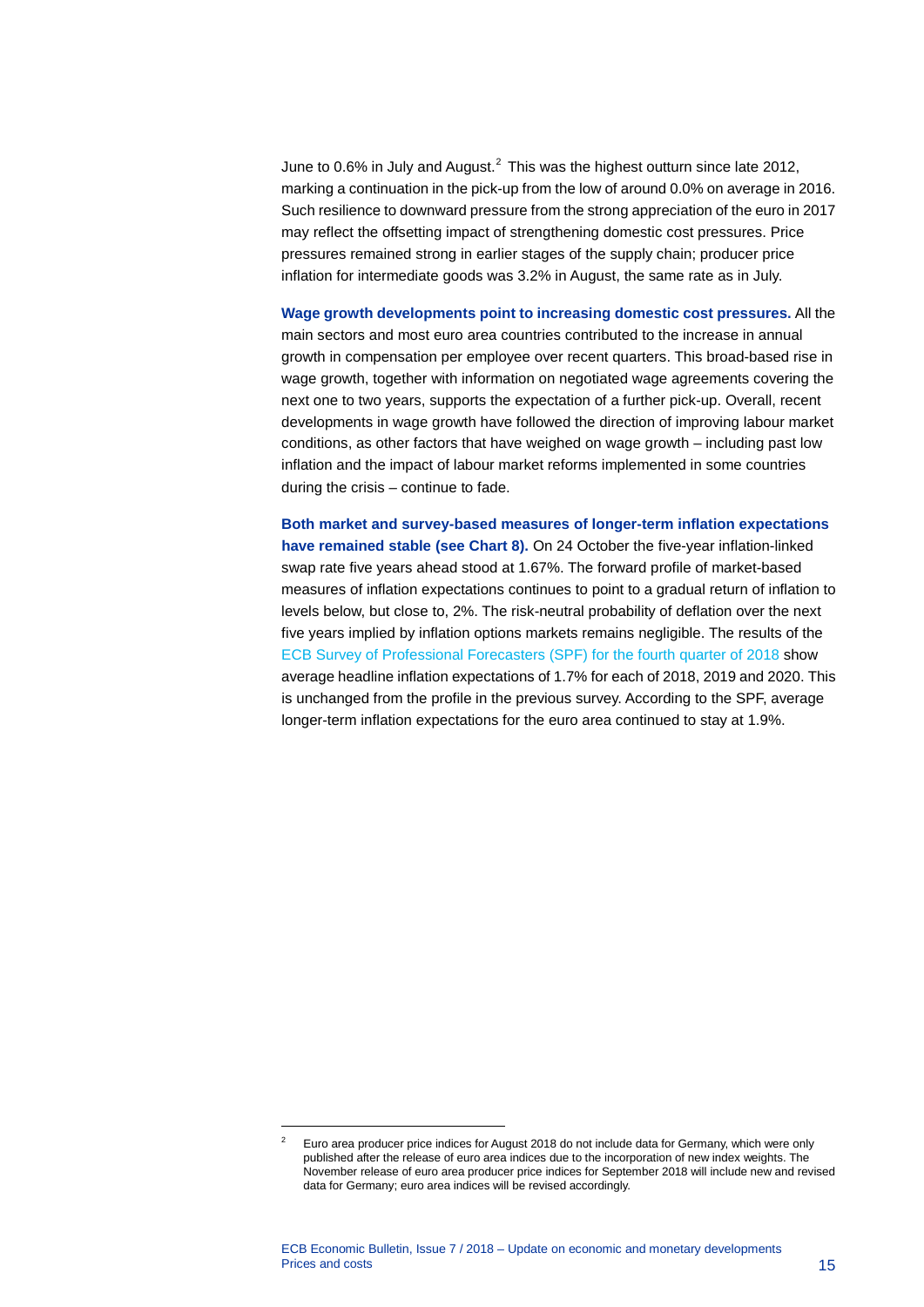## **Chart 8**

Market and survey-based measures of inflation expectations



Sources: ECB Survey of Professional Forecasters (SPF), ECB staff macroeconomic projections for the euro area and Consensus **Economics** 

Notes: The SPF for the second quarter of 2018 was conducted between 4 and 10 April 2018. The SPF for the third quarter of 2018 was conducted between 2 and 6 July 2018. The SPF for the fourth quarter of 2018 was conducted between 1 and 5 October 2018. The<br>market-implied curve is based on the one-year spot inflation rate and the one-year forward rate on rate two years ahead, the one-year forward rate three years ahead and the one-year forward rate four years ahead. The latest<br>observations for market-implied inflation are for 24 October 2018. In the SPF for the second quar referred to 2022, whereas in the SPF for the third and fourth quarter of 2018 it referred to 2023.

#### **Residential property prices in the euro area continued to rise in the second**

**quarter of 2018.** According to the ECB's residential property price indicator, prices for houses and flats in the euro area increased by 4.1% year on year in the second quarter of 2018, down from 4.3% in the first quarter of 2018, confirming a further consolidation of the house price cycle.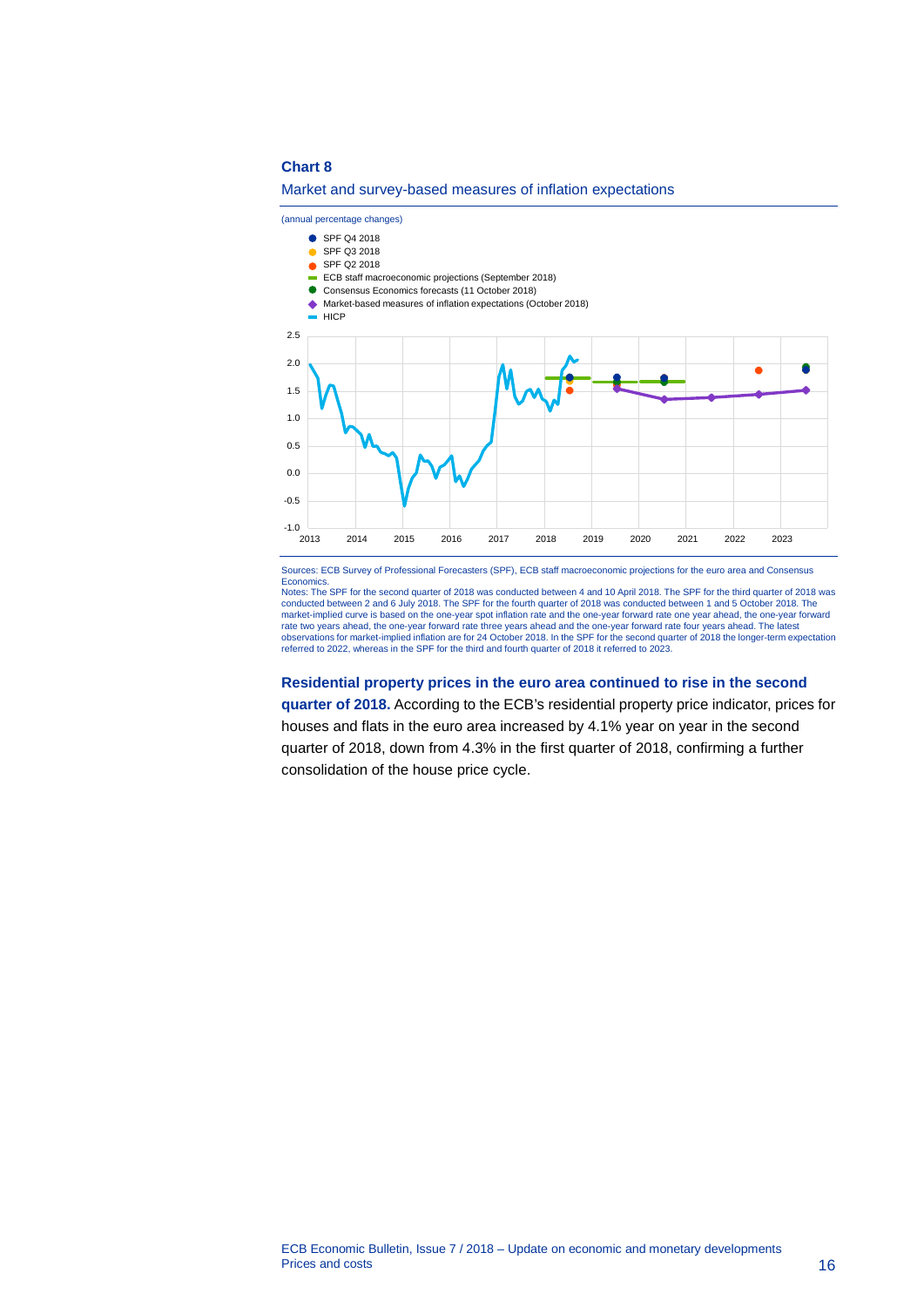# 5 Money and credit

<span id="page-17-0"></span>**Broad money growth remained broadly stable in September.** The annual growth rate of M3 interrupted the decline from its last peak (5.2%) in September 2017, increasing to 3.5% in September from 3.4% in August (see Chart 9) owing to a significant inflow into overnight deposits. Moreover, the reduction in net asset purchases (from €80 billion to €60 billion in April 2017, and then to €30 billion in January 2018) has meant that the asset purchase programme (APP) is having a smaller positive impact on M3 growth. The annual growth rate of M1, which includes the most liquid components of M3, again made a significant contribution to broad money growth and increased to 6.8% in September (up from 6.4% in August). Money growth continued to be bolstered by sustained economic expansion and the low opportunity cost of holding the most liquid instruments in an environment of very low interest rates.

## **Chart 9**

#### M3 and its counterparts

(annual percentage changes; contributions in percentage points; adjusted for seasonal and calendar effects)

- $\blacksquare$  M3
- Net external assets
- General government debt securities held by the Eurosystem
- **Credit to general government from MFIs excluding the Eurosystem**
- Credit to the private sector
- Inflows from longer-term financial liabilities and other counterparts



Source: ECB.

Notes: Credit to the private sector includes monetary financial institution (MFI) loans to the private sector and MFI holdings of securities issued by the euro area private non-MFI sector. As such, it also covers the Eurosystem's purchases of non-MFI debt securities under the corporate sector purchase programme. The latest observation is for September 2018.

#### **Domestic sources of money creation remained the main driver of broad money**

**growth.** From a counterpart perspective, there was a further decline in the positive contribution to M3 growth from general government securities held by the Eurosystem (see the red parts of the bars in Chart 9), in the context of the aforementioned reduction in monthly net purchases under the APP. The decreasing contribution to M3 growth from the Eurosystem's asset purchases has been offset by a moderate increase in the contribution from credit to the private sector since late 2017 (see the blue parts of the bars in Chart 9). By contrast, government bond sales by euro area MFIs excluding the Eurosystem dampened M3 growth (see the light green parts of the bars in Chart 9). Finally, the negative contribution from net external assets, which reflects both global uncertainty and investors' preferences, moderated in September (see the yellow parts of the bars in Chart 9).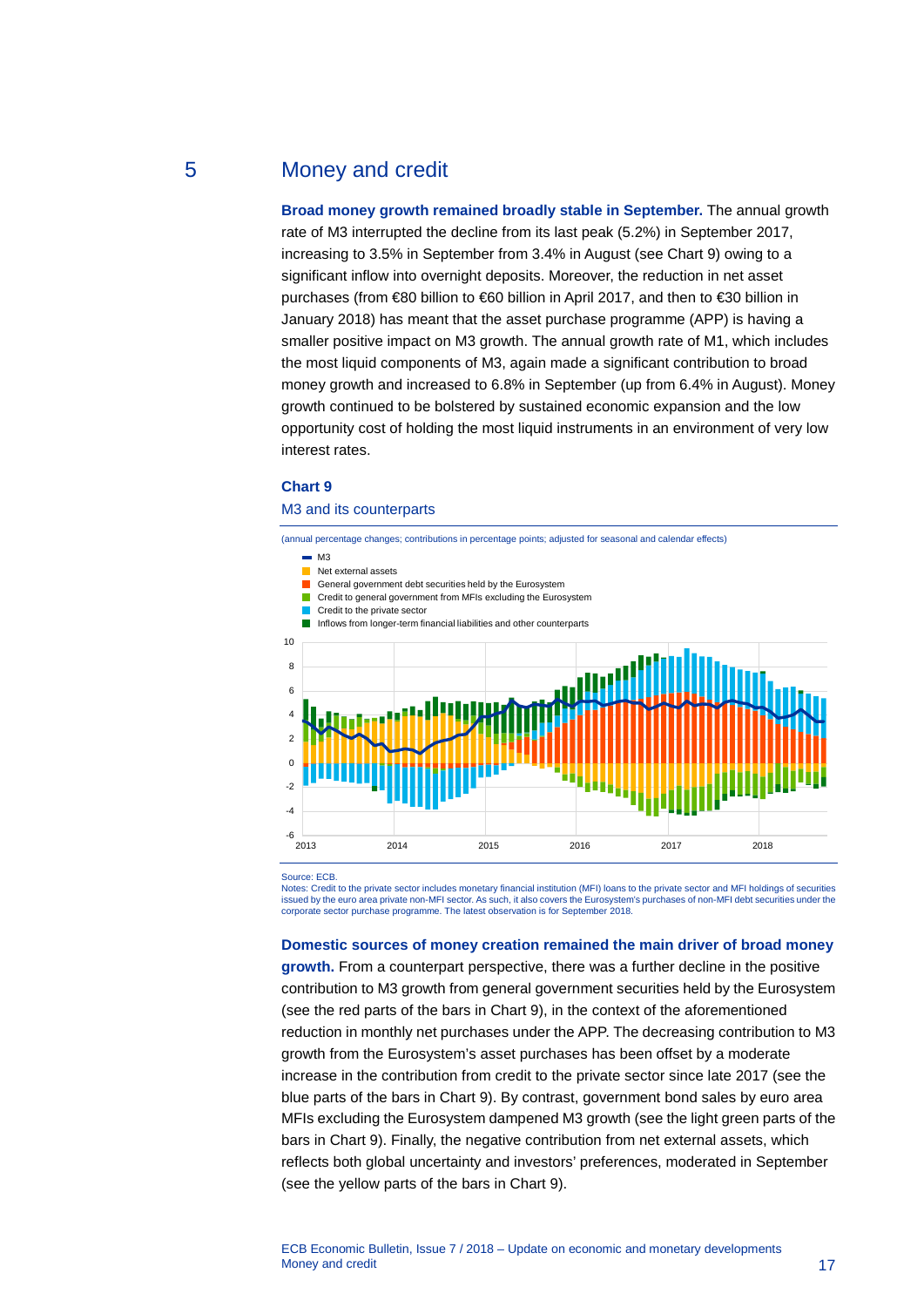**The growth of loans to the private sector strengthened further, continuing the upward trend observed since the beginning of 2014.** The annual growth rate of MFI loans to the private sector (adjusted for loan sales, securitisation and notional cash pooling) was stable in September at 3.4% (see Chart 10). It benefitted from an increase in the annual growth rate of loans to non-financial corporations (NFCs), which reached 4.3% in September, up from 4.1% in August. At the same time, the annual growth rate of loans to households remained stable at 3.1%. While the annual growth rate of loans to households for house purchase remained moderate from a historical perspective, loan origination was strong. The recovery in loan growth has been supported by the significant decline in bank lending rates across the euro area since mid-2014 (notably owing to the ECB's non-standard monetary policy measures) and by overall improvements in the supply of, and demand for, bank loans. In addition, banks have made progress in consolidating their balance sheets, although the volume of non-performing loans (NPLs) remains high in some countries and may constrain financial intermediation.[3](#page-18-0)

## **Chart 10**

## Loans to the private sector



Source: ECB.

<span id="page-18-0"></span>-

Notes: Loans are adjusted for loan sales, securitisation and notional cash pooling. The latest observation is for September 2018.

**Loan growth continued to be supported by easing credit standards and increasing demand in the third quarter of 2018.** According to the October 2018 [euro area bank lending survey,](http://www.ecb.europa.eu/stats/ecb_surveys/bank_lending_survey/html/index.en.html) the net easing of credit standards was driven mainly by competitive pressure and lower risk perceptions. Banks also reported increasing net loan demand across all loan categories, which is largely due to the low general level of interest rates, fixed investment, inventories and working capital, merger and acquisition (M&A) activity, favourable housing market prospects and consumer confidence. With regard to the APP, banks stated that it had improved their liquidity position and market financing conditions, but that it had negatively affected their profitability owing to the squeeze on net interest rate margins. The APP had an easing impact on credit terms and conditions across all loan categories. Moreover, it had a positive impact on banks' lending volumes, but less than in the previous reporting

<sup>3</sup> See also Chapter 3 of the ["Financial Stability Review",](http://www.ecb.europa.eu/pub/pdf/fsr/ecb.fsr201805.en.pdf) ECB, May 2018.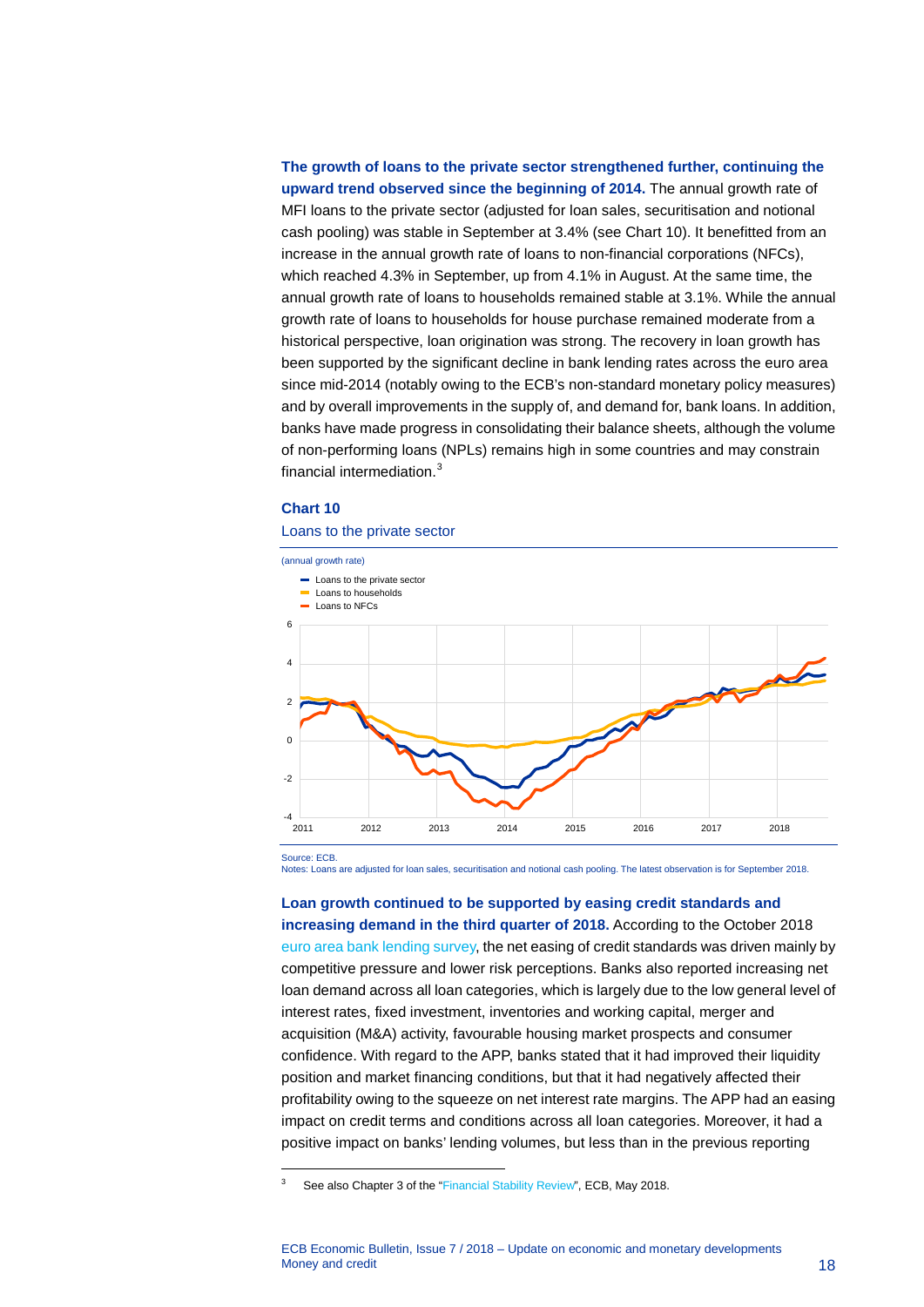period. Furthermore, the ECB's negative deposit facility rate was said to be having a positive effect on lending volumes, while weighing on banks' net interest income.

**Very favourable lending rates continued to support euro area economic growth.** In August 2018 the composite bank lending rate for loans to NFCs remained broadly stable at 1.65%, which is very close to its historical low seen in May of this year. The composite bank lending rate for housing loans remained stable in August at 1.81%, which is also close to its historical low from December 2016 (see Chart 11). Composite bank lending rates for loans to NFCs and households have fallen significantly and by more than market reference rates since the ECB's credit easing measures were announced in June 2014. The reduction in bank lending rates on loans to NFCs, as well as on loans to small firms (assuming that very small loans of up to €0.25 million are granted mainly to small firms), was particularly significant in those euro area countries that were most exposed to the financial crisis. This indicates a more uniform transmission of monetary policy to bank lending rates across euro area countries and firm sizes.

#### **Chart 11**

#### Composite bank lending rates for NFCs and households



Source: ECB.

Notes: Composite bank lending rates are calculated by aggregating short and long-term rates using a 24-month moving average of new business volumes. The latest observation is for August 2018.

**Net issuance of debt securities by euro area NFCs declined in the first two months of the third quarter of 2018 compared with the equivalent months in the previous quarter.** The latest ECB data indicate that, on a net basis, the total flow of debt securities issued by NFCs in July and August 2018 remained marginally positive and in line with the typical seasonal patterns observed over the last few years. From a more medium-term perspective (see Chart 12), the annual flows of debt securities continued to decline from the peaks reached around a year ago. Available market data suggest there was a considerable increase in the amount of debt securities issued over the period from September to October 2018. Total net issuance of quoted shares by NFCs was negative in July and August 2018, in line with the seasonal pattern of the series. Notwithstanding a slight decline in August relative to the previous month, annual flows remained close to the highest levels recorded since 2012.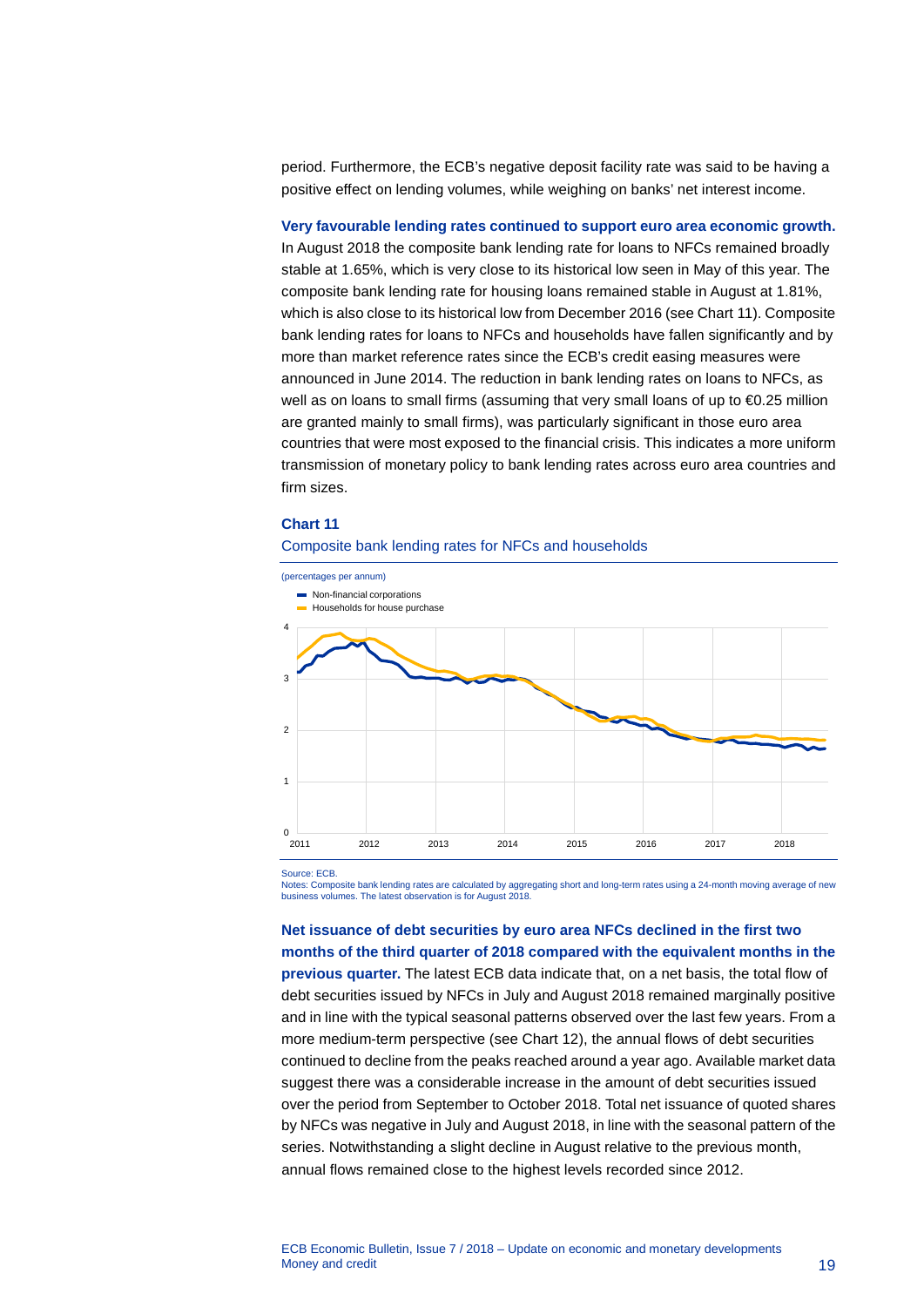### **Chart 12**





Source: ECB.

Notes: Monthly figures based on a 12-month rolling period. The latest observation is for August 2018.

## **Financing costs for euro area NFCs increased marginally in the first two**

**months of the third quarter of 2018.** The overall nominal cost of external financing for NFCs, comprising bank lending, debt issuance in the market and equity finance, rose to around 4.7% in August, up from 4.6% in June, and is projected to have remained at this level in September and October. Although the cost of financing is currently estimated to stand around 41 basis points above the historical low of August 2016, it is still considerably below the levels observed in the summer of 2014. The increase in the cost of financing since the end of the second quarter of 2018 reflects an increase in the cost of equity and, more recently, an increase in the cost of market-based debt. The cost of both short and long-term bank lending remained relatively stable over the same period.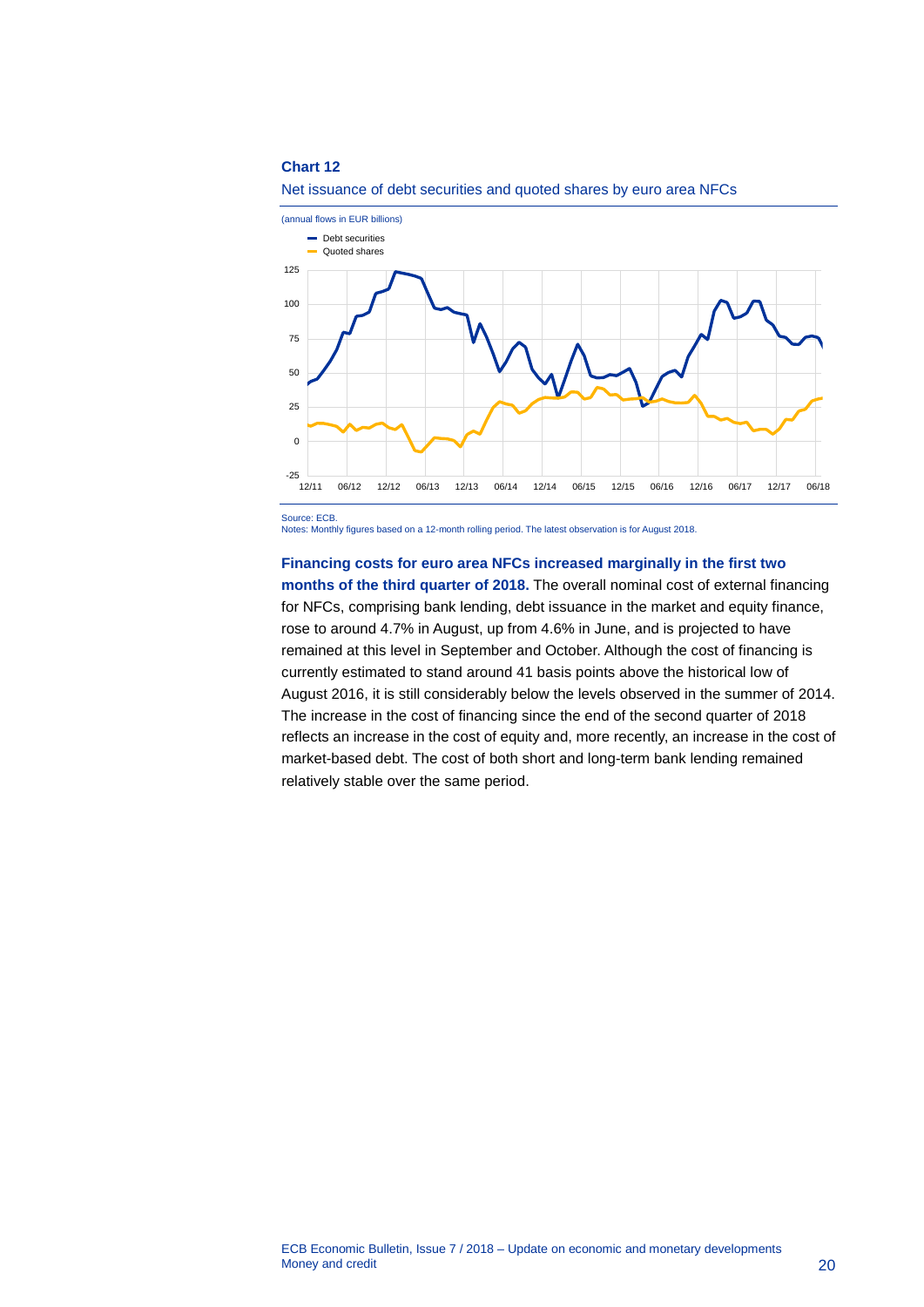# <span id="page-21-0"></span>Boxes

-

# 1 Purchases of green bonds under the Eurosystem's asset purchase programme

<span id="page-21-1"></span>**Prepared by Roberto A. De Santis, Katja Hettler, Madelaine Roos and Fabio Tamburrini**

**This box analyses the impact of the Eurosystem's asset purchase programme (APP) on the growing market for green bonds<sup>[4](#page-21-2)</sup>. It describes the composition of the** Eurosystem's green bond holdings and assesses developments in prices and outstanding volumes of green bonds, before discussing the extent to which these may have been affected by the APP.

**The APP aims to support a sustained adjustment in the path of inflation that is consistent with the ECB's primary objective of price stability, defined as an inflation rate below, but close to, 2% over the medium term.** Eligibility criteria for the APP are deliberately broad in order to provide a large range of purchasable securities. This supports the effectiveness of the programme and avoids distortions of specific market segments. The implementation of the APP is guided by the principle of market neutrality and does not positively or negatively discriminate on the basis of environmental or any other criteria. In the specific case of the corporate sector purchase programme (CSPP), which aims to further strengthen the pass-through of the benefits of the asset purchases to financing conditions in the real economy, the purchases of securities issued by non-bank corporations reflect proportionally the market value of all eligible bonds in terms of sectors of economic activity and rating groups.

**Despite the absence of an explicit environmental target in the APP, ECB has purchased green bonds under both the CSPP and the public sector purchase programme (PSPP).** These purchases have contributed to the establishment of a well-diversified portfolio.

**The term "green bond" refers to debt securities whose proceeds are used to finance investment projects with an environmental benefit.** There are different approaches to defining and certifying green bonds, and no global market standard has emerged so far. [5](#page-21-3) While many green bonds are self-labelled, some jurisdictions have developed their own certification framework and others rely on various different guidelines. $^6$  $^6$  As well as reducing transparency for investors, it is believed that the lack of standardised definitions and reporting requirements and the varying granularity of

<span id="page-21-2"></span>In this box, "green bonds" are defined on the basis of the Bloomberg classification of the bonds' use of proceeds, where proceeds are exclusively applied to new and existing green projects, defined as projects and activities that promote climate or other environmental sustainability purposes.

For an overview of existing definitions and certifications, see Ehlers, T. and Packer, F., "Green bond [finance and certification",](https://www.bis.org/publ/qtrpdf/r_qt1709h.pdf) *BIS Quarterly Review*, September 2017.

<span id="page-21-4"></span><span id="page-21-3"></span><sup>&</sup>lt;sup>6</sup> See, for example, ["Green Bond Principles"](https://www.icmagroup.org/assets/documents/Regulatory/Green-Bonds/June-2018/Green-Bond-Principles---June-2018-140618-WEB.pdf), International Capital Market Association, 2018.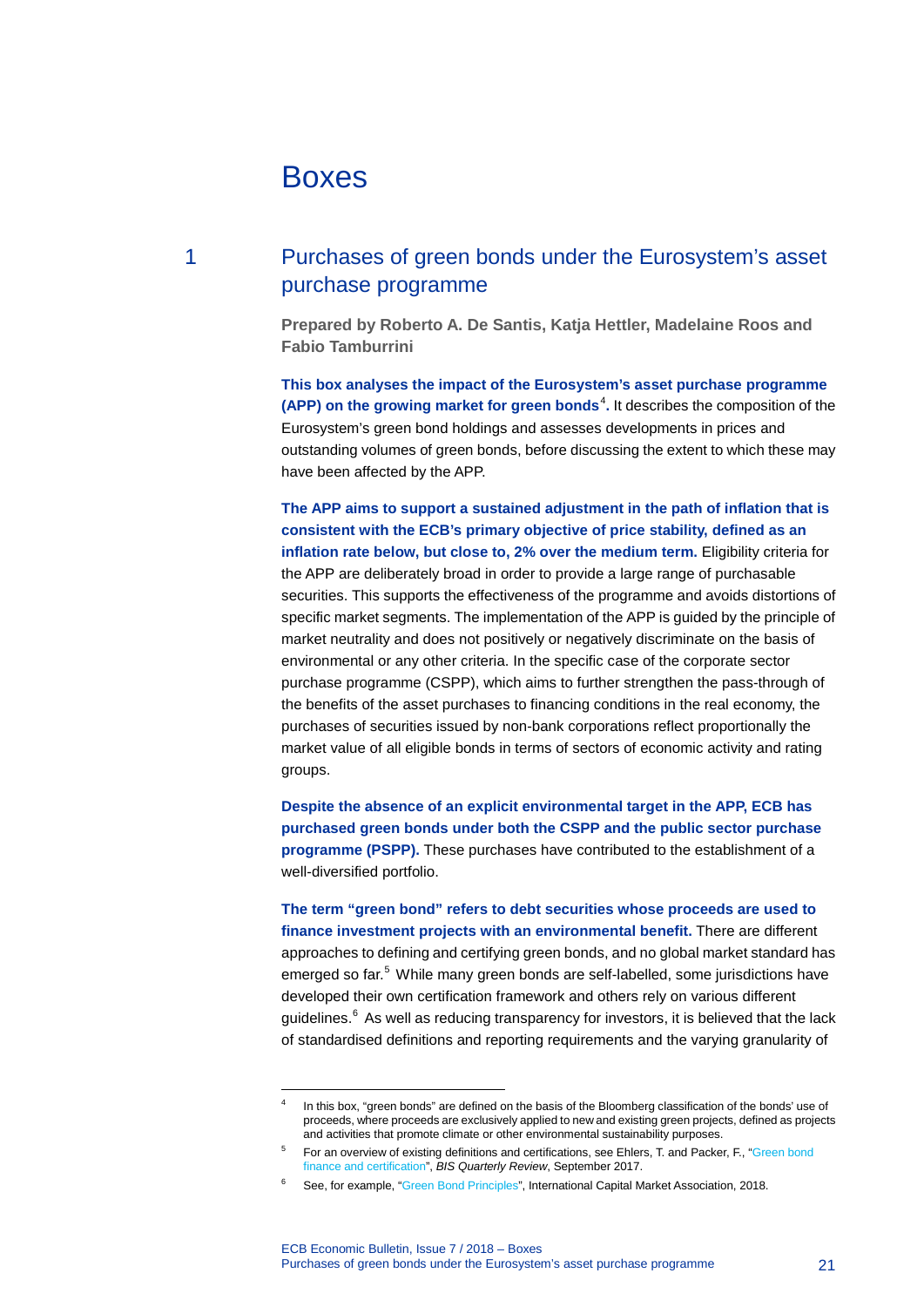the underlying classifications are holding back supply, $<sup>7</sup>$  $<sup>7</sup>$  $<sup>7</sup>$  inter alia because issuers face</sup> reputational risks and potential accusations of "greenwashing" if proceeds are not used for their declared purposes.<sup>[8](#page-22-1)</sup> The ECB supports current EU initiatives under the European Commission's action plan on sustainable finance to create a harmonised definition of "green" assets (taxonomy), which could improve transparency and facilitate the supply of green debt instruments.

**The market for green bonds has developed rapidly in recent years**, with global issuance rising from less than €1 billion in 2008 to more than €120 billion in 2017 (see Chart A, panel b). Euro-denominated net green bond issuance has increased ten-fold since 2013 (see Chart A, panel a). During the period 2013-2018, total net euro-denominated green investment grade issuance in the euro area represented around 24% of global net green issuance. However, despite the recent growth, in the same period green bonds still accounted for only 1% of the overall bond supply denominated in euro. Green bonds are not unlike other bonds in that they tend to price tighter than the initial price guidance and tend to be oversubscribed. They generally offer similar yields to comparable conventional bonds, but there is evidence that in some market segments issuers can borrow at lower rates than via conventional bonds, which is consistent with the interpretation that investors are prepared to forgo some income as a result of their self-imposed investment constraints. $^{\text{\tiny{\textregistered}}}$ 

<span id="page-22-0"></span>-

See ["Green Bonds: Country Experiences, Barriers and Options"](http://unepinquiry.org/wp-content/uploads/2016/09/6_Green_Bonds_Country_Experiences_Barriers_and_Options.pdf), input report prepared for the G20 Green Finance Study Group, 2016.

<sup>8</sup> See Wang, E.K., ["Financing Green: Reforming Green Bond Regulation in the United States"](https://brooklynworks.brooklaw.edu/cgi/viewcontent.cgi?article=1278&context=bjcfcl), *Brooklyn Journal of Corporate, Financial & Commercial Law*, Vol. 12, No 2, 2017, pp. 467-491.

<span id="page-22-2"></span><span id="page-22-1"></span>See Ehlers, T. and Packer, F., op. cit.; and Baker, M., Bergstresser, D., Serafeim, G. and Wurgler, J., ["Financing the Response to Climate Change: The Pricing and Ownership of U.S. Green Bonds"](https://www.nber.org/papers/w25194.pdf), *NBER Working Paper*, No 25194, October 2018.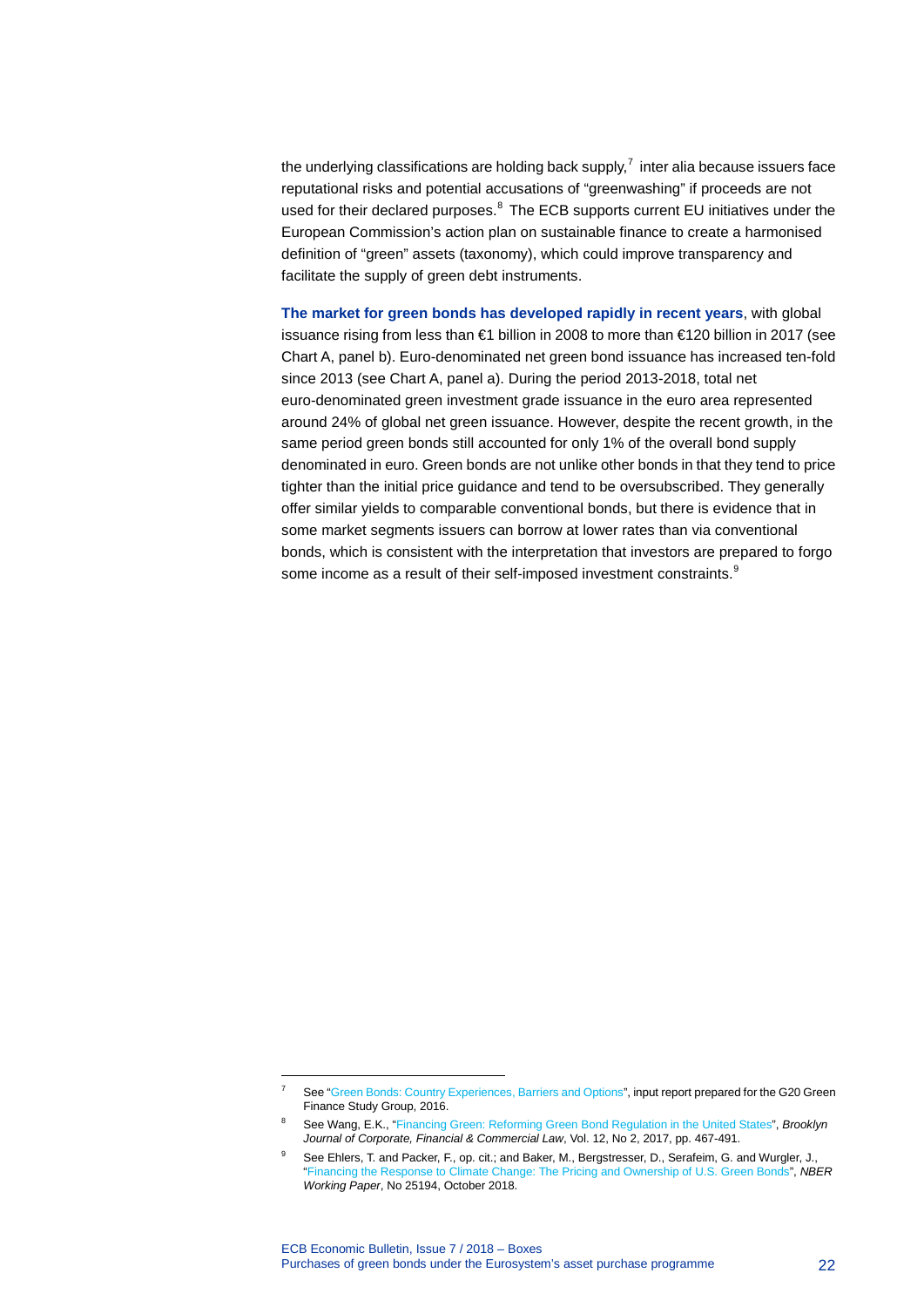#### **Chart A**

100

120



Net issuance of euro-denominated green bonds

 $\overline{0}$ 20 40 60 80 2013 2014 2015 2016 2017 2018

Sources: Bloomberg and ECB calculations.

Global green issuance in euro Global green issuance in all currencies

**b) Global level**

-

Note: Data for 2018 refer to issuance from January to August.

#### **Green bond purchases under the CSPP are broadly in line with the growing**

**share of green bonds in the eligible universe.** The CSPP-eligible green corporate bond universe currently has an outstanding volume of €31 billion (see Chart B, right panel), of which the Eurosystem holds close to 20% – in line with the 20% holding of the Eurosystem in the entire CSPP-eligible universe. In the overall CSPP-eligible universe, green bonds represent a small but growing segment, contributing around 4% to the total (see Chart B, left panel). Looking more closely at the distribution by economic sector, green bond issuance is not evenly spread across industries and shows a significant concentration in carbon-intensive sectors, such as utilities, infrastructure, transportation and construction. [10](#page-23-0) Companies in these sectors issue green bonds to finance the adoption of more efficient technologies, reduce their carbon footprints and reorient their energy portfolios towards renewable sources. While these sectors jointly account for 35% of overall bond issuance in the CSPP-eligible universe, they account for 94% of the CSPP-eligible green bond

<span id="page-23-0"></span><sup>&</sup>lt;sup>10</sup> Based on internal ECB classifications. According to Eurostat data, utilities, infrastructure, transportation and construction accounted for 67% of total greenhouse gas emissions in the EU in 2015.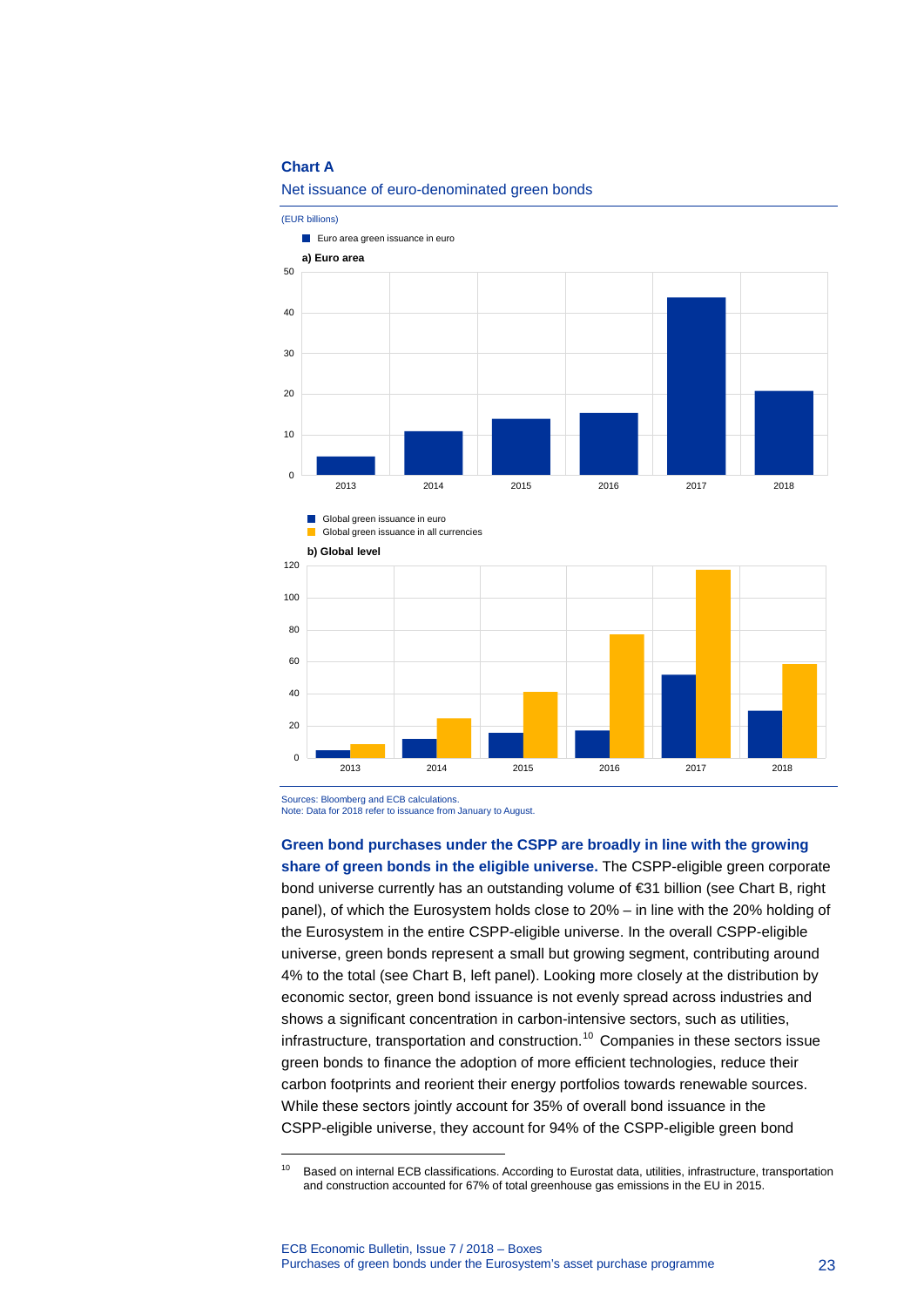issuance. The concentration of green bonds in these sectors is also reflected in the CSPP portfolio.

#### **Chart B**

CSPP and PSPP-eligible universe and eligible green bonds – amounts outstanding



Sources: Bloomberg and ECB calculations.

-

Notes: Based on amounts outstanding in nominal terms. The latest observation is for 31 August 2018.

**Since the CSPP announcement on 10 March 2016, green corporate bond spreads have steadily declined, and a significant part of this effect can be attributed to the Eurosystem's purchases.** In the industrial sector, the evolution of the average corporate bond spread for CSPP-eligible green bonds mirrors that for other CSPP-eligible bonds (see Chart C). The change in spreads for eligible green bonds in the period after the CSPP announcement (from 10 March 2016 to the end of December 2017) was compared with that in the period prior to the announcement (1 April 2015 to 9 March 2016), controlling for other determinants that may affect corporate bond spreads, such as bond-specific credit risk. The CSPP accounted for an average decline in spreads for eligible green bonds of 25 basis points, which was almost the entire drop recorded after the announcement of the programme. Since the end of 2016, in conjunction with the simultaneous rapid growth in bond supply and the increase in green bond spreads globally, the gap between spreads of green bonds and those of the overall industrial sector have gradually closed, and the yields of green and conventional bonds have tightly co-moved since the end of 2017.<sup>[11](#page-24-0)</sup>

<span id="page-24-0"></span>The increase in green corporate bond spreads at the end of 2016 was due in part to technical factors. On 10 October 2016 a new €1.75 billion issue from Electricité de France increased the volume-weighted average of green corporate bond spreads by six basis points from 25 to 31 basis points.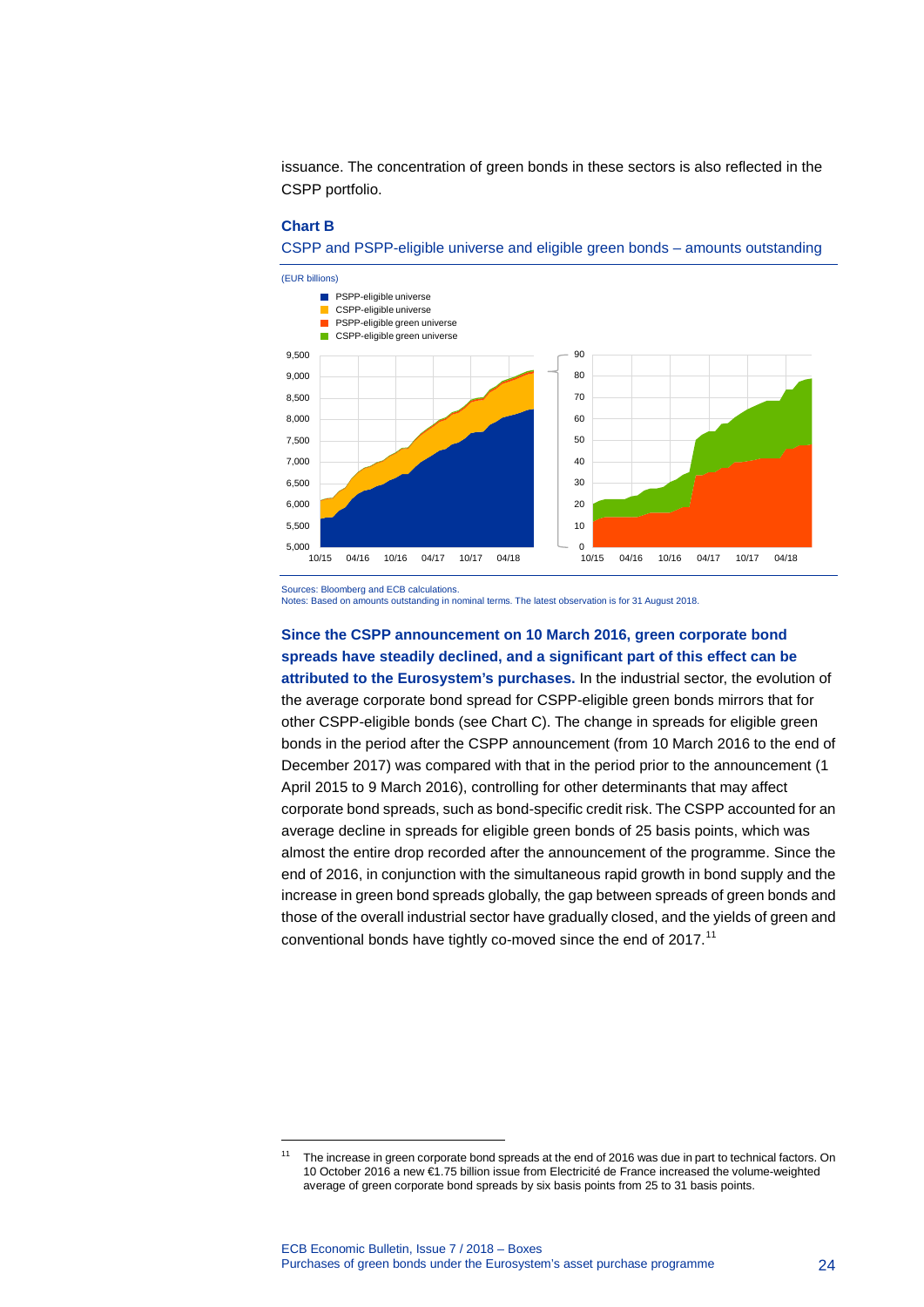#### **Chart C**



## CSPP-eligible bond spreads in the industrial sector and global green bond spreads

Sources: Bloomberg and ECB calculations.

-

Notes: Z-spread volume-weighted averages based on bonds with (i) issued amounts above €250,000, (ii) rating buckets ranging from A to BBB and (iii) residual maturity ranging from 3 to 11 years for CSPP-eligible bonds or from 1.5 to 20 years for global green bonds. Extreme outliers for global green bond spreads were removed. The vertical lines denote the announcement of the CSPP on 10 March<br>2016 (light grey line) and the start of purchases under the CSPP on 8 June 2016 (dark grey lin September 2018.

**Issuance of green bonds picked up immediately after the announcement of the CSPP in March 2016 and has been rising ever since.** The ratio of the amount outstanding of green bonds to the total amount outstanding in the industrial sector, including utilities, infrastructure, transportation and construction, has increased steadily since the announcement of the CSPP, from under 4% in March 2016 to over 9% at the end of September 2018 (see Chart D). These results are consistent with previous findings on the impact of the CSPP on overall bond issuance by non-financial corporations, which increased after the announcement of the programme, particularly among eligible issuers.<sup>[12](#page-25-0)</sup> These findings are corroborated by an analysis of the more homogenous utilities sector as well as for specific maturities. It should be noted, however, that this positive trend partly reflects a world-wide phenomenon, as green bond issuance has increased globally, from less than €10 billion in 2013 to almost €120 billion in 2017.

<span id="page-25-0"></span><sup>&</sup>lt;sup>12</sup> For an overview of the of the CSPP impact, see the article entitled "The impact of the corporate sector purchase programme on corporate [bond markets and the financing of euro area non-financial](https://www.ecb.europa.eu/pub/pdf/other/ecb.ebart201803_02.en.pdf)  [corporations"](https://www.ecb.europa.eu/pub/pdf/other/ecb.ebart201803_02.en.pdf), *Economic Bulletin*, Issue 3, ECB, 2018.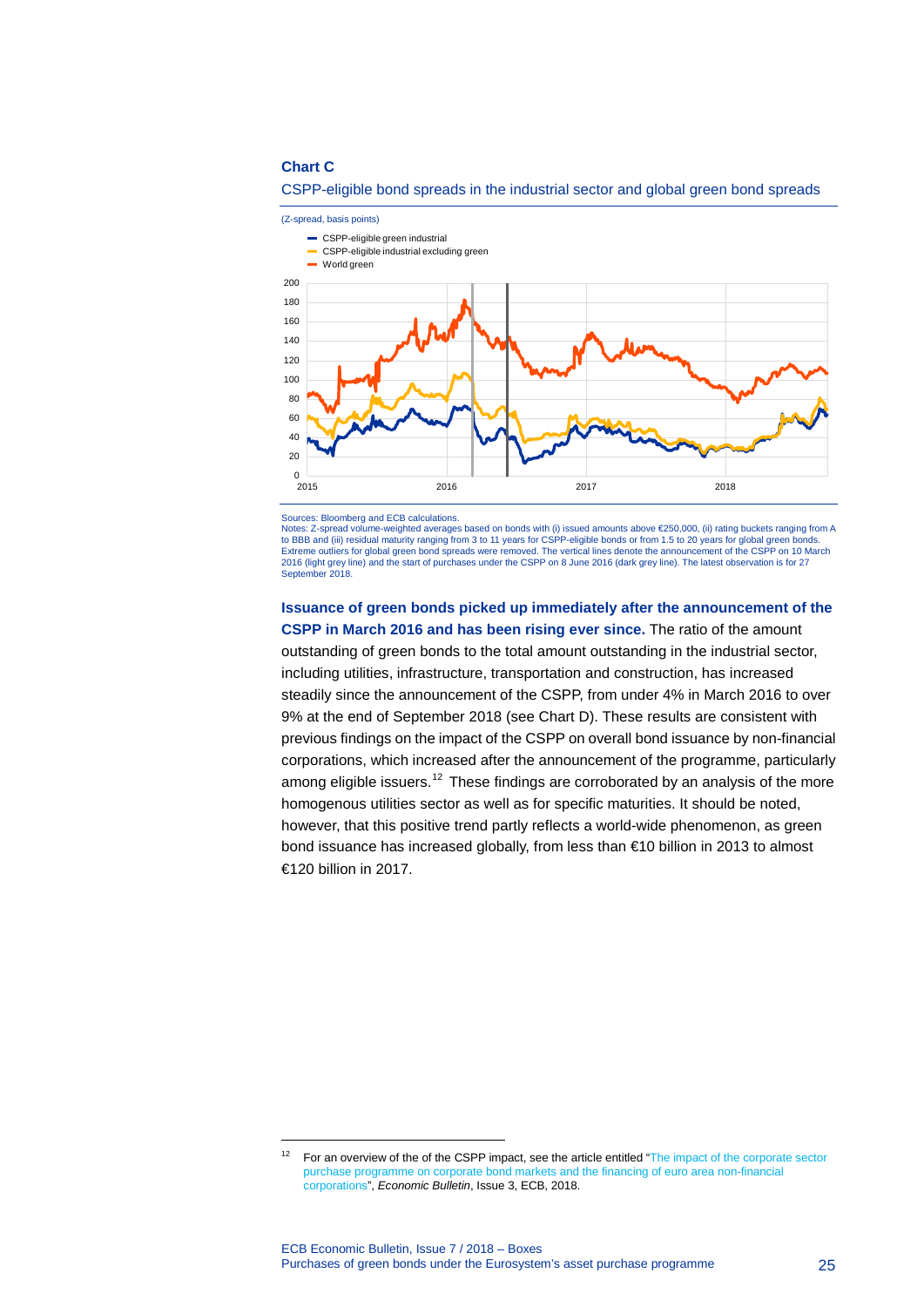#### **Chart D**



Volume of CSPP-eligible green bonds relative to total CSPP-eligible bonds in the industrial sector

Sources: Bloomberg and ECB calculations. Notes: Based on amounts outstanding in nominal terms. The latest observation is for 27 September 2018.

# **The Eurosystem has also purchased green bonds issued by sovereigns, agencies and supranational institutions since the start of the PSPP, with a**

**growing presence over time.** The volume of eligible green bonds issued by such public sector entities is small relative to the PSPP-eligible universe (less than 1%). While multilateral development banks such as the European Investment Bank and agencies like Kreditanstalt für Wiederaufbau have a long history of issuing green bonds and account for a relative large share of the total issuance of PSPP-eligible green bonds (see Chart E, panel a), governments entered the green bond market only recently, with the French Treasury becoming the first euro area sovereign to issue a green bond in January 2017. Governments, however, show a tendency to tap the market on a large scale, exceeding the amounts that are issued by corporates in the same jurisdiction (see Chart E, panel b). Overall, green bonds issued by public sector entities contribute a volume of €48 billion to the PSPP-eligible universe, out of which the Eurosystem currently holds 24%, which is broadly in line with its total PSPP holdings of the entire PSPP universe and compares with a share of 15% in 2015.

Overall, while the amount of green bonds held by the Eurosystem remains relatively small, evidence suggests that through its purchases the Eurosystem has reduced yields of green bonds and supported their issuance by non-financial corporations.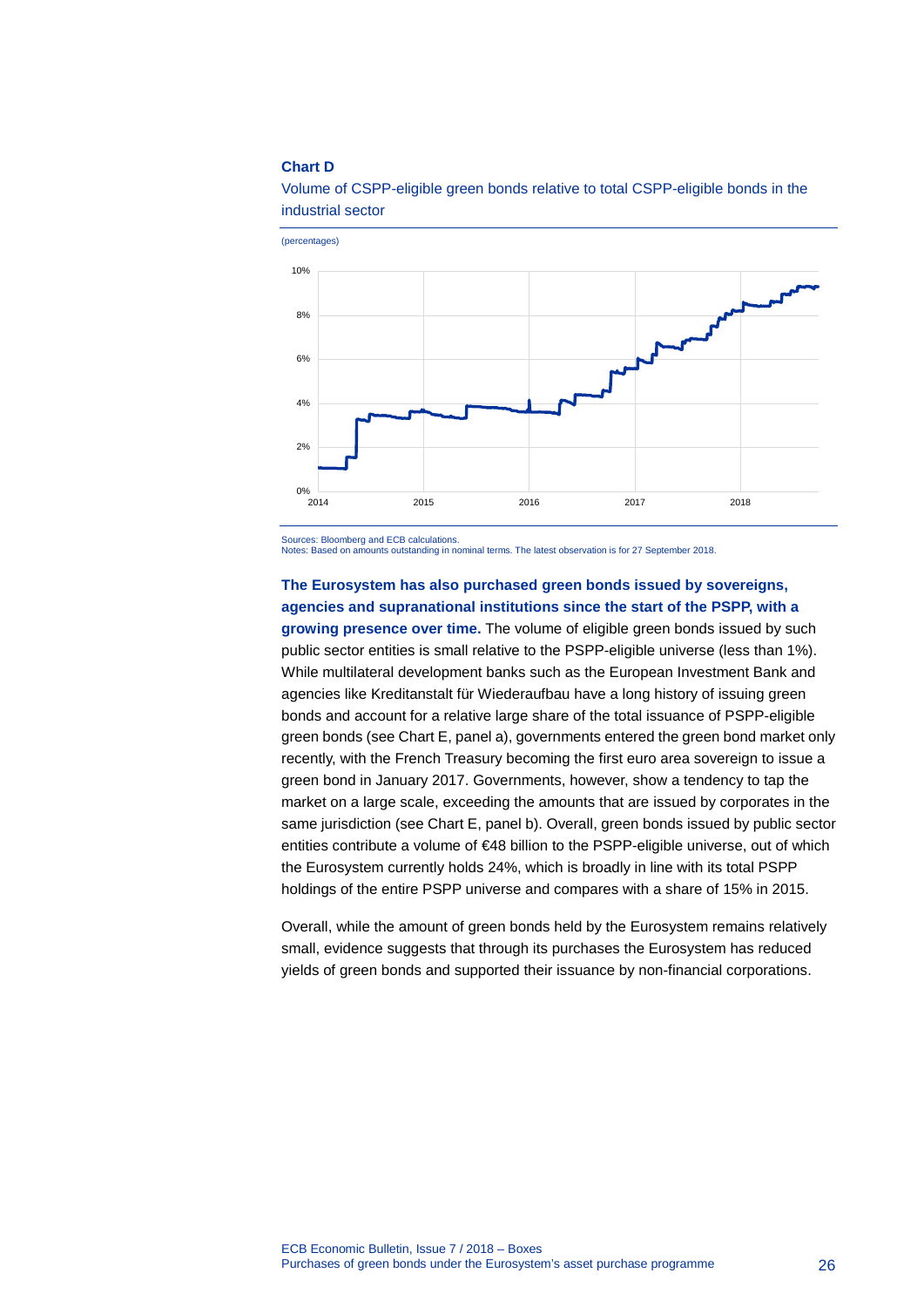# **Chart E**

# Public and corporate sector green bond issuance by jurisdiction (amounts outstanding)



(percentages)

**PSPP** universe

CSPP universe

**b) Shares in combined PSPP and CSPP-eligible green issuance**



Sources: Bloomberg and ECB calculations.<br>Notes: SNAT stands for supranational entities, which includes multilateral development banks. Data refer to the period from January<br>2012 to August 2018.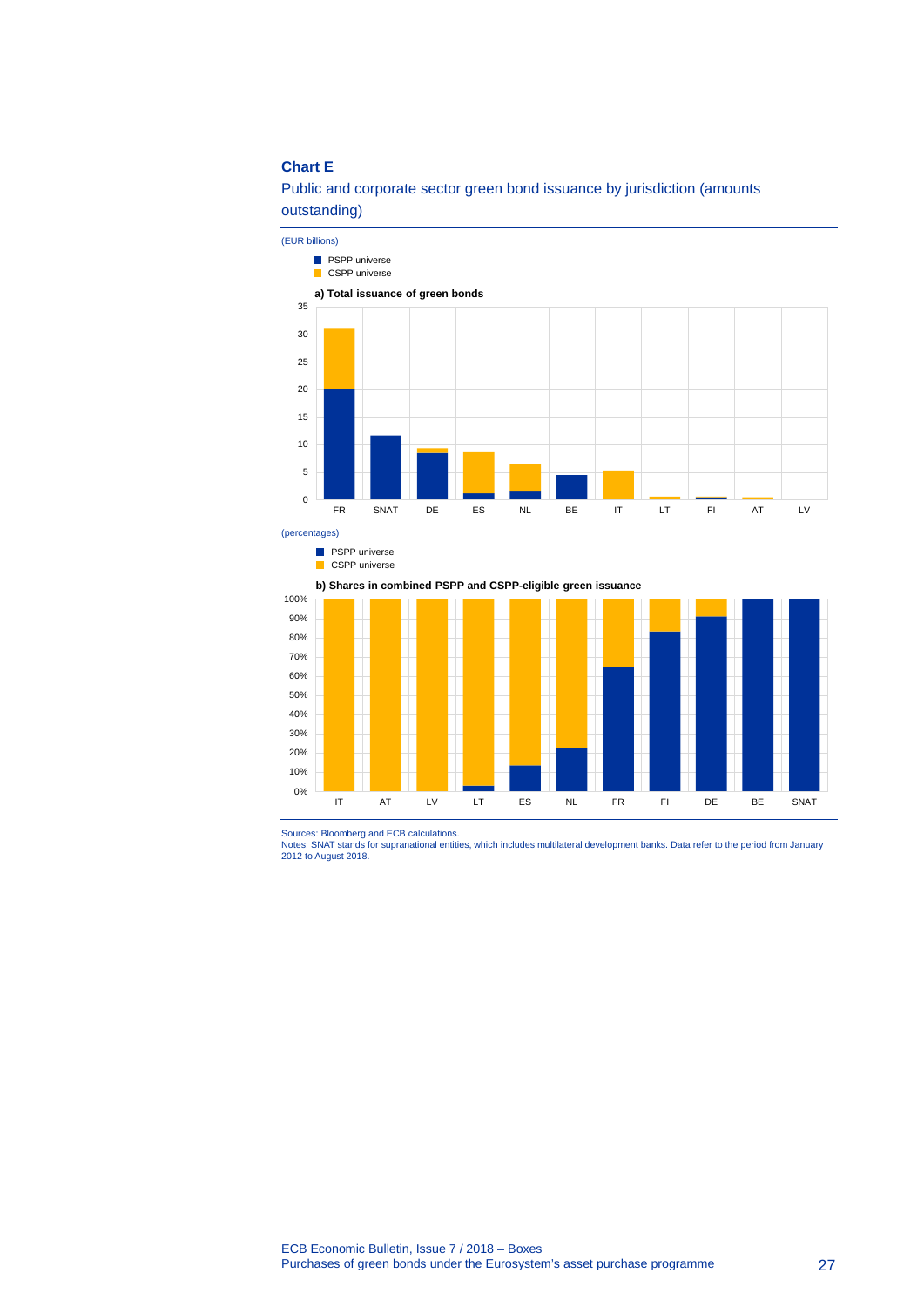# 2 The geography of the euro area current account balance

<span id="page-28-0"></span>**Prepared by Michael Fidora and Martin Schmitz**

**The composition of the euro area current account balance in terms of its geographical counterparts has been fairly stable in recent years, with the euro area's most important trading partners accounting for the largest part of the bilateral surpluses and deficits (see Chart A).** Newly available data on the geographical breakdown of the euro area current account balance reveal that the largest share of the euro area's external surplus of 3.5% of GDP in the year to the end of the second quarter of 2018 was accounted for by the United Kingdom and the United States, which contributed 1.4% and 1.0% of euro area GDP, respectively, followed by Switzerland (0.4% of euro area GDP). China, on the other hand, contributed negatively (about -0.6% of euro area GDP) to the current account balance of the euro area. At the same time, the impact of all other major trading partners for which a geographical breakdown is available was relatively limited, while a residual group of countries – including major oil producers – also contributed positively to the euro area's external surplus (about 1.3% of euro area GDP).

### **Chart A**



## Current account balance by geographical counterpart

Source: ECB

Notes: "Q2 2018" refers to the four quarters to the end of the second quarter of 2018. "Other EU" comprises EU Member States and EU institutions outside the euro area, excluding the United Kingdom.

**The bulk of the increase in the euro area's current account surplus of about 1.2 percentage points of GDP since 2013 was accounted for by improvements vis-à-vis the euro area's three largest trading partners (see Chart B).** Over this period, the euro area's current account surpluses vis-à-vis the United States and the United Kingdom increased by 0.7 and 0.5 percentage point of euro area GDP, while the euro area's current account deficit with China narrowed by 0.2 percentage point of euro area GDP. Moreover, the euro area's current account balance also improved vis-à-vis non-euro area EU countries (excluding the United Kingdom) and Russia,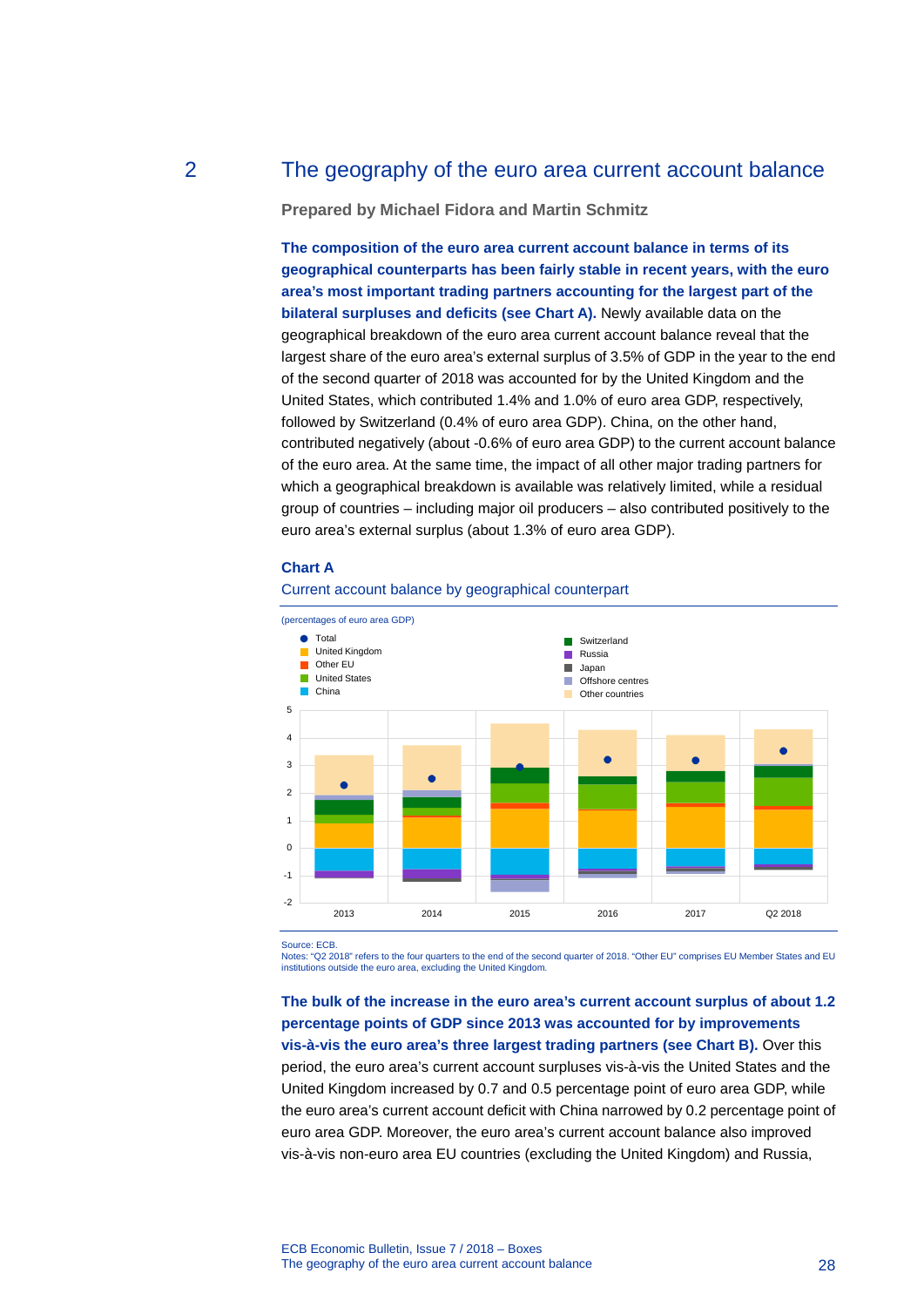while, for all other major trading partners, the euro area's current account balance deteriorated.

#### **Chart B**

Change in the main components of the current account balance by geographical counterpart



Source: ECB.

-

Note: "Other EU" comprises EU Member States and EU institutions outside the euro area, excluding the United Kingdom.

# **The largest changes in the geographical breakdown of the euro area current account balances since 2013 were recorded for trade in goods and primary**

**income (see Chart B).** Improvements in the bilateral current account balances mostly reflected increases in balances of trade in goods and primary income balances, in particular in the cases of the United Kingdom and the United States. At the same time, decreases in the current account balances were mostly due to a deterioration in bilateral primary income balances,<sup>[13](#page-29-0)</sup> in particular vis-à-vis Switzerland, Japan and the residual group of countries. Moreover, the euro area recorded an improvement in its secondary income balance<sup>[14](#page-29-1)</sup> vis-à-vis the rest of the EU (excluding the United Kingdom) owing to a decline in contributions to the EU budget.

**Improvements in the balance of the euro area's bilateral trade in goods since 2013 were largely export-driven in an environment of buoyant global demand, while imports also picked up overall (see Chart C).** The largest increase in net exports was recorded vis-à-vis the United States. This was due to a strong increase in exports to the United States, which exceeded a modest increase in imports into the euro area, reflecting stronger domestic demand in the United States and the appreciation of the US dollar against the euro. At the same time, net exports also increased significantly vis-à-vis Russia as the result of a strong reduction in trade

<span id="page-29-0"></span><sup>&</sup>lt;sup>13</sup> Primary income represents the return that accrues to resident institutional units on their contribution to the production process or for the provision of financial assets and renting natural resources to non-resident institutional units (e.g. compensation of employees, dividends and interest).

<span id="page-29-1"></span><sup>&</sup>lt;sup>14</sup> Secondary income pertains to those current transfers between residents and non-residents that directly affect the level of gross national disposable income and thus influence the economy's ability to consume goods and services (such as international cooperation and workers' remittances).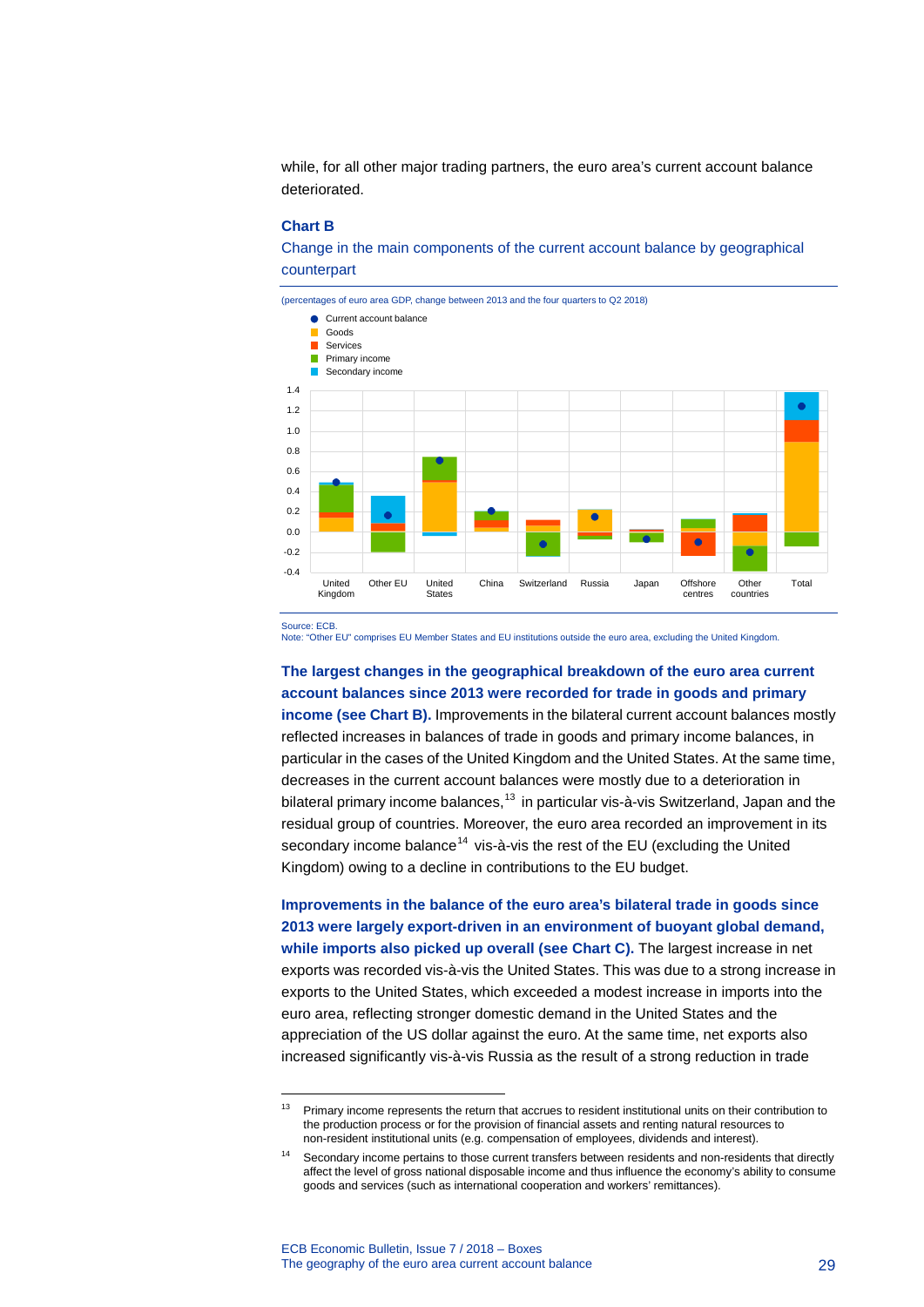values, including a significant decline in euro area imports in the light of the depreciation of the Russian rouble and falling commodity prices. For the other trading partners, changes in net exports were less significant. In particular, net exports to other EU countries and China changed only marginally, reflecting a relatively balanced, robust expansion of trade with those trading partners. The strong expansion of bilateral trade with other EU countries was driven by the economic recovery in the EU and, in particular, the resurgence of value chains since the trade collapse triggered by the global financial crisis. At the same time, net goods exports to the United Kingdom and Switzerland increased slightly, partly on account of a decline in imports from those countries. The euro area recorded a slight worsening of net exports vis-à-vis the residual group of other countries, reflecting an overall reduction in export and import values, the latter mostly related to the observed decline in commodity prices.

## **Chart C**

Change in exports and imports of goods by geographical counterpart



Source: ECB.

Notes: The inverse of the change in imports of goods is shown on the chart, so a negative value denotes an increase and a positive value a decrease. "Other EU" comprises EU Member States and EU institutions outside the euro area, excluding the United Kingdom.

**Developments in bilateral primary income balances since 2013 were largely driven by income on foreign direct investment (FDI) – which evolved rather heterogeneously across geographical counterparts – and income on portfolio debt investment (see Chart D).** The euro area's FDI income balance is largely shaped by the operations of multinational enterprises (MNEs) resident inside and outside the euro area. In particular, MNEs' investment decisions and profitability determine the evolution of FDI income. The largest improvement in the euro area's FDI income balance was recorded vis-à-vis the United States, followed by the United Kingdom. This mainly reflected a larger increase in FDI positions of euro area residents in the United States and the United Kingdom than in FDI positions of United States and United Kingdom residents in the euro area. Conversely, the euro area's FDI income balance declined most significantly vis-à-vis Switzerland, Japan and the residual group of countries. For the first two, this is in line with a relative increase in Swiss and Japanese residents' FDI positions in the euro area. In the case of the residual group of countries, the decline in the FDI income balance was driven by lower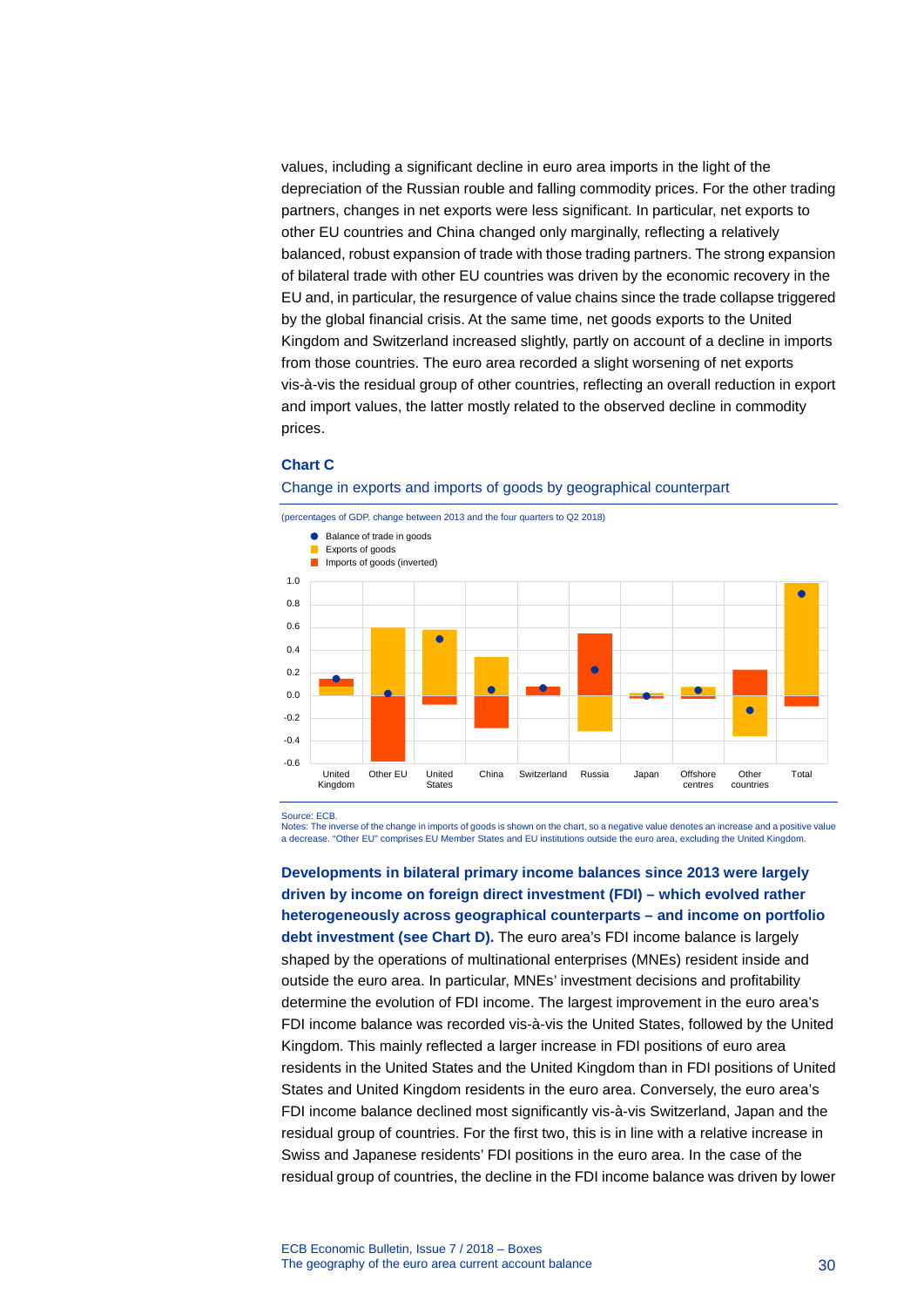(operational) profits recorded on euro area foreign direct investment in these destinations. The increase in the investment income balance on portfolio debt vis-à-vis the United Kingdom, the United States and Japan reflects the pronounced shift by euro area investors towards debt securities issued by entities resident in those countries in recent years, as well as a decline in yields on euro area debt securities.<sup>[15](#page-31-0)</sup>

#### **Chart D**

# Change in the main components of the primary income balance by geographical counterpart



#### Source: ECB.

-

Notes: "Other EU" comprises EU Member States and EU institutions outside the euro area, excluding the United Kingdom. "Other" includes compensation of employees, investment income on other investment and reserve assets and other primary income. All income on reserve assets is allocated to "Other countries".

<span id="page-31-0"></span><sup>15</sup> See Fidora, M. and Schmitz, M., ["Factors driving the recent improvement in the euro area's international](https://www.ecb.europa.eu/pub/pdf/other/ecb.ebbox201803_02.en.pdf?9a60ddc81666e3108c0c03662fdec4b1)  [investment position"](https://www.ecb.europa.eu/pub/pdf/other/ecb.ebbox201803_02.en.pdf?9a60ddc81666e3108c0c03662fdec4b1), *Economic Bulletin*, Issue 3, ECB, 2018.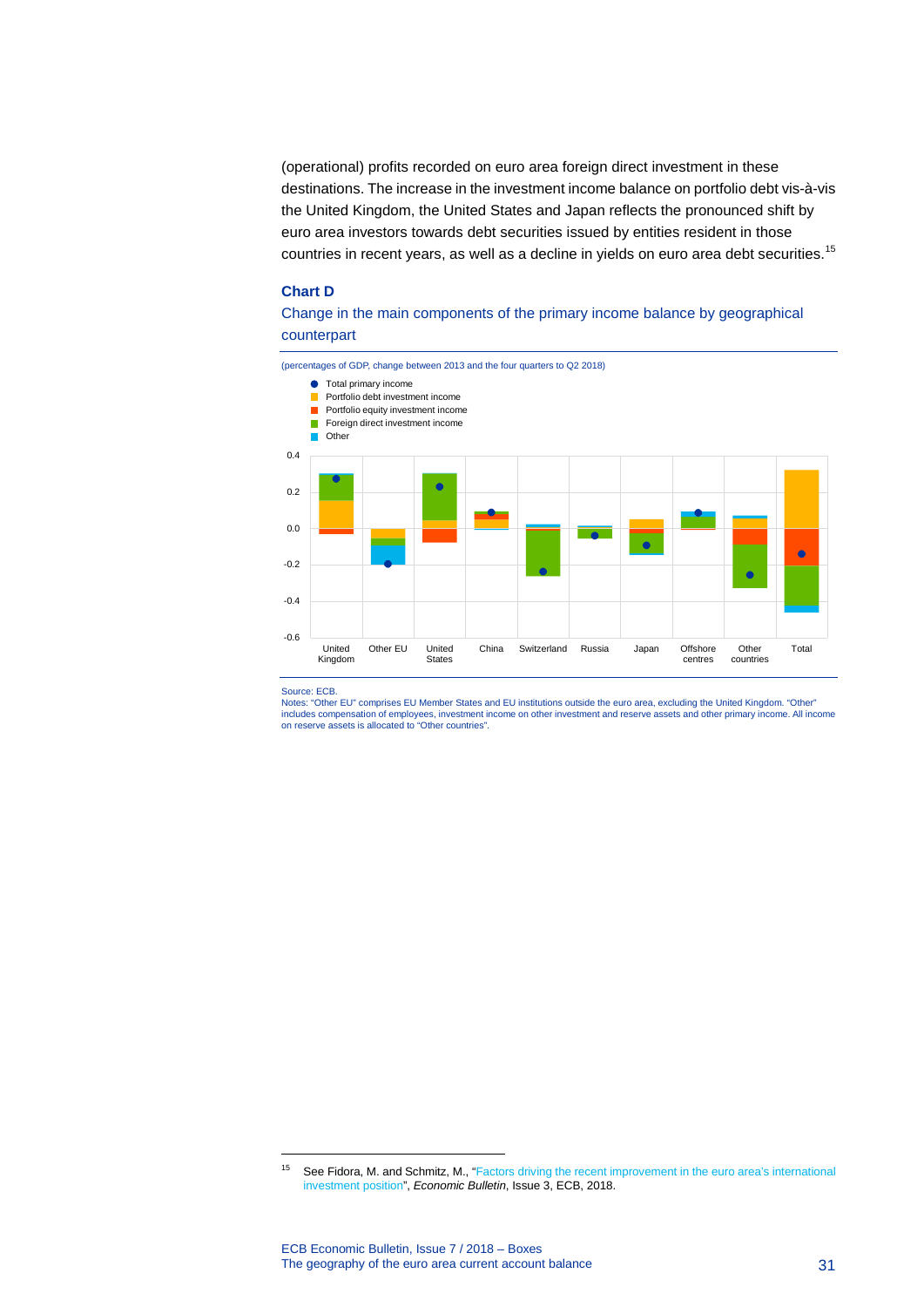# 3 Investment in intangible assets in the euro area

## <span id="page-32-0"></span>**Prepared by Malin Andersson and Lorena Saiz**

**Investment in intangible assets enables productivity gains.** Intangible assets<sup>[16](#page-32-1)</sup> are non‐monetary assets without physical or financial substance. They encompass a broad range of highly heterogeneous assets, including human capital, innovative products, brands, patents, software, consumer relationships, databases and distribution systems. Some of these assets enable firms to obtain productivity gains and efficiencies from new technologies and, as such, play a strategic role in a firm's value creation. This box reviews the characteristics of intangibles and looks at a number of implications of their increasing importance.

**Investment in intangible assets has increased in importance in the euro area, both in absolute terms and relative to tangible assets, with several factors contributing to that development.** In euro area countries and other advanced economies, investment in intangibles has grown strongly in recent decades. Over the last 20 years, growth in intellectual property products – a group of intangible assets included in the national accounts<sup>[17](#page-32-2)</sup> – has outpaced growth in tangible investment in the euro area (see Chart A). Investment in those products has also made a significant contribution to annual growth in euro area non-construction investment over the last two decades (see Chart B). The fact that the growth rate of intangibles is higher than that of tangibles is being driven by factors such as the increase in global competition, the sectoral shift from industry to services, the expansion of the digital economy, changing international specialisations in the area of production, new business models (e.g. for tax optimisation purposes) and general technological advances.

-

<span id="page-32-1"></span><sup>&</sup>lt;sup>16</sup> More specifically, intangibles comprise investment relating to (i) computing and computerised information (such as software and databases), (ii) innovative properties and company competencies (such as scientific and non-scientific R&D, copyrights, designs and trademarks), and (iii) economic competencies (including brand equity, firm-specific human capital, networks linking people and institutions together, organisational know-how that increases efficiency, and aspects of advertising and marketing). These are sometimes referred to as "intellectual assets", "knowledge assets" or "intellectual capital".

<span id="page-32-2"></span><sup>&</sup>lt;sup>17</sup> In 2014 the current methodological standards for national accounts, SNA 2008 and ESA 2010, began regarding spending on purchased and own-account R&D as investment. As a result, intangible investment now includes spending on ICT equipment and intellectual property products. ESA 2010 defines intellectual property products as knowledge derived from R&D, investigations or innovation which is restricted by law or other means of protection in terms of its use. Intangible assets such as human capital, consumer relationships and distribution systems are not covered by the national accounts.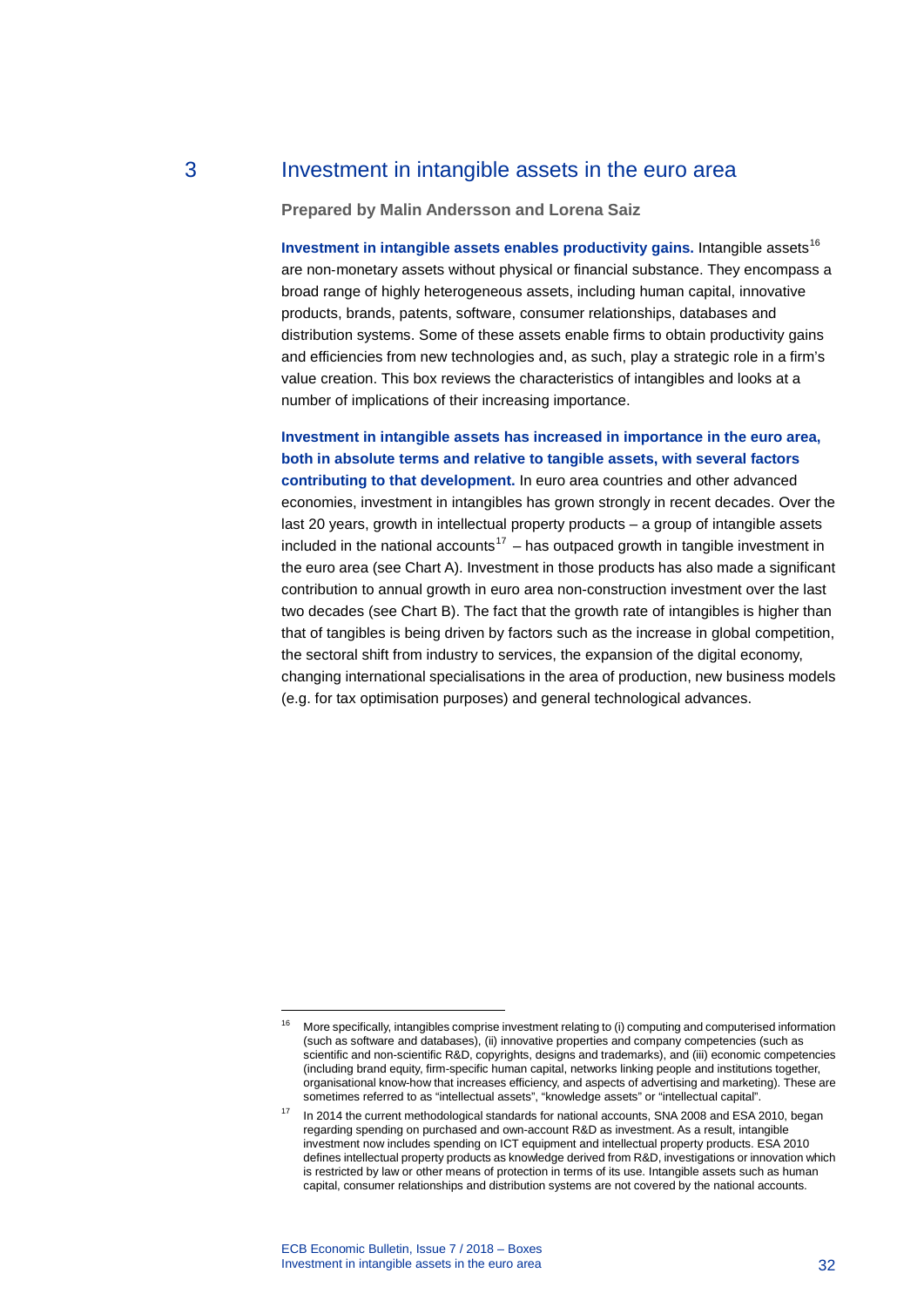## **Chart A**

Intangible investment as a percentage of total investment



Sources: Eurostat and ECB calculations.

Notes: Here, "intangible investment" refers to intellectual property products included in the national accounts. Volatility in Irish and Dutch data, which is mainly due to intellectual property-related transactions conducted by large multinational companies, makes a significant contribution to fluctuations in euro area data.

### **Chart B**





Sources: Eurostat and ECB calculations. Note: Data for Belgium and Cyprus are not available; data for Ireland and the Netherlands have been excluded on account of their volatility

# **The specific nature of intangible assets makes them less easy to use as**

**collateral, which may result in suboptimal investment.** Intangible assets share some characteristics with tangible assets. For example, both are costly to acquire, but help to create future profits, and entail some risk-taking. However, intangible assets also have a number of specific characteristics that distinguish them from tangible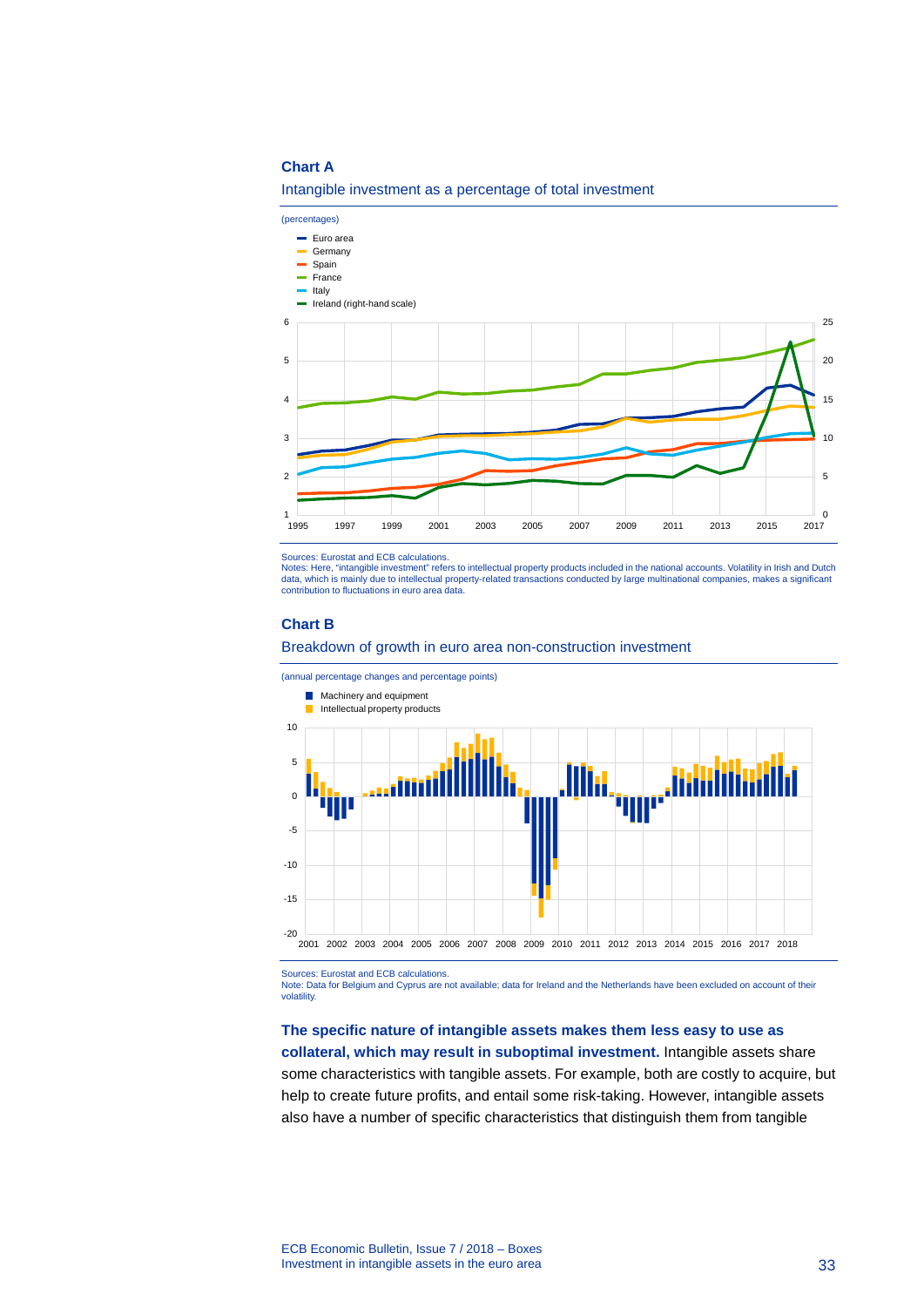assets,<sup>[18](#page-34-0)</sup> with their scalability or non-rival nature, for instance, meaning that the benefits they provide to individual users are not dependent on the total number of users. At the same time, some intangibles have little market value and the cost of producing them is almost entirely a sunk cost, which makes them hard to trade,  $19$ more likely to be firm-specific, and associated with particularly high risks for firms undertaking such investment. Finally, they are productivity-enhancing, they are often more efficient when combined with other assets (e.g. training which helps workers to use software and computers more efficiently), and they tend to generate positive spillovers and benefits for people other than those developing them (i.e. they are non-excludable). Such characteristics make them less easy to use as collateral and may therefore mean that they are more reliant on internal financing (i.e. savings) than physical capital.<sup>[20](#page-34-2)</sup> Overall, those features could lead firms to underinvest in such assets. [21](#page-34-3)

**Analysis based on microdata for listed companies shows that intangible assets can explain part of the gap between firms' investment in tangible assets and Tobin's Q.**<sup>[22](#page-34-4)</sup> Since the financial crisis, euro area firms' investment in tangible assets has been weaker than one would expect on the basis of Tobin's Q (see Chart C, panel a). This may indicate either underinvestment or overvaluation in equity markets. Two recent publications have shown that intangible assets are able to explain some of that gap in the United States.<sup>[23](#page-34-5)</sup> Regression analysis conducted for the euro area shows that including intangible assets that are not capitalised (i.e. not included in the balance sheet as assets) in both investment and Tobin's  $Q^{24}$  $Q^{24}$  $Q^{24}$  reduces the size of the gap between the two (see Chart C, panel b). The sensitivity of investment to Tobin's Q also increases, albeit in all cases Tobin's Q explains only one-third of total variation in investment.

-

<span id="page-34-0"></span><sup>18</sup> For more details, see Haskel, J. and Westlake, S., *Capitalism without Capital – The Rise of the Intangible Economy*, Princeton University Press, 2017. See also the appendix entitled "Characteristics of intangibles per asset type" in European Commission, "*Investment in the EU Member States: An Analysis of Drivers and Barriers"*, *European Economy Institutional Papers*, No 062, October 2017.

<span id="page-34-1"></span><sup>&</sup>lt;sup>19</sup> In some cases, the value of an intangible asset cannot be determined before it has generated value (i.e. there is low ex ante verifiability).

<span id="page-34-2"></span>See Falato, A., Kadyrzhanova, D. and Sim, J.W., "Rising intangible capital, shrinking debt capacity, and the US corporate savings glut", *FEDS Working Paper Series*, No 2013-67, Federal Reserve System, 2013.

<span id="page-34-3"></span> $21$  On the other hand, the potential to generate economies of scale that enhance market power provides incentives to invest in intangibles.

<span id="page-34-4"></span><sup>&</sup>lt;sup>22</sup> Tobin's Q is the ratio of the market value of a firm's assets to their replacement value. If Tobin's Q is greater than 1.0, this may suggest that the market value reflects some unmeasured or unrecorded assets held by the firm. High values for Tobin's Q may encourage firms to invest more in capital assets because their value exceeds the price they paid for them, and the opposite is true where Tobin's Q is lower than 1.0.

<span id="page-34-5"></span><sup>23</sup> See Peters, R.H. and Taylor, L.A., "Intangible capital and the investment-q relation", *Journal of Financial Economics*, Vol. 123, 2017, pp. 251-272, and Crouzet, N. and Eberly, J., "Understanding Weak Capital Investment: the Role of Market Concentration and Intangibles", paper prepared for the Jackson Hole Economic Policy Symposium, 2018.

<span id="page-34-6"></span><sup>&</sup>lt;sup>24</sup> See Peters, R.H. and Taylor, L.A., op. cit., for details.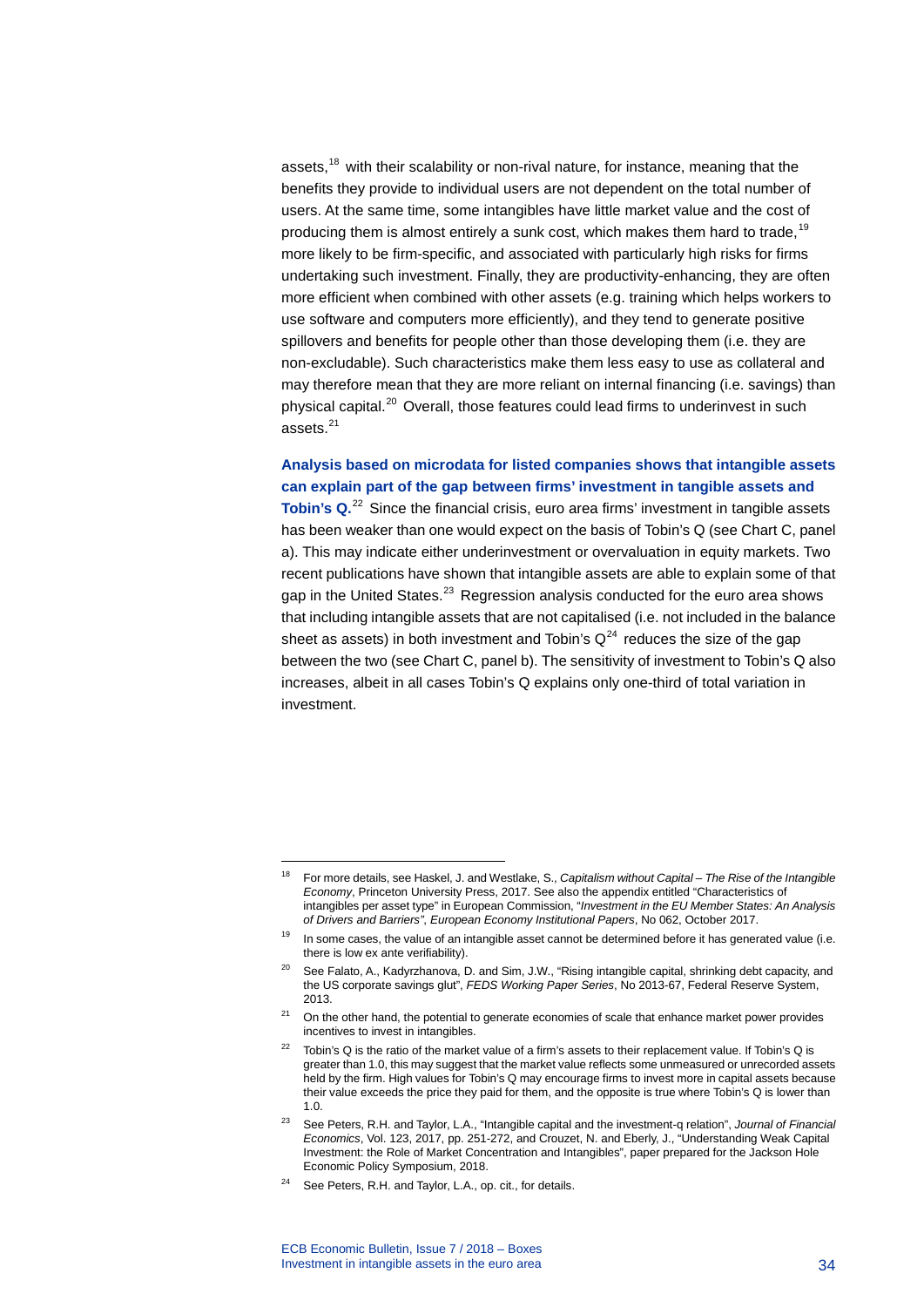## **Chart C**

#### Investment and Tobin's Q





Source: Worldscope (listed euro area firms).

Notes: Investment in tangible assets is defined as expenditure on property, plant and equipment over tangible fixed assets in the previous period. Tobin's Q is defined as the firm's market value plus total debt at book value minus cash and short-term investments over total assets at book value. Investment in intangible assets is defined as R&D costs plus 30% of sales, general and administrative<br>expenses. In the lower panel, investment in tangible and intangible assets and Tobin's Q bot assets at book value plus capitalised R&D costs and 30% of sales, general and administrative expenses, using the perpetual inventory method and the depreciation rates that were used by Peters and Taylor<sup>26</sup>.

**The specific nature of intangible assets poses challenges as regards the measurement of activity, profits and capital stock, as well as the distribution of productivity across firms.**[26](#page-35-1) Measurement issues relating to activity stem from the fact that such assets are generally regarded as firm-specific intermediate consumption rather than investment in firms' balance sheets, and they remain underreported in the national accounts to some extent. $27$  Although the percentage of intangible assets that are reported in firms' annual accounts is gradually increasing, particularly in the service sector (see Chart D), the underreporting of intangible assets could mean that real output is also being underreported. Moreover, the classification of intangibles as

-

<span id="page-35-0"></span> $25$  ibid.

<span id="page-35-1"></span><sup>26</sup> See also European Commission, "Unlocking investment in intangible assets in Europe", in *Quarterly Report on the Euro Area*, Vol. 16(1), 2017, pp. 23-35.

<span id="page-35-2"></span> $27$  For example, national accounts do not cover human capital, knowledge contained in databases, organisational capital or brands.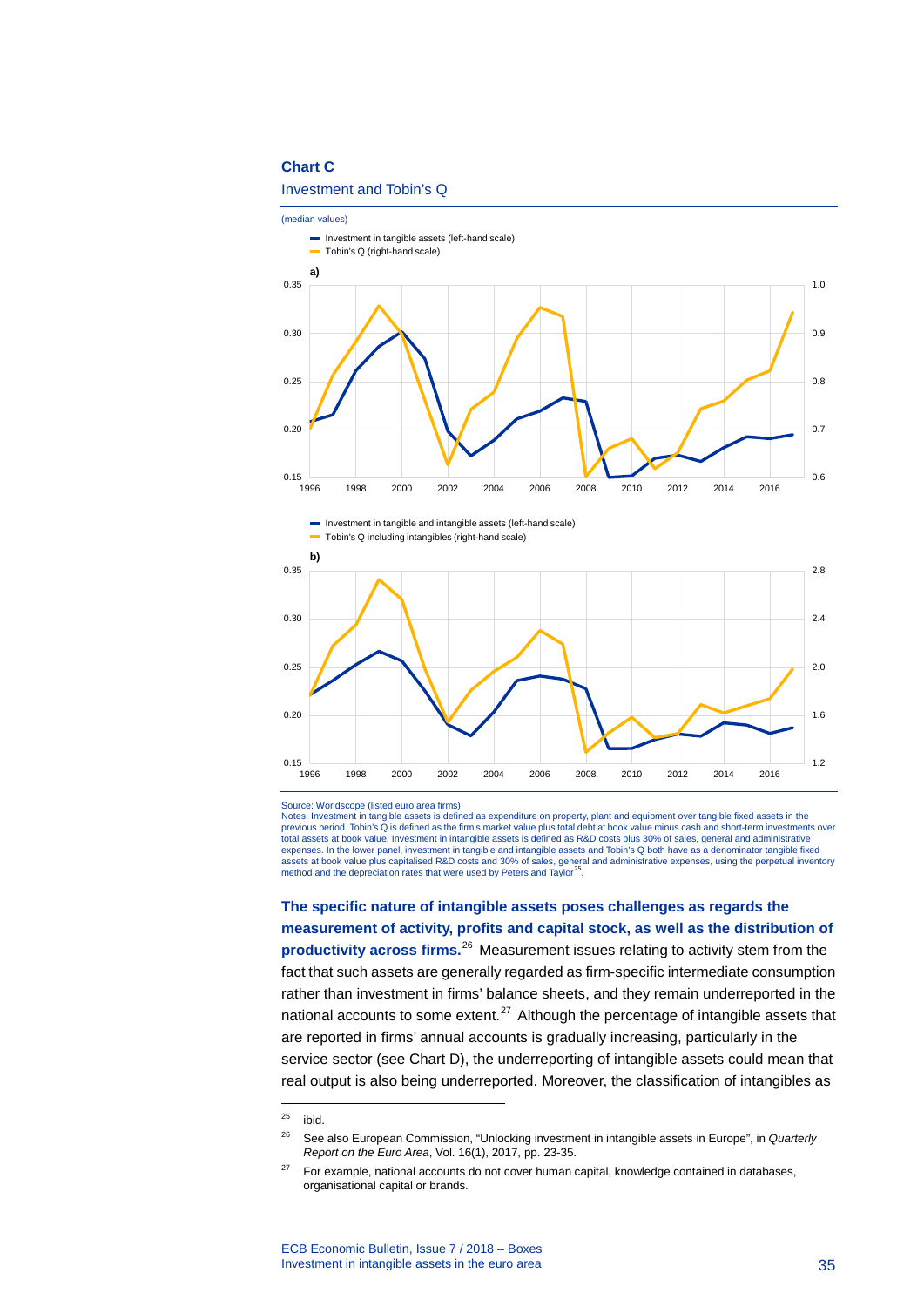expenses to be deducted from earnings – as opposed to assets – is weighing on profits. As regards measurement of capital stock, while estimates of depreciation rates are associated with considerable uncertainty, the increasing share of intangible assets presumably implies higher overall depreciation rates. As a result, the amount of investment that is required to offset the consumption of capital and keep the capital stock at a constant level is rising. At the same time, it is possible that the capital stock remains underestimated owing to insufficient incorporation of intangible investment in the national accounts (see also the section on capital in the article on potential growth in the post-crisis period in this issue of the Economic Bulletin), which is particularly important when the contribution that capital makes to euro area potential output increases relative to that made by labour as labour force constraints grow. Also, a slowdown in intangible capital services growth could manifest itself in the data as a slowdown in total factor productivity growth. As regards the dispersion of productivity, intangible-rich firms appear to be scaling up investment dramatically, contributing to a widening gap between leading firms and those that are lagging behind.

### **Chart D**

#### Intangible intensity



Source: Worldscope (listed euro area firms).

Note: This chart shows the ratio of intangible fixed assets to tangible and intangible fixed assets at book value.

Specific policies in a number of areas would be helpful in order to foster further investment in intangibles and enable stronger potential growth, notably as regards questions of ownership, tax treatment, property rights, competition and product regulation.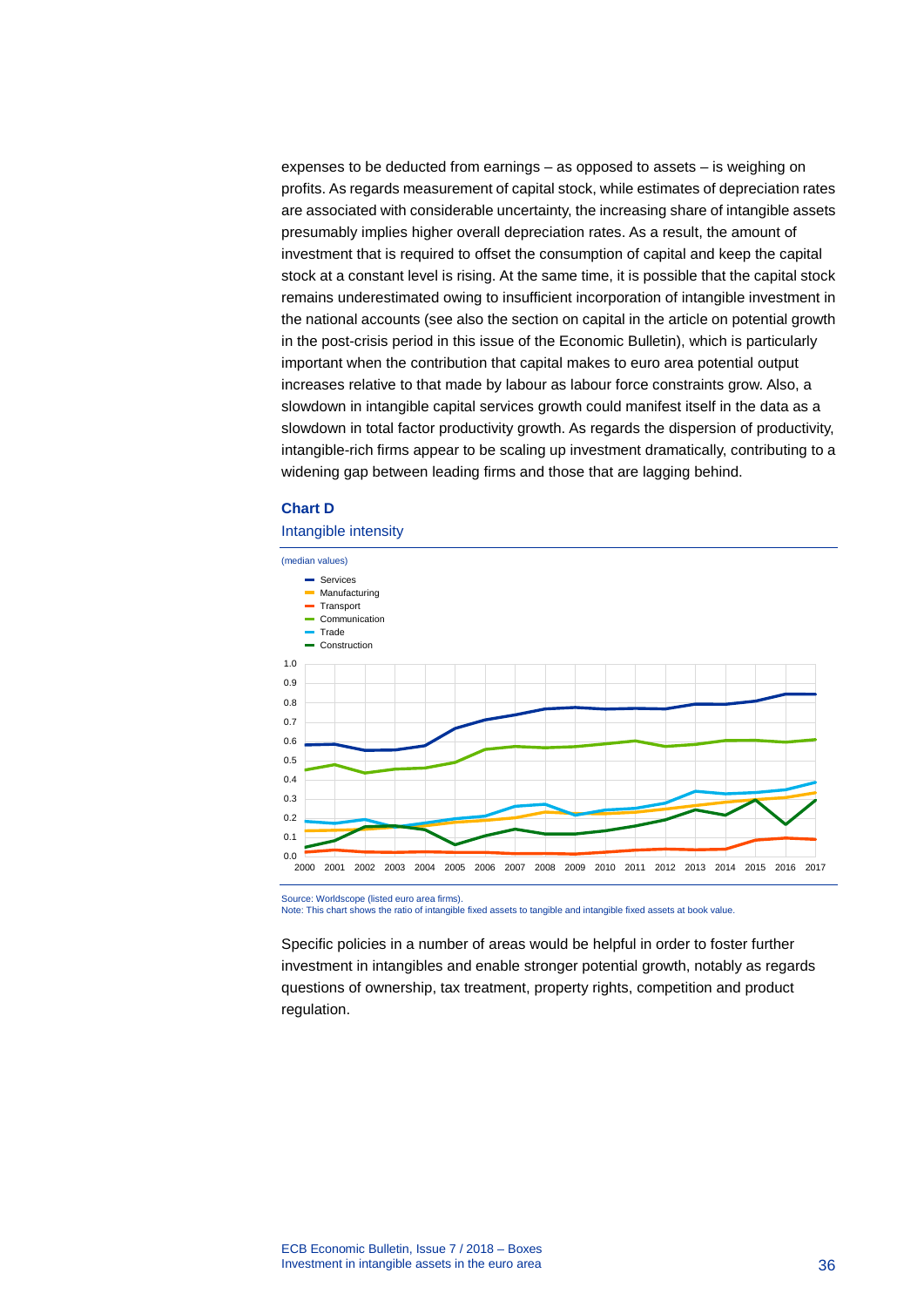## 4 Digitalisation and its impact on the economy: insights from a survey of large companies

**Prepared by Catherine Elding and Richard Morris**

**This box summarises the findings of an ad hoc ECB survey of leading euro area companies looking at the impact that digitalisation has on the economy.** [28](#page-37-0) Digitalisation may be viewed as a technology/supply shock which affects the main economic aggregates, notably via competition, productivity and employment effects, as well as through its interaction with institutions and governance. Digital technologies are also changing the ways in which firms do business and interact with their customers and suppliers. Understanding digital transformation and the channels through which it influences the economy is therefore increasingly relevant for the conduct of monetary policy.

#### **The main aim of the survey was to look at how digital transformation is affecting macroeconomic aggregates, as perceived by firms.** The questionnaire

asked companies about their take-up of digital technologies and the main obstacles to the adoption of such technologies. It then asked about the various channels through which they saw digital transformation affecting their sales, prices, productivity and employment, as well as the expected overall direction and magnitude of the impact over the next three years. Responses were received from 74 leading non-financial companies, split equally between producers of goods and providers of services. Those companies were generally very large, accounting for a combined total of around 3.7% of output and 1.7% of employment in the euro area.

### **The take-up of digital technologies at those companies is very high, with big data and cloud computing being the most widely adopted (see Chart A).** The

take-up of big data and cloud computing is pervasive across all sectors, as is the use of e-commerce, which is crucial in business-to-consumer segments. In the manufacturing and energy sectors, artificial intelligence, the "internet of things", robotics and 3D printing are almost equally widespread, with respondents tending to report that the real impact comes when these technologies are combined. The main obstacles to the adoption of digital technologies are the difficulty of adjusting the organisation of the company and the need to recruit and retain highly skilled ICT staff. Regulation and legislation were not typically seen as a major obstacle, although some firms noted that, while not a hindrance, regulatory frameworks did need to evolve.

<span id="page-37-0"></span><sup>&</sup>lt;sup>28</sup> This survey – the ECB Digitalisation Survey – was conducted in spring 2018.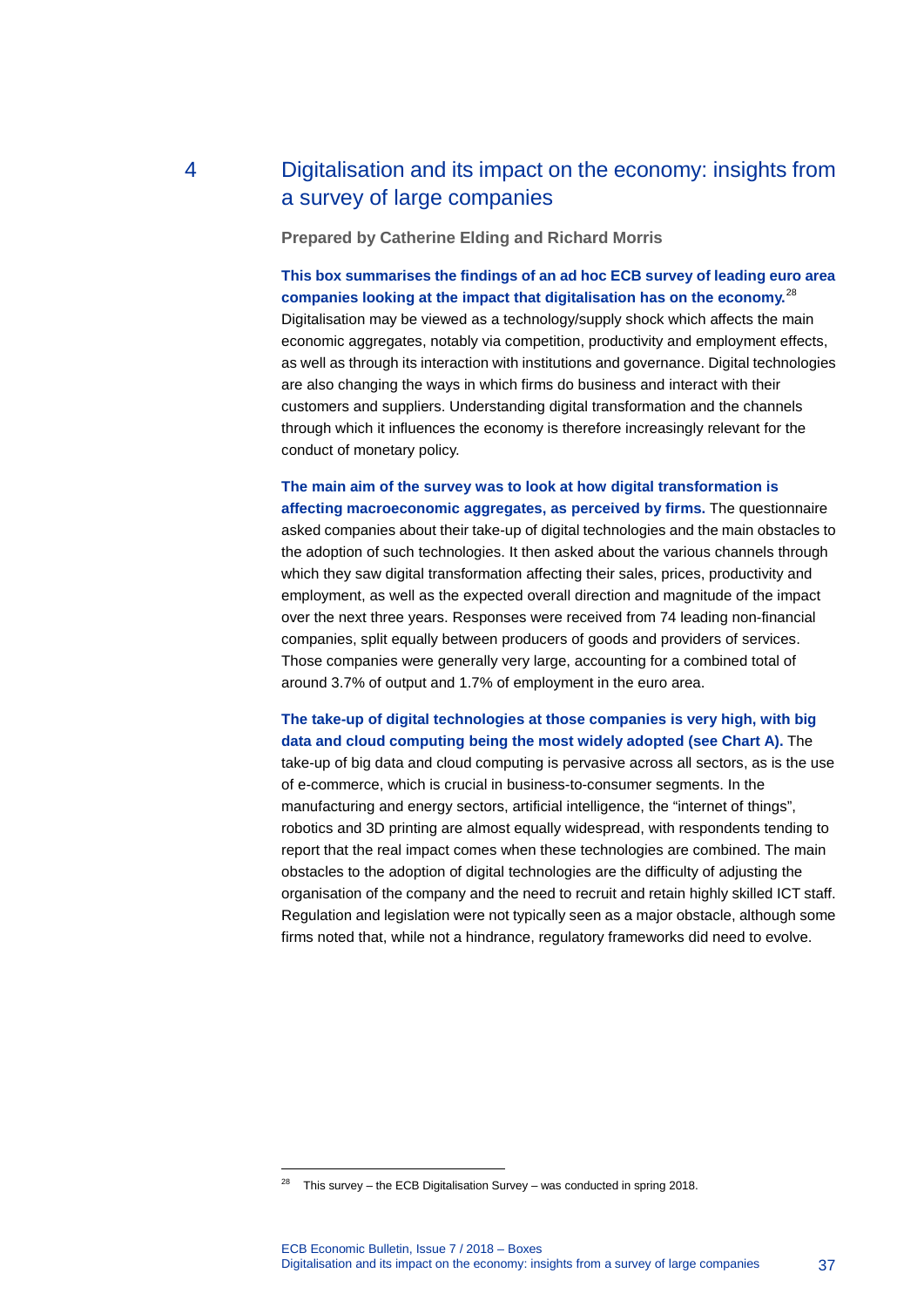#### **Chart A**

Take-up of digital technologies and obstacles to their adoption

**Take-up of digital technologies**

(percentages of respondents; responses ranked by overall rating)



**Obstacles to the adoption of digital technologies**

(percentages of respondents; responses ranked by overall rating)



Sources: ECB Digitalisation Survey and ECB calculations.<br>Note: Based on responses to the following two questions: "Which digital technologies has your company adopted, including those you<br>are in the process of adopting?" a technologies?"

**Overall, the vast majority of respondents see digitalisation as having a positive impact on their company's sales (see Chart B).** More than half expect the adoption of digital technologies to give rise to a "slight increase" in sales over the next three years, while around one-third expect a "significant increase". To some extent, this positive view may reflect the relative size and strength of the companies surveyed, as their high take-up rate for digital technologies was in some cases seen as enabling them to gain market share.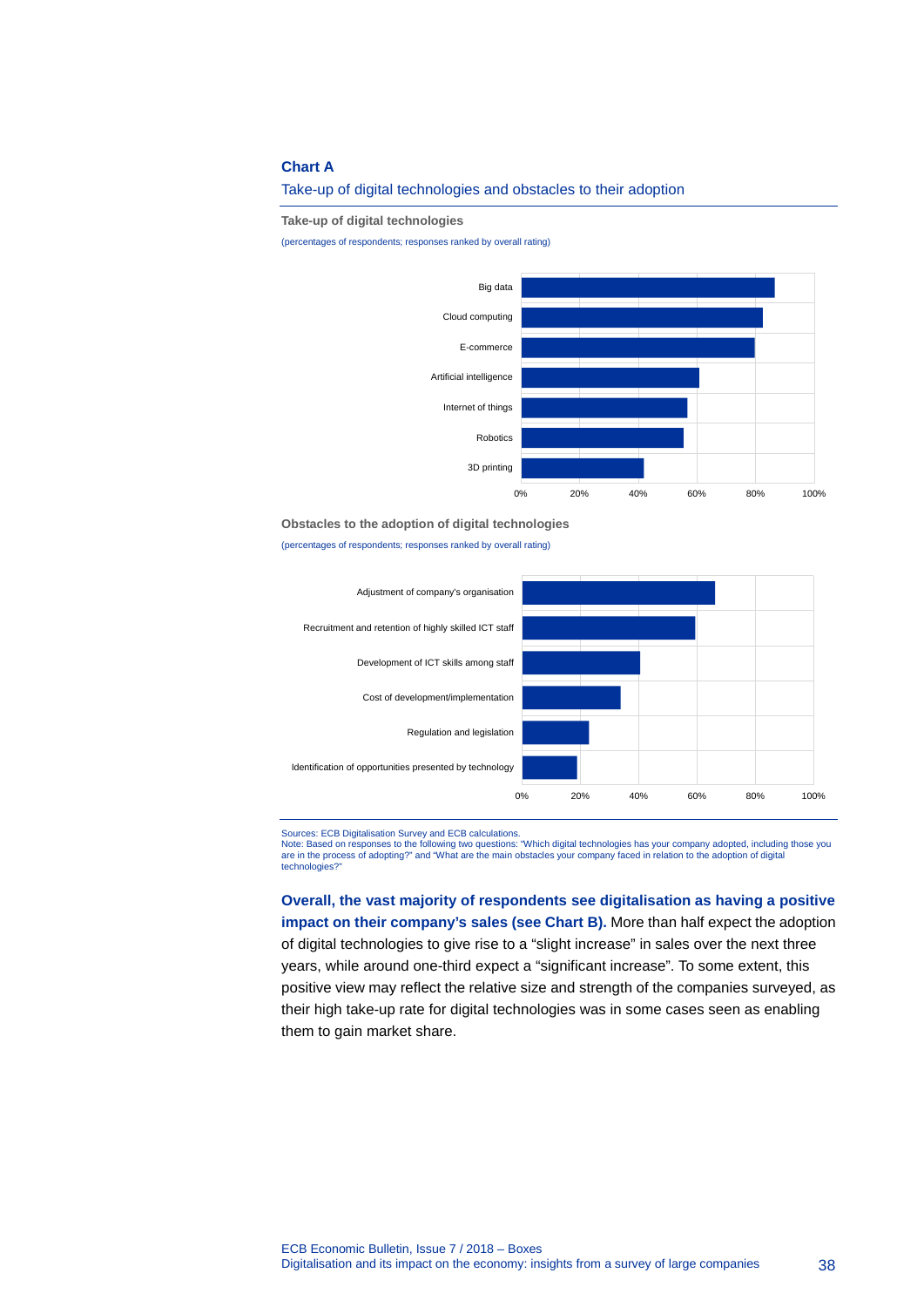#### **Chart B**

Impact of digitalisation on sales

#### **Channels through which digitalisation affects sales**

(average scores across all replies: 0 = not important; 1 = important; 2 = very important)





Sources: ECB Digitalisation Survey and ECB calculations. Note: Based on responses to questions about (i) how digital technologies have affected the respondent company's sales and (ii) the overall impact that the adoption of digital technologies is expected to have on sales over the next three years, with answers ranging from "significant decrease" (--) to "significant increase" (++).

**Better access to customers is the main channel through which digitalisation supports sales growth.** In particular, respondents stressed the role that digital technologies play in providing access to customer data, which helps firms to understand their customers' needs (termed "customer intimacy") and offer new or improved services and tailored solutions with higher levels of quality. This, in turn, supports improvements in the quality of existing products (in addition to purely technology-driven improvements). Easier access to markets is also widely viewed as important.

**Respondents also see digitalisation increasing their flexibility when it comes to price setting (see Chart C).** Around half of the respondents said that the adoption of digital technologies had increased their company's ability to adjust prices in relation to those of their competitors, over time and/or across markets. In particular, respondents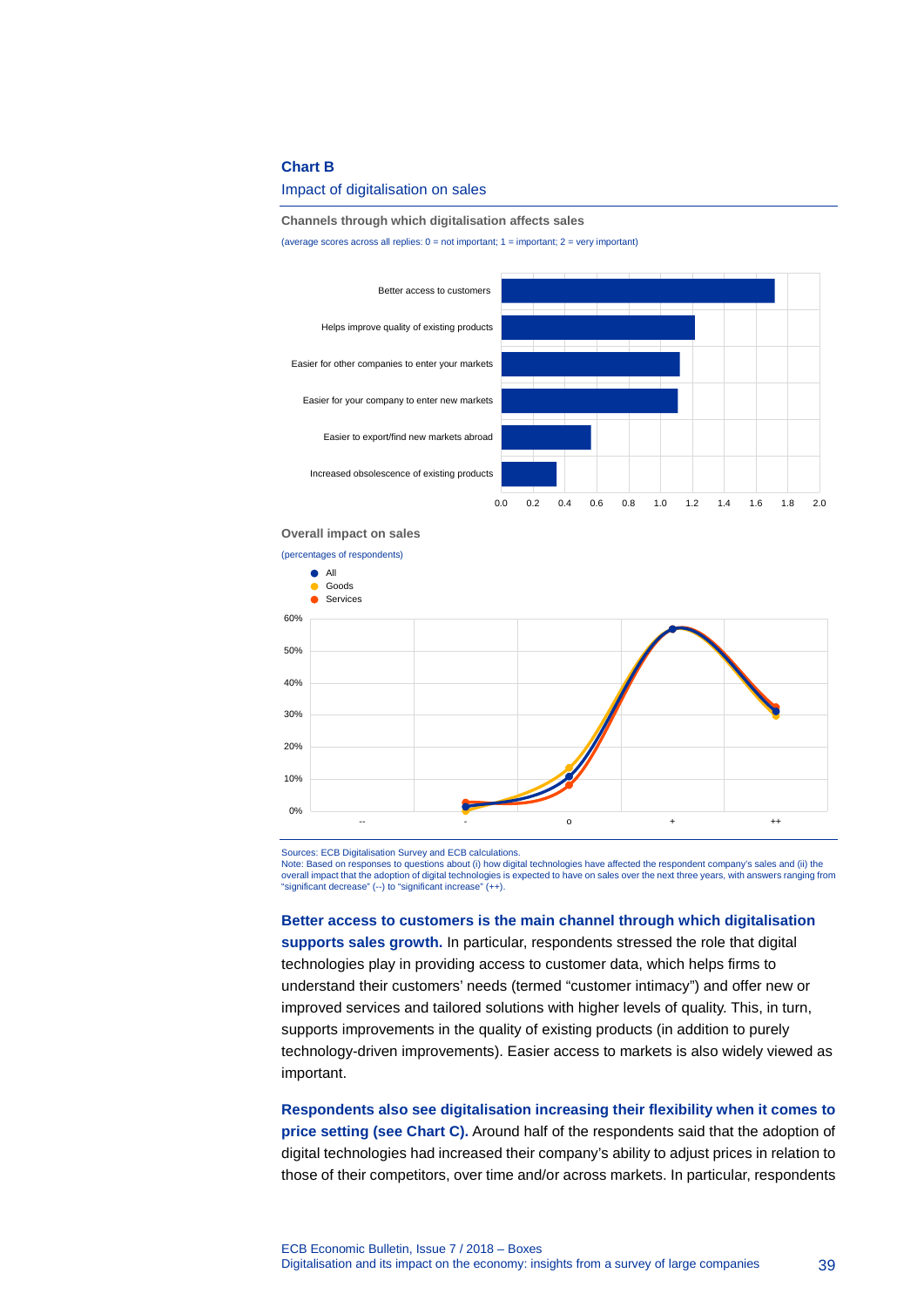stressed the ability to "leverage more accurately peaks in demand" and thereby "capture the value" of the goods and services provided to customers. At the same time, digitalisation also makes it possible to "manage and optimise sourcing much better" and "get rid of waste and friction across the value chain". While most companies, particularly manufacturers, tended to see digitalisation reducing costs and increasing margins, retailers were more likely to see input costs increasing and margins being squeezed.

#### **Chart C**

#### Impact of digitalisation on prices

**Channels through which digitalisation affects prices**

(average scores across all replies:  $-1$  = decrease;  $1$  = increase;  $0$  = no change)



#### **Overall impact on prices**

(percentages of respondents)



Sources: ECB Digitalisation Survey and ECB calculations.

Note: Based on responses to questions about (i) how the adoption of digital technologies affects the respondent company's prices and costs, and (ii) the overall impact that the adoption of digital technologies by (a) the respondent company and (b) other parties (i.e. suppliers, customers and competitors) is expected to have on sales prices over the next three years, with answers ranging from "significant decrease" (--) to "significant increase" (++).

### **The impact that digitalisation is having on prices is unclear, with downward pressure being observed mainly in the consumer services segment.**

Respondents were asked about the impact that the adoption of digital technologies by (i) their own company ("direct impact") and (ii) other parties, i.e. suppliers, competitors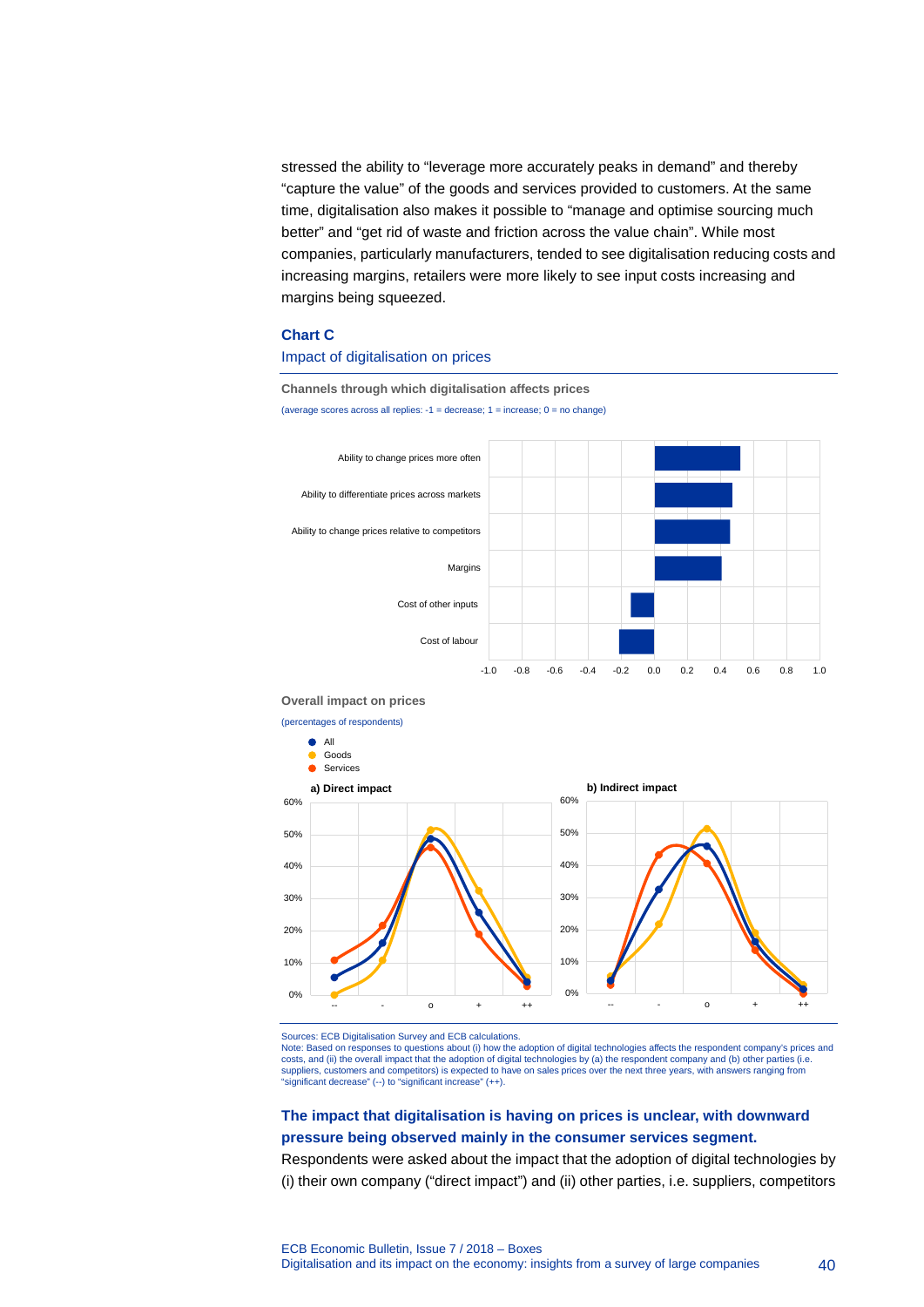and customers ("indirect impact"), was expected to have on prices. In both cases, the number of respondents who expected little or no impact, or were unsure, was relatively high (around 50%). On balance, producers of goods tended to see their own adoption of digital technologies as enabling them to increase prices. $^{29}$  $^{29}$  $^{29}$  In contrast, service providers (especially retailers) were more inclined to see the adoption of digital technologies by others as putting downward pressure on their sales prices.

### **Respondents see digitalisation increasing productivity, driven by the ease of sharing knowledge and more efficient production processes (see Chart D).**

Virtually all respondents regarded the easier sharing of knowledge (especially within the company) as being an important channel through which digitalisation raises productivity, with around half considering that aspect to be very important. The role that digitalisation plays in making the production process more efficient via automation is almost equally as important. Many respondents emphasised that the increase in the amount of data and information that they collected, both inside and outside of the organisation, was helping them to satisfy their customers' needs. The overall effect on productivity was perceived to be overwhelmingly positive, with a stronger effect typically being reported in service sectors, particularly in business-to-business segments.

<span id="page-41-0"></span><sup>&</sup>lt;sup>29</sup> However, to the extent that higher sales prices reflect greater added value, this could still be consistent with digitalisation putting downward pressure on producer prices for goods and services on a "like-for-like" basis.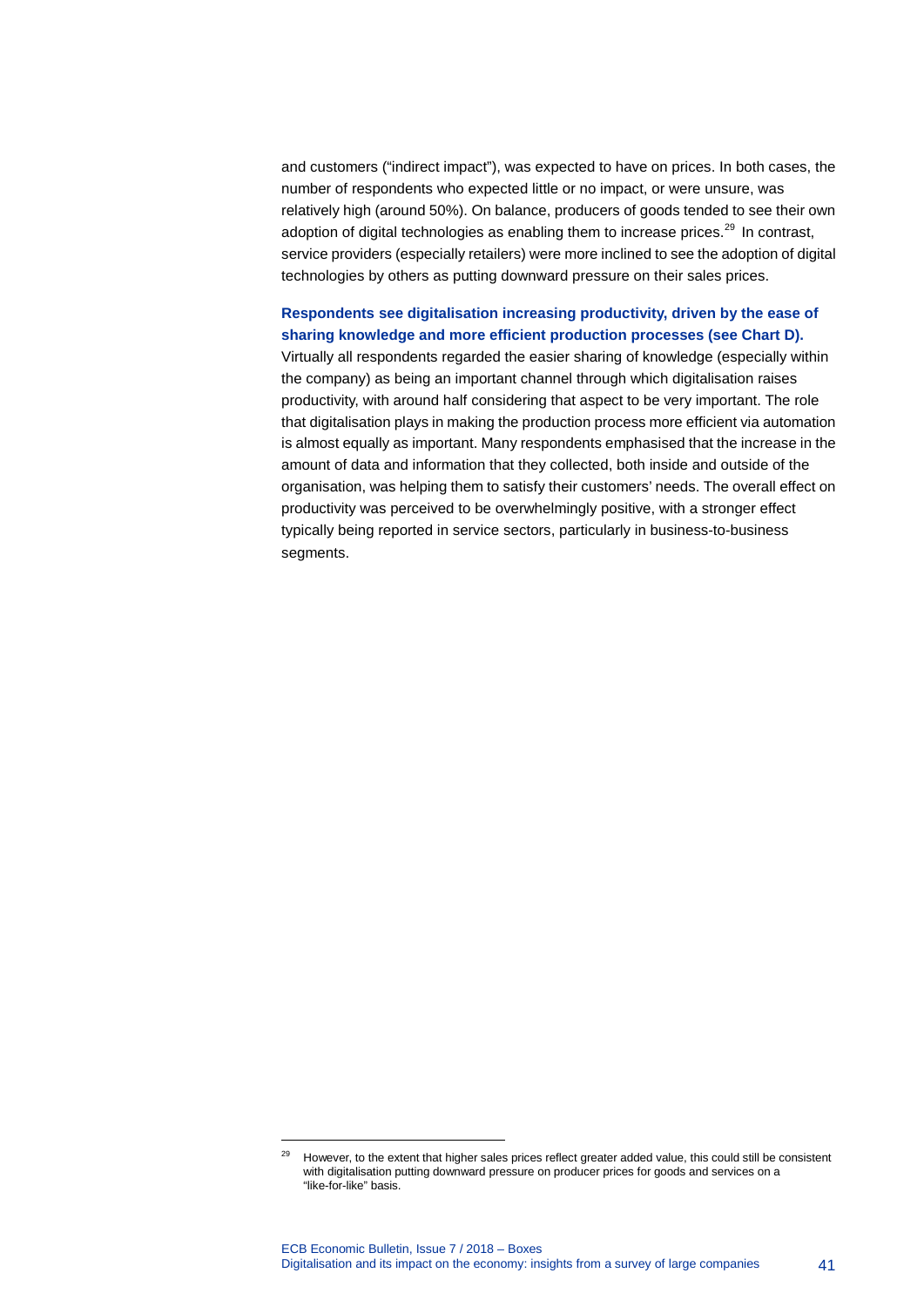#### **Chart D**

#### Impact of digitalisation on productivity

#### **Channels through which digitalisation affects productivity**

(average scores across all replies:  $0 = not$  important;  $1 =$  important;  $2 =$  very important)



#### **Overall impact on productivity**

(percentages of respondents)



Sources: ECB Digitalisation Survey and ECB calculations. Note: Based on responses to questions about (i) how digital technologies affect the respondent company's productivity and (ii) the overall impact that the adoption of digital technologies is expected to have on productivity over the next three years, with answers ranging from "significant decrease" (--) to "significant increase" (++).

**On balance, respondents see digitalisation having a small negative impact on employment, while emphasising the importance of retraining and upskilling (see Chart E).** Around one-third of respondents expected digitalisation to reduce employment in their company over the next three years, while around one-fifth foresaw increases in employment. Digitalisation was seen as replacing low and medium-skilled jobs, but not high-skilled jobs. Above all, digitalisation was regarded as increasing the ratio of high-skilled to low-skilled workers, with emphasis on retraining and the reassignment of workers to new tasks supported by digital technologies.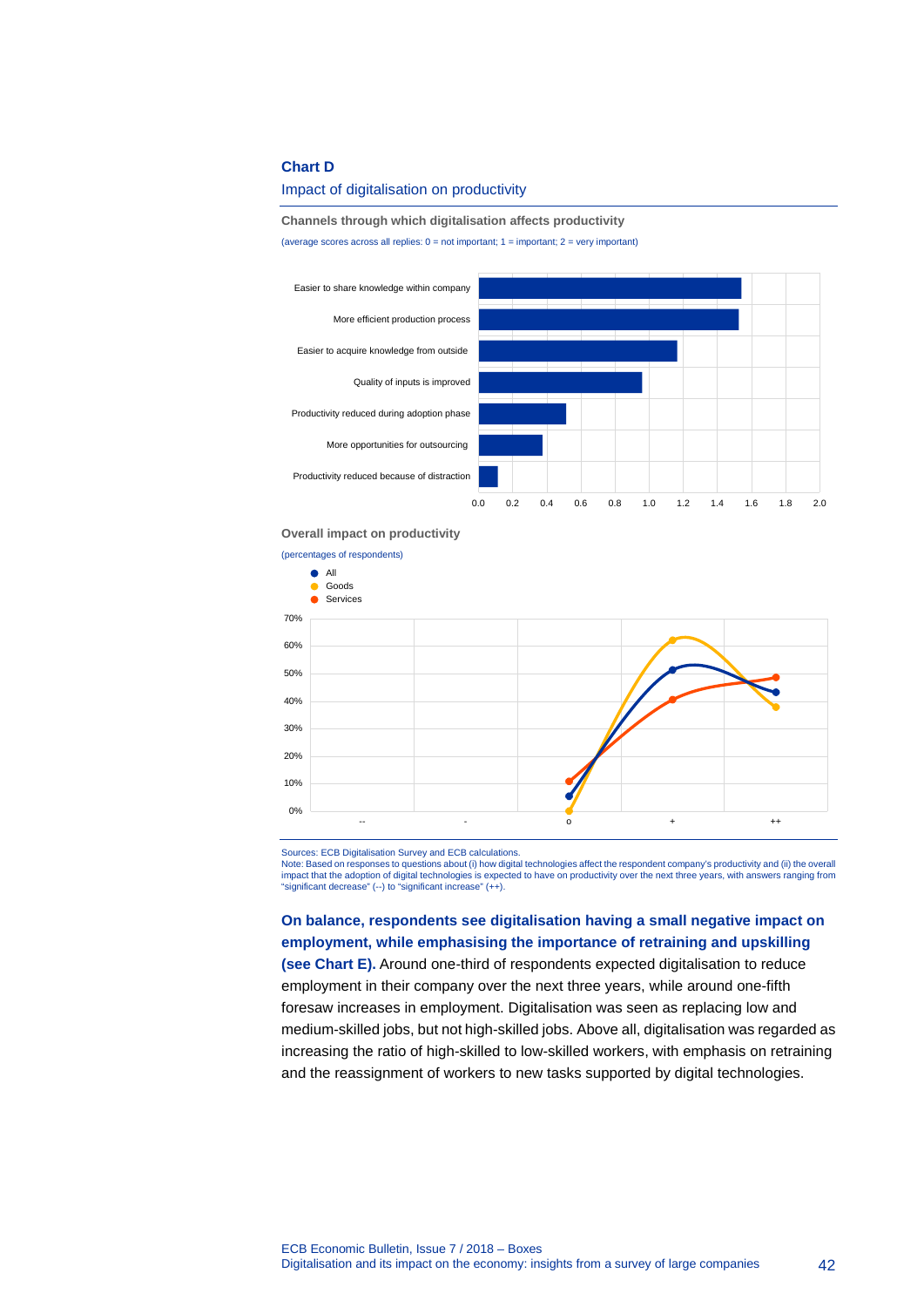#### **Chart E**

#### Impact of digitalisation on employment

#### **Channels through which digitalisation affects employment**

(average scores across all replies:  $0 = not$  important;  $1 =$  important;  $2 =$  very important)



#### **Overall impact on employment**



Sources: ECB Digitalisation Survey and ECB calculations.<br>Note: Based on responses to questions about (i) how digital technologies affect the respondent company's employment and (ii) the<br>overall impact that the adoption of ranging from "significant decrease" (--) to "significant increase" (++).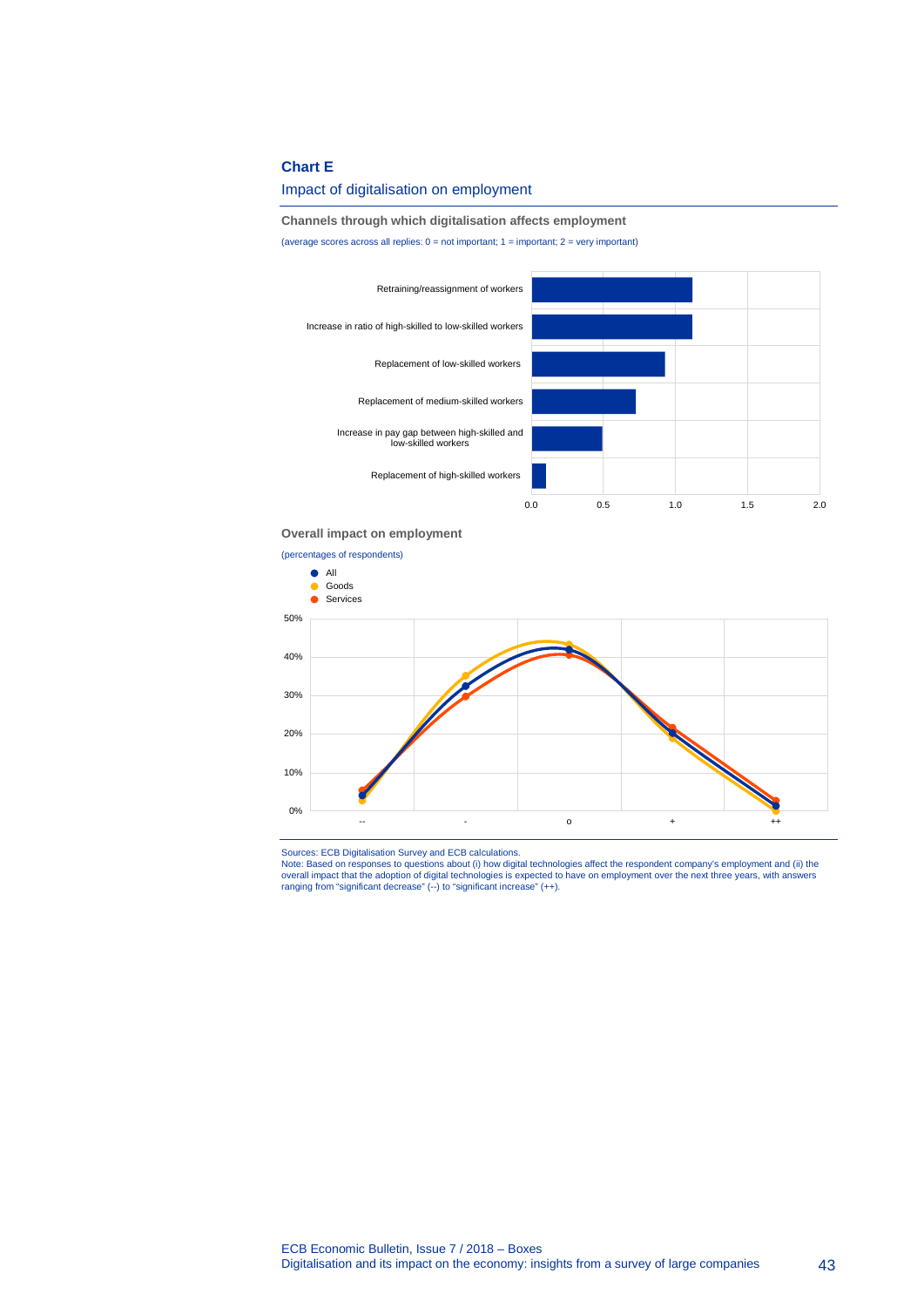## 5 The role of energy prices in recent inflation outcomes: a cross-country perspective

**Prepared by Ieva Rubene**

**Euro area headline inflation is currently dominated by a strong contribution from energy prices.** In the third quarter of 2018, energy prices contributed 0.9 percentage point to the headline HICP inflation rate of around 2.0%, thus accounting for almost half. This large contribution mainly reflects past developments in crude oil prices, a factor that constitutes a common influence across euro area countries. However, the contribution of energy to HICP inflation depends both on the share of energy in consumption expenditure and on the degree of pass-through of oil price developments to consumer energy prices. This box reviews the extent to which these features can help explain differences across euro area countries in the recent contribution of energy to overall HICP inflation.<sup>[30](#page-44-0)</sup>

**The contribution of energy to HICP inflation currently differs significantly across euro area countries.** For most large countries, in the third quarter of 2018 the share of HICP inflation accounted for by the energy contribution was fairly close to the euro area average, i.e. up to half (see Chart A). However, for some smaller countries, this share ranged from very small (energy accounting for almost nothing in Malta) to

very high (energy accounting for almost all of HICP inflation in Ireland). It should be noted that this cross-country comparison is only indicative of the relative importance of energy, as headline HICP is also determined by developments in HICP inflation excluding energy.<sup>[31](#page-44-1)</sup>

<span id="page-44-0"></span><sup>&</sup>lt;sup>30</sup> This box does not cover the impact of tax changes on energy inflation and the indirect first-round effects of oil price changes. For a description of latter, see Task Force of the Monetary Policy Committee of the European System of Central Banks, ["Energy markets and the euro area macroeconomy"](https://www.ecb.europa.eu/pub/pdf/scpops/ecbocp113.pdf), *Occasional Paper Series*, No 113, ECB, June 2010, in particular the section entitled "The impact of energy prices on inflation". On the impact of oil prices on euro area consumer energy prices, see also the box entitled "Oil [prices and euro area consumer energy prices"](https://www.ecb.europa.eu/pub/pdf/other/eb201602_focus06.en.pdf), *Economic Bulletin*, Issue 2, ECB, 2016.

<span id="page-44-1"></span><sup>&</sup>lt;sup>31</sup> Relative contributions can also be distorted if HICP excluding energy and/or energy inflation rates are negative.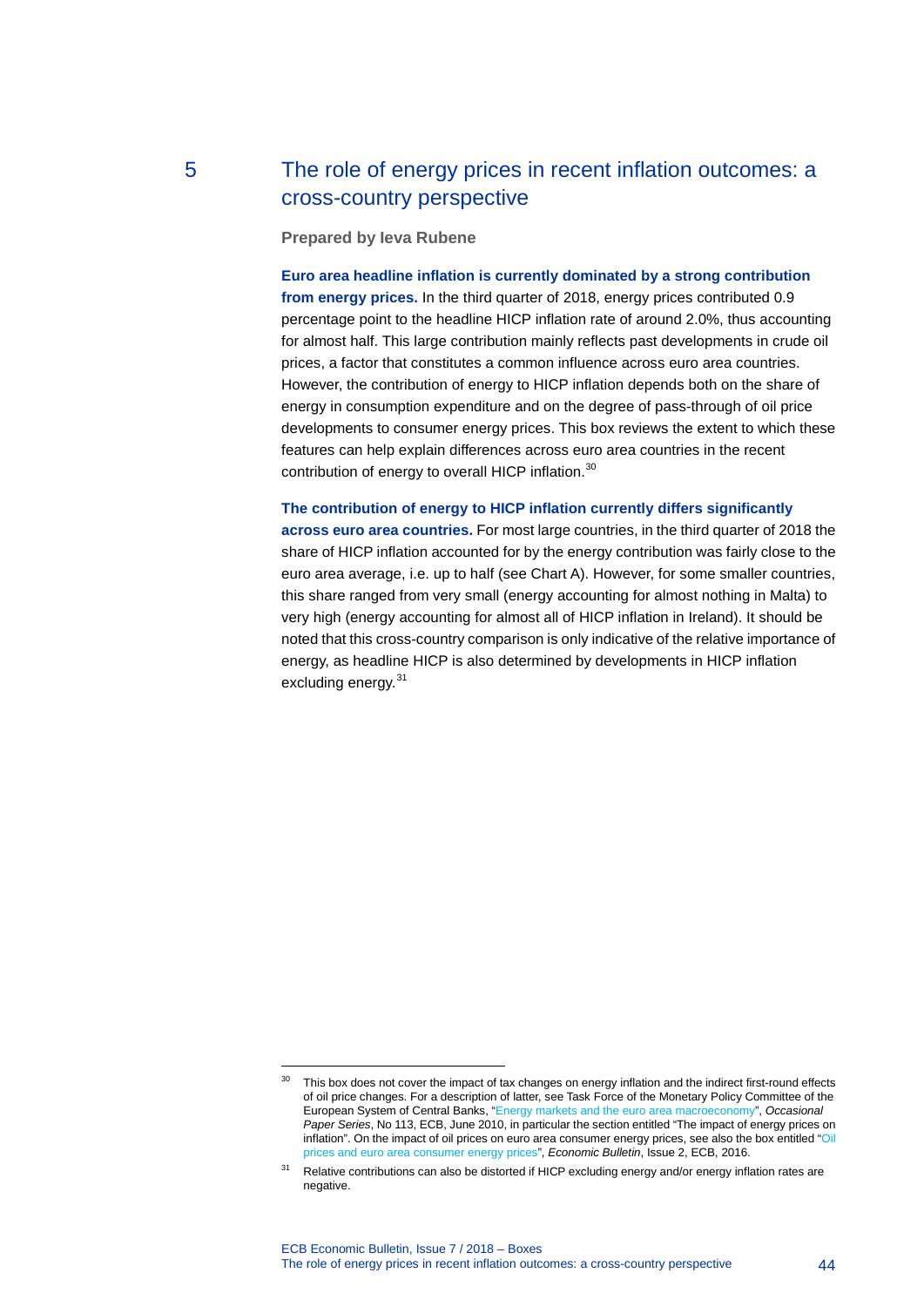#### **Chart A**



#### Energy inflation in HICP inflation in the third quarter of 2018

Sources: Eurostat and ECB calculations.

-

Note: "Other energy" includes liquid and solid fuels and heat energy.

### **The weight of energy in the HICP differs across countries, but cannot fully explain current differences in contributions to headline inflation.** Current

contributions of energy prices to headline inflation are generally above what would be implied by the energy weight in the HICP. These weights range from around 6% in Malta to almost 15% in Slovakia, while for the euro area as a whole the weight of energy in HICP is 10% (see Chart B). On balance, transport fuels account for roughly half of the energy weight (more than any other energy item), and fuel prices typically follow changes in crude oil prices in euro more closely than other energy components. This explains why, in all countries, fuel prices have historically been the main determinant of energy inflation dynamics. $32$  At the same time, the differences in fuel price inflation across countries in the third quarter of 2018 were larger than can be accounted for by the differences in weights. This suggests that other factors are also at work in determining the pass-through.

<span id="page-45-0"></span><sup>&</sup>lt;sup>32</sup> Over the period since 1999, the average (unweighted) contemporaneous correlation across euro area countries between annual rates of change in total energy and fuel prices has been 0.9, while for gas prices (at 0.5) and electricity prices (at 0.1) it has been significantly smaller.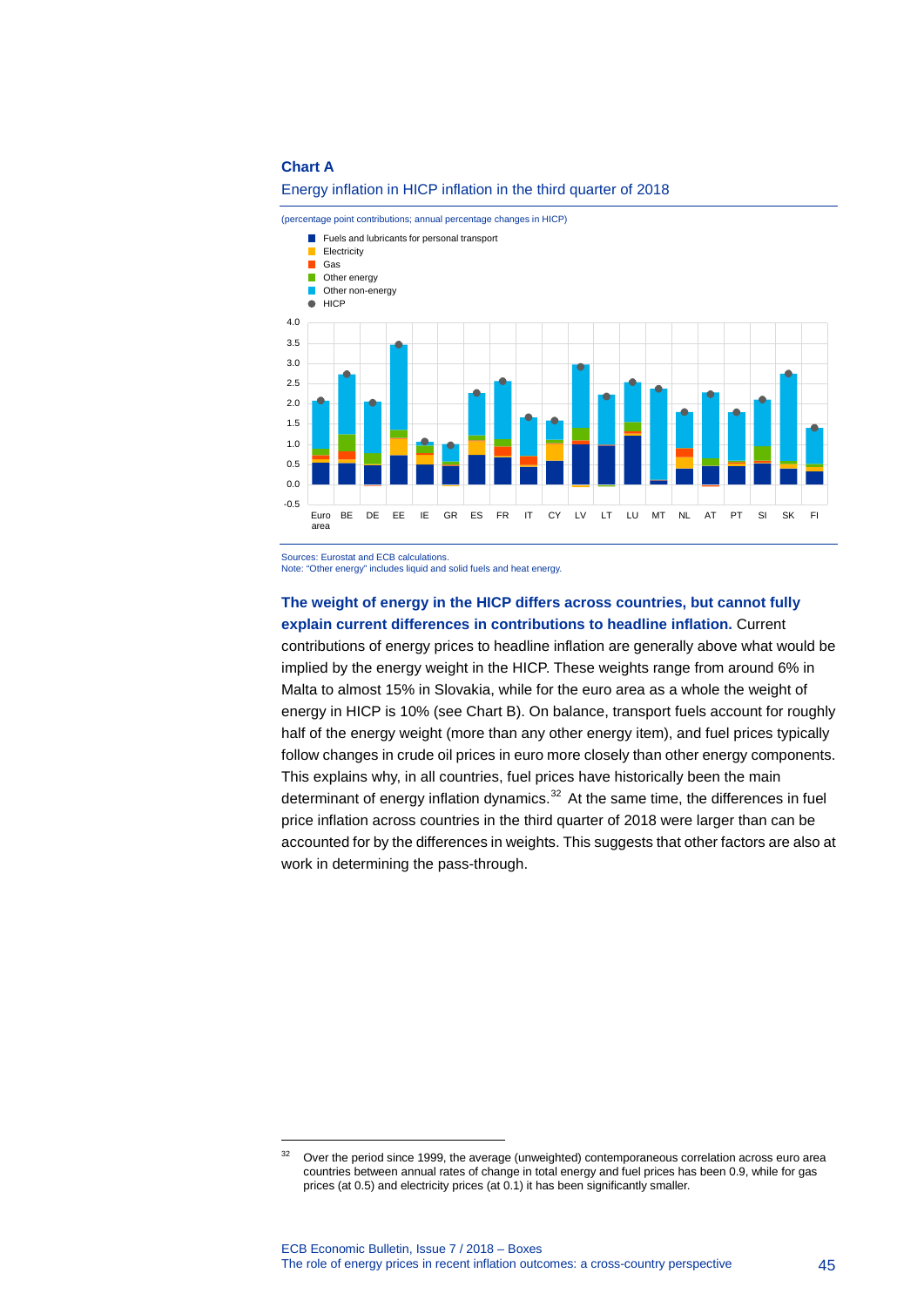#### **Chart B**



#### Weights of energy and its main sub-items in HICP in 2018

Sources: Eurostat and ECB calculations.

-

Note: "Other energy" includes liquid and solid fuels and heat energy. The relatively large weight of transport fuels in Luxembourg also reflects purchases by consumers who are not resident in Luxembourg.

### **The pass-through of oil prices to fuel prices is not one-to-one, as the final consumer price also depends on taxes and the behaviour of margins.** Changes in taxes (in particular excise taxes) usually have a noticeable impact on fuel prices,  $^{33}$  $^{33}$  $^{33}$

and the level of taxes affects the pass-through of oil price changes. The larger the share of excise taxes – a fixed amount per litre – is in a country's fuel price, the smaller the percentage change in fuel prices is for a given change in oil prices. By contrast, although differences in rates of value added tax (VAT) can partly explain differences in the level of the consumer price of fuel, owing to the proportional nature of VAT, different VAT rates across countries cannot explain differences in the pass-through of changes in oil prices to fuel prices. In the case of petrol prices, the total tax share varies across countries from around 50% in Luxembourg, Malta and Spain to just above 60% in the Netherlands, Italy and Greece, thus partly helping to explain differences in the final level of the fuel price and the pass-through of crude oil price changes to fuel prices (see Chart C). Costs and margins arising in the refining and distribution processes usually constitute a relatively small part of fuel prices (just above 10%). Over longer horizons it is unlikely that, for instance due to differences in technology or buffering practices, such costs and margins could account for major differences across countries in the pass-through of crude oil prices to fuel prices. However, over shorter horizons, for instance if margins were to react to seasonal boosts in demand, such differences might become relevant.

<span id="page-46-0"></span><sup>&</sup>lt;sup>33</sup> For example, increases in excise taxes contributed to higher annual fuel price inflation in Estonia and Latvia in the third quarter of 2018. Changes in excise taxes in France and Finland had smaller impacts.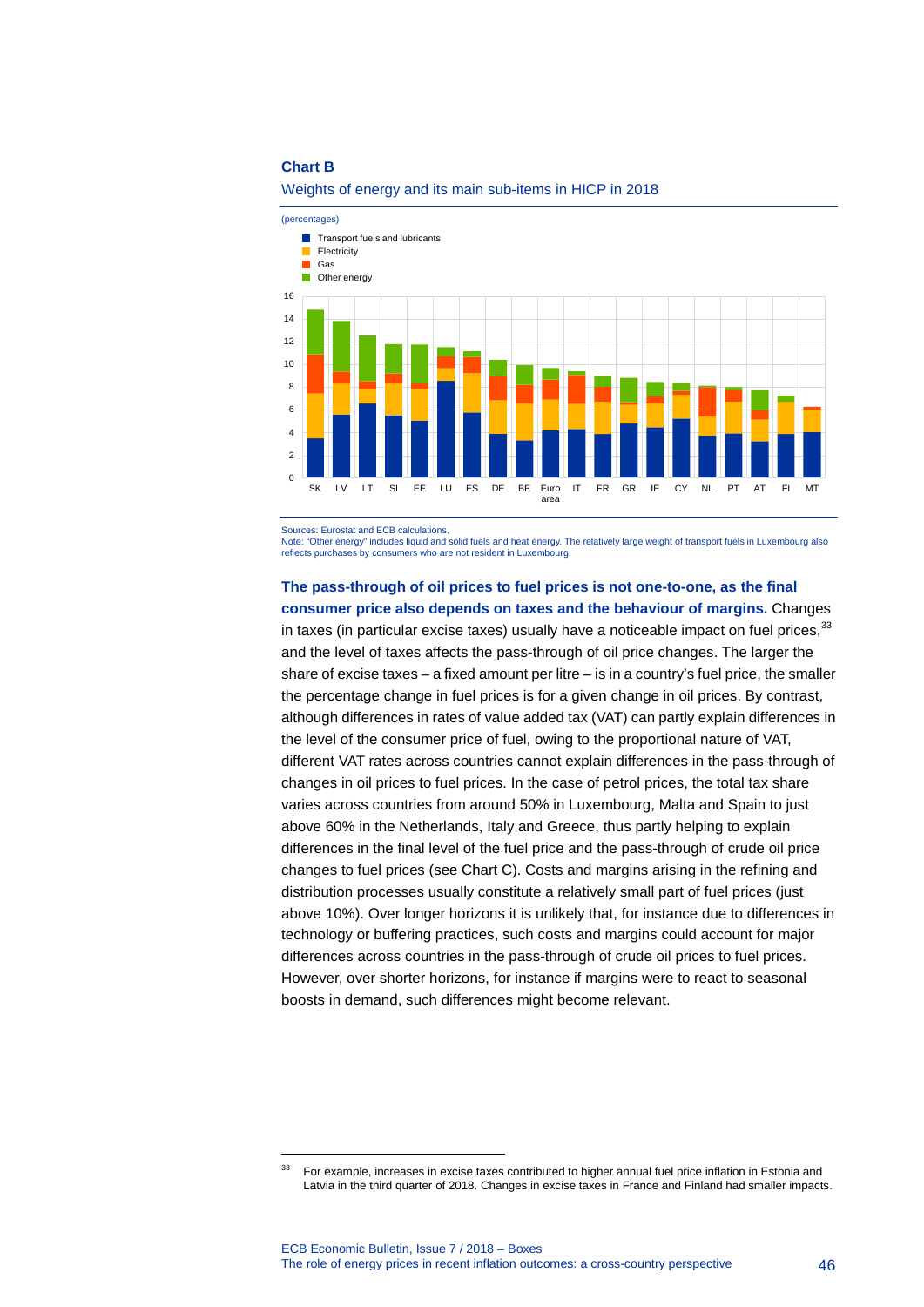#### **Chart C**

-

#### Decomposition of petrol prices in the third quarter of 2018

(left-hand scale: percentages; right-hand scale: EUR per litre)



Sources: Bloomberg, European Commission and ECB calculations.

Note: Refining margins are calculated as the difference between refined oil and crude oil prices, and distribution margins are calculated as the difference between petrol prices before taxes and refined oil prices.

### **Gas and electricity inflation does not necessarily co-move with oil prices and**

**fuel inflation.** While the pass-through of crude oil prices to fuel prices is relatively straightforward and fast (almost complete within five weeks),<sup>[34](#page-47-0)</sup> the pass-through to consumer gas and electricity prices is more complex and more limited. Consumer gas prices are driven largely by wholesale gas prices, which over time have become less strongly linked to oil prices. $35$  Electricity is generated in many different ways (hydro, solar, wind, nuclear, coal, etc.) and the frequency of price changes for electricity is different from that for fuel and gas. In all euro area countries, the link between oil prices and gas and electricity prices is more delayed and weaker than the link between oil prices and fuel prices, and the strength of the link also varies more across countries for gas and electricity than it does for fuel (see Chart D).<sup>[36](#page-47-2)</sup> Moreover, in a number of euro area countries, gas and electricity prices (as well as heat energy) are fully or partly regulated, so they may respond to oil price changes with a delay or they may not respond at all. $37$  Owing to this weaker link between gas and electricity prices and crude oil prices, euro area countries with a higher share of fuel in their energy basket have generally also had a higher contribution of energy to their inflation outcomes in recent months.

<span id="page-47-0"></span><sup>&</sup>lt;sup>34</sup> See Task Force of the Monetary Policy Committee of the European System of Central Banks, "Energy [markets and the euro area macroeconomy"](https://www.ecb.europa.eu/pub/pdf/scpops/ecbocp113.pdf), *Occasional Paper Series*, No 113, ECB, June 2010, in particular the section entitled "The impact of energy prices on inflation"..

<span id="page-47-1"></span><sup>&</sup>lt;sup>35</sup> Owing to developments in spot markets in Europe, the share of oil-linked wholesale gas pricing declined from around 80% in 2005 to around 30% in 2017. See International Gas Union, ["Wholesale Gas Price](https://www.igu.org/sites/default/files/node-document-field_file/IGU_Wholesale%20Gas%20Price%20Survey%202018%20Final.pdf)  [Survey"](https://www.igu.org/sites/default/files/node-document-field_file/IGU_Wholesale%20Gas%20Price%20Survey%202018%20Final.pdf), 2018 Edition, June 2018.

<span id="page-47-2"></span>Given the delay in the pass-through for gas and electricity prices, the correlation coefficient for longer lags (unweighted average across euro area countries; calculated using annual inflation rates) would reach 0.6 between crude oil and gas prices and 0.3 between crude oil and electricity prices, which is below the contemporaneous correlation coefficient of 0.8 between crude oil and fuel prices.

<span id="page-47-3"></span><sup>&</sup>lt;sup>37</sup> According to Eurostat's classification, the following countries have partly or fully regulated prices for either electricity, gas or heat energy: Estonia, Greece, Spain, France, Italy, Cyprus, Latvia, Lithuania, Malta, the Netherlands, Slovenia, Slovakia and Finland.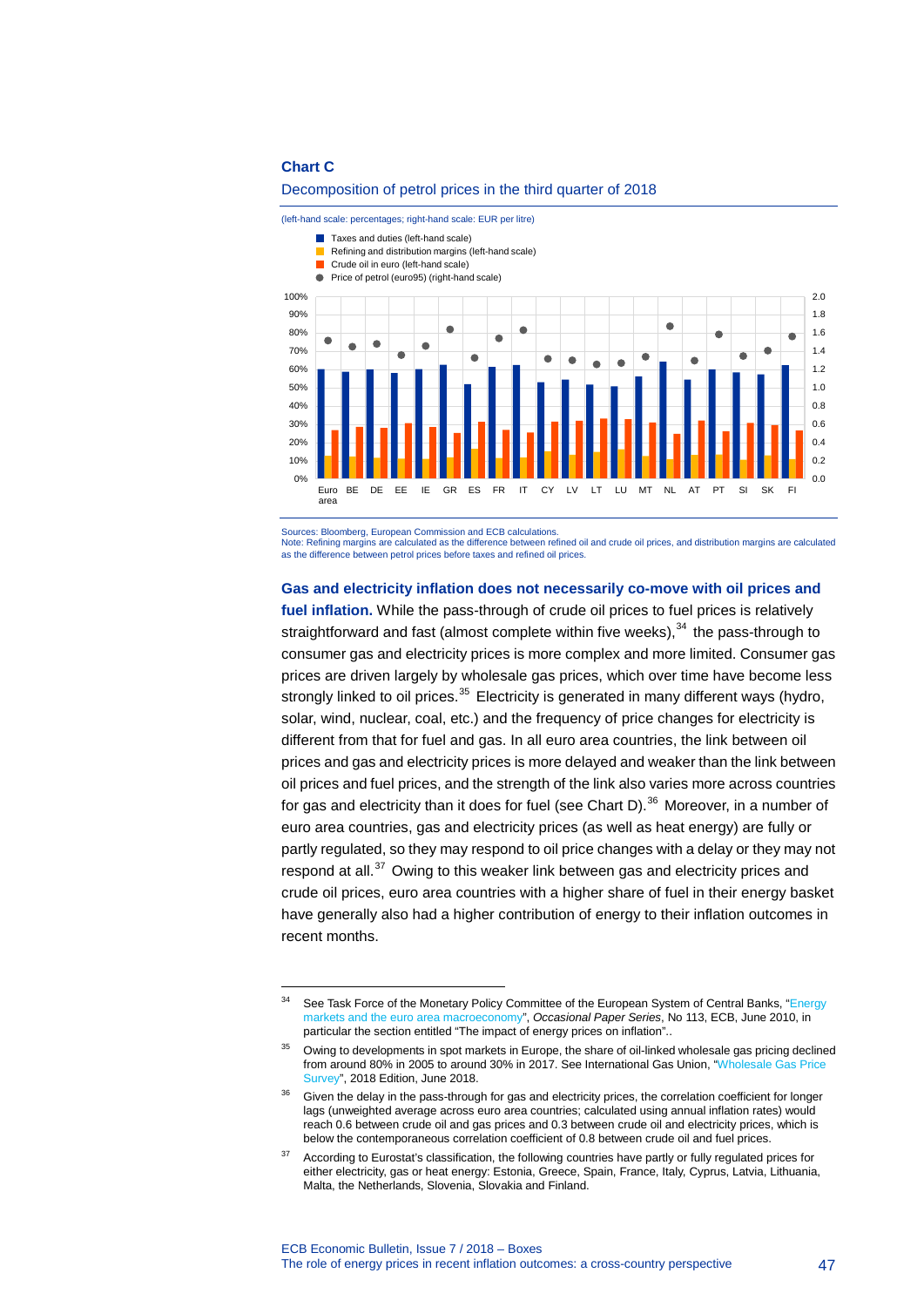#### **Chart D**





Sources: Bloomberg, Eurostat and ECB calculations.

Notes: Finland does not have gas in its consumer price basket. The pass-through of crude oil price changes to gas and electricity prices could take one to two years (the correlation coefficient for longer lags is higher), which is very slow compared to the rather fast pass-through to fuel prices (up to 90% within five weeks). However, even accounting for this delay, the correlation coefficient calculated<br>for longer lags with crude oil prices is lower for gas and electricity prices than

#### **To conclude, all euro area countries have faced a rise in the oil price in euro, but this has affected their HICP inflation rates to different extents.** This reflects

differences in both the respective weights of energy items (fuel, gas and electricity) in the HICP and the strength of the link between the prices of the different energy items and oil prices. Hence, strong common oil price developments do not necessarily lead to a reduction in inflation dispersion. Looking forward, the small downward trend in crude oil futures prices implies that energy price inflation should moderate somewhat, reducing both its contribution to headline HICP inflation and cross-country differences in headline inflation due to energy outcomes.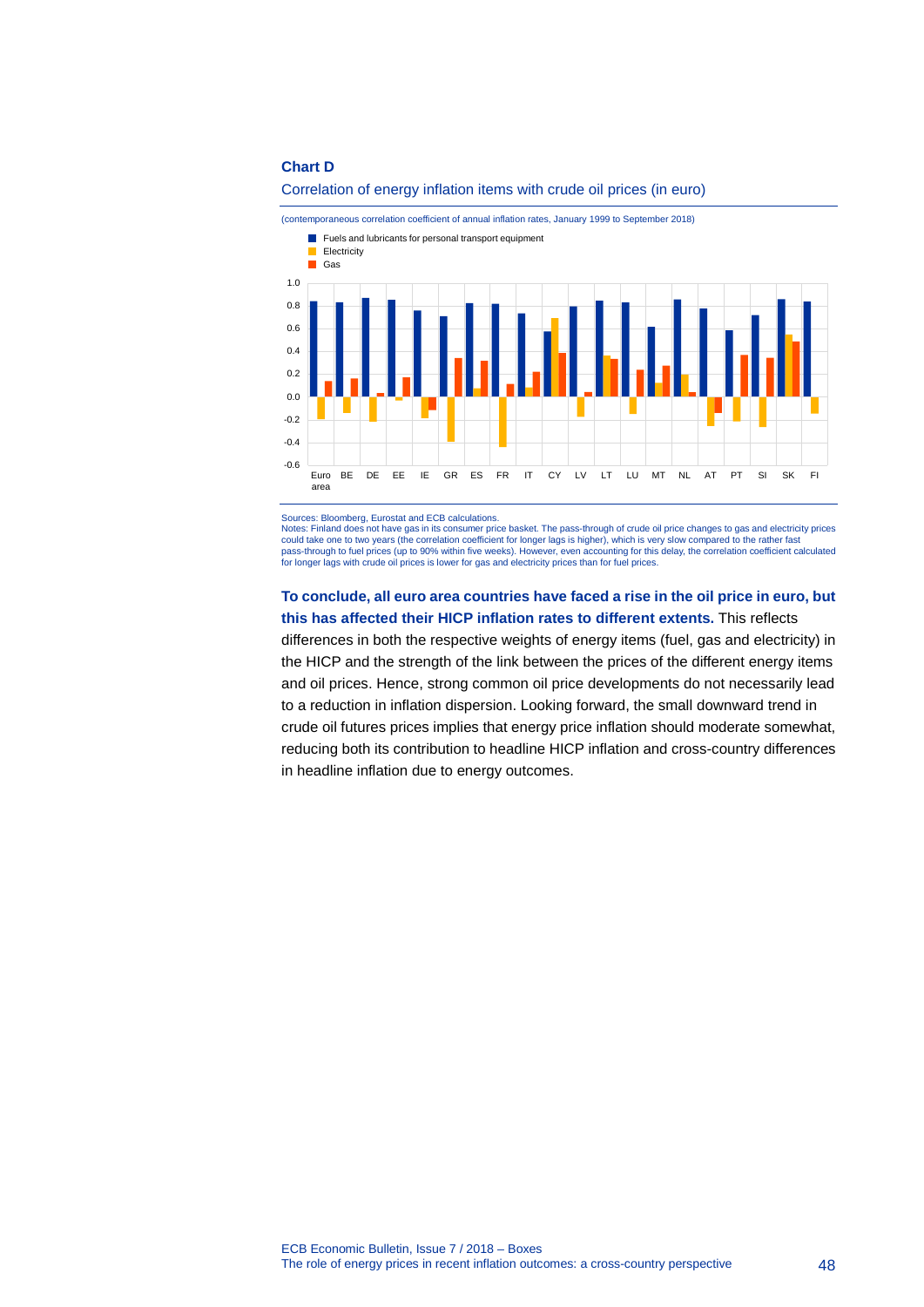# Articles

### 1 Potential output in the post-crisis period

**Prepared by Malin Andersson, Bela Szörfi, Máté Tóth and Nico Zorell**

*Potential output is typically seen by economic analysts as the highest level of economic activity that can be sustained over the long term. Changes in potential output can be driven by factors such as labour supply, capital investment and technological innovation. Recent estimates by international institutions suggest that the euro area economy is currently operating close to its potential. The ongoing economic expansion appears to have largely absorbed the spare capacity created by the global financial crisis and the sovereign debt crisis. At the same time, the estimated rate of potential output growth also appears to have recovered most of its pre-crisis momentum, underpinned mainly by an expansion of the labour force, a decline in trend unemployment and stronger productivity gains. Looking ahead, projections by international institutions suggest that actual euro area GDP growth will continue to outpace potential growth in the near term. Hence, supply constraints are likely to become increasingly binding going forward, which would be conducive to a gradual strengthening of euro area inflation.*

### 1 Introduction

**Potential output is a key economic concept as its evolution determines how fast an economy can grow in a sustainable way.** It is typically thought of as the highest level of economic activity that can be sustained by means of the available technology and factors of production, in particular labour and capital, without creating inflationary pressure. Institutions that facilitate and encourage innovation, factor accumulation and an efficient allocation of resources are particularly conducive to faster growth in potential output. Therefore, sound structural policies play a key role in promoting sustainable growth.

**For central banks, potential output estimates can support the analysis of the state of the business cycle and the implications for the dynamics of wages and** 

**prices.** If economic activity exceeds the level of potential output, the increased factor utilisation will typically put upward pressure on factor costs and ultimately on consumer prices. Similarly, such price pressures tend to recede if economic activity falls below the level of potential output. The output gap, defined as the percentage deviation of the actual level of output (i.e. real GDP) from the potential level, is therefore often regarded as an indicator of the state of the business cycle and possible inflationary pressures. Potential output estimates also provide a basis for adjusting government budget balances for the effects of the business cycle and are included in analyses of the long-term sustainability of public debt. Moreover, they are also used to gauge the impact of structural reforms.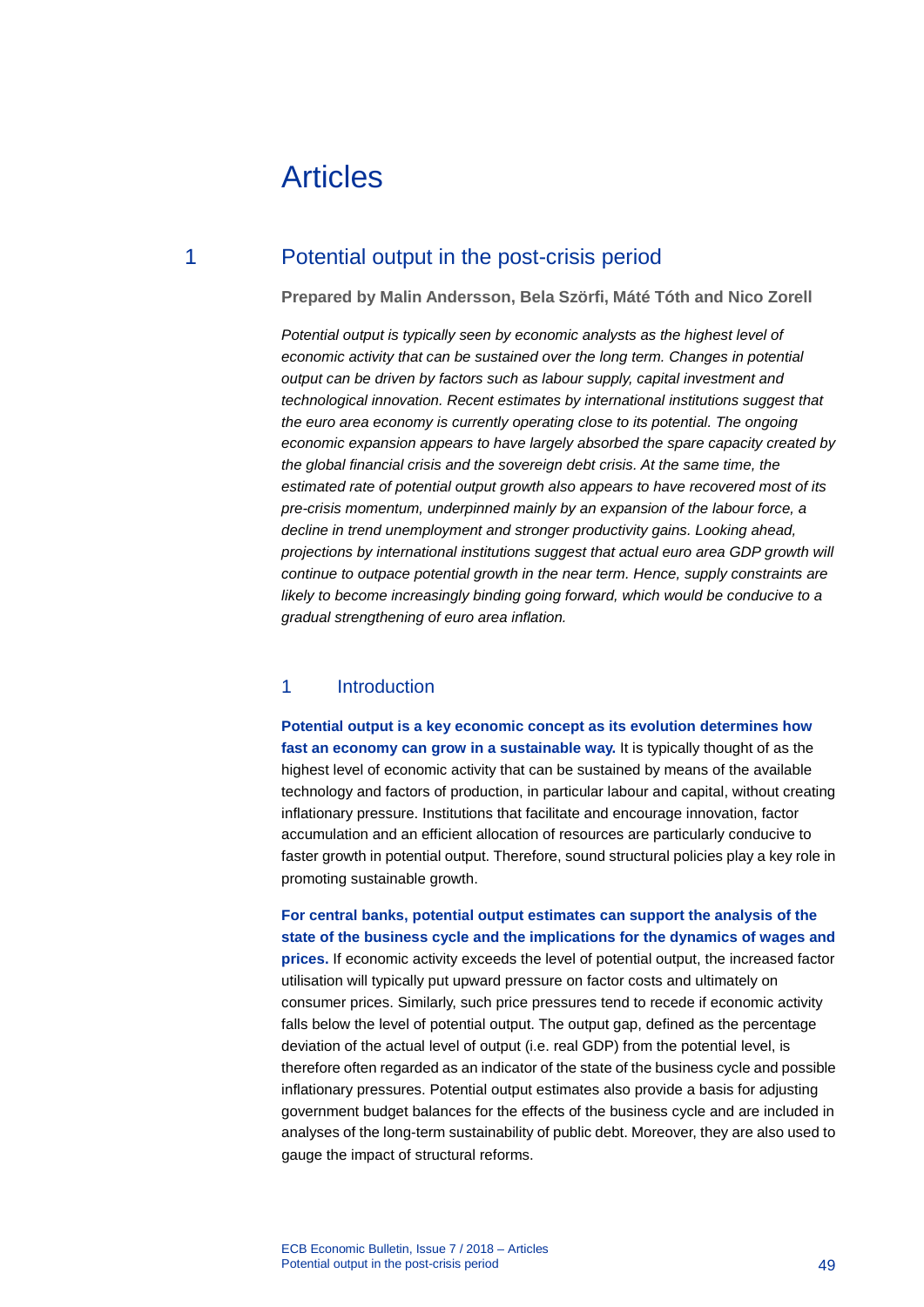**As potential output is unobservable, it can only be estimated with uncertainty.** There are various methods for estimating potential output on the basis of observed data. However, regardless of the method used, such estimates are subject to considerable uncertainty and often revised heavily over time. Therefore, they need to be treated with caution.

**Against this backdrop, this article sheds some light on developments in euro area potential output in the post-crisis period.** Section 2 discusses the concept of potential output and its measurement. Section 3 examines recent developments in potential output, while Sections 4 and 5 take a closer look at the main driving factors. Section 6 presents the main policy conclusions.

### 2 The concept of potential output and its measurement

#### **2.1 Definition and determinants**

**Potential output is typically defined as the highest level of economic activity that can be sustained by means of the available technology and factors of production without creating inflationary pressure.**[38](#page-50-0) Attempts to exceed this level of production will lead to rising levels of factor utilisation, thereby putting upward pressure on factor costs and ultimately on consumer price inflation. Starting from a neutral position in the economic cycle, a sustainable, non-inflationary increase in output needs to be underpinned by an expansion of potential output.

**It is important to distinguish between the level and the rate of growth of potential output.** If the level of potential output exceeds actual output, a negative output gap emerges. In such circumstances, the closing of a negative output gap would require actual growth to exceed potential growth for a period of time.

**Potential output is usually thought to be determined by supply-side factors, highlighting the importance of sound structural policies for sustainable long-term growth.** The supply-side determinants include the state of technology and the available factors of production, most notably labour and capital. At a more fundamental level, the long-term capacity of an economy to produce is shaped by its institutional framework, including the structure of property rights, regulations and the judicial and educational systems. Economies with institutions that facilitate and encourage innovation, factor accumulation and an efficient allocation of resources can be expected to record faster growth in the long run.<sup>[39](#page-50-1)</sup> Indeed, according to

<span id="page-50-0"></span><sup>&</sup>lt;sup>38</sup> Alternative concepts whereby potential output is defined as the level of output that could be obtained in the absence of price-setting frictions or market inefficiencies (such as imperfect competition) also appear in the literature. However, the corresponding potential output series are highly dependent on the underlying model and the frictions assumed therein. See Vetlov, I., Hlédik, T., Jonsson, M., Kucsera, H. and Pisani, M., "Potential output in DSGE models", *Working Paper Series*, No 1351, ECB, June 2011.

<span id="page-50-1"></span><sup>39</sup> See Acemoglu, D., Johnson, S. and Robinson, J., "Institutions as a Fundamental Cause of Long-Run Growth", in Aghion, P. and Durlauf, S. (eds.), *Handbook of Economic Growth*, Vol. 1, Part A, Elsevier, 2005, pp. 385-472.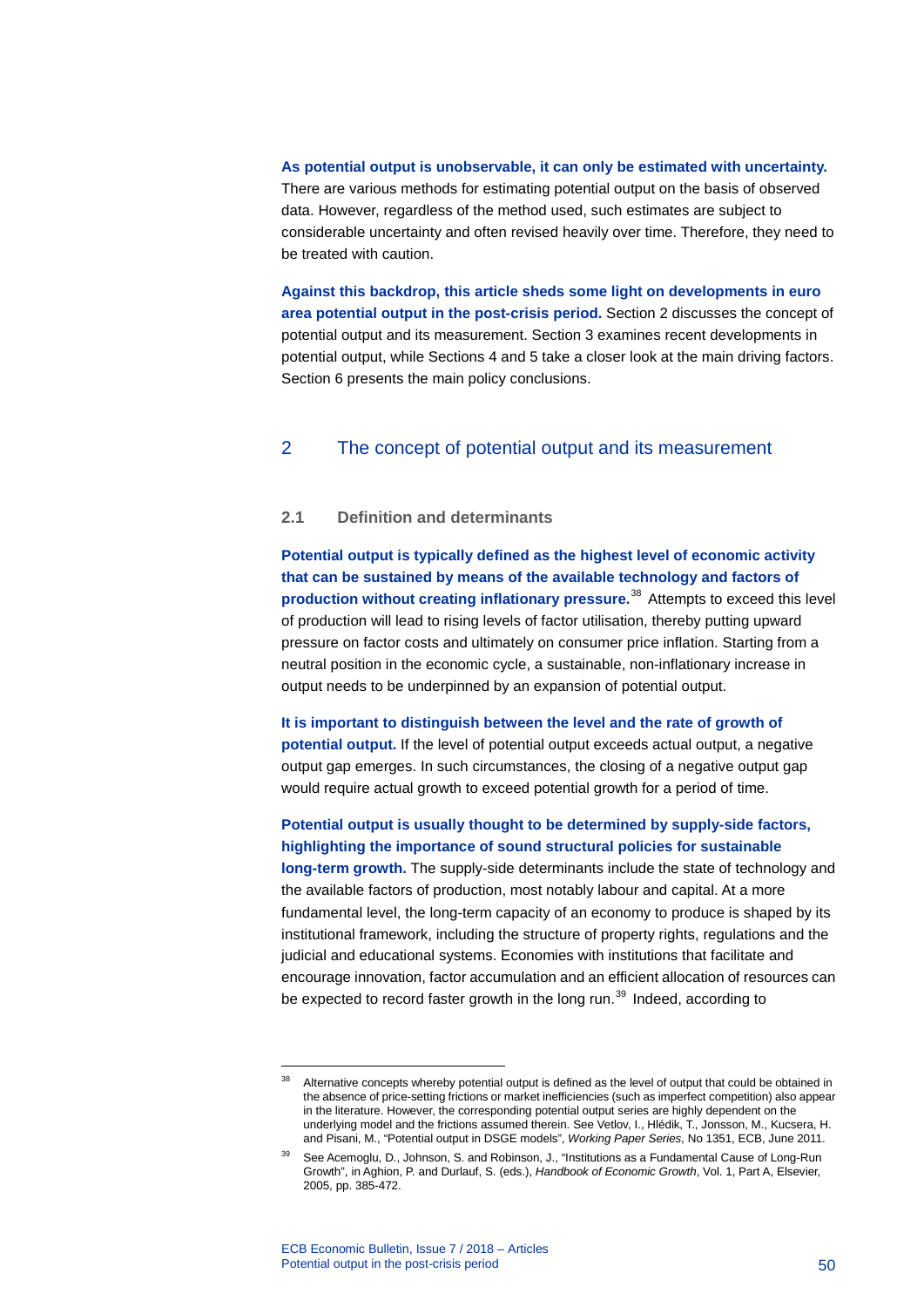Eurosystem estimates, the implementation of best institutional practices in euro area countries could significantly boost their potential growth rates.<sup>[40](#page-51-0)</sup>

### **The global financial crisis has led to suggestions that demand-side factors might also have very persistent or even permanent impacts on output.** [41](#page-51-1)

According to the "hysteresis" hypothesis, demand shortfalls can perpetuate themselves by adversely affecting the supply potential of the economy and thereby lowering the level of potential output or even its longer-term growth rate. For instance, a demand-led recession may discourage workers from searching for jobs or lead to the erosion of their skills. Firms may refrain from undertaking investment decisions or cut their innovation budgets, which would lower the level of production that can be sustained without stoking (dis-)inflationary pressure. According to this view, countercyclical policies could reduce the risks of hysteresis in times of crisis or reverse its effects ex post, with lasting positive impacts on output. $42$  Whether the hysteresis hypothesis is valid is ultimately an empirical question and may also vary across economies and over time.

#### **2.2 Measurement**

-

#### **Since potential output cannot be observed directly, it has to be estimated.**

Simple statistical methodologies ("univariate filters") – such as the Hodrick-Prescott (HP) filter – derive potential output by smoothing out fluctuations in actual output. They mechanically split the observed output series into a trend component and a cyclical component. More sophisticated statistical approaches ("multivariate filters") also use information from other economic indicators, such as inflation, to disentangle the trend from the cycle. Another common approach, which is employed by the European Commission and the Organisation for Economic Co-operation and Development (OECD), is based on a macroeconomic production function, i.e. a simple model of the supply side of the economy relating potential output to the trend components of productivity and the available factor inputs (usually labour and capital).<sup>[43](#page-51-3)</sup> Hybrid methods combine useful elements from both the statistical approach and the production function approach (see Box 1). Other approaches are based on more complex structural economic models.[44](#page-51-4) Importantly, all these methods for measuring potential output have their limitations. Therefore, the analysis below will draw on a broad range of estimates based on alternative methodologies.

### **Regardless of the method used, estimates of potential output are subject to considerable uncertainty.** The choice of a specific statistical or economic model

- <span id="page-51-2"></span>42 See Yellen, J.L., "Macroeconomic Research After the Crisis", speech at the 60th annual economic conference sponsored by the Federal Reserve Bank of Boston, Boston, October 2016.
- <span id="page-51-4"></span><span id="page-51-3"></span><sup>43</sup> The potential output estimates by the IMF are not based on a uniform method and may incorporate judgement. For the euro area countries, the production function approach is usually applied.
- See Coenen, G., Smets, F. and Vetlov, I., "Estimation of the Euro Area Output Gap Using the NAWM", *Working Paper Series*, No 5, Lietuvos bankas, 2009.

<span id="page-51-0"></span><sup>40</sup> See Masuch, K., Anderton, R., Setzer, R. and Benalal, N. (eds.), "Structural policies in the euro area", *Occasional Paper Series*, No 210, ECB, June 2018.

<span id="page-51-1"></span><sup>41</sup> See Ball, L., "Long-term damage from the Great Recession in OECD countries", *European Journal of Economics and Economic Policies: Intervention*, Vol. 11, No 2, 2014, pp. 149-160, and Blanchard, O., "Should We Reject the Natural Rate Hypothesis?", *Working Papers,* No 17-14, Peterson Institute for International Economics, November 2017.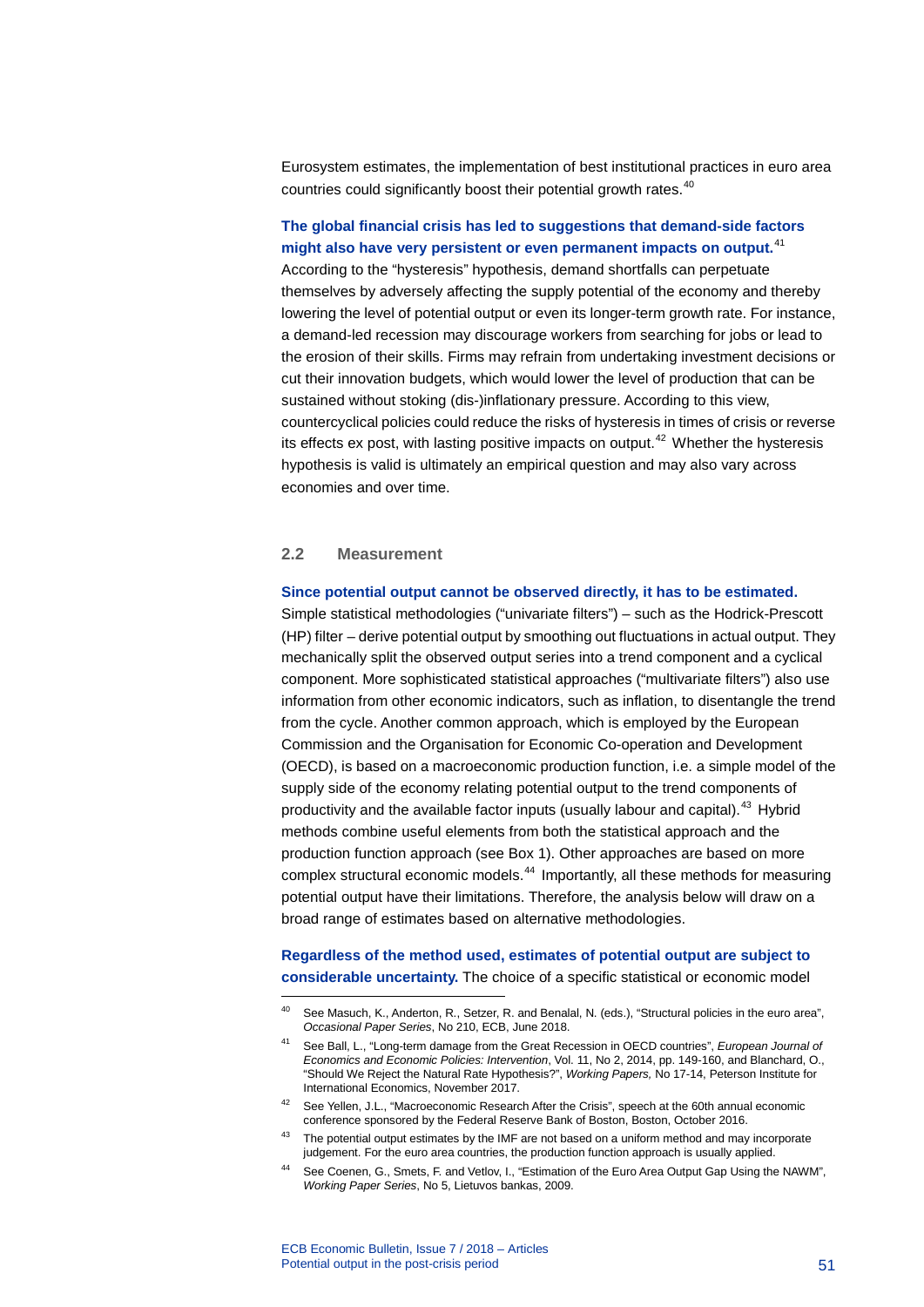always implies judgement and introduces uncertainty. Since models are simplifications of reality, not all information that is possibly relevant for estimating potential output can be processed. In addition, owing to the typically stochastic nature of these models, a degree of uncertainty inherently stems from the characteristics of their shocks. The uncertainty also relates to the parameters of such models which can only be estimated with imprecision. Moreover, the data – both historical and projected – which are used to estimate the models are subject to revisions. Such modifications can result in significant revisions to the estimated path of potential output. Overall, owing to these different types of uncertainty, any point estimate of the output gap has to be treated with a significant degree of caution.

### **Box 1** An unobserved components model for euro area potential output

**Prepared by Máté Tóth**

**The unobserved components model (UCM-PF) introduced in this box combines a multivariate filter approach with a Cobb-Douglas production function (PF) relating potential output to labour, capital and total factor productivity (TFP).** This combination incorporates more economic structure than the traditional production function approach, in which production inputs are typically filtered individually with the help of univariate filters. A possible shortcoming of the latter approach is that the resulting potential output path may closely resemble a potential output path extracted with a univariate filter applied to the output series itself, thus providing little added value. The UCM-PF approach addresses this issue by estimating the trends of the relevant production inputs jointly in a system of equations in which the trend-cycle decomposition is subject to certain key, albeit reduced-form, economic relationships (see Figure A).

#### **Figure A**



Stylised representation of the UCM-PF

Source: ECB staff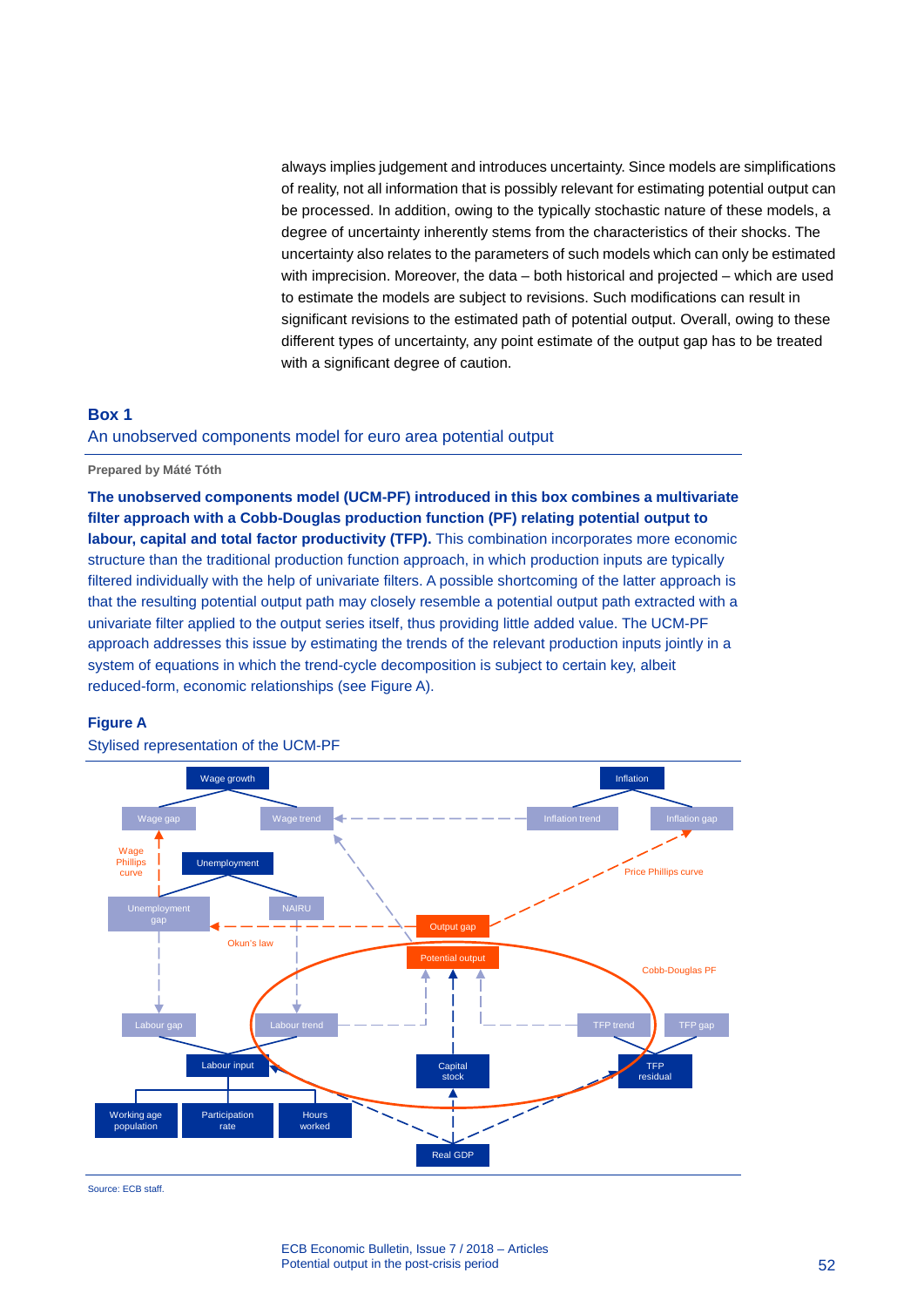**The underlying model is a backward-looking state-space model that employs the Kalman filter to decompose four key observable variables (real GDP, the unemployment rate, a measure of core inflation and wage inflation) into trend and cyclical components.** For this purpose, it relies on several economic relationships, including a Cobb-Douglas production function, a wage and a price Phillips curve and an Okun's law relationship. A number of additional variables enter the model as exogenously determined observables (e.g. the capital stock and the working age population), while others (such as the labour force participation rate and average hours worked) are endogenously decomposed into cyclical and trend components, with the latter serving as input into the embedded production function. In the model, a closed output gap is consistent with the absence of excessive price or wage pressures, namely inflation being on its long-run trend and wage inflation being consistent with trend inflation and trend productivity growth. In the following sections, model-based uncertainty bands generated by the UCM-PF will be used to highlight the uncertainty surrounding point estimates of the output gap, potential growth and the trend unemployment rate (or non-accelerating inflation rate of unemployment – NAIRU).

### 3 Recent developments in potential output

**This section analyses recent developments in potential output in the euro area.** It focuses on the post-crisis period (2014-18), but also briefly revisits the crisis years (2008-13) and the pre-crisis period (1999-2007). $45$  The analysis is based on a broad range of estimates by the European Commission, the International Monetary Fund (IMF) and the OECD, along with estimates based on the model presented in Box 1.

**Potential growth in the euro area is estimated to have increased over recent years, although it is still weaker than before the global financial crisis.** Prior to the crisis, potential growth was judged to be on a secular downward trend (see Chart 1). Between 1999 and 2007, the estimated rate of potential growth gradually declined from around 2.3% to around 1.7%. The outbreak of the global financial crisis seems to have led to a further decline in potential growth to below 1.0%. However, available estimates indicate that potential output recovered in the post-crisis period, reaching growth rates close to 1.5%. Hence, the latest estimates for euro area potential growth are well above those for the crisis years, albeit still below those for the pre-crisis period. All these estimates are subject to considerable uncertainty, as indicated by the shaded bands in Chart 1. At the same time, they all point to an inverted J-shaped path for euro area potential growth in the period between 1999 and 2017. Moreover, estimates of the euro area aggregate mask significant heterogeneity across individual euro area countries.

**The level of euro area potential output remains well below the path implied by the pre-crisis trends.** This can be illustrated with a simple linear projection in which it is assumed that from 2007 onwards potential output steadily increased at the pace recorded in that year. The European Commission's latest estimate of potential output

<span id="page-53-0"></span><sup>45</sup> For the crisis period, see Anderton et al., "Potential output from a euro area perspective", *Occasional Paper Series*, No 156, ECB, November 2014, and the articles entitled "Potential output, economic slack and the link to nominal developments since the start of the crisis", *Monthly Bulletin*, ECB, November 2013, and "Trends in potential output", *Monthly Bulletin*, ECB, January 2011.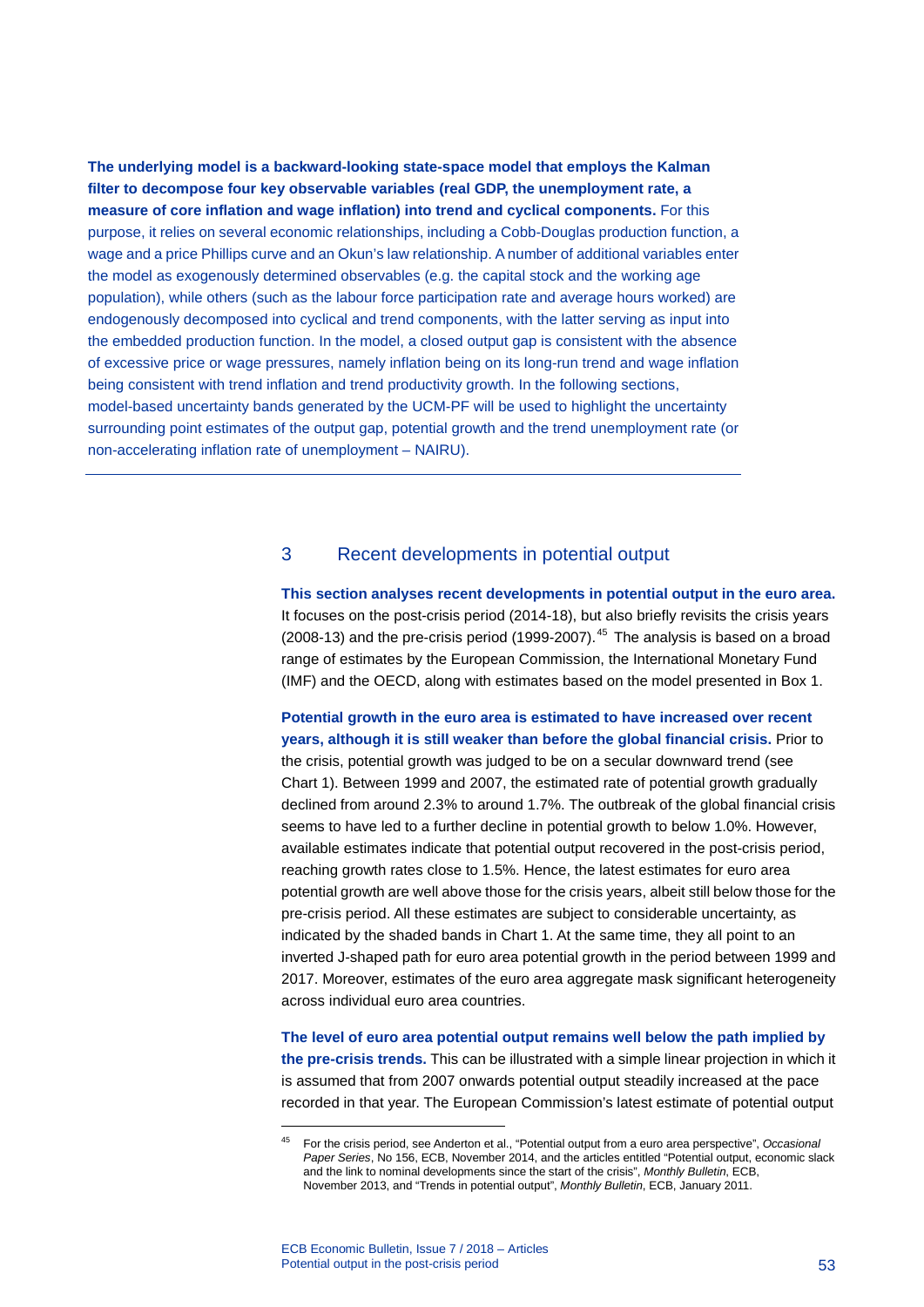in 2017 is around 10% below the level implied by the linear projection (see Chart 2). However, caution is warranted when using such gaps as a proxy for the impact of the crisis. Real-time estimates of potential output are often subject to substantial revisions, especially in times of crisis. In fact, the potential output estimates for the euro area were widely revised downwards following the onset of the global financial crisis, before these revisions went into reverse more recently.

#### **Chart 1**

#### Estimates of potential growth



Sources: European Commission, IMF, OECD and ECB staff calculations.

Notes: The dark blue area indicates the range of estimates by international institutions, and the light blue area indicates interval<br>estimates based on the UCM-PF model presented in Box 1 (with an uncertainty band of plus/ point estimate).

#### **Chart 2**

#### Levels of actual and potential output



Sources: Eurostat, European Commission and ECB staff calculations.

Notes: Actual output is real GDP. Potential output is based on European Commission estimates. The counterfactual scenario assumes that from 2007 onwards potential output steadily increased at the potential growth rate recorded in that year.

**The available estimates imply that the euro area economy is currently operating close to its potential.** Following the eruption of the global financial crisis, actual output – i.e. real GDP – declined precipitously. At the same time, potential output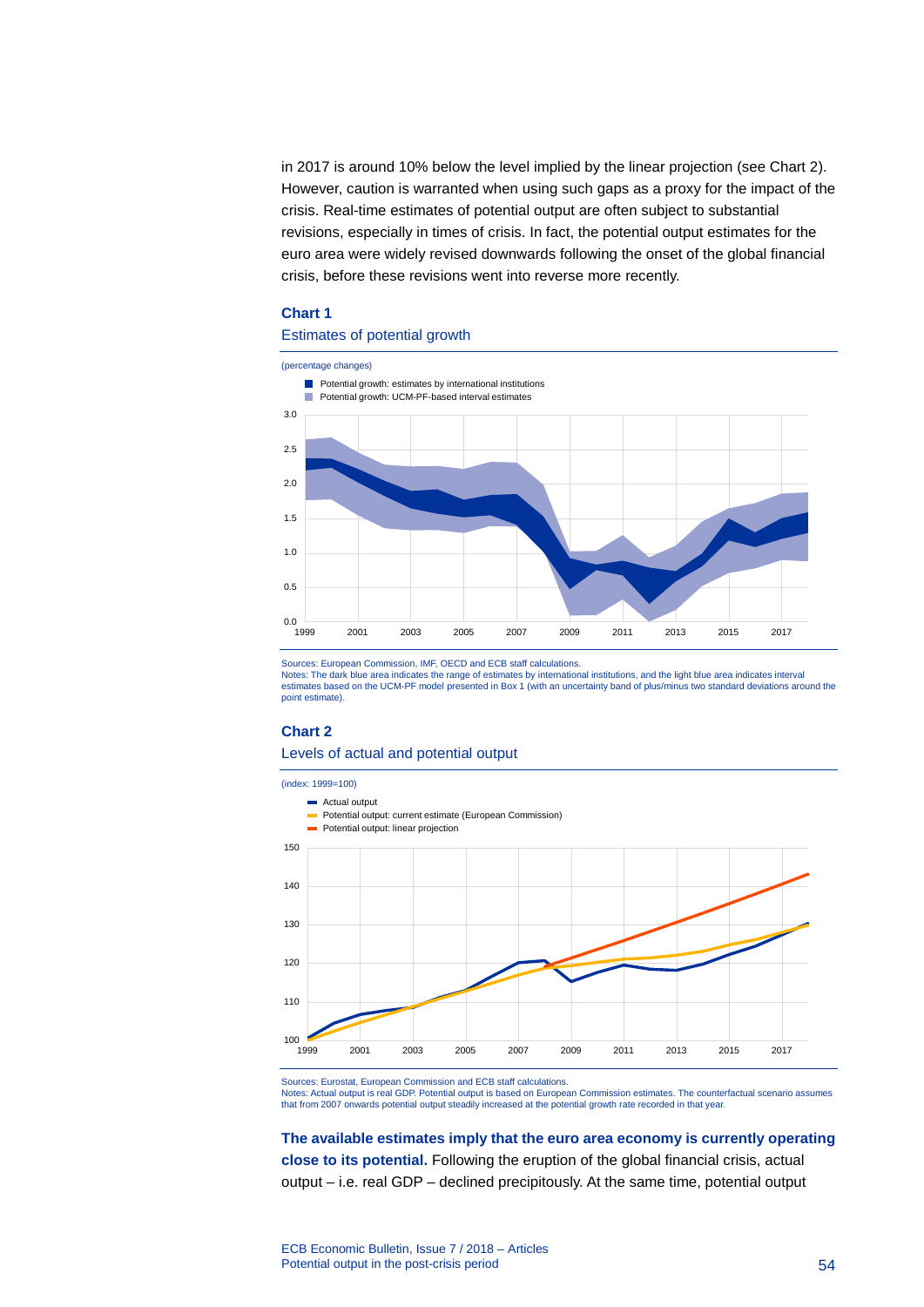apparently continued to increase, albeit at a slower pace than before the crisis. As a result, a negative output gap opened up, signalling slack in the euro area economy (see Chart 3).<sup>[46](#page-55-0)</sup> During the economic recovery, GDP growth consistently exceeded available estimates of potential growth. Consequently, the negative output gap gradually declined and now seems to be close to zero. Supply constraints are likely to become increasingly binding going forward, which would be conducive to a gradual strengthening of wage growth and underlying inflation.

#### **Chart 3**

#### Output gap estimates



Sources: European Commission, IMF, OECD and ECB staff calculations.

Notes: The dark blue area indicates the range of estimates by international institutions, and the light blue area indicates interval estimates based on the UCM-PF model presented in Box 1 (with an uncertainty band of plus/minus two standard deviations around the point estimate). The UCM-PF estimates for 2018 only incorporate data up to the second quarter of 2018.

**The similarity in estimates by international institutions understates the uncertainty surrounding the current output gap in the euro area.** In particular, it has been argued that economic slack might still be larger than indicated by the consensus view of international institutions. This argument is often based on the observation that the underlying potential growth estimates and their revisions tend to co-move with economic activity. $47$  This procyclicality could partly be a statistical artefact due to methodological issues, such as the well-known end-point problem of filtering procedures. There may therefore be reason to believe that the degree of economic slack in the euro area over recent years has been larger than indicated by the estimates of international institutions.<sup>[48](#page-55-2)</sup> This could also help explain the relatively muted dynamics of underlying inflation over this period. However, the procyclicality of potential growth and output gap estimates may also stem from hysteresis, the downward rigidity of prices and wages, and other effects that pull down potential growth during economic downturns and gradually wane during upturns (see Section 2.1).

<span id="page-55-0"></span><sup>46</sup> See also the box entitled "Measures of slack in the euro area", *Economic Bulletin*, Issue 3, ECB, 2018.

<span id="page-55-1"></span><sup>47</sup> See Coibion, O., Gorodnichenko, Y. and Ulate, M., "The Cyclical Sensitivity in Estimates of Potential Output", *NBER Working Papers*, No 23580, National Bureau of Economic Research, 2017.

<span id="page-55-2"></span><sup>48</sup> See Jarocinski, M. and Lenza, M., "An Inflation-Predicting Measure of the Output Gap in the Euro Area", *Journal of Money, Credit and Banking*, Vol. 50, No 6, September 2018, pp. 1189-1224.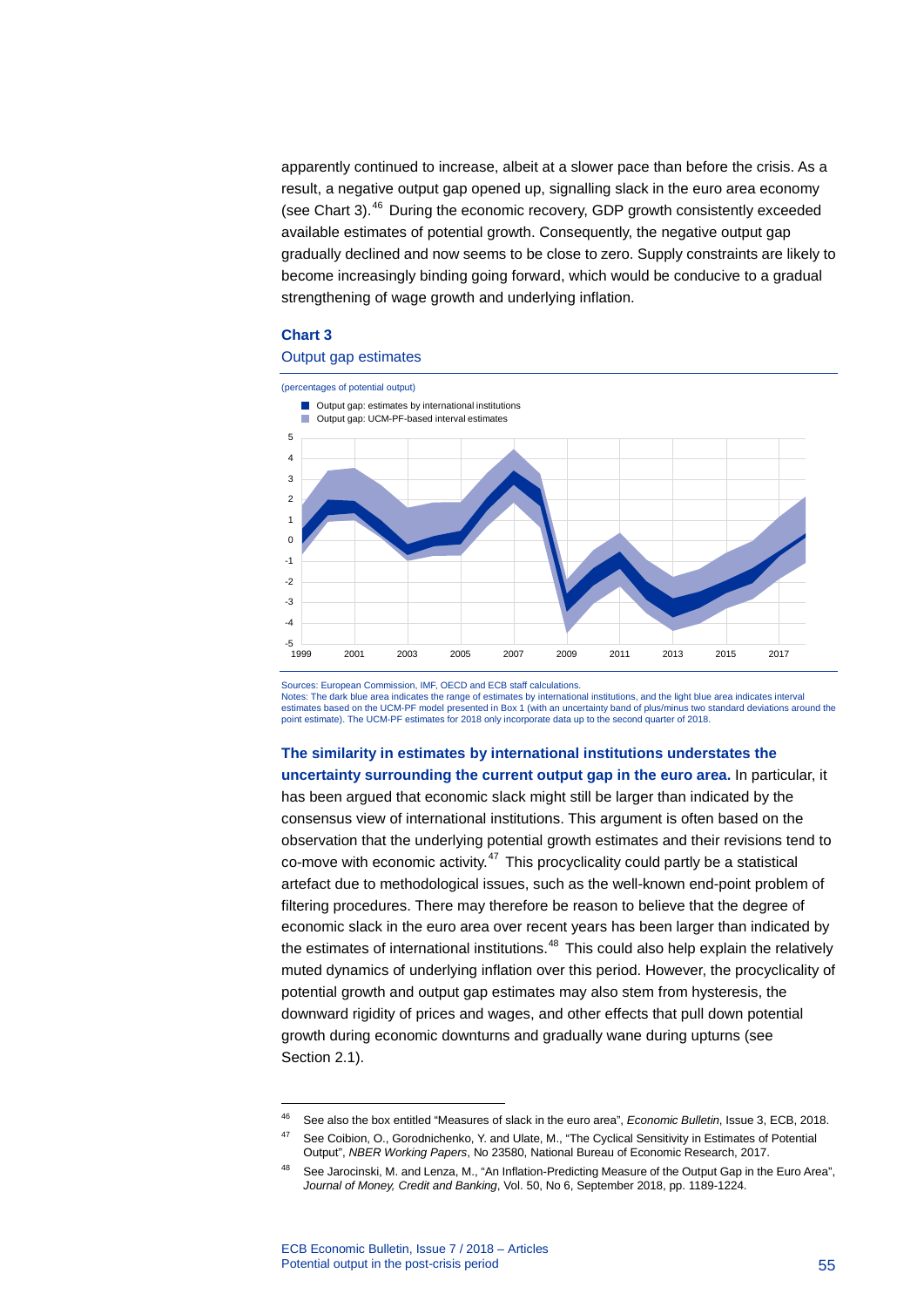### 4 Dissecting recent developments in potential output

**In an accounting sense, potential output is determined by the trend components of the factors of production – capital and labour – and total factor productivity (TFP).** A macroeconomic production function can be used to decompose potential growth into the contributions from labour, capital and TFP (see Section 2.2). TFP captures the overall efficiency of the use of the factors of production and its evolution is therefore often seen as a rough indication of technological progress. In practice, TFP is not directly observable and is typically calculated as a residual term in a growth accounting exercise. Thus it cannot be considered a pure measure of productivity.

**Both the decline in potential growth during the crisis and its subsequent recovery were largely driven by the contributions of capital and labour.** Both

contributions declined during the crisis, before recovering in the post-crisis period (see Chart 4). The latest estimates for 2017 indicate that the contributions of labour and TFP to potential growth are broadly in line with those in 2007. However, the contribution of capital is still weaker than before the crisis, explaining why potential growth has not yet fully recovered. The downward trend in potential growth in the pre-crisis period mainly reflected a secular decline in TFP growth.<sup>[49](#page-56-0)</sup>

#### **Chart 4**



#### Decomposition of potential growth

Source: European Commission.

<span id="page-56-0"></span>-

**While the inverted J-shaped path of potential growth found in the euro area has also been observed in other major advanced economies, there are notable cross-country differences in the underlying driving forces.** Box 2 illustrates this for the United States and Japan. Moreover, from a long-term perspective, potential growth in the euro area has fallen short of that in other major advanced economies, in particular the United States.

<sup>49</sup> See the article entitled "The slowdown in euro area productivity in a global context", *Economic Bulletin*, Issue 3, ECB, 2017.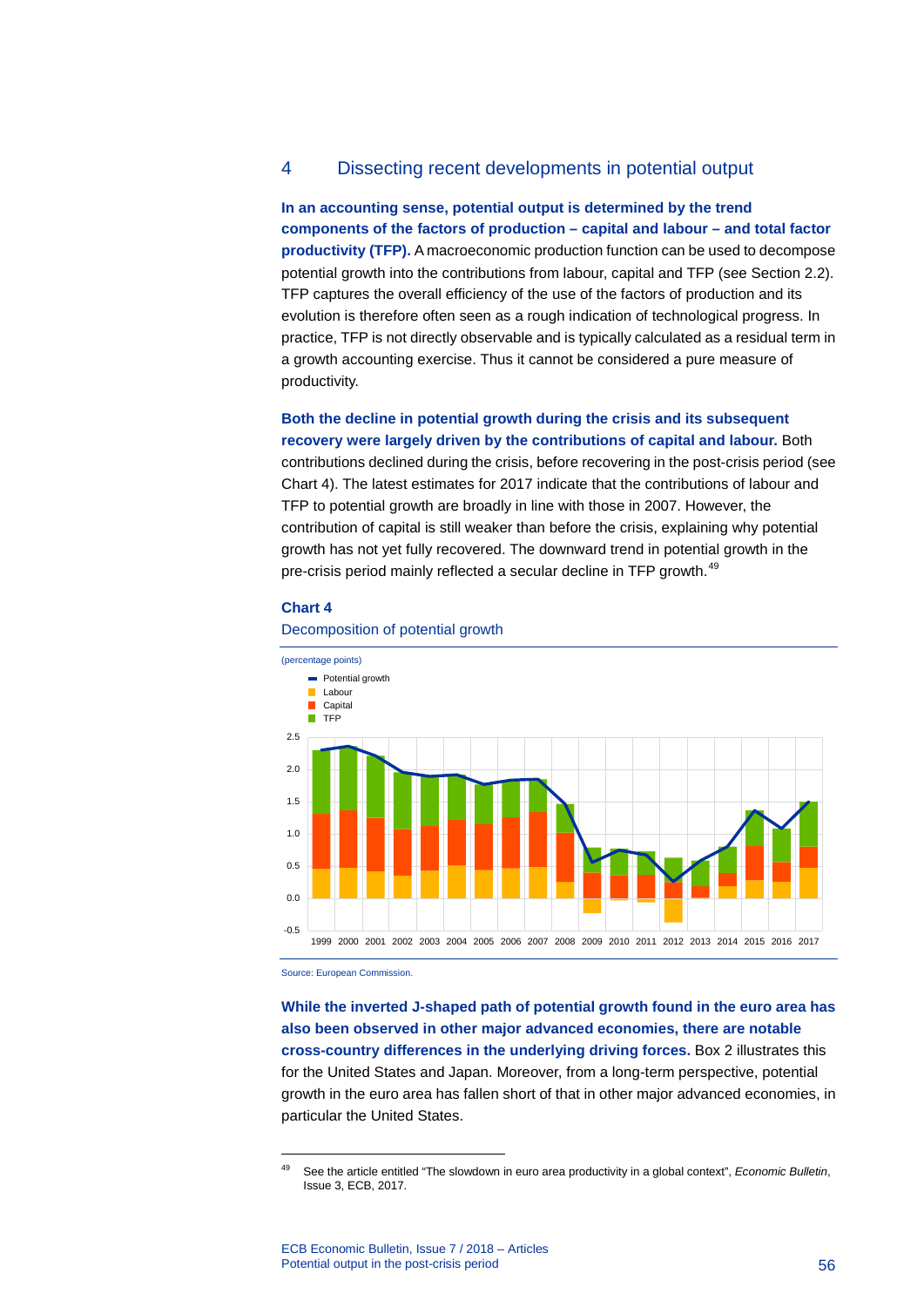### **Box 2**

#### Potential output developments in the United States and Japan

**Prepared by Ana-Simona Manu and Marcel Tirpák**

**Similarly to developments in the euro area, estimated potential output in the United States and Japan has recovered since 2013 along with economic activity.** At the same time, the current pace of potential growth in the US economy remains well below the growth rates recorded prior to the global financial crisis, while it is broadly comparable to pre-crisis rates in the case of Japan. According to a broad range of estimates, including from national sources and international institutions, potential growth is currently estimated at close to 2% in the United States and around 1% in Japan (see Chart A).

#### **Chart A**



Estimates of potential growth in the United States and Japan

Sources: Congressional Budget Office, Bank of Japan, Cabinet Office of the Government of Japan, IMF, OECD and ECB staff calculations.

**An increasing stock of capital, reflecting strengthening investment activity in this period, was a key contributory factor in the recovery in potential output in both countries.** While investment activity plummeted in the aftermath of the global financial crisis, the ensuing demand recovery – supported by economic policies – helped stimulate investment spending amid gradually declining spare capacities (see Chart B).

**By contrast, the contribution of the labour component to potential growth in the United States and Japan differed, owing to secular trends observed in these two countries.** In the United States, the labour contribution has remained positive and broadly unchanged since the global financial crisis, as slower growth in the potential labour force was counteracted by a gradual decline in the trend unemployment rate. The latter could reflect the gradual waning of hysteresis effects and also shifts in the composition of the workforce, which in turn may reflect, for example, the fact that older and more educated workers tend to have lower unemployment rates. In Japan, the contribution of labour to potential growth turned positive in 2013, following a prolonged period of strong negative readings. Demographic developments, leading to a shrinking workforce, are the main factor that led to labour having acted as a drag on potential output. Recent measures taken by the Japanese government to encourage the participation of women in the labour market, the increasing willingness of retired workers to remain active amid rising longevity, and more flexible working contracts offered by Japanese firms have all helped to increase labour force participation in the Japanese economy,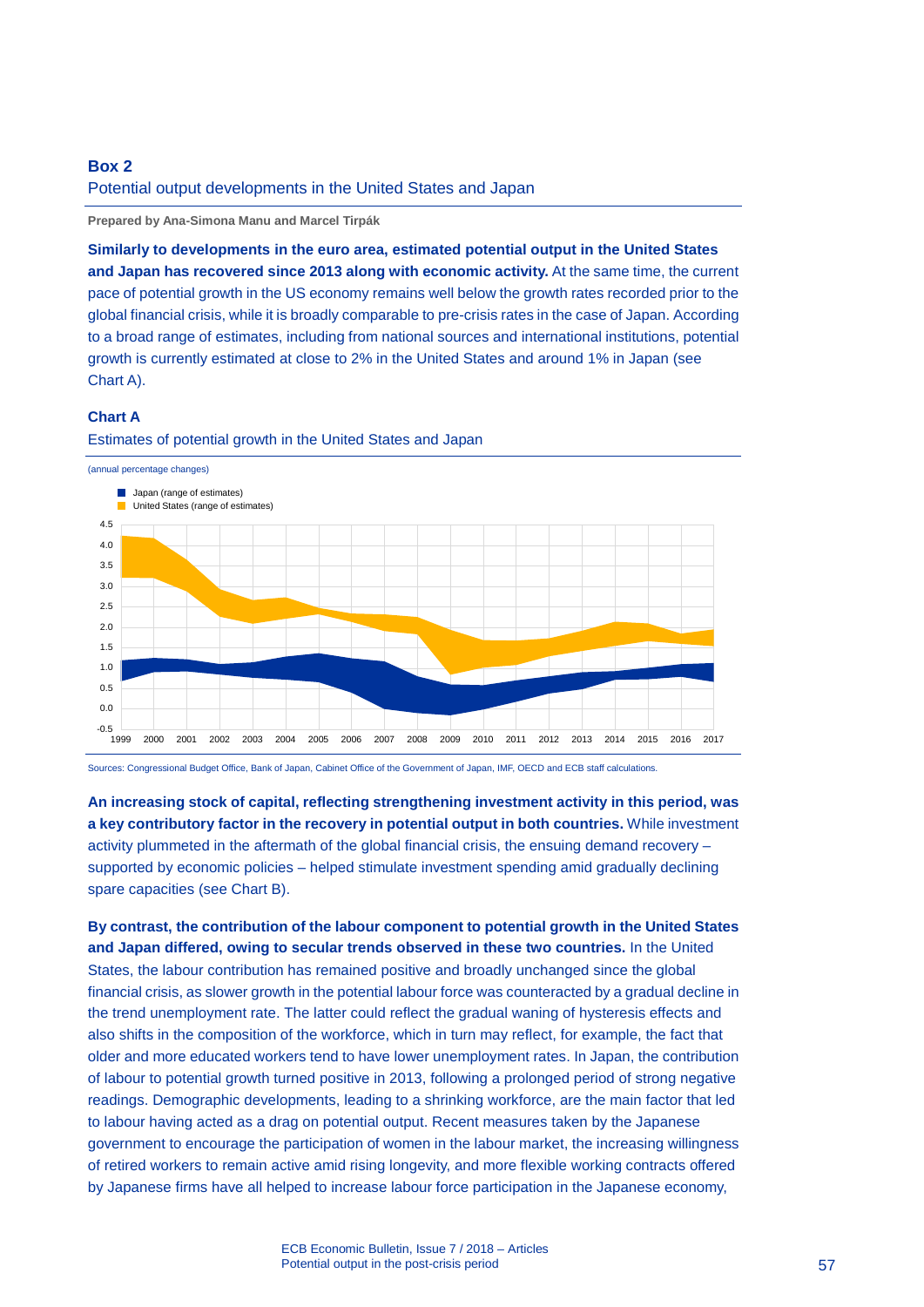thereby limiting the negative impact of the shrinking workforce amid very tight labour market conditions.

#### **Chart B**

Decomposition of potential growth in the United States and Japan



Sources: Congressional Budget Office, Bank of Japan and ECB staff calculations. Notes: For the United States, "potential growth" refers to the non-farm business sector and "labour" refers to the contribution of hours worked, while "capital" refers to the contribution of capital services. For Japan, "labour" refers to the sum of contributions of the number of people employed and hours worked.

**TFP growth contributed positively to potential output in both countries, although it has shown diverging patterns over the recent past.** In the United States, the contribution from TFP growth has remained broadly stable during the post-crisis period. In Japan, the estimated positive contribution of TFP growth has roughly halved over the same period, which can be attributed to an ageing capital stock and delays in the introduction of new technologies.<sup>[50](#page-58-0)</sup> However, the increasing implementation of technological advances, especially in sectors currently facing acute labour shortages, could strengthen underlying productivity growth over the longer term.<sup>[51](#page-58-1)</sup>

<span id="page-58-0"></span>**Looking ahead, demographic developments present both countries with a challenge that needs to be resolved to avoid weakening their potential growth.** In Japan, progress in implementing the government's growth strategy, including regulatory and institutional reforms, further increases in labour force participation, and continued efforts by firms to increase productivity are expected to tackle this and contribute to gradually accelerating potential growth over the next few years.<sup>[52](#page-58-2)</sup> In the United States, the recent changes in income taxes could encourage more people to enter the labour force, thereby limiting the negative impact on potential growth stemming from population ageing.<sup>[53](#page-58-3)</sup> Also, the reduction in corporate income tax could boost investment and thereby contribute to higher potential output, whereas recent policies aimed at reducing immigration could have an opposite effect by further weakening the growth of the labour force.

<sup>50</sup> See Sakurai, M. and Kataoka, M., "Hysteresis and Sluggish Growth in Wages and Prices: The Case Study of Japan", paper presented at the 30th Villa Mondragone International Economic Seminar, Rome, June 2018.

<span id="page-58-1"></span><sup>&</sup>lt;sup>51</sup> See Amamiya, M., "Japan's Economy and Monetary Policy", speech at a meeting with business leaders in Kyoto, Bank of Japan, August 2018.

<sup>&</sup>lt;sup>52</sup> See "Outlook for Economic Activity and Prices", Bank of Japan, July 2018.

<span id="page-58-3"></span><span id="page-58-2"></span><sup>53</sup> See *The Budget and Economic Outlook: 2018 to 2028*, Congressional Budget Office, April 2018.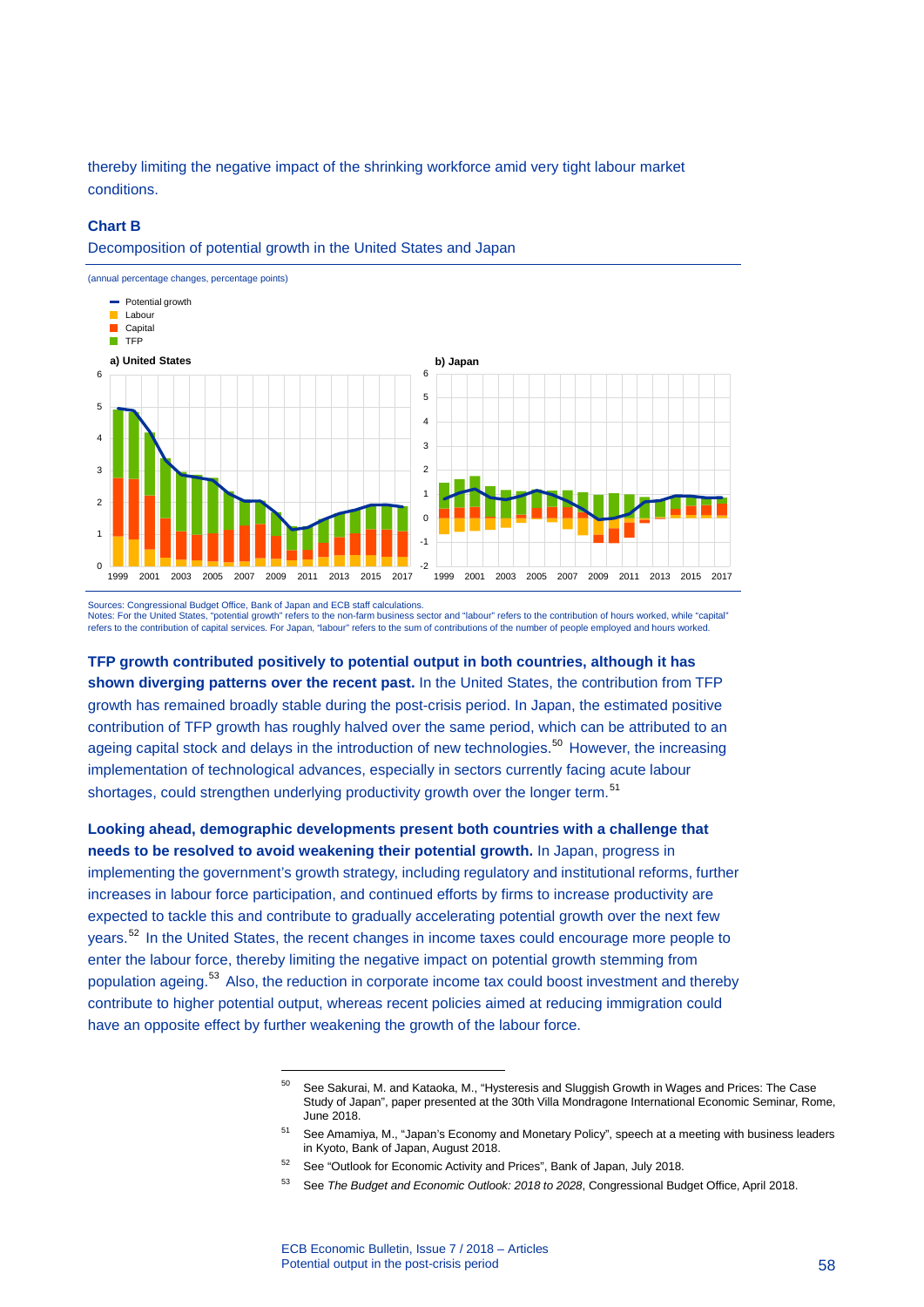### 5 A closer look at the factors driving potential output

**This section takes a closer look at some of the underlying factors driving recent developments in potential output in the euro area.** In particular, it seeks to answer the question of why the contributions of labour and TFP to potential growth have broadly returned to their pre-crisis levels, while the capital contribution remains subdued. The section concludes by looking at the longer-term outlook for potential growth.

### **5.1 Labour**

**The contribution of labour to potential growth can be traced back to trends in the labour force, the unemployment rate and hours worked per employee.** The labour force includes all those in work or seeking work. Changes in the labour force, in turn, can be decomposed into changes in the working age population (15-74 years of age) and the labour force participation rate (i.e. the percentage of the working age population participating in the labour force).

**The enlargement of the working age population on account of immigration has supported potential growth over recent years.** Following a contraction between 2009 and 2015, the working age population has been increasing over recent years. These developments reflect two countervailing forces (see Chart 5). On the one hand, "natural" population growth has been negative for some time now, since the "baby-boomer" generation is reaching retirement age and fertility rates are low. On the other hand, there has been a net inflow of people of working age, in particular from other EU Member States.<sup>[54](#page-59-0)</sup>

<span id="page-59-0"></span><sup>&</sup>lt;sup>54</sup> It should be noted that the decomposition of changes in the working age population by citizenship is only an imperfect proxy of migration flows.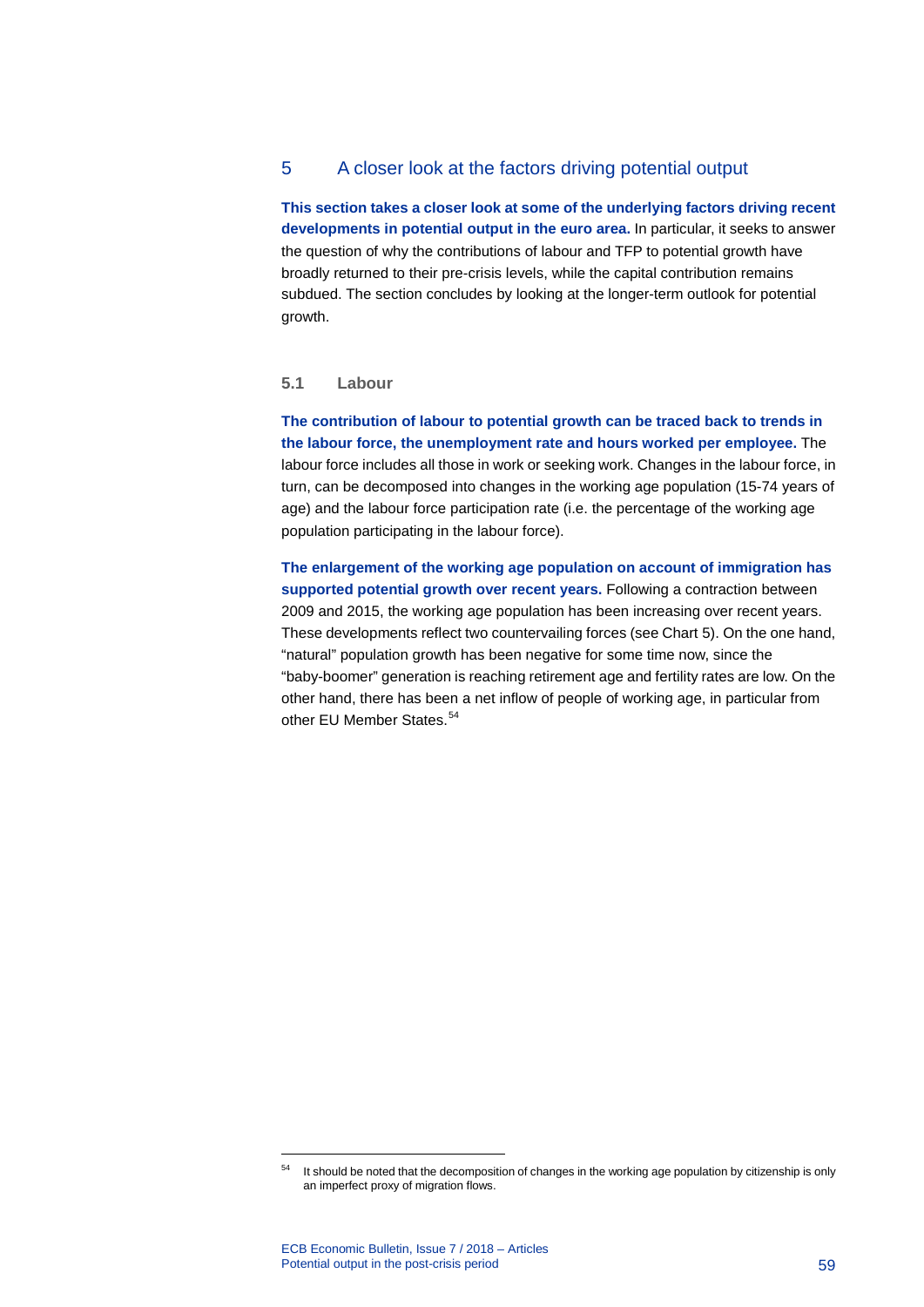



Source: Eurostat (European Union Labour Force Survey).

Notes: "Euro area citizens" refers to all members of the working age population aged 15 to 74 holding citizenship of an EU Member State whose currency is the euro. The data have been adjusted for structural breaks, in particular for Germany (first quarter of 2010) and France (first quarter of 2014). The chart is based on four-quarter averages.

### **Labour force participation has continued to increase during the recovery, underpinned by increased participation of the older generations and women.** [55](#page-60-0)

While the euro area labour force is ageing, more people are remaining economically active later in life. In line with this longer-term trend, the participation rate of those aged 55 to 74 has continued to increase during the recovery. This reflects increases in the pension age in many euro area countries, as well as other factors, most notably rising education levels. In addition, the labour force participation of women has continued to increase, which is also partly due to rising education levels.<sup>[56](#page-60-1)</sup> All these structural changes have contributed to a steady increase in the participation rate over recent years (see Chart 6). Coupled with a growing working age population, this trend has led to an expansion of the labour force during the ongoing economic recovery. However, the rate of growth of the labour force still remains below that recorded in the pre-crisis period.

<span id="page-60-0"></span><sup>55</sup> See the article entitled "Labour supply and employment growth", *Economic Bulletin*, Issue 1, ECB, 2018, and the box entitled "Recent developments in euro area labour supply", *Economic Bulletin*, Issue 6, ECB, 2017.

<span id="page-60-1"></span><sup>56</sup> See Thévenon, O., "Drivers of Female Labour Force Participation in the OECD", *OECD Social, Employment and Migration Working Papers*, No 145, OECD, 2013.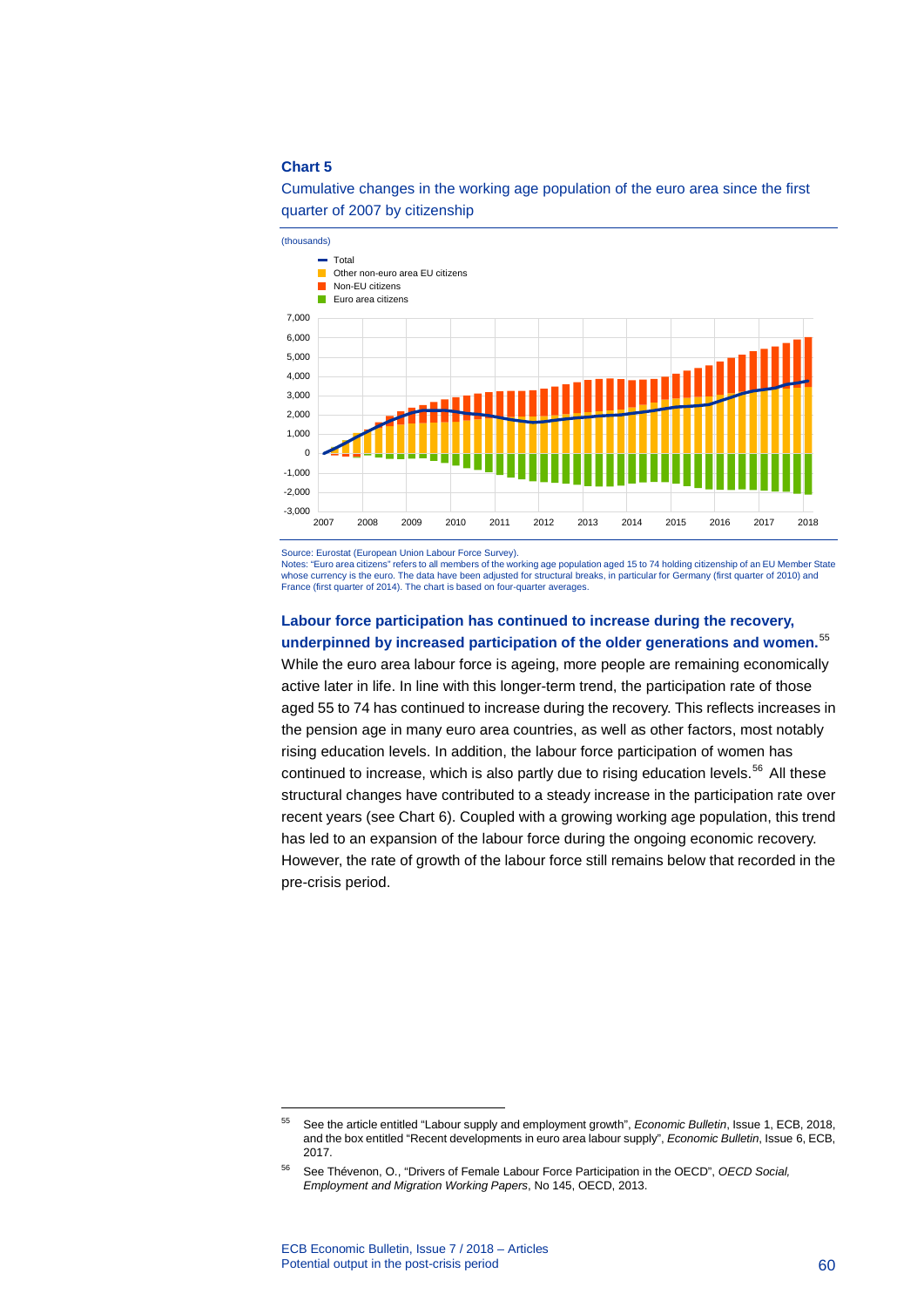

Labour force participation rate by gender and age

Source: Eurosta

-

Notes: The total participation rate is defined as the labour force as a percentage of the working age population. The latter comprises those aged between 15 and 74. The participation rates for individual groups (i.e. women, men and older people) only relate to the relevant parts of the labour force and the population.

### **A decline in the trend unemployment rate is estimated to be another important driver of the post-crisis recovery in potential growth.** The trend unemployment rate broadly corresponds to the unemployment rate that is consistent with

non-accelerating wage (or price) inflation. [57](#page-61-0) Available estimates overall suggest that the trend unemployment rate in the euro area increased in the crisis period, partly due to hysteresis effects, before declining to around 8.0-9.5% more recently (see Chart 7). To some extent, these developments reflect transitory factors. Since wages tend to adjust slowly to shocks, the macroeconomic adjustment partly operates through persistent changes in the unemployment rate. However, the post-crisis decline in the estimated trend unemployment rate is also likely to be driven by structural factors, most notably the labour market reforms undertaken in some euro area countries.

<span id="page-61-0"></span><sup>57</sup> An alternative concept is the "structural unemployment rate", which is affected only by structural factors, such as institutions and technology – see Havik et al., "The Production Function Methodology for Calculating Potential Growth Rates & Output Gaps", *European Economy – Economic Papers*, No 535, European Commission, November 2014, Box 1.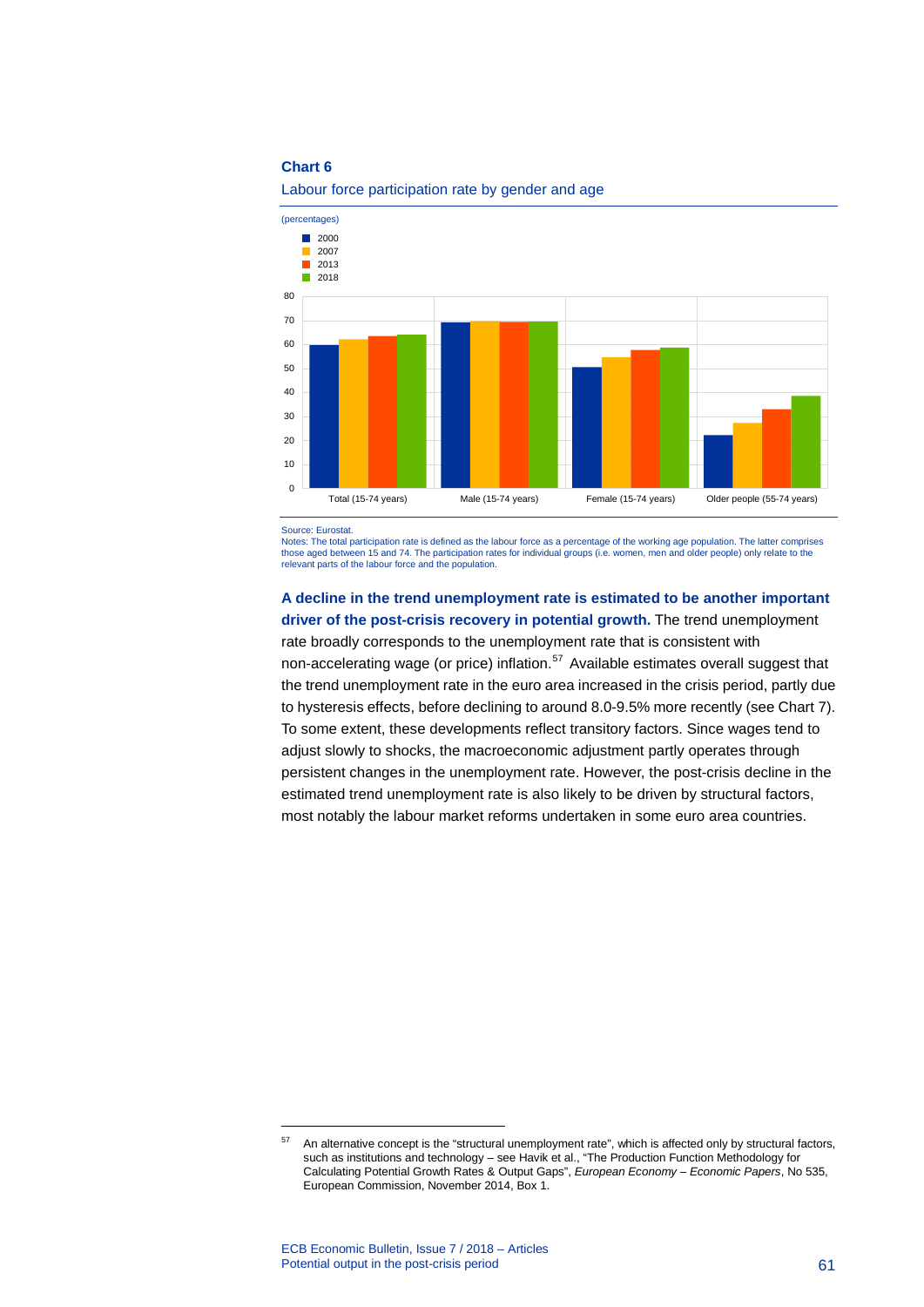

Unemployment rate and estimates of the trend unemployment rate

Sources: Eurostat, European Commission, IMF, OECD and ECB staff calculations. Notes: The yellow area indicates the range of estimates by international institutions, and the light blue area indicates interval estimates based on the UCM-PF model presented in Box 1 (with an uncertainty band of plus/minus two standard deviations around the point estimate). The UCM-PF estimates for 2018 only incorporate data up to the second quarter of 2018.

### **Hours worked per employee have continued to decline over recent years, although there are some signs of stabilisation.** [58](#page-62-0) The longer-term downward trend in average hours worked per employee mainly reflects secular changes in the composition of euro area employment. Most importantly, the shares of part-time workers and the services sector (where hours worked are typically lower than in other sectors) in overall employment have increased over the past decade.

### **5.2 Capital**

**The capital stock is another essential determinant of potential output, but data are not easy to obtain.** The gross capital stock is the physical capital available in the private and public sectors of the economy for production processes. [59](#page-62-1) The true potential capital stock is not directly measurable but can be calculated using the "perpetual inventory" method. The current net capital stock is then derived from the past capital stock, subtracting depreciation and adding new investment. Such capital stock data come with a long publication lag. $60$  The real capital stock also depends on price trends of capital goods. These trends could be very different from those of intermediate and consumer goods. Over the past two decades, the investment deflator – and in particular the quality-adjusted prices of information and

<span id="page-62-0"></span><sup>58</sup> See the box entitled "Factors behind developments in average hours worked per person employed since 2008", *Economic Bulletin*, Issue 6, ECB, 2016.

<span id="page-62-2"></span><span id="page-62-1"></span><sup>&</sup>lt;sup>59</sup> See Anderton et al. (2014), op. cit.

 $60$  Official capital stock data (based on non-financial asset balance sheets) that are in line with the ESA 2010 Transmission Programme are available for the total economy and by asset (at annual frequency) for most EU countries, but not for the euro area as a whole, with a publication lag of about 24 months.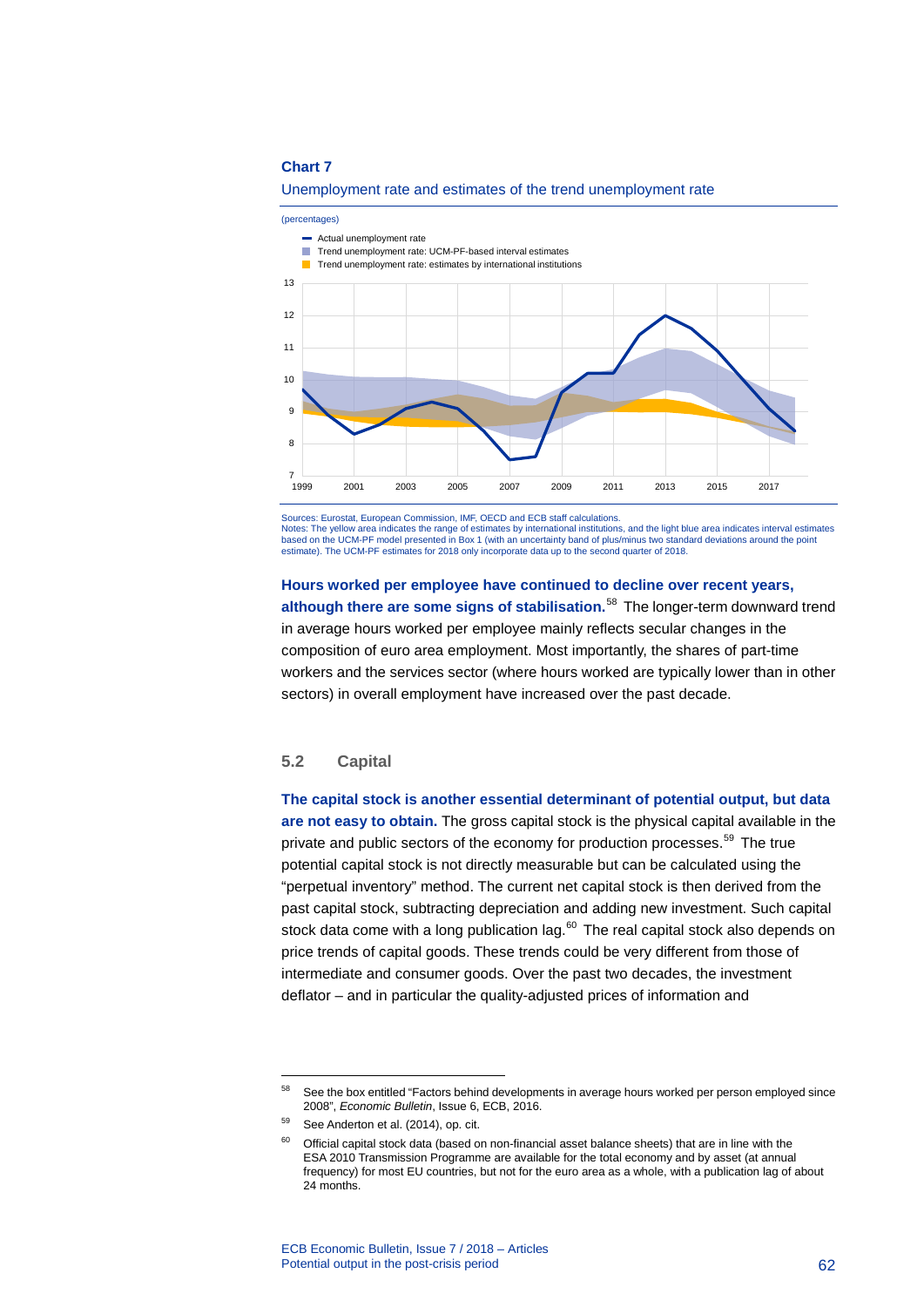communications technology (ICT) goods – has been less dynamic than the overall value added deflator, which has supported the capital-output ratio in real terms.<sup>[61](#page-63-0)</sup>

**The rising share of intangible investment increases capital consumption and poses challenges to measuring the capital stock.** The capital stock in the construction sector generally depreciates very slowly, while the business sector capital stock, particularly intangibles, depreciates much faster.<sup>[62](#page-63-1)</sup> Aggregate depreciation rates are likely to increase gradually as countries' income levels rise, assuming that the share of assets with shorter lifespans (such as intangible assets) grows in economically more advanced countries. As a result, the amount of investment required to offset the consumption of capital and to maintain the capital stock at a constant level increases. At the same time, it is possible that the size of the capital stock remains underestimated owing to insufficient incorporation of intangible investment $^{63}$  $^{63}$  $^{63}$  in the national accounts (see also the box entitled "Investment in intangibles in the euro area" in this issue of the Economic Bulletin).<sup>[64](#page-63-3)</sup> Intangible investment has long been considered largely as intermediate consumption – as opposed to investment – on the balance sheets of firms, reflecting the fact that such investment was thought to exclusively benefit firms themselves. Available estimates suggest that GDP (and gross saving and investment rates) in Europe would be 5 to 10 percentage points higher if all intangibles were classified as investment. [65](#page-63-4)

**The cyclical recovery in overall investment since the crisis has given some positive impetus to the capital stock in the euro area, although its contribution to the capital stock has been lower than in the pre-crisis period.** Increasing demand, low financing costs and better access to finance as a result of the ECB's accommodative monetary policy have supported the recovery in investment.<sup>[66](#page-63-5)</sup> As a result, capital stock growth rates have accelerated in the euro area in the period since the crisis (see Chart 8). However, lower than pre-crisis growth rates of investment<sup>[67](#page-63-6)</sup> have weighed on capital stock contributions to potential growth in the recovery period (see Chart 4). There are a number of factors behind the lower growth rates. First, it took time to unwind excess capacity accumulated during the crisis in the construction sector – particularly in housing, but also in commercial and industrial construction – which resulted in underutilised capital and excess capacity. Second, recent years have still been characterised by persistently high uncertainty, slowing growth expectations related partly to population ageing, and remaining deleveraging needs, both in the

<span id="page-63-0"></span><sup>61</sup> For evidence on Germany, see the article entitled "Investment in the euro area", *Monthly Report*, Deutsche Bundesbank, January 2016, pp. 31-49.

<span id="page-63-1"></span><sup>&</sup>lt;sup>62</sup> Depreciation rates range from about 1% per year for the stock of residential structures to around 20% for research and development, and around 30% for software, according to data from the EU [KLEMS](http://www.euklems.net/)  datab

<span id="page-63-2"></span><sup>63</sup> See Haskel, J. and Westlake, S., *Capitalism without Capital: The Rise of the Intangible Economy*, Princeton University Press, 2017.

<span id="page-63-3"></span><sup>&</sup>lt;sup>64</sup> However, since its revision in 2014, the European System of Accounts (ESA 2010) has distinguished between construction investment (about 50% of euro area total investment), machinery and equipment (about 30%) and investment in intellectual property products (about 20%).

<span id="page-63-4"></span><sup>65</sup> See Corrado, C., Haskel, J., Jona-Lasinio, C. and Iommi, M., "Intangible Capital and Growth in Advanced Economies: Measurement Methods and Comparative Results", *IZA Discussion Paper*, No 6733, July 2012. See als[o http://www.intan-invest.net/.](http://www.intan-invest.net/)

<span id="page-63-5"></span><sup>66</sup> See the article entitled "Business investment developments in the euro area since the crisis", *Economic Bulletin*, Issue 7, ECB, 2016.

<span id="page-63-6"></span><sup>67</sup> See "Investment in the EU Member States: An Analysis of Drivers and Barriers", *European Economy – Institutional Papers*, No 062, European Commission, October 2017.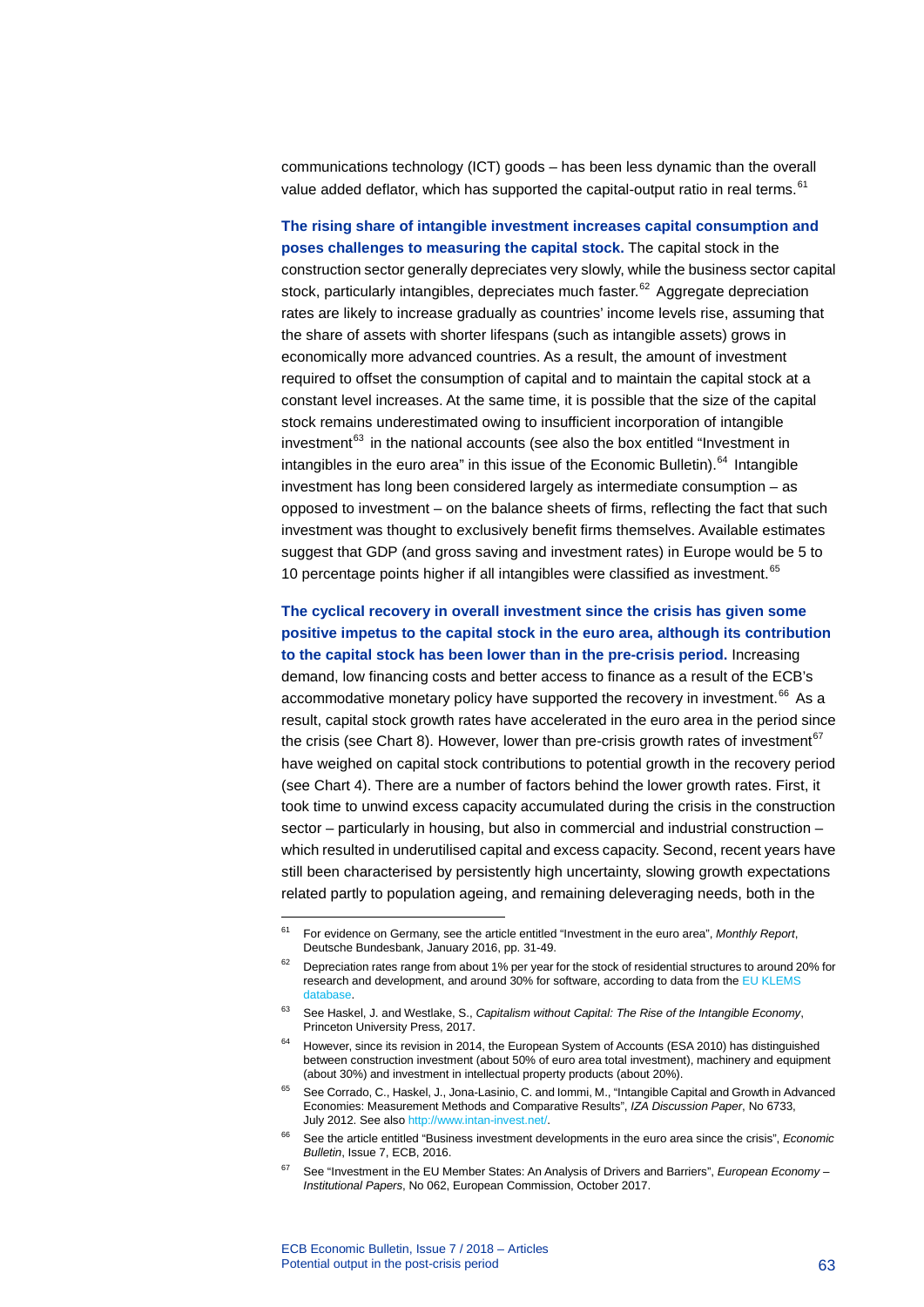private and public sectors. Third, in the early phase of the recovery the average scrapping rate might have been higher due to crisis-related company liquidations. Also, in this period public investment was subdued owing to fiscal constraints in some countries. Public investment has been shown to have considerable spillover effects on private investment.<sup>[68](#page-64-0)</sup>

#### **Chart 8**

#### Growth in the real capital stock in selected economies



Sources: European Commission (AMECO), IMF and OECD.

Notes: The "big three" of the euro area are Germany, France and Italy, while the "big four" also includes Spain. The growth rates of the<br>capital stocks include projections until 2019. Data for Spain from the IMF are missin

### **5.3 Total factor productivity**

### **In the decade leading up to the global financial crisis, TFP growth was on a downward trend in the euro area and in other advanced economies.**

Between 1999 and 2007, trend TFP growth gradually slowed from 1.0% to 0.5%, according to European Commission estimates (see Chart 9). Several explanations have been proposed for this deceleration, some of which are complementary.<sup>[69](#page-64-1)</sup> Mismeasurement problems, for instance with regard to intangible investments, may have led to an underestimation of TFP growth. More fundamentally, recent innovations might have been less pervasive than earlier technological advances, such as the railways and electricity. Moreover, there is evidence that it takes longer for technological innovations by pioneering firms to be incorporated into the production processes of other firms.

<span id="page-64-0"></span><sup>68</sup> See "Business investment in EU countries", *Occasional Paper Series*, No 215, ECB, October 2018.

<span id="page-64-1"></span><sup>69</sup> See the article entitled "The slowdown in euro area productivity in a global context", *Economic Bulletin*, Issue 3, ECB, 2017.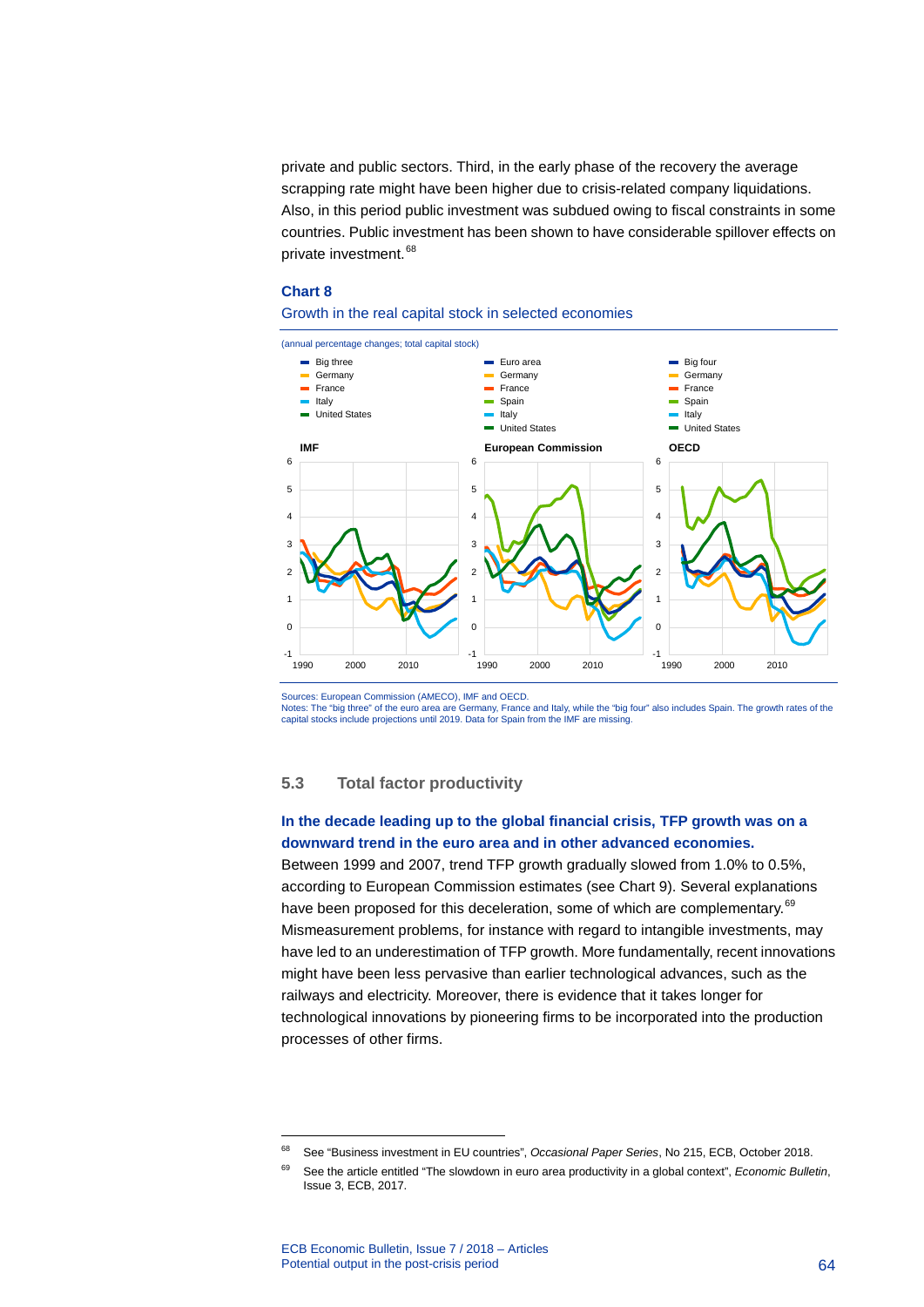



Source: European Commission. Note: The trend is based on estimates by the European Commission.

**The global financial crisis exacerbated the decline in TFP growth.** In fact, TFP growth is even estimated to have turned negative during the crisis, albeit largely driven by its cyclical component. Firm-level evidence indicates that bank forbearance and inadequate insolvency regimes locked capital into firms with low levels of productivity, weakening the cleansing effects typically associated with recessions.<sup>[70](#page-65-0)</sup> Following the unwinding of macroeconomic imbalances in euro area countries, structural rigidities may have hampered the necessary reallocation of resources towards more productive sectors and firms. Moreover, protracted private sector balance sheet repair has weakened investment, thereby potentially limiting technological innovation.

**TFP growth has increased during the ongoing economic recovery, broadly returning to its pre-crisis rates.** The adverse effects of the crisis on TFP growth, for instance through disruptions in financial intermediation, cuts in research and development budgets and subdued spending on public infrastructure, have started to wane. There is also evidence that the crisis has ultimately led to a reallocation of resources towards more productive firms (e.g. through the elimination of unviable businesses). Moreover, it may simply take some time for innovations in the field of digitalisation to be widely adopted throughout the economy. Sustained improvements in educational attainment also continue to support TFP growth.

#### **5.4 Longer-term outlook**

-

**Euro area potential growth will remain broadly stable over the coming years, according to the projections by international institutions.** On average, the European Commission, the IMF and the OECD envisage potential growth of 1.4% in

<span id="page-65-0"></span><sup>70</sup> See Andrews, D. and Petroulakis, F., "Breaking the Shackles: Zombie Firms, Weak Banks and Depressed Restructuring in Europe", *Economics Department Working Papers*, No 1433, OECD, 2017.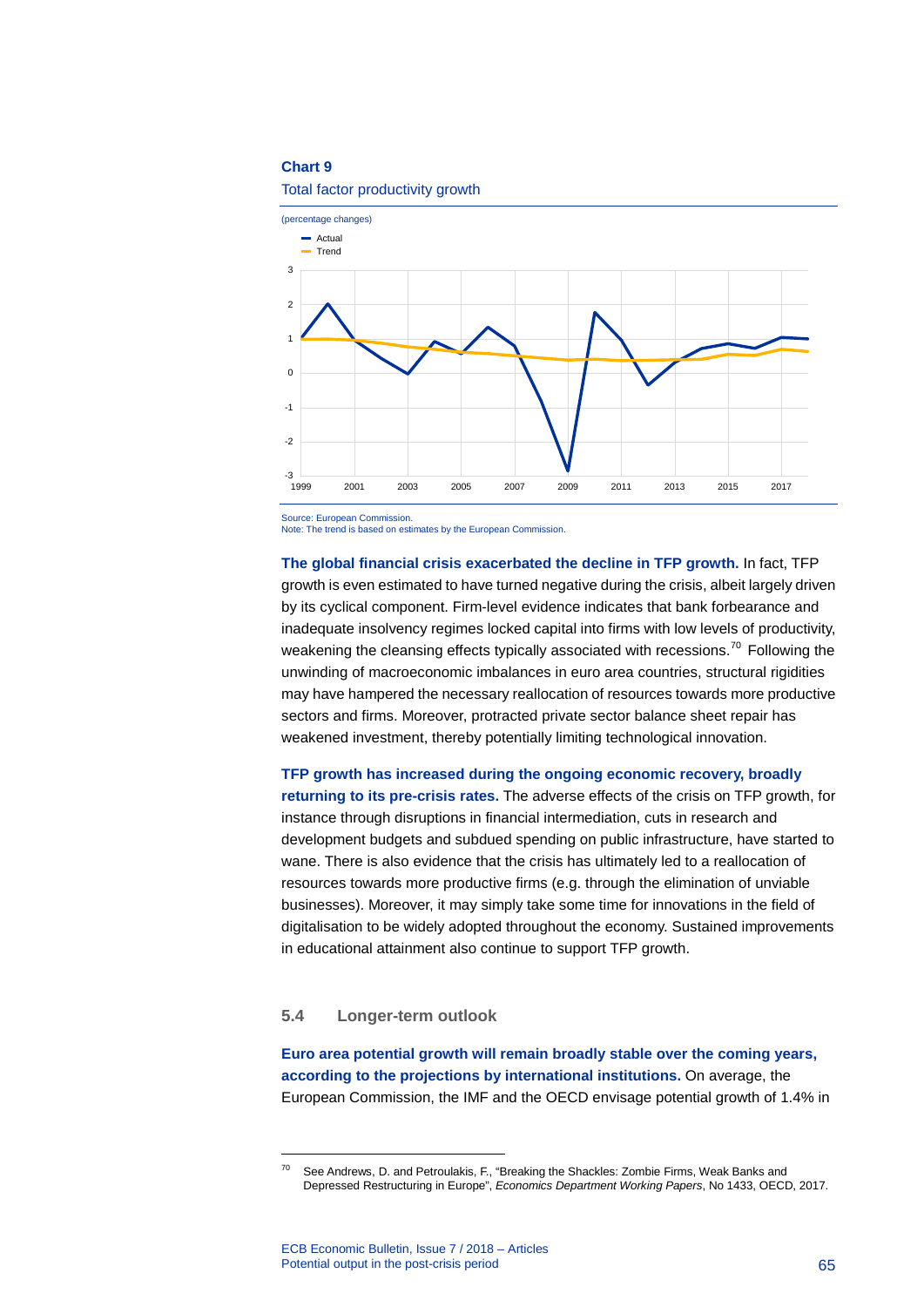2018 and 1.5% in 2019 (see Table 1). The projections are below those for actual GDP growth, implying that supply constraints will become more binding.

#### **Table 1**

Projections for actual and potential growth by international institutions

| (percentage changes)            |                   |      |      |      |
|---------------------------------|-------------------|------|------|------|
|                                 | <b>Memo: 2007</b> | 2017 | 2018 | 2019 |
| <b>Potential growth</b>         |                   |      |      |      |
| <b>European Commission</b>      | 1.9               | 1.5  | 1.5  | 1.5  |
| <b>IMF</b>                      | 1.4               | 1.4  | 1.6  | 1.6  |
| <b>OECD</b>                     | 1.7               | 1.2  | 1.3  | 1.4  |
| <b>Actual growth (real GDP)</b> |                   |      |      |      |
| <b>European Commission</b>      | 3.1               | 2.4  | 2.3  | 2.0  |
| <b>IMF</b>                      | 3.0               | 2.3  | 2.4  | 2.0  |
| <b>OECD</b>                     | 3.0               | 2.6  | 2.2  | 2.1  |

Sources: European Commission, IMF and OECD.

### **While the longer-term outlook for potential growth is more uncertain, population ageing looks set to exert increasing downward pressure.** [71](#page-66-0)

According to projections by Eurostat, the euro area's old-age dependency ratio (i.e. the number of people aged 65 or over as a percentage of the working age population) will increase from around 30% at present to around 50% by 2050 and the working age population will decline by around 23 million over the same period (see Chart 10). This forecast already takes into account net immigration of around 800,000 persons per year. The expected decline in the working age population could be partly offset by further increases in the overall participation rate on the back of previous pension reforms and rising education levels. However, on the basis of these projections, the euro area labour force looks set to decline over the coming decades, exerting downward pressure on potential growth.

<span id="page-66-0"></span><sup>71</sup> See the article entitled "The economic impact of population ageing and pension reforms", *Economic Bulletin*, Issue 2, ECB, 2018.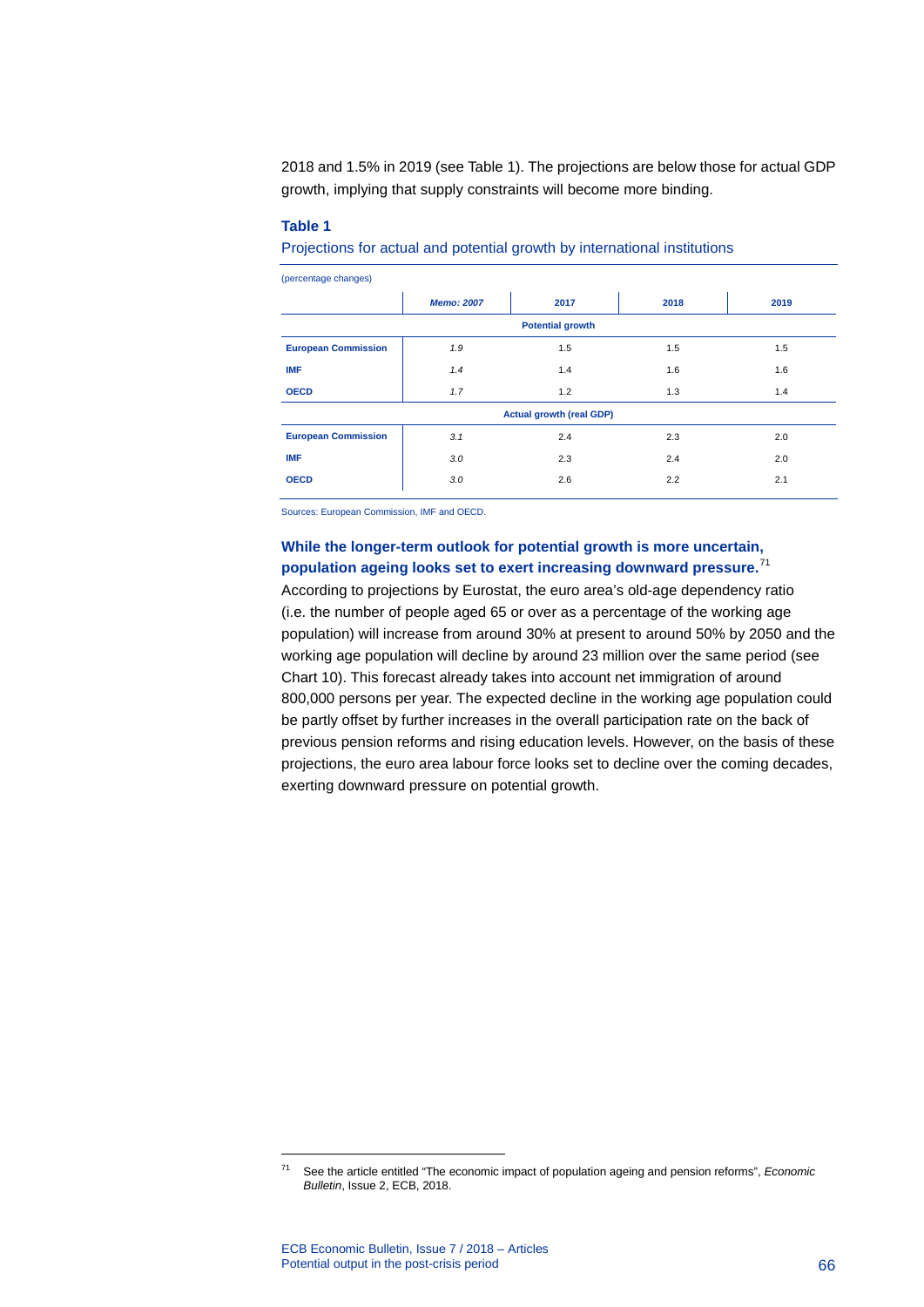



Source: Eurostat (population projections 2015).

**The impact of population ageing on potential growth could be partly offset by other factors.** In particular, automation and digitalisation could support TFP growth (see Box 3). However, when and to what extent this will happen is highly uncertain.

**With regard to the capital stock, it could be expected to continue growing and to contribute positively to potential growth.** International institutions also expect capital stock growth to accelerate further in the next few years. The reasons for continued capital accumulation include sustained cyclical demand, near-full capacity utilisation in the capital goods-producing sector and a continued need to replace and upgrade capital in order to face the challenges posed by globalisation and the digital economy. In the longer term, expectations of further advances in technology – and the resulting changing composition of the capital stock – point to an accelerating need for capital accumulation to keep up with rising overall depreciation rates. Recent research has also found that the capital stock of intangible assets adjusts more slowly to fluctuations in the economy than tangible investment,<sup>[72](#page-67-0)</sup> given the irreversible nature of intangible investment. This could result in a capital stock that is becoming less sensitive to the business cycle.

#### **Box 3**

The role of digitalisation in shaping developments in potential output and the output gap in the euro area

**Prepared by Vincent Labhard**

-

<span id="page-67-0"></span>**Digitalisation may be viewed as a supply shock affecting key macroeconomic aggregates for the euro area, including potential output and the output gap, largely via possible competition,** 

<sup>72</sup> See Peters, R. and Taylor, L., "Intangible capital and the investment-q relation", *Journal of Financial Economics*, Vol. 123(2), February 2017, pp. 251-272.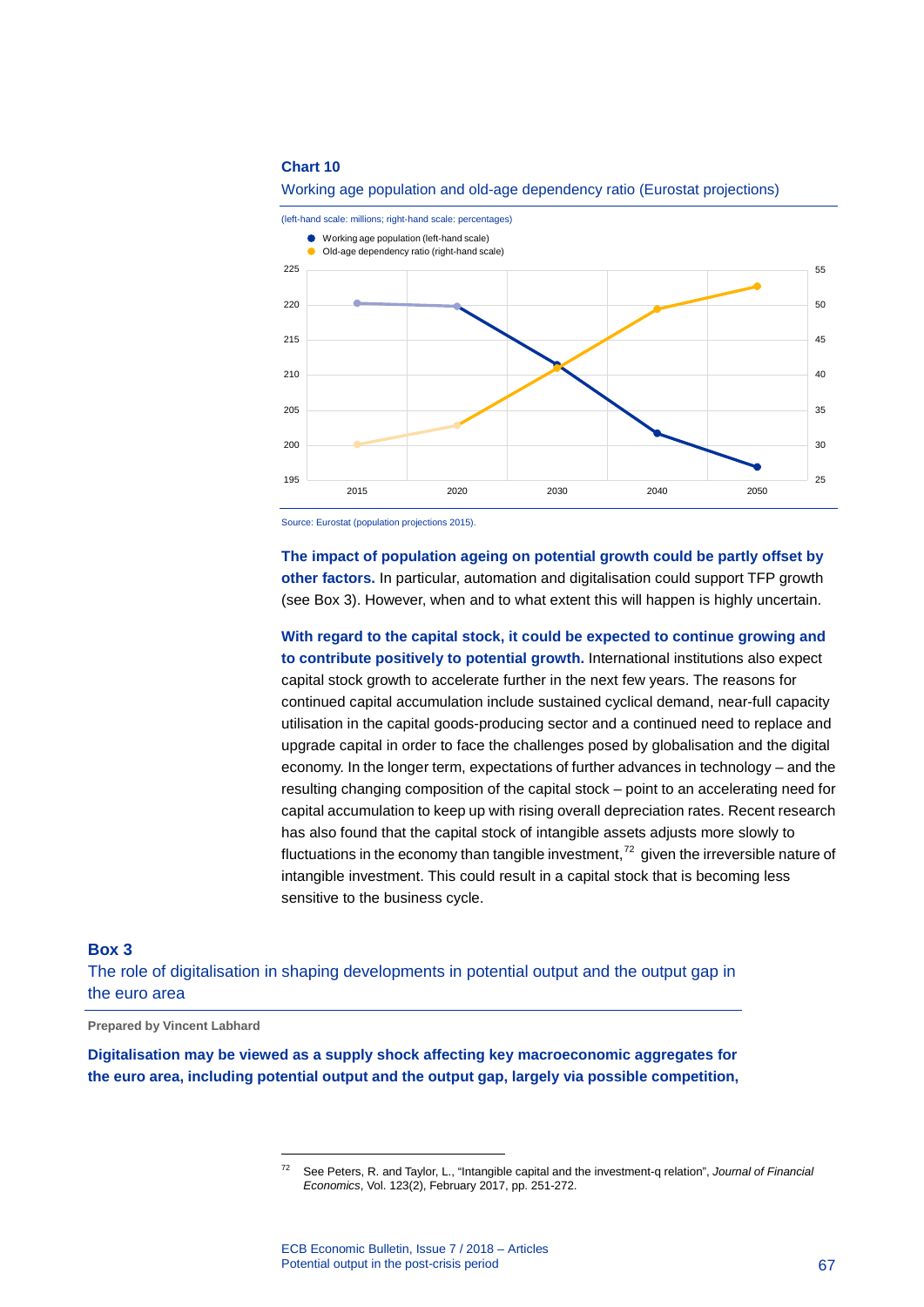**productivity and employment effects.**[73](#page-68-0) One aspect of this is the digitalisation of production and supply chains, involving automation, robotisation and artificial intelligence. This tends to change relative prices and the allocation of work across factors of production, for instance between labour and capital or between routine and non-routine jobs, and thereby affect productivity. Another aspect of digitalisation is digital and mobile communication and connectivity, encompassing the internet, social media, cloud computing and big data analysis. These have an impact on competition by altering relative prices and market shares between, for instance, digital and non-digital firms or small and large firms (the "winner takes all" phenomenon). The third aspect of digitalisation is new goods and services, both information technology (IT)-related and non-IT-related, which may lead to changes in prices and/or consumer preferences.

#### **While some aspects of digitalisation are more advanced than others, it seems to be**

**progressing relatively steadily for the EU as a whole.** This can be seen, for example, from the European Commission's Digital Economy and Society Index (DESI), as displayed in Chart A for the EU for the sample between 2014 and 2018. It is important to note, however, that many of the major milestones of digitalisation occurred before the sample covered in Chart A, such as early research on artificial intelligence in the 1950s, the first computer networks in the 1960s, the first email in the 1970s, the first driverless car in the 1980s, the world-wide web, the internet of things and search engines in the 1990s, and social media in the 2000s. As a result, digitalisation is perhaps best described as a succession of supply shocks occurring, and impacting on the economy, over time.

#### **Chart A**





(index: between 0 and 25 for connectivity and human capital; between 0 and 20 for integration of digital technology; between 0 and 15 for use of internet and digital public services)

Source: European Commission.

<span id="page-68-0"></span>**Digitalisation may affect all the contributions to potential output – namely labour, capital and TFP.** Digital production and supply chains, for example, may raise TFP, because of the greater efficiency (in terms of time and/or quality) of digitally-enhanced or digitally-supported (e.g. just-in-time) production technology. Digital communication and connectivity may also support TFP, by enabling the faster collection and evaluation of data. At the same time, there have been

<sup>&</sup>lt;sup>73</sup> Information on the findings of an ad hoc ECB survey of leading euro area companies on the impact of digitalisation on the economy is available in the box entitled "Digitalisation and its impact on the economy: insights from a survey of large companies" in this issue of the Economic Bulletin.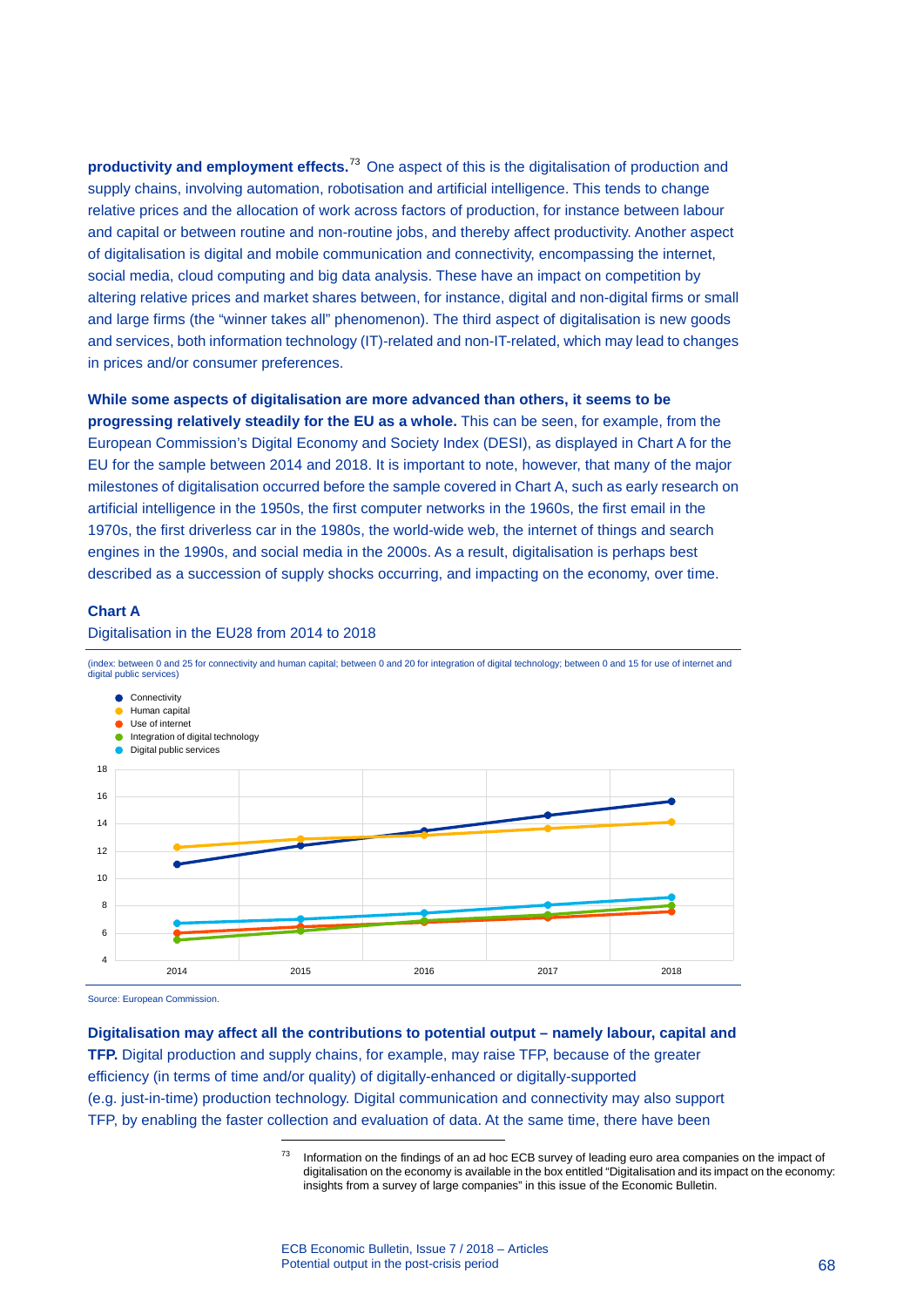suggestions that some digital and mobile communication applications could act as a distraction from productive activity. While it is unclear how the TFP contribution has been or is going to be affected by digital technology, it seems likely that the overall effect would be supportive of potential growth. It is also likely that the TFP contribution of digital technologies has been supportive of potential growth in the past, although it is noteworthy that this has not been sufficient to offset the decline in trend TFP growth.

**While digitalisation may support potential output via the TFP contribution, the effects via the contributions from labour and capital are more uncertain.** Digital production and supply chains may lead to an increased need for labour for non-repetitive, non-routine tasks, digital skills and professions, or other skills and professions for the digital work environment (such as openness to change and/or adaptability to new technologies). At the same time, however, they may entail a reduced requirement for lower skilled labour for more routine tasks and a corresponding shift to more (IT) capital. Although these effects might be expected to be broadly offsetting, it is also conceivable that the labour contribution to potential output may be pushed up or pulled down somewhat in ways that are difficult to predict. The same might be true of the capital contribution. While substantial investments in digital technology might be expected, the effect on the overall physical capital stock might be limited, particularly if the new technologies increase the intensity with which capital assets can be used.

**How the effects of digitalisation on potential output might unfold depends on a number of factors, and is therefore difficult to predict.** It is noticeable, however, that some economies are more advanced than others in certain aspects of digitalisation (see Chart B). Going forward, economies with an environment conducive to research and innovation are likely to see faster adoption and implementation of digital technologies and thus also a faster impact on potential output.

#### **Chart B**

#### Digitalisation in the EU28 in 2018

(index: between 0 and 25 for connectivity and human capital; between 0 and 20 for integration of digital technology; between 0 and 15 for use of internet and digital public services)



Source: European Commission.

**Summing up, digitalisation is likely to affect potential output and the output gap, but the dynamics of those effects are difficult to predict.** While the effects of digitalisation on the labour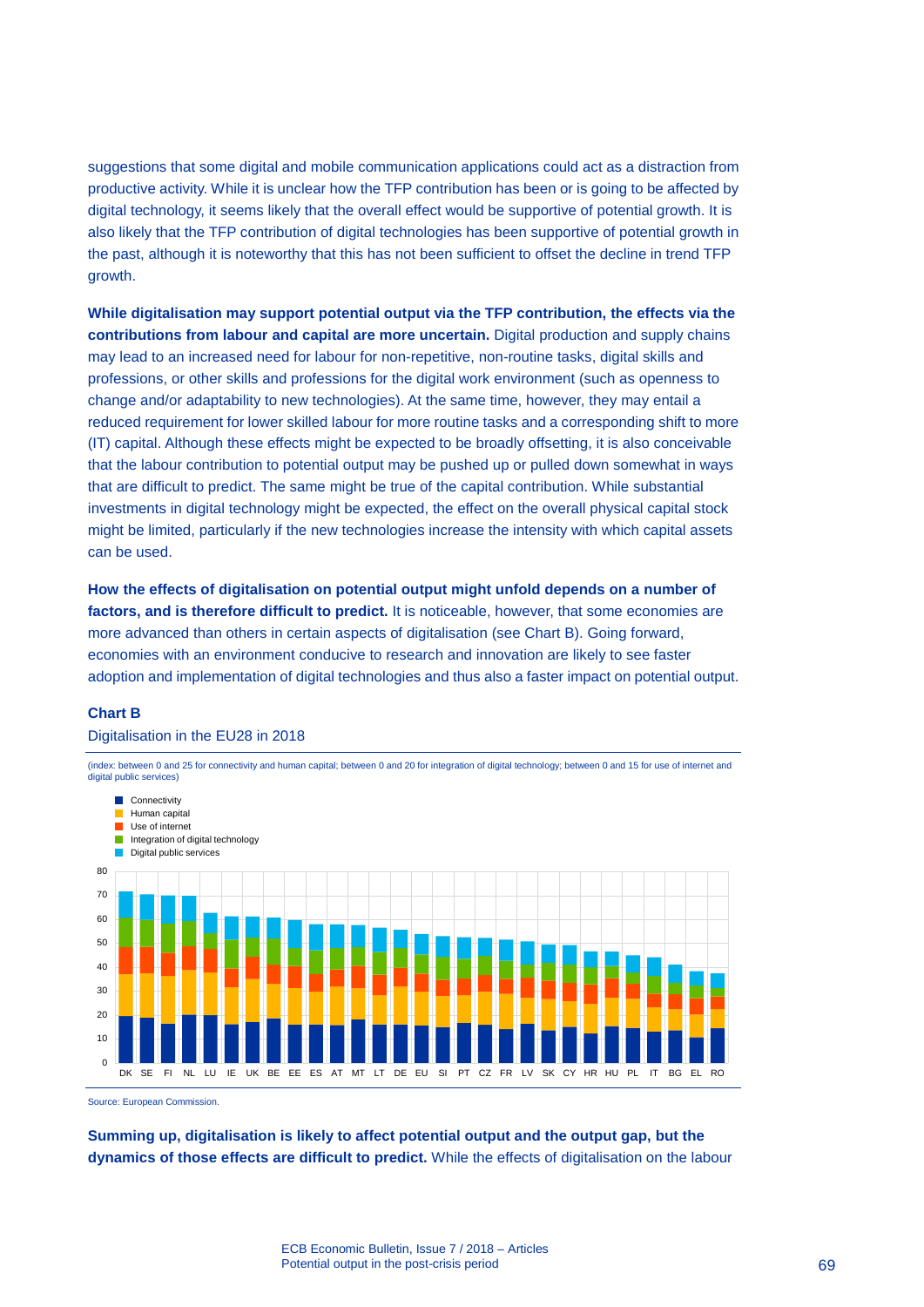and capital contributions to potential output are particularly uncertain, the effects of digitalisation on the TFP contribution are more likely to be supportive of potential output.

### 6 Conclusions

**Available estimates indicate that euro area potential growth has increased over recent years, although it remains weaker than before the global financial crisis.** Following a significant slowdown during the crisis, potential growth is estimated to have recovered since the start of the ongoing economic recovery. Over recent years, potential growth has been underpinned by an expansion of the labour force, a decline in trend unemployment and stronger productivity gains. While capital formation has also accelerated over recent years, it remains weaker than before the crisis.

**Supply constraints are expected to become increasingly binding going forward, which would be conducive to a gradual strengthening of wage growth and underlying inflation.** During the ongoing economic recovery, real GDP growth has consistently exceeded available estimates of potential growth. This has led to a gradual shrinking of the output gap that opened up during the crisis. The economy now seems to be operating close to its potential. It should be noted, however, that estimates of potential output and the output gap are fraught with uncertainty.

**Given the imminent challenges arising from population ageing, well-designed structural policies with a focus on enhancing productivity are essential to boost potential growth.**[74](#page-70-0) Population ageing is expected to exert downward pressure on euro area potential growth over the coming decades. This could be offset at least partly by sound structural policies for labour, product and services markets that can be expected to raise the labour or TFP contribution to potential growth. To exploit the full potential of digitalisation, the euro area economy needs improvements in the quality of the digital infrastructure and the availability of digital skills. The deepening of the Single Market and competition-enhancing product market reforms, in particular in the services sector, would also foster productivity growth. In addition, the cutting of red tape would facilitate firm entry and exit and the efficient reallocation of resources across firms. Labour force and employment growth could be supported by policies that help the long-term unemployed, migrants and other groups whose participation rates remain low to enter or return to the labour market, or to find jobs that better match their skills.

<span id="page-70-0"></span><sup>74</sup> See Masuch et al. (2018), op. cit., and "Economic Surveys: European Union", OECD, 2018.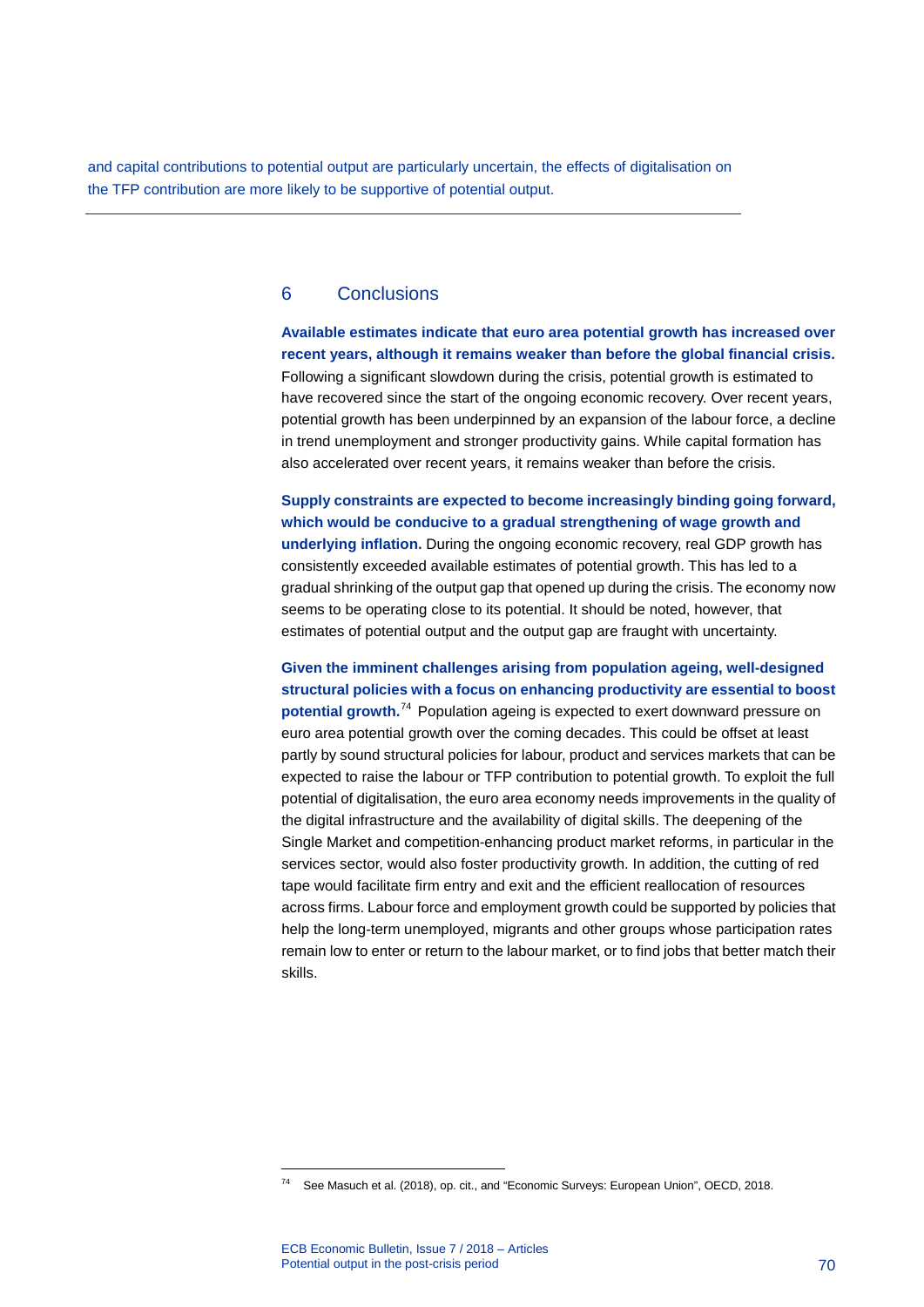### 2 The state of the housing market in the euro area

**Prepared by Niccolò Battistini, Julien Le Roux, Moreno Roma and John Vourdas**

The housing market has important macroeconomic and macroprudential implications for the euro area economy. In view of the duration of the ongoing upturn in euro area house prices and residential investment, which started at the end of 2013, analysing the state of the housing market is particularly informative. This article discusses the ongoing housing market upturn, from a chronological and fundamental perspective. It also explores a selected set of indicators that can potentially inform on the state of the housing market, elaborating on the demand and supply factors underpinning the current upturn, as well as their relative importance.

### 1 Introduction

**Understanding and monitoring the state of the housing market is important because of its macroeconomic and macroprudential implications.** Housing market developments affect investment and consumption decisions and can thus be a major determinant of the broader business cycle. They also have wealth and collateral effects and can thus play a key role in shaping the broader financial cycle. The housing market's pivotal role in the business and financial cycles makes it a regular subject of monitoring and assessment for monetary policy and financial stability considerations.[75](#page-71-0) This is especially relevant given that housing markets can be the source of booms and busts, with severe and long-lasting consequences for economic and financial development. Such episodes tend to reflect a decoupling of expectations over housing market tendencies from their fundamental determinants.

**The housing market has a price and a volume dimension.** Residential property prices (hereafter "house prices") and residential investment are relevant dimensions and are the main focus of this article. They can be seen, in a broader context, as outcomes determined by the interaction of different supply and demand factors. Price and volume developments are not necessarily synchronised, so that possible misalignments between them can be an additional source of information. However, they can also make the overall assessment of the state of the housing market more challenging. For the euro area, this assessment is subject to the caveat that there is considerable heterogeneity across housing markets and their developments across countries. In addition, disentangling developments that could be associated with past boom/bust episodes, with a period of accommodative monetary policy or with changes in structural factors adds to the complexity of the analysis.

**The state of the housing market is, by nature, unobservable but can be assessed from different perspectives.** From a chronological perspective, the state of the market can be characterised by the length of its upturns or downturns, in particular, in comparison with the average durations of such phases. From a

ECB Economic Bulletin, Issue 7 / 2018 – Articles The state of the housing market in the euro area 71

<span id="page-71-0"></span> $75$  For an earlier discussion, see the article entitled ["The state of the house price cycle in the euro area"](https://www.ecb.europa.eu/pub/pdf/ecbu/eb201506.en.pdf), *Economic Bulletin*, Issue 6, ECB, 2015.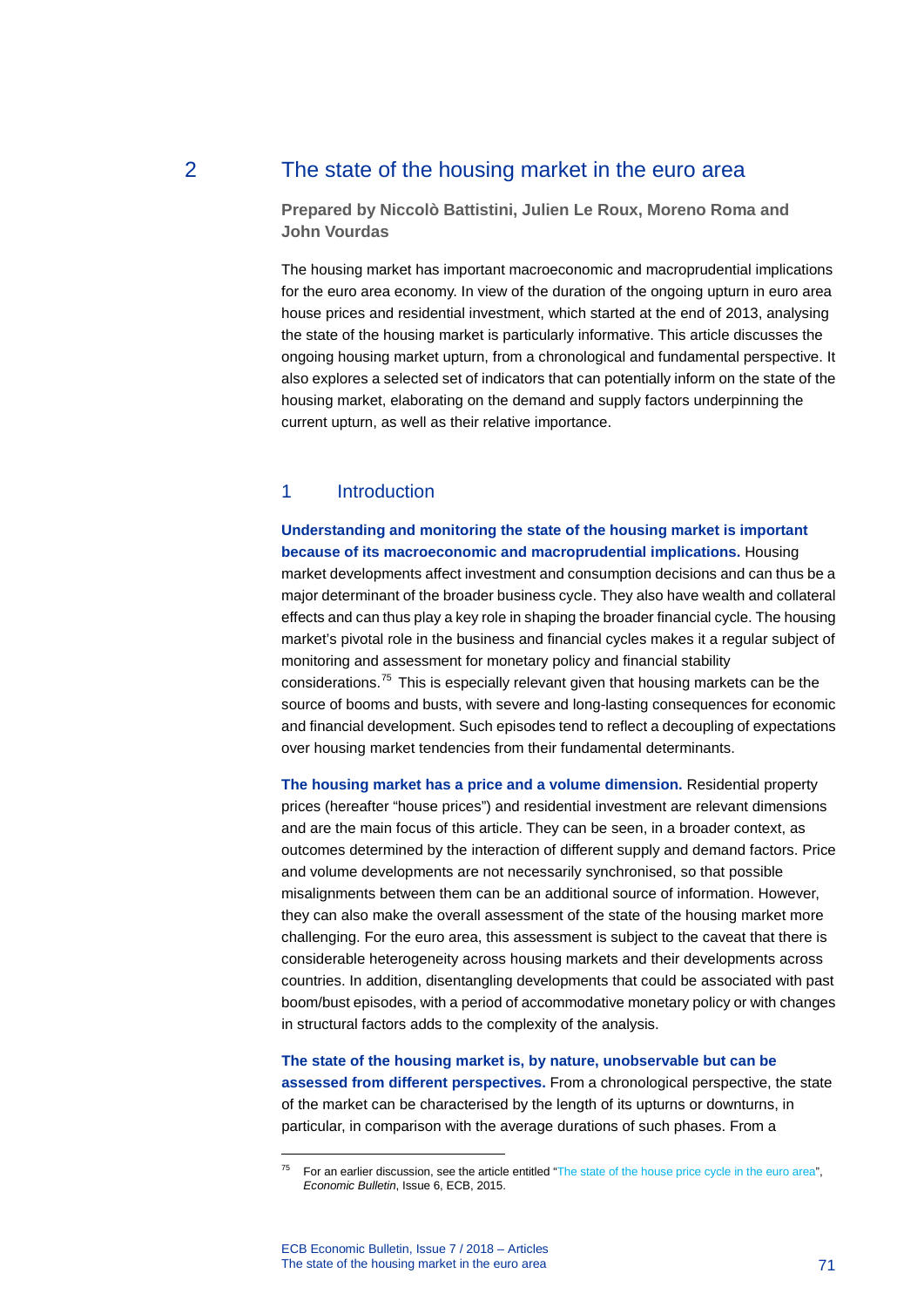fundamental perspective, it can be assessed by the position of key indicators relative to benchmarks, for instance to determine possible house price overvaluation or unsustainably high activity in construction. The set of indicators that can potentially inform on the state of the housing market is large and the discussion in this article therefore needs to be selective.<sup>[76](#page-72-0)</sup> It aims to distinguish broadly between demand and supply factors, although even this distinction may be difficult given the nature of some of the indicators.

Against this background, this article has two main sections. Section 2 puts into perspective the recent developments in house prices and residential investment in relation to the business cycle. Unless otherwise stated, these two indicators are expressed in nominal and real terms respectively. Section 3 elaborates on the demand and supply factors underpinning the current upturn in the housing market, as well as their relative importance.

# 2 The state of the euro area housing sector: a look at residential investment and house prices

**The upturn in the euro area housing market is in its fourth year.** Measured in terms of annual growth rates, house prices started to pick up at the end of 2013, while the pick-up in residential investment started somewhat later, at the end of 2014. The latest available data (first quarter of 2018) indicate annual growth rates above their long-term averages (see Chart 1, left-hand panel) for both indicators. This is more evident for residential investment (where the upturn in growth rates has levelled off) than for house prices (where it has continued). The timing of the start of the upturn is broadly the same when measured in terms of the levels of the two indicators. At the same time, the level perspective highlights that residential investment is still considerably below earlier peaks, while house prices have recovered from the declines recorded during the financial crisis (see Chart 1, right-hand panel). In the aftermath of the financial crisis, residential investment declined sharply by 25%, bottoming out in 2014. Thus far it has only partially recovered and in early 2018 was still 15% below its pre-crisis level. House prices, on the other hand, contracted by only 6% between peak and trough, and in early 2018 were standing 5% above their pre-crisis level (although in real terms – deflated by the HICP – they were 5% below their pre-crisis level).

<span id="page-72-0"></span> $76$  In this respect, the article does not discuss some indicators that regularly feature in other assessments of the housing market, such as household balance sheet positions. For additional indicators see, for instance, "Methodologies for the Assessment of Real Estate Vulnerabilities and Macroprudential Policies – Residential Real Estate", ESRB, forthcoming.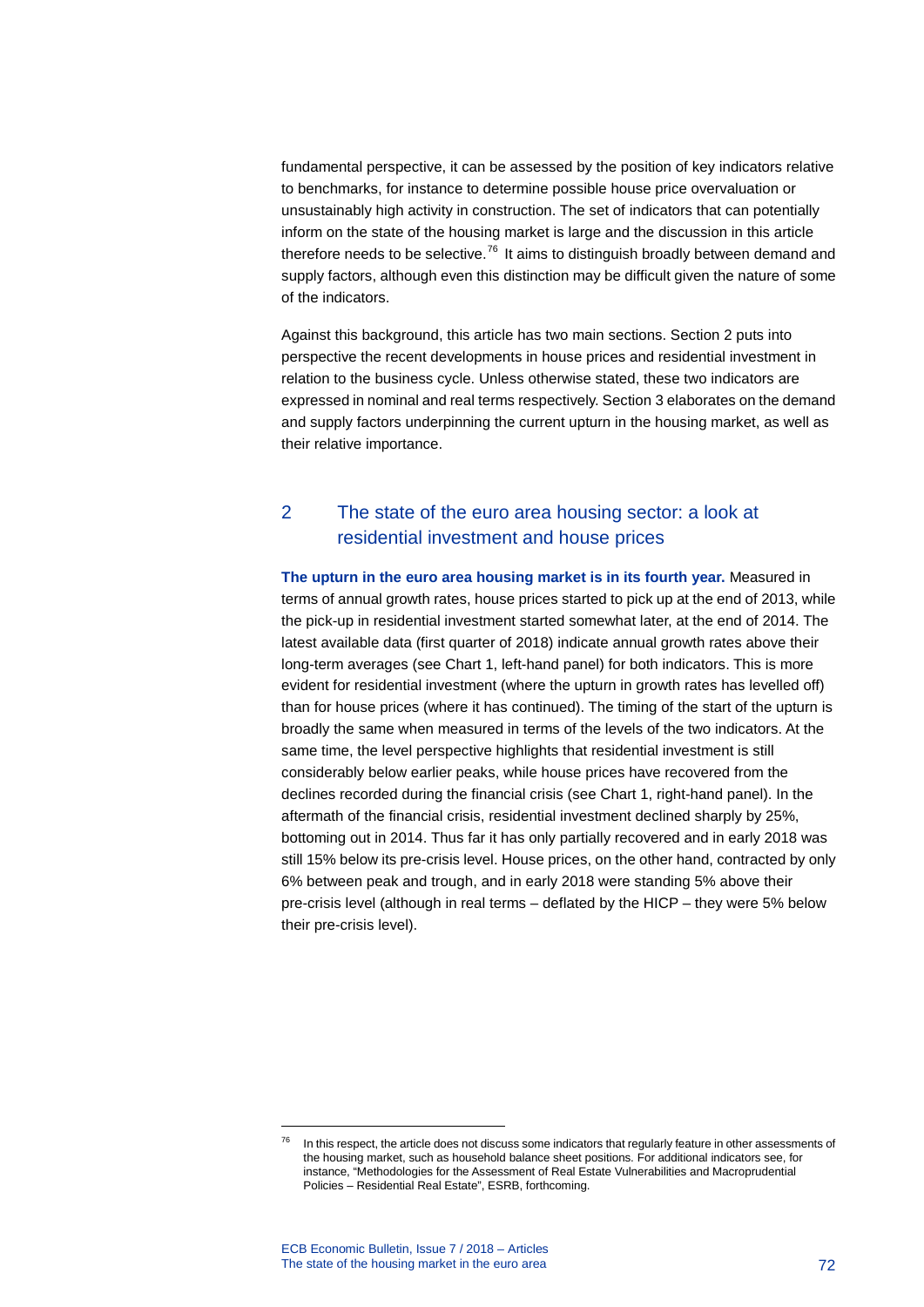

(left-hand panel: annual growth rates; right-hand panel: indices (Q1 2008=100))



Sources: Eurostat and ECB calculations. Note: Left-hand panel: long-term averages have been computed since the first quarter of1999 and are shown as dashed lines.

### **The upturn in the housing market is common to the majority of euro area**

**countries.** Over the last four years almost all of the countries have witnessed positive average growth in both residential investment and house prices, although with different magnitudes (see Chart 2). On balance, the majority of the countries share the feature, observed for the euro area as a whole, of concurrent growth in investment and house prices during the current upturn (blue dots), mirroring the relative adjustments in the preceding downturn (yellow dots). Some natural questions arise. How prolonged is the current housing market upturn compared with historical regularities? And, what can we expect going forward?

### **Chart 2**

Residential investment and house prices during the most recent upturn and downturn

(x-axis: house prices; y-axis: real residential investment; annual average growth rates)



Sources: Eurostat and ECB calculations.

**A turning point analysis suggests that the housing market upturn is in a relatively advanced phase compared with the average duration of such upturns.**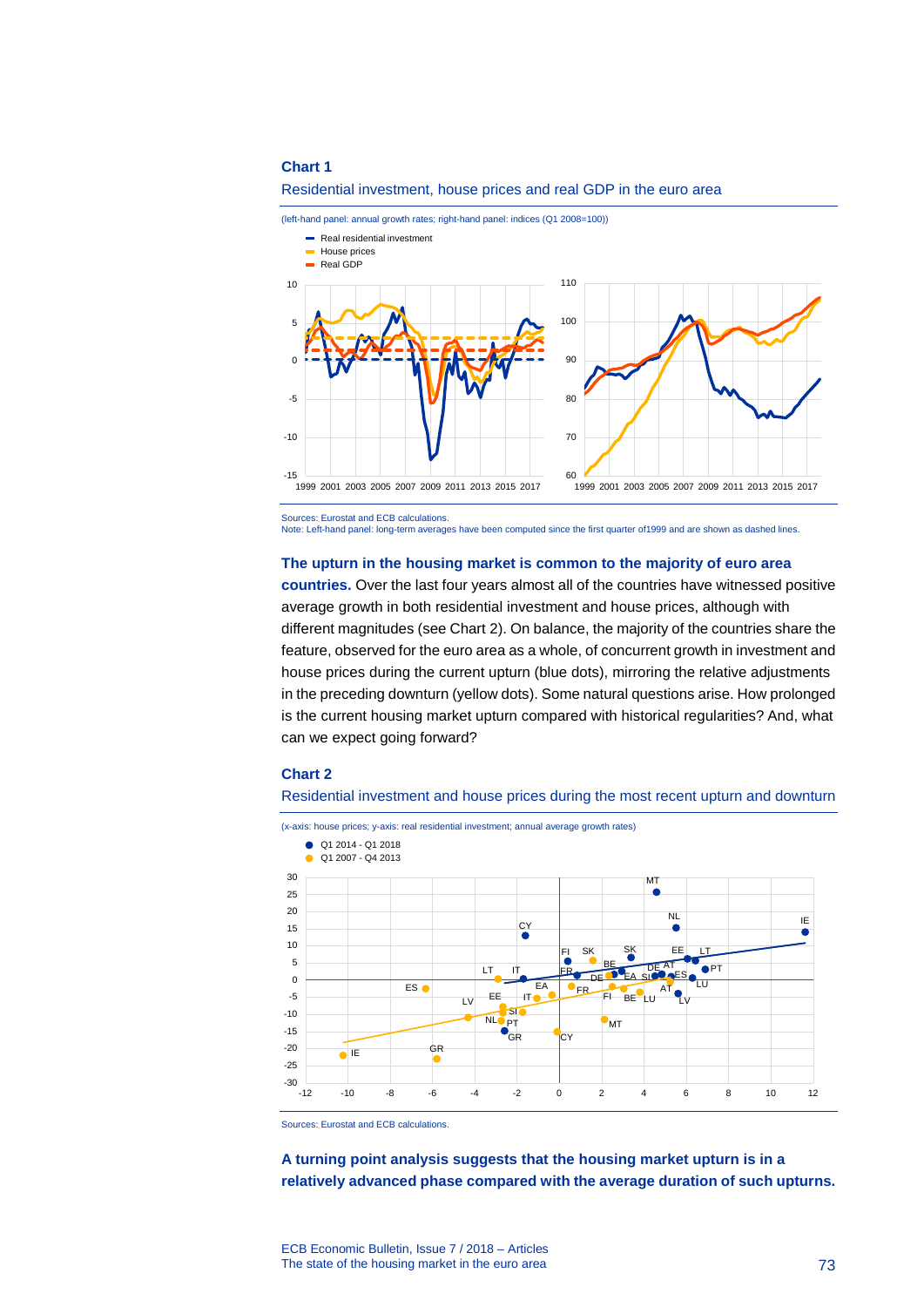From a chronological perspective, at the aggregate euro area level, the length of the current upturn in both residential investment and house prices of about 4 years amounts to the average duration of historical upturns in residential investment and half the duration of historical upturns in house prices (see Table 1). For the purpose of this article, an upturn exceeding half the average duration of previous upturns shall be considered relatively mature. It should be borne in mind that turning point analysis is surrounded by considerable uncertainty, especially at the end of the sample, and that there is no unique way of dating the economic phases. Notwithstanding these caveats, if we consider the five largest euro area countries, the residential investment cycle has reached a mature phase in Germany and the Netherlands, while it is still at an early stage in France, Italy and, to a lesser extent, Spain. According to this metric, the house price cycle is likewise advanced in Germany, while it is still at a rather preliminary stage in the other countries. In Italy, the formal turning point analysis does not yet suggest an upturn in house prices.<sup>[77](#page-74-0)</sup> The maturity of the upturn can also be related to the strength of the recovery, with more mature cycles generally exhibiting lower rates of growth compared with those recorded at an early stage of the cycle.

**The current euro area upturn is stronger than historical averages for residential investment but weaker for house prices.** If cycles were to evolve around an unchanged trend, the relatively strong upturn in residential investment can be related to the relatively large fall in the aftermath of the crisis: during the ongoing upturn, euro area residential investment has increased at an annual average rate of 3.5%, clearly above the average of 1.9% recorded for the same duration in previous upturn phases (see Table 1). For euro area house prices, the corresponding comparison suggests a relatively muted upturn, with an annual average rate of increase of 2.7% – below the historical average of 6.3%. For house prices, this relatively muted pattern is common across the largest euro area countries, whereas in the case of residential investment the outcomes are mixed: the Netherlands and France exhibited higher than average upturns, while the opposite was true for Germany, Spain and Italy. This metric is an additional gauge for assessing the state of the housing market, but it comes with the caveat that the relative strength of the upturn may look "artificially" low in countries where the historical averages are influenced by unsustainable booms in the housing market. To this end, assessments against fundamental values are also needed.

<span id="page-74-0"></span>A visual inspection of the series would instead suggest a trough around the first quarter of 2015, after which house prices have been broadly stable.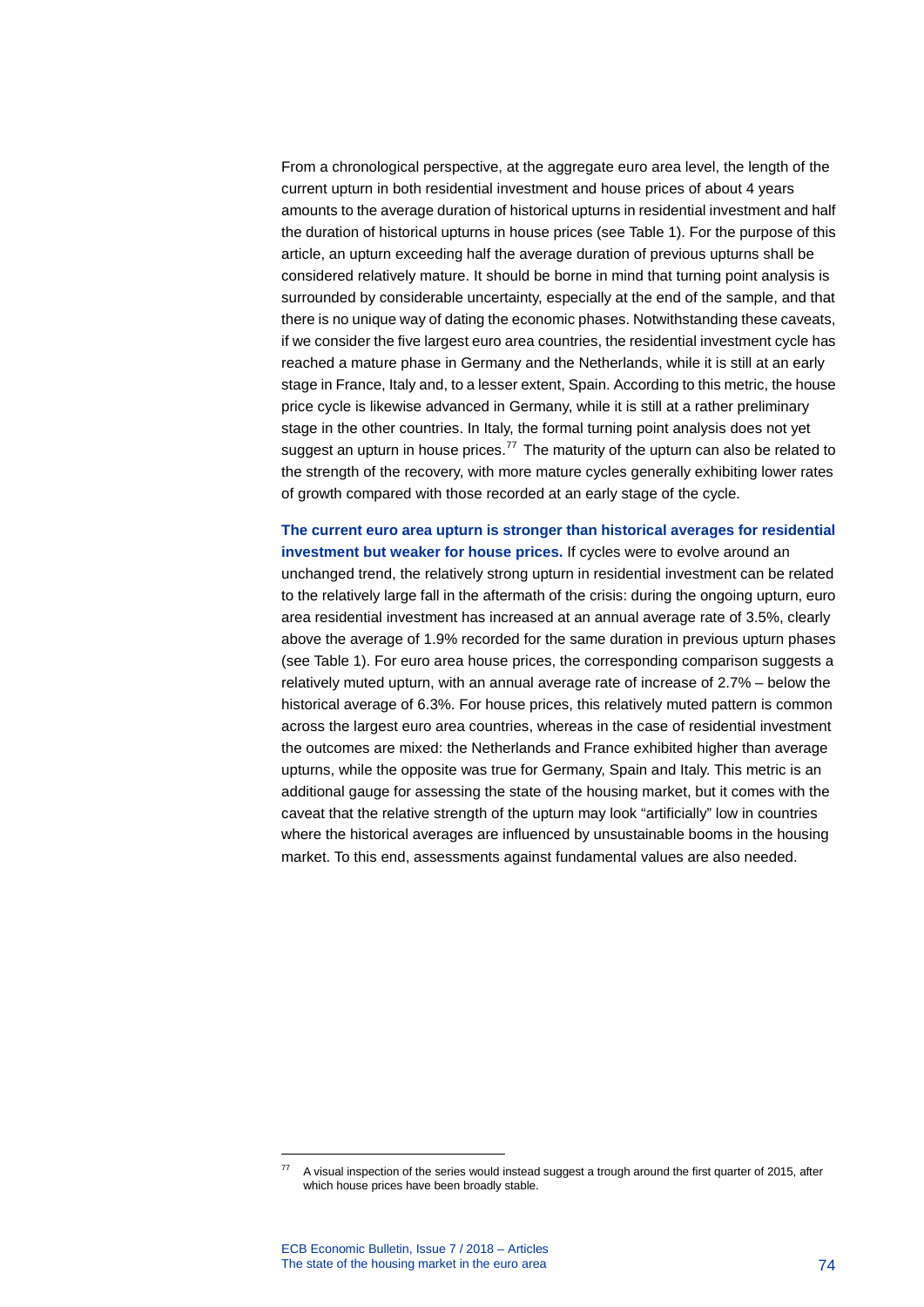### **Table 1**

|                                                                                     | Euro area | Germany | <b>Spain</b> | <b>France</b> | Italy       | <b>Netherlands</b> |  |
|-------------------------------------------------------------------------------------|-----------|---------|--------------|---------------|-------------|--------------------|--|
| <b>Residential investment</b>                                                       |           |         |              |               |             |                    |  |
| Latest trough                                                                       | Q3 2014   | Q4 2009 | Q1 2014      | Q2 2016       | Q4 2014     | Q3 2013            |  |
| Average duration of upturns<br>(quarters)                                           | 15        | 19      | 38           | 37            | 22          | 17                 |  |
| Duration of recent upturn (quarters)                                                | 14        | 36      | 16           | 7             | 13          | 19                 |  |
| Average annual growth during<br>recent upturn (%)                                   | 3.5       | 3.3     | 4.1          | 3.2           | 2.0         | 13.8               |  |
| Average growth during upturn(s)<br>with the same duration as the<br>current one (%) | 1.9       | 4.9     | 6.4          | 2.2           | 2.9         | 5.1                |  |
| <b>House prices</b>                                                                 |           |         |              |               |             |                    |  |
| Latest trough                                                                       | Q4 2013   | Q3 2008 | Q4 2013      | Q2 2015       | Q3 2007 (*) | Q3 2013            |  |
| Average duration of upturns<br>(quarters)                                           | 36        | 38      | 41           | 26            | $25 (*)$    | 90                 |  |
| Duration of recent upturn (quarters)                                                | 17        | 38      | 17           | 11            | 42 $(*)$    | 18                 |  |
| Average annual growth during<br>recent upturn (%)                                   | 2.7       | 3.5     | 4.4          | 2.1           | $-1.6(*)$   | 4.8                |  |
| Average growth during upturn(s)<br>with the same duration as the<br>current one (%) | 6.3       | 3.4     | 9.6          | 6.6           | n.a         | 5.2                |  |

### Turning points in the housing market: euro area and largest euro area countries

Sources: Eurostat and ECB calculations.

Notes: The identification of upturns and downturns is based on real residential investment and real house prices (house prices deflated by HICP) using a modified Bry and Boschan (1971) quarterly algorithm ("BBQ"), as in Harding and Pagan (2002). The parameter of minimum phase duration set to six quarters, as in Borio and McGuire (2004) and Bracke (2011). Average growth denotes the annual rate of change of real residential investment and nominal house prices over the period Q1 1980-Q1 2018. Only completed phases are included in the computation of average durations and growth rates.

(\*) In Italy, where house prices have not yet bottomed out, data refer to downturn phases.

**Assessing house prices and residential investment against fundamentals also provides insights on the state of the cycle.** Chronologies of the housing cycle can only provide a partial gauge for assessing the state of the housing market, although, empirically, being out of tune with fundamentals often coincided with the state of the cycle being relatively more advanced and having seen a relatively strong magnitude of adjustment. Benchmarking against fundamentals can take several forms, such as simple ratios, deviations from model-explained values, or synthetic combinations of such metrics. In the case of house prices, valuation estimates are regularly applied in financial stability assessments<sup>[78](#page-75-0)</sup> and currently point to a slight overvaluation for the euro area as a whole, as well as for Germany and France (see Chart 3). In the case of residential investment, this article introduces a synthetic indicator constructed from different (standardised) ratios for output and employment in the construction sector. For both the euro area and the largest euro area countries, this indicator suggests that the residential investment cycle is close to its historical norm, somewhat above for Germany and somewhat below in the case of Italy.

<span id="page-75-0"></span> $78$  Valuation estimates are surrounded by a high degree of uncertainty, while their interpretation may be complicated at the country level, given national specificities like fiscal treatment or structural factors (e.g. tenure status). Moreover, developments are heterogeneous not only across countries but in some cases across regions within a country. For further discussion, see ["Financial Stability Review"](https://www.ecb.europa.eu/pub/pdf/fsr/ecb.fsr201805.en.pdf), ECB, May 2018 and ["Monthly Report"](https://www.bundesbank.de/resource/blob/667606/ae85c0dd418df5403e7f4158f8955602/mL/2018-02-monatsbericht-data.pdf), Deutsche Bundesbank, February 2018.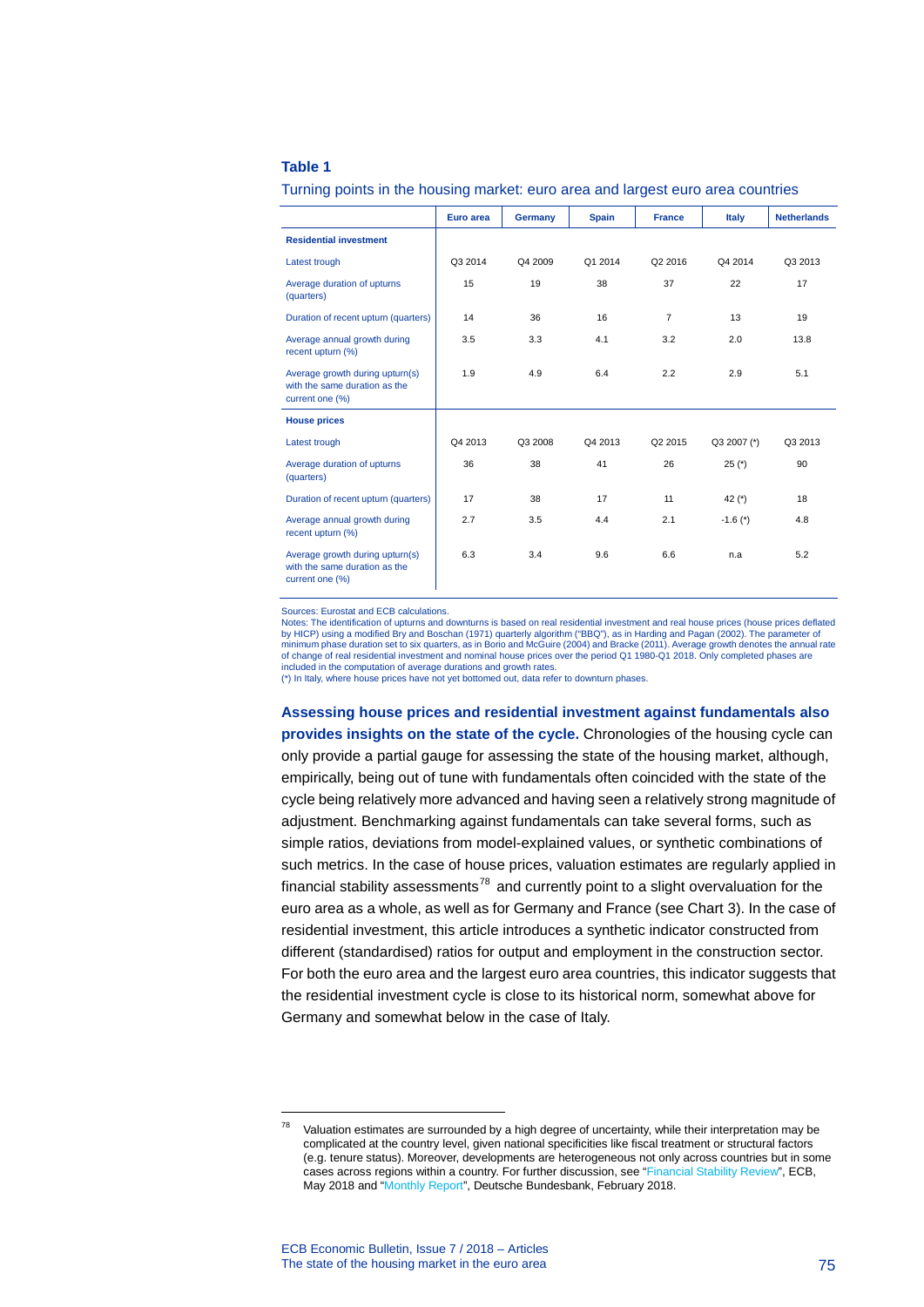Benchmarking against fundamentals for residential investment activity and house prices

(left-hand panel: standardised index (left-hand scale); percentage points (right-hand scale); right-hand panel: x-axis: percentage points for house price valuation in Q1 2018; y-axis: standardised index for residential investment activity in Q1 2018)



Sources: Eurostat, ECB and staff calculations.

Notes: The synthetic indicator of residential investment activity is a simple average of four indicators (standardised so as to have zero mean and unit standard deviation since their earliest available date) and includes (1) residential investment as a share of GDP (both in nominal terms), (2) construction employment as a share of total employment, (3) labour shortages from the European Commission Survey on construction, and (4) building permits. A high level of the synthetic indicator may be interpreted as high residential investment<br>compared with historical standards. The valuation estimates for residential proper price-to-income and price-to-rent ratios, a model-based estimate (Bayesian inverted demand model) and an asset pricing model. For further details, see Box 3 in the "Financial Stability Review". ECB. al Stability Review", ECB, June 2011, and Box 3 in the ["Financial Stability Review",](https://www.ecb.europa.eu/pub/pdf/fsr/financialstabilityreview201511.en.pdf) ECB, June 2011, and Box 3 in the "Fi November 2015.

**Overall, the state of the euro area housing market is relatively mature but is not, so far, characterised by disproportionate residential investment activity or** 

**house price dynamics.** The analysis shown in this section suggests more strength and maturity in the euro area residential investment cycle than in the house price cycle. However, measured against underlying fundamentals, the former does not appear, so far, to be above its historical norm. Given that the housing sector can be an important driver of the business cycle and that residential investment and house prices can have leading indicator properties for future economic activity, the current state does not herald imminent risks of a move towards a contraction in the economic cycle (see Box 1 for a more detailed analysis).

### **Box 1**

### The housing market as a predictor of prolonged contractions in economic activity

### **Prepared by Niccolò Battistini and John Vourdas**

-

<span id="page-76-0"></span>**Fluctuations in the housing market are an important factor affecting business cycle dynamics and macroeconomic expectations.**[79](#page-76-0) While residential investment is a relatively small component of the economy (accounting, in nominal terms, for 6% of GDP between the first quarter of 1997 and the first quarter of 2018), it exhibits greater volatility than the other expenditure components of GDP. Residential investment is an expenditure component in its own right but can also have significant implications in terms of consumption expenditures in durable goods as new or refurbished housing is equipped. Housing-related decisions tend to be strongly correlated across households, since they are

For a comprehensive overview of the literature on housing and business cycles, see Piazzesi, M. and Schneider, M., "Housing and Macroeconomics", *Handbook of Macroeconomics*, Vol. 2B, 2016.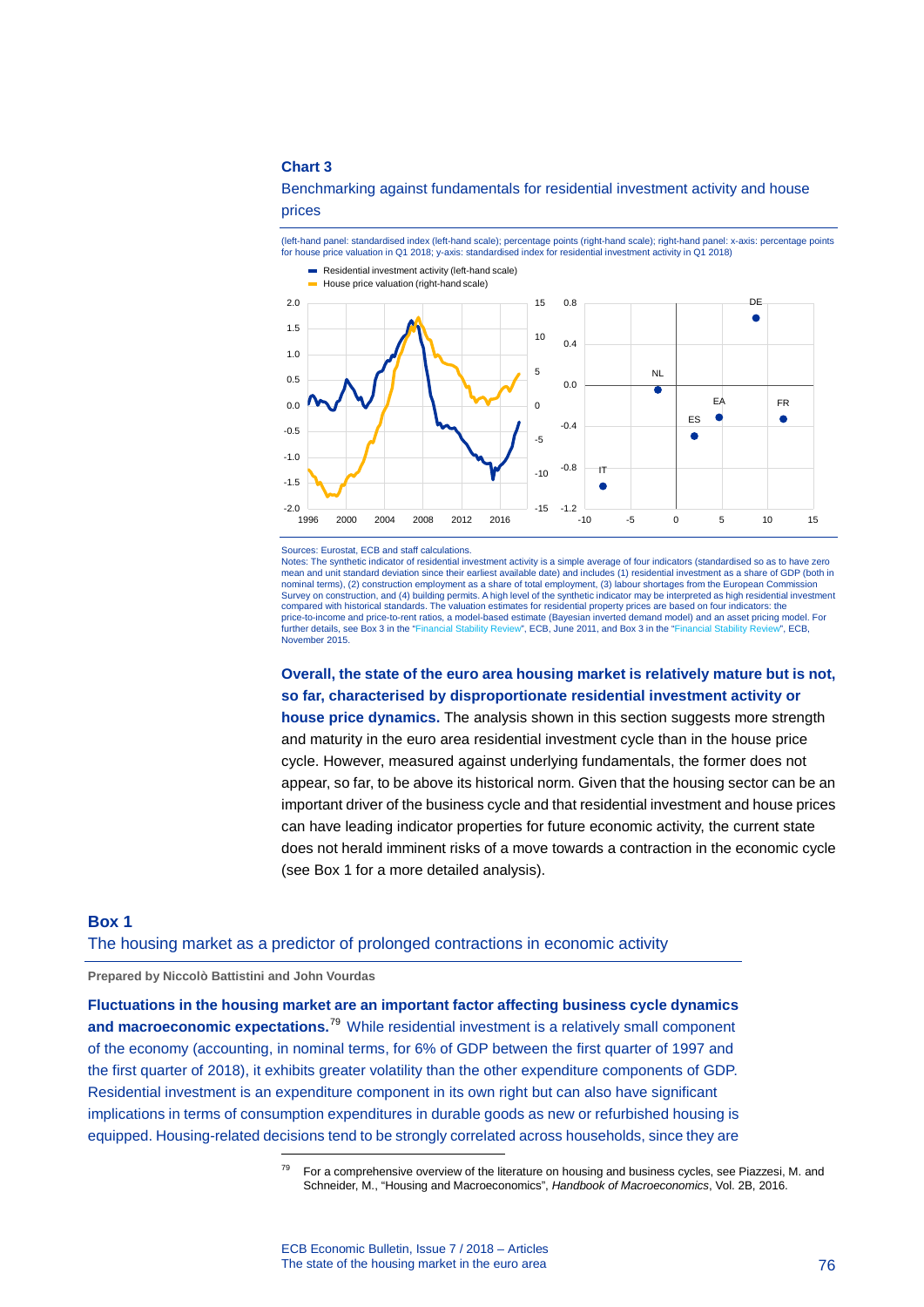affected by aggregate variables such as demographic transitions and credit and financing conditions, thus acting as an important propagating mechanism of underlying shocks. Consequently, residential investment developments can have a wider impact on the economy. In particular, residential investment developments have been found to lead developments in GDP, especially before recessions.<sup>[80](#page-77-0)</sup> In addition, house price developments have also been found to carry important information for subsequent recessions, especially when triggered by exuberant expectations and excessive credit growth. This box illustrates how residential investment and house prices can contribute to the estimation of short-term probabilities of future prolonged contractions in economic activity.

**The specific hypothesis that housing market dynamics can predict prolonged contractions can be formally tested on the basis of a panel logit model on euro area data.**[81](#page-77-1) Following Kohlscheen et al. (2018),<sup>[82](#page-77-2)</sup> the panel logit model regresses a binary indicator of a prolonged (at least two-quarter) contraction in real GDP occurring within the following four quarters on (1) the slope of the yield curve and (2) the number of quarters with a negative quarterly growth rate in the current and the previous three quarters of the two housing market indicators of interest.<sup>[83](#page-77-3)</sup> In order to benchmark the predictive power of residential investment and house prices, the latter metric is also constructed for other GDP components: non-residential investment, total consumption and the trade balance.<sup>[84](#page-77-4)</sup>

<span id="page-77-0"></span>**The model confirms a statistically significant predictive power of housing market variables for future prolonged contractions.** All specifications in Table A confirm that the slope of the yield curve – except when considered alone in column (1) – provides useful information for forecasting the start of a prolonged contraction. $85$  Columns (2) and (3) show that residential investment and house prices, respectively, significantly increase the predictive power of the model (from 3% to within 16-18%, broadly in line with the estimates presented in Kohlscheen et al., 2018, with a similar model). Furthermore, as shown in column (4) of Table A, including both indicators at the same time further improves the predictive power (up to 21%). Columns (5) and (6) show that total consumption has a statistically significant predictive power both on its own (as do non-residential investment and the trade balance, which are not reported) and when all expenditure components are included in the model. The loss of statistical significance by house prices in the latter model may be due to the

<sup>&</sup>lt;sup>80</sup> For evidence of the predictive power of residential investment for recessions in the United States, see Leamer, E.E., "Housing really is the business cycle: What survives the lessons of 2008-09?", *Journal of Money, Credit and Banking*, Supplement to Vol. 47, No 1, 2015.

<span id="page-77-1"></span><sup>&</sup>lt;sup>81</sup> The sample includes a panel of eight large countries between the first quarter of 1997 and the first quarter of 2017. The selection of the countries aimed to identify economically significant estimates from a euro area perspective over the last 20 years, thus excluding relatively small countries joining the euro area in the late 2000s and (former) programme countries (Ireland, Greece and Portugal). Results for housing variables (investment and prices) are robust to the inclusion of the latter countries.

<span id="page-77-3"></span><span id="page-77-2"></span><sup>82</sup> Kohlscheen, E., Mehrota, A. and Mihailjek, D., "Residential investment and its role in economic activity: Evidence from the past five decades", *BIS Working Papers*, No 726, 2018.

Several studies have found the yield curve to be the best single predictor of recessions (e.g. Rudebusch, G. and Williams, J., "Forecasting recessions: the puzzle of the enduring power of the yield curve", *Journal of Business and Economic Statistics*, Vol. 27, 2009, pp. 492-503). However, more recent evidence has questioned the power of the slope of the yield curve as a predictor of prolonged contractions, due to a decoupling of future short-term interest rates from their expected path (e.g. Schrimpf, A. and Wang, Q., "A reappraisal of the leading indicator properties of the yield curve under structural instability," *International Journal of Forecasting*, Vol. 26, 2010, pp. 836-857). These deviations may have stemmed from default risk – leading to the steepening of the yield curve before a prolonged contraction – and the ensuing implementation of unconventional monetary policies – leading to the flattening of the yield curve before a recovery.

<span id="page-77-4"></span><sup>&</sup>lt;sup>84</sup> Endogeneity is then partially taken into account by the lag difference between the dependent variable and the independent variables.

<span id="page-77-5"></span>The lack of significance of the slope of the yield curve as a single predictor in column (1) may be due to an omitted variable bias, which is then (at least partially) addressed by the introduction of further regressors.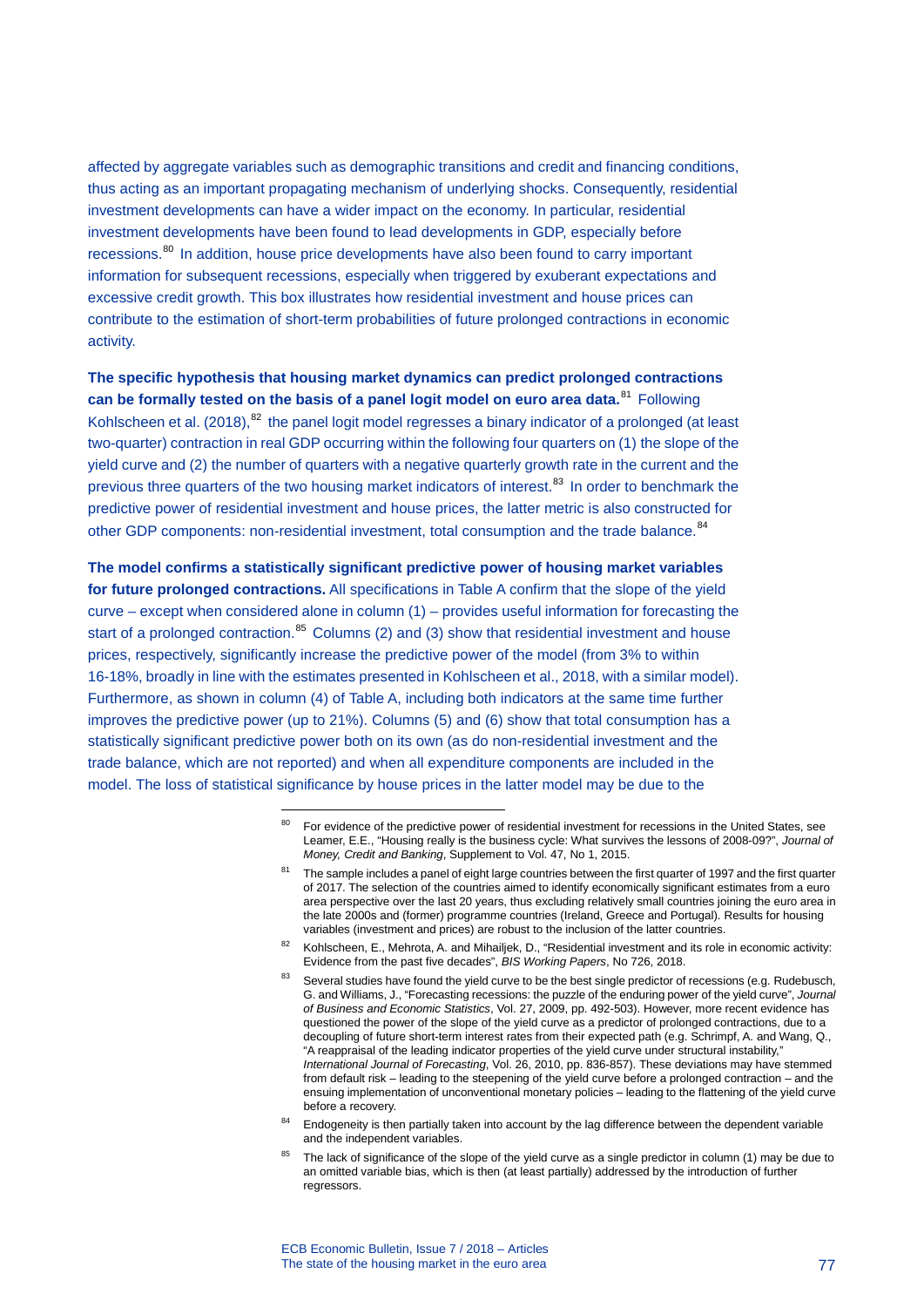correlation of its information content with that of consumption, as house price declines may in turn weaken consumer confidence.<sup>[86](#page-78-0)</sup>

#### **Table A**

Logistic regressions for the probability of a prolonged contraction starting within the following four quarters

| $\mathbf{v} = \mathbf{v} + \mathbf{v} + \mathbf{v} + \mathbf{v} + \mathbf{v} + \mathbf{v} + \mathbf{v} + \mathbf{v} + \mathbf{v} + \mathbf{v} + \mathbf{v} + \mathbf{v} + \mathbf{v} + \mathbf{v} + \mathbf{v} + \mathbf{v} + \mathbf{v} + \mathbf{v} + \mathbf{v} + \mathbf{v} + \mathbf{v} + \mathbf{v} + \mathbf{v} + \mathbf{v} + \mathbf{v} + \mathbf{v} + \mathbf{v} + \mathbf{v} + \mathbf{v} + \mathbf{v} + \mathbf$ |          |            |            |            |             |             |
|------------------------------------------------------------------------------------------------------------------------------------------------------------------------------------------------------------------------------------------------------------------------------------------------------------------------------------------------------------------------------------------------------------------------------|----------|------------|------------|------------|-------------|-------------|
|                                                                                                                                                                                                                                                                                                                                                                                                                              | (1)      | (2)        | (3)        | (4)        | (5)         | (6)         |
| Yield curve slope (10 years to 3 months)                                                                                                                                                                                                                                                                                                                                                                                     | $-0.199$ | $-0.396*$  | $-0.454**$ | $-0.503**$ | $-0.688***$ | $-0.737***$ |
|                                                                                                                                                                                                                                                                                                                                                                                                                              | (0.299)  | (0.238)    | (0.225)    | (0.246)    | (0.200)     | (0.256)     |
| <b>Real residential investment</b>                                                                                                                                                                                                                                                                                                                                                                                           |          | $0.771***$ |            | $0.549***$ |             | $0.418***$  |
|                                                                                                                                                                                                                                                                                                                                                                                                                              |          | (0.215)    |            | (0.142)    |             | (0.155)     |
| <b>Real house price</b>                                                                                                                                                                                                                                                                                                                                                                                                      |          |            | $0.850***$ | $0.505*$   |             | 0.429       |
|                                                                                                                                                                                                                                                                                                                                                                                                                              |          |            | (0.304)    | (0.286)    |             | (0.280)     |
| Real non-residential investment                                                                                                                                                                                                                                                                                                                                                                                              |          |            |            |            |             | 0.0394      |
|                                                                                                                                                                                                                                                                                                                                                                                                                              |          |            |            |            |             | (0.233)     |
| <b>Real total consumption</b>                                                                                                                                                                                                                                                                                                                                                                                                |          |            |            |            | $0.988***$  | $0.551***$  |
|                                                                                                                                                                                                                                                                                                                                                                                                                              |          |            |            |            | (0.260)     | (0.205)     |
| <b>Trade balance ratio</b>                                                                                                                                                                                                                                                                                                                                                                                                   |          |            |            |            |             | 0.0200      |
|                                                                                                                                                                                                                                                                                                                                                                                                                              |          |            |            |            |             | (0.271)     |
| Log-likelihood                                                                                                                                                                                                                                                                                                                                                                                                               | $-359.3$ | $-303.1$   | $-311.9$   | $-292.8$   | $-314.8$    | $-282.9$    |
| <b>Pseudo R2</b>                                                                                                                                                                                                                                                                                                                                                                                                             | 0.0285   | 0.180      | 0.156      | 0.208      | 0.149       | 0.235       |
|                                                                                                                                                                                                                                                                                                                                                                                                                              |          |            |            |            |             |             |

(probability of the start of a prolonged contraction between t+1 and t+4 (log odds ratio))

Sources: Eurostat, OECD and ECB calculations.

Notes: The sample includes a balanced panel with observations over the period Q1 1997-Q1 2017 for Germany, France, Italy, Spain, the Netherlands, Belgium<br>and Finland. The dependent variable is a 0-1 indicator, taking the v consecutive quarters of negative real GDP quarterly growth) occurs at any time in the following four quarters (and 0 otherwise). All independent variables are computed as the number of quarters of the negative quarterly growth rate of the respective original variable in the current and the previous three quarters (except for the trade balance as a ratio of GDP, for which the quarter-on-quarter change is used in place of the growth rate), except for the slope of the yield curve, which is computed as the difference between the ten-year and the three-month government bond yields. House prices are computed as the house price index divided by the overall HICP. The logit regressions are based on panel data estimation with fixed effects and standard errors clustered by country. Coefficients reprethe log odds ratio. Standard errors are in parentheses. Asterisks denote the statistical significance of coefficients at the following confidence levels: \*\*\* 1%, \*\* 5% and \* 10%. Coefficients for the constant and fixed effects are not reported.

**Model specifications, including housing market variables, do not raise significant concerns about the viability of a continued economic expansion over the short term (see Chart A).** The

estimated parameters of the model specification, including the slope of the yield curve, residential investment and house prices (column (4) of Table A), are applied to euro area aggregate data between the first quarter of 1997 and the first quarter of 2018. It is then possible to generate fitted probabilities of four-quarter-ahead prolonged contractions until the first quarter of 2017 – to be compared with actual realisations of economic downturns – and forecast probabilities from the second quarter of 2017 to the first quarter of 2018 – to produce model-implied predictions. Compared with the 30% probability before the financial crisis started in 2008 and the 20% probability before the sovereign debt crisis started in 2011, the forecast probability of a prolonged contraction starting within the following four quarters is very low (about 3%) in the first quarter of 2018.<sup>[87](#page-78-1)</sup> Importantly, both prolonged contractions observed over the past 20 years were preceded by model-implied probabilities of at least 20%, although probabilities of the same magnitude were observed that were not followed by contractions.

<span id="page-78-0"></span><sup>86</sup> See, e.g. Campbell, J. and Cocco, J., "How do house prices affect consumption? Evidence from micro data", *Journal of Monetary Economics*, Vol. 54, 2007, pp. 591-621.

<span id="page-78-1"></span><sup>87</sup> Compared with results from only housing market variables, introducing all variables – as in the model reported in column (7) of Table A – would produce comparable results, yielding a lower probability of a prolonged contraction (about 30%) before the second quarter of 2008, a higher probability (again, about 30%) before the fourth quarter of 2011 and a broadly similar probability in the first quarter of 2018 (about 2%).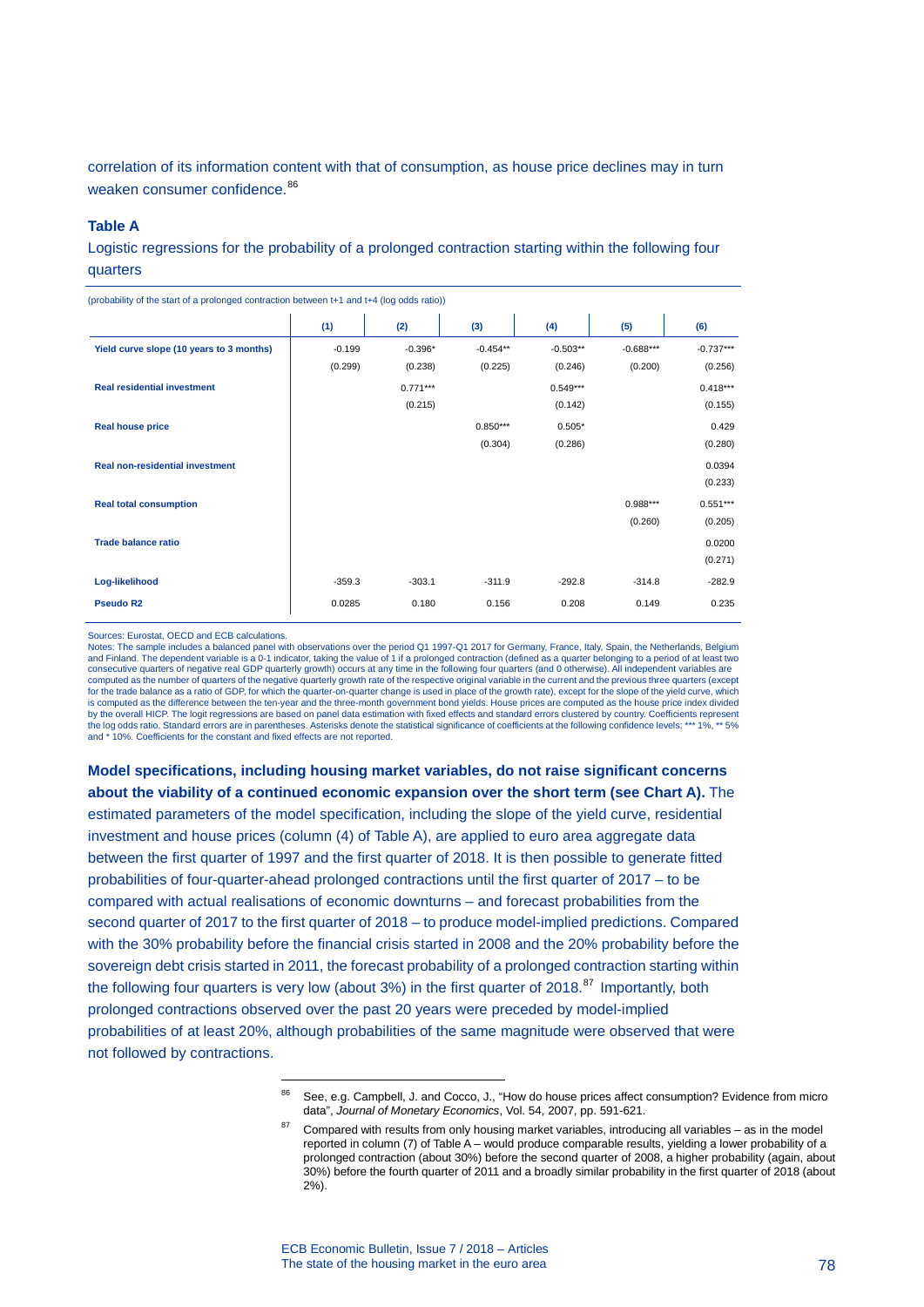**Overall, housing market variables significantly contribute to the prediction of imminent economic contractions beyond what can be inferred from the slope of the yield curve.** At the same time, housing market variables alone cannot fully predict future economic contractions and other indicators, such as financial variables, may further improve on their predictive power. At the current juncture, the analysis presented in this box does not raise significant concerns of an imminent economic contraction as a result of housing market dynamics.

### **Chart A**

Fitted and forecast probabilities of a prolonged contraction in the euro area starting within the following four quarters based on residential investment and house prices



#### Sources: Eurostat, OECD and ECB calculations.

Notes: The chart reports the fitted and forecast probabilities of a prolonged contraction in the euro area starting within the following four quarters, based on the parameters estimated through the panel logit model, with residential investment and house prices for eight large euro area countries over the period<br>Q1 1997-Q1 2017, corresponding to column (3) of Table A. The fitted and f aggregate euro area data for Q1 1997-Q1 2017 and Q2 2017-Q1 2018 respectively. The shaded areas represent prolonged contractions, defined as periods of two or more consecutive quarters of negative quarterly real GDP growth.

# 3 Supply and demand factors behind the current state of the housing market

House prices and residential investment can be seen, in a broader context, as outcomes determined by the interaction of supply and demand factors. Such underlying factors can thus shed additional light on the state of the housing market. However, corresponding indicators are scarce, often lagging, and are not always easy to interpret in terms of whether they provide information unequivocally on the demand or the supply side. This section makes a selective approach to discussing some of these indicators.

### **3.1 Demand factors**

#### **Consumer survey indicators point to ongoing increases in demand for housing.**

During the current upturn of the housing cycle, the number of respondents intending to carry out home improvements and to purchase or build a home has gradually increased in the euro area and in the vast majority of euro area countries (see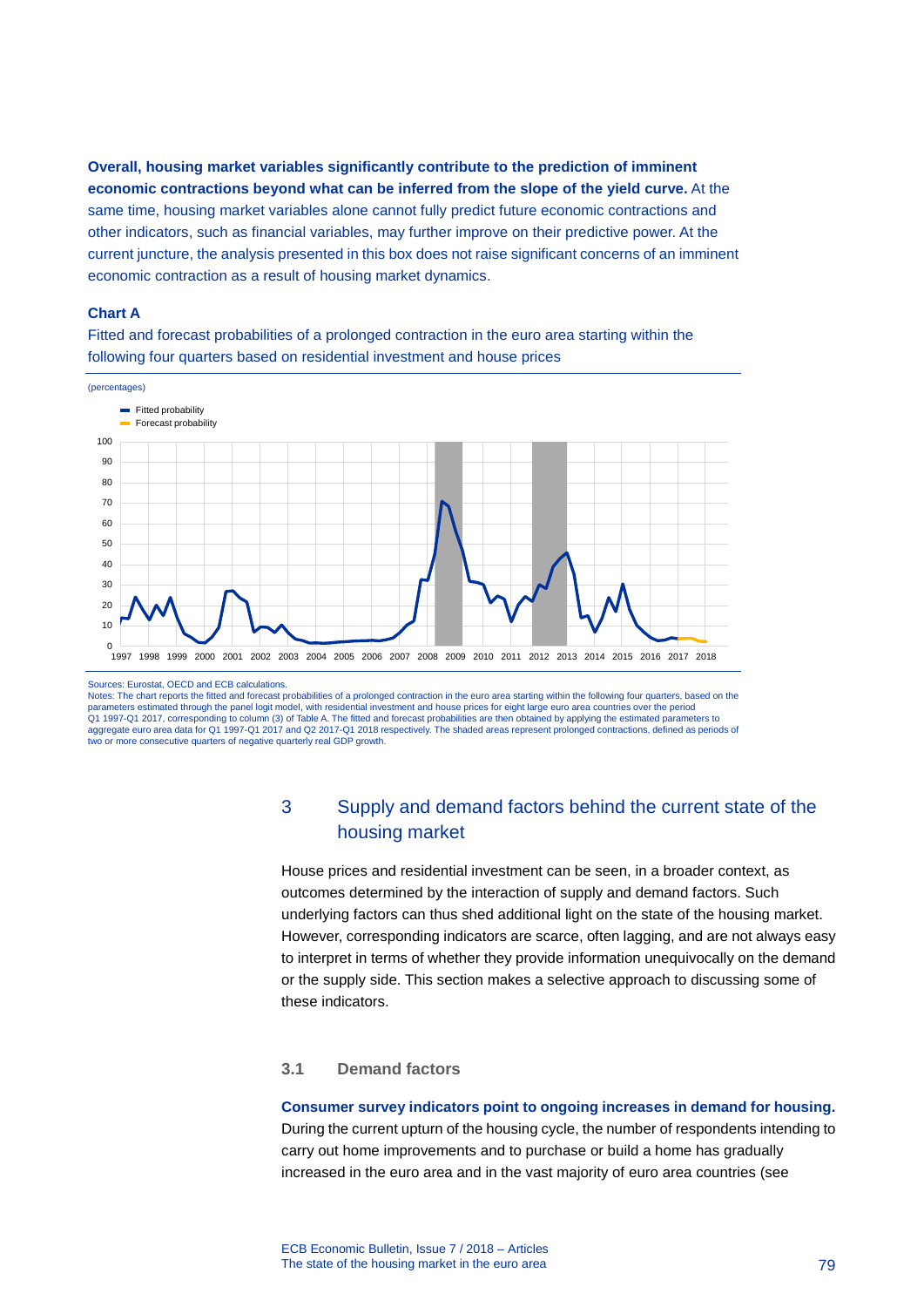Chart 4). The latest data thus suggest that further demand for housing – related to both the stock and the flow (investment) – may still be in the pipeline. For the euro area as a whole, the intention to carry out home improvements was close to an all-time high in mid-2018, while the intention to purchase or build a home had increased more modestly and remained well below pre-crisis peaks. Since housing-related sentiment indicators have improved, on balance, more moderately than overall consumer confidence, data do not seem to point to a risk of exuberant demand. Intentions to purchase or build a home reflect a combination of cyclical and structural factors. Box 2 discusses homeownership as an example of the latter.

#### **Chart 4**



(standardised percentage balances)



Sources: European Commission and ECB calculations. Notes: Data are standardised so as to have zero mean and unit standard deviation from the first quarter of 1999.

**The rising demand for housing has been supported by developments in income and financing conditions.** The current euro area housing upturn has been accompanied by an expansion in real disposable income. In addition, financing conditions remained favourable, as reflected in composite bank lending rates for house purchase that have declined by more than 130 basis points since 2013 and by easing credit standards. This has given rise to a higher demand for loans for house purchase and a substantial strengthening in new mortgage lending (see Chart 5). The expansion in loans for house purchases net of repayments has been rather moderate and thus suggests that the upturn in the housing market came with more moderate increases in mortgage indebtedness. However, gross loan origination suggests, at the same time, that the actual availability of credit for the purpose of purchasing and building houses is more than ample.<sup>[88](#page-80-0)</sup> In this respect, the growth in mortgage loan origination in the euro area has been more synchronised with the growth in house prices. From a cross-country perspective, loan origination is currently at historical highs in Germany and France, close to its historical average in Italy, while it remains subdued in Spain.

<span id="page-80-0"></span><sup>88</sup> For a discussion, see the box entitled "Developments in mortgage loan origination in the euro area", *Economic Bulletin*, Issue 5, ECB, Frankfurt am Main, 2018.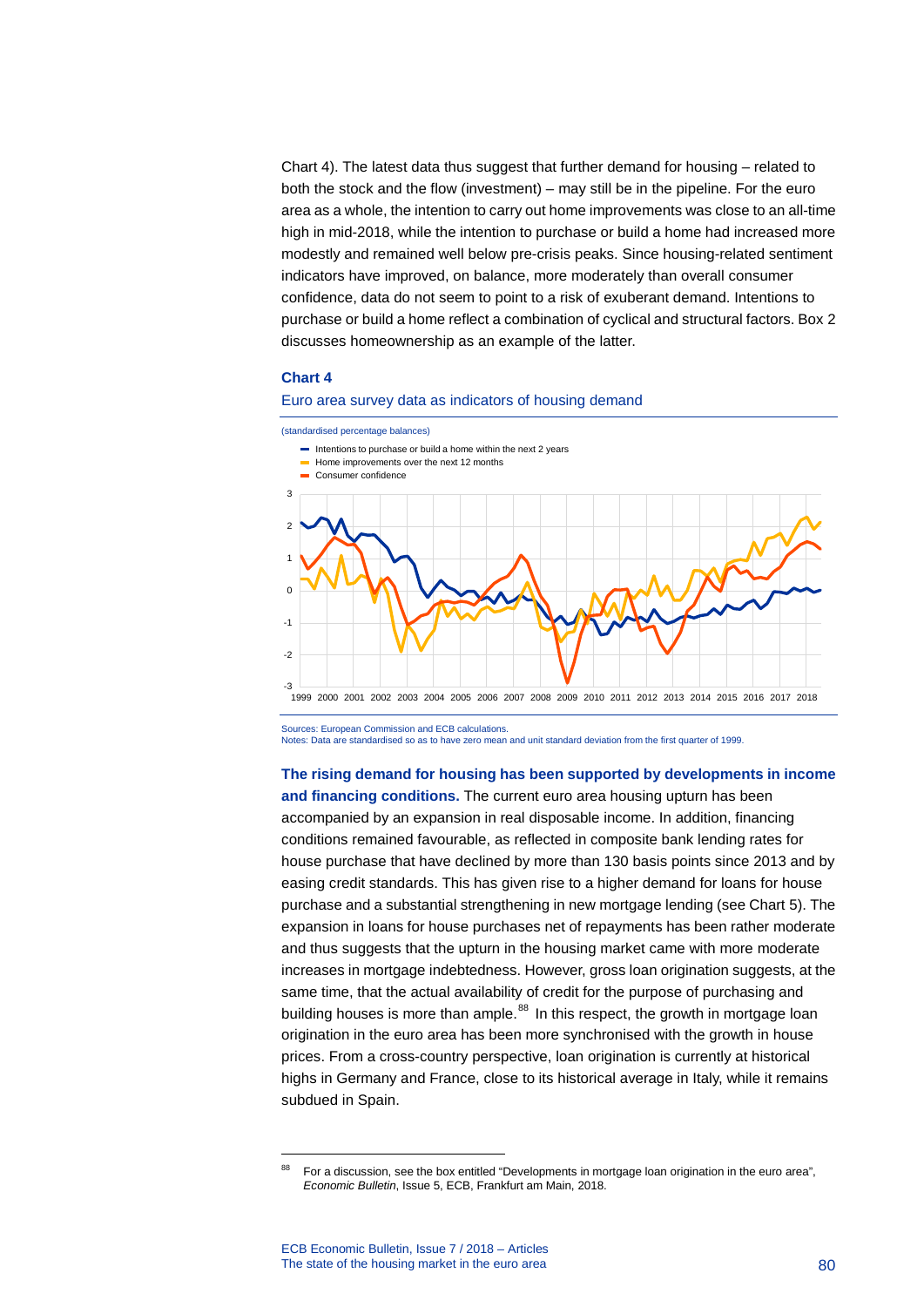House prices, loan origination, credit standards and demand for housing loans in the euro area



Sources: ECB (euro area bank lending survey) calculations based on national data

Notes: The latest observations are for the third quarter of 2018 for the bank lending survey (July 2018) and the first quarter of 2018 for loan origination and house prices.

### **Housing demand is likely to have been supported also by investment motives.**

The relative attractiveness of housing as an investment class has increased during the recent housing upturn. Estimates of the return on housing-related investment are surrounded by considerable uncertainty but suggest an increase in the relative attractiveness of investment in residential property vis-à-vis alternative asset classes – such as government bonds, deposits and equities – since 2013 (see Chart  $6$ ).<sup>[89](#page-81-0)</sup> Private and institutional investors, both domestically and globally based, searching for yield may thus have contributed to additional housing demand.<sup>[90](#page-81-1)</sup> One expression of this search is portfolio reallocation and flows into real estate funds, which have increased steadily for the euro area as a whole since the beginning of 2013, also as a share of residential investment (see Chart 7). While too small in terms of size to account for substantial shifts in overall demand for real estate properties (some of which could also be directed to commercial real estate or outside the euro area jurisdictions), these funds can nevertheless indicate additional housing demand for investment purposes.

<span id="page-81-0"></span><sup>&</sup>lt;sup>89</sup> The first estimate – the gross rental yield – is computed as the ratio of actual and imputed rents over the gross housing capital stock and is meant to be a broad, macroeconomic measure of rental yield. The second estimate of housing return is from the MSCI Quarterly Research Database and reflects residential property portfolios for institutional investors. These portfolios are likely to invest predominantly in the prime or close-to-prime market, a sector which is likely to have a different dynamic from the entire residential market; this estimate is therefore narrower in scope.

<span id="page-81-1"></span><sup>90</sup> See Chapter 3 of the IMF's *Global Financial Stability Report*, April 2018, documenting an increase in real estate investments by private equity firms and real estate investment trusts in advanced economies. This is also supported by the considerable increase in the size of the professionally managed real estate investment market globally and in several euro area countries in 2017, with the German market replacing China as the fourth largest market globally. For a discussion, see "Real Estate Market Size 2017", MSCI, June 2018.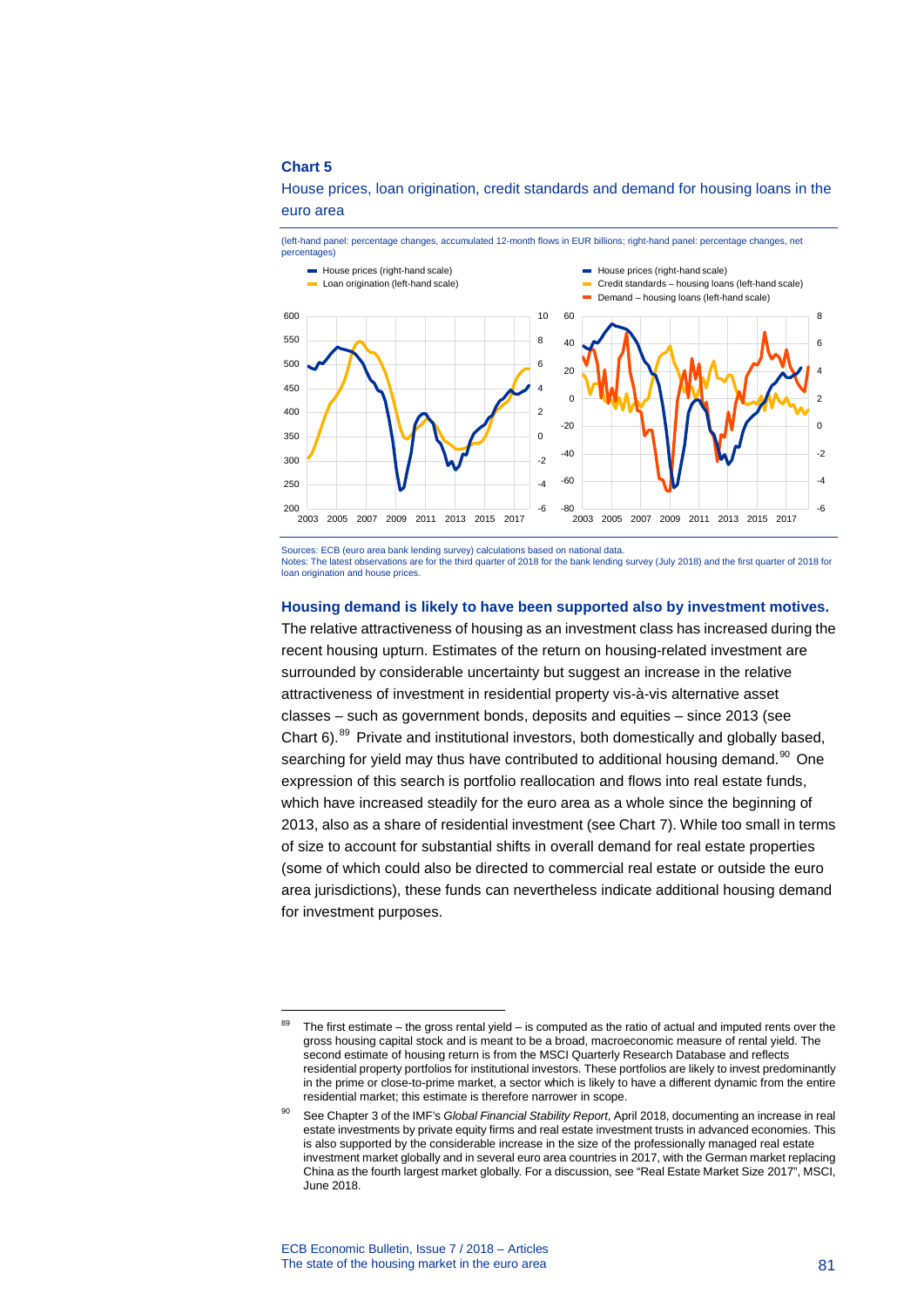# Return on housing-related investment in the euro area relative to alternative asset classes and to the cost of borrowing



Sources: Eurostat, MSCI, DataStream, ECB and ECB calculations.

Notes: The chart shows relative returns computed as the difference between the return on investment in housing-related assets and the returns on alternative asset classes (deposit, bonds and equities). The return on housing is computed as an average of two estimates: the gross rental yield and housing return. The deposit rate refers to deposits with agreed maturity over two years denominated in euro. The dividend yield represents the return on equity investments. The cost of borrowing refers to the composite lending rate for house purchases across different periods of interest rate fixation, weighted with a 24-month moving average of new business volumes.

#### **Chart 7**

Flows into real estate funds

(12-month flows in EUR billions; percentages)



Sources: Eurostat, ECB Investment Funds Balance Sheet Statistics and ECB calculations.

# **From a longer-term perspective, the positive cyclical factors of housing demand may have been dampened by structural factors such as demographics.**

Since 1995, the decreasing growth rate of the 20-49 population age group, which is an important cohort in terms of housing demand, can contribute to explaining the declining residential investment share of GDP in the euro area and may have exacerbated the sharp cyclical fall in residential investment following the onset of the crisis (see Chart 8). Looking ahead, projections of growth in the euro area 20-49 year-old population bracket suggest a bottoming out of this dampening structural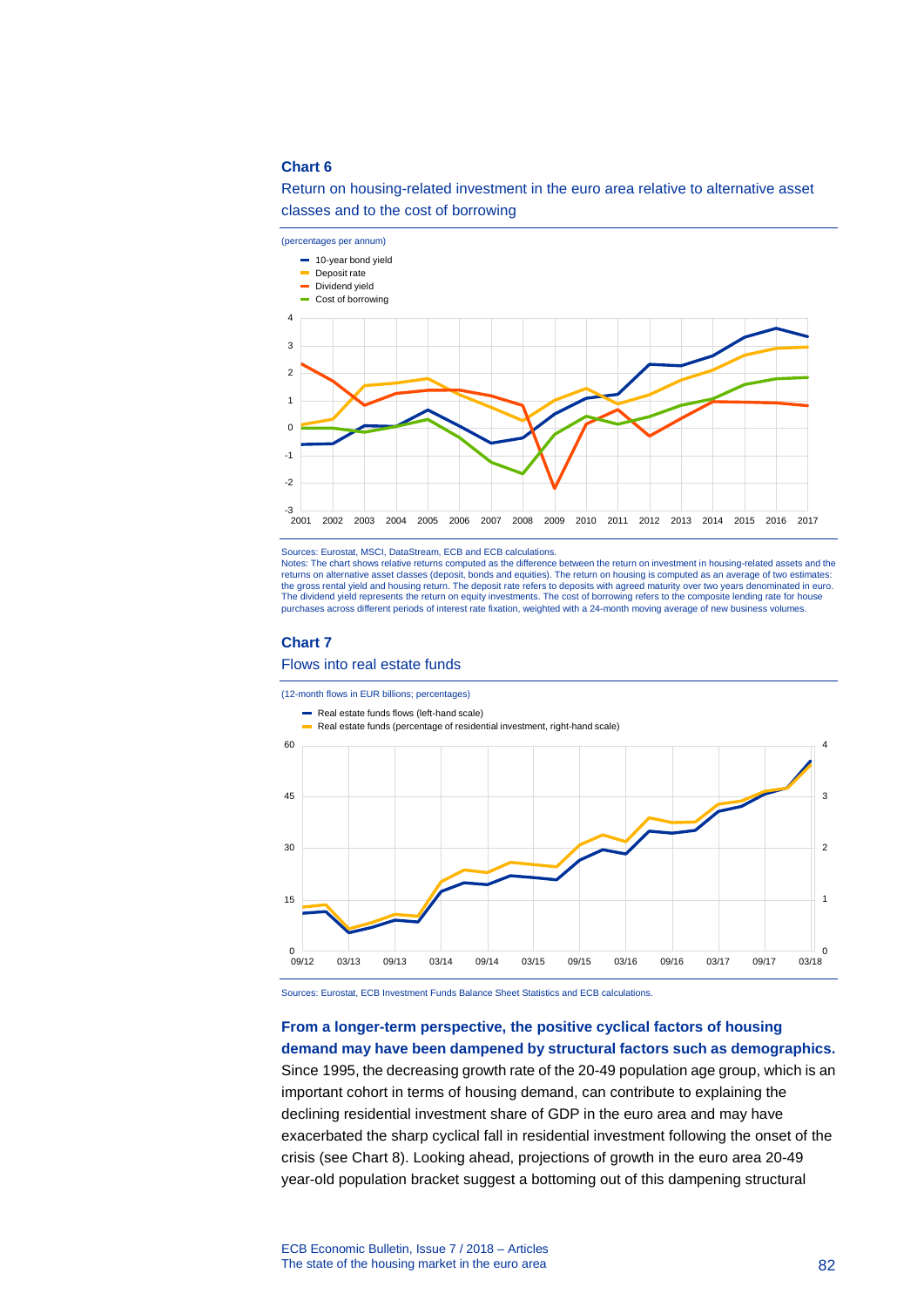factor in the coming years, leaving more room for ongoing positive cyclical forces to fuel demand for residential investment (as a share of GDP). Over a longer period of time, the relationship between the growth rate of the 20-49 population age and residential investment is also observed at the country level.<sup>[91](#page-83-0)</sup>

### **Chart 8**

### Population growth and residential investment in the euro area



Sources: Eurostat and ECB calculations.

Notes: From 2018 onwards, growth in the 20-49 year-old population bracket is based on Eurostat projections. The ratio of residential investment to GDP is measured in real terms.

### **Box 2**

# Explaining homeownership ratios making use of micro data

-

**Prepared by Julien Le Roux**

### **The degree of homeownership can be a structural factor determining housing demand and**

**thus house price dynamics.** For instance, wealth effects associated with owning a house can stimulate economic growth and thereby house prices. Moreover, homeowners can use capital gains to "trade up" in the housing market, thus enhancing house price dynamics. The higher the homeownership ratio, the more potential there may be for increasing the dynamics, volatility and excessiveness of house price dynamics. An indicative although causally not exhausting relationship is that existing between the level of the homeownership ratio and the average growth in house prices across euro area countries (see Chart A).This box investigates the main determinants of homeownership making use of micro data.

<span id="page-83-0"></span><sup>91</sup> Monnet, E., and Wolf, C., "Demographic Cycle, Migration and Housing Investment", *Journal of Housing Economics*, Vol. 38, 2017, pp. 38-49. At the euro area level, data are only available from 1995, while Monnet and Wolf (2017) carried out estimations at the country level from 1980. Highlighting the strong cyclicality of the 20-49 year-old population growth rate, they show that housing demand is better measured when looking only at the evolution of the age group relevant for household formation, all other age groups being held constant.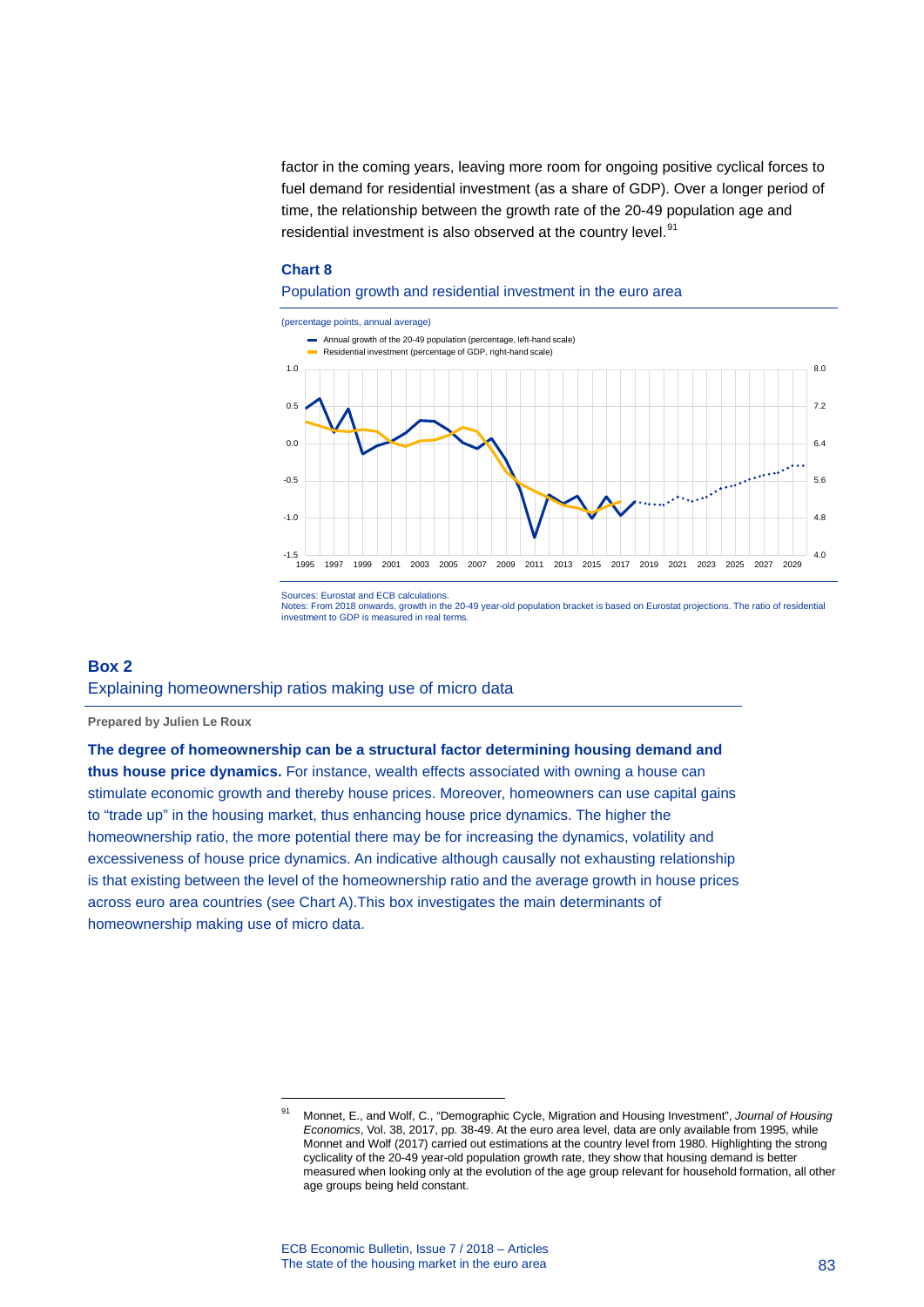### **Chart A**



Nominal house price changes and homeownership ratio across countries

(x-axis: homeownership ratio in 2016; y-axis: annual average of nominal house price changes over the period 2000-17)

Sources: EU statistics on income and living conditions (EU-SILC) and ECB calculations.

-

Notes: Changes in homeownership appear to be a slow-moving process: from 2010 to 2016, the ownership rate decreased from 66.8% to 66.4% at the euro area level. Thus, looking only at the level of ownership appears to be still meaningful.

# **Results of the Household Finance and Consumption Survey indicate that both**

**household-specific and structural characteristics are important drivers of homeownership.**[92](#page-84-0) They indicate that the probability of owning the main residence is positively linked to the age of the households, to having previously received inheritances, to being married and having children, and to net wealth. In addition, households that experienced higher aggregate consumer price inflation in the past are more likely to own their home. This also holds when considering aggregate house price inflation and can be reconciled with a desire to hedge against inflation and acquire real assets. Furthermore, low real mortgage interest rates experienced in the past are also a driver of ownership, but only among households that experienced the highest cost of borrowing. All in all, these results are broadly consistent with findings in the literature.<sup>[93](#page-84-1)</sup>

<span id="page-84-0"></span>**Overall, micro data can be usefully employed in the analysis of housing developments, as they provide complementary information to macro data.** This is typically the case the more house price dynamics have been affected by structural factors. While conjunctural factors can be sufficiently assessed with aggregate indicators, as presented in Sections 2 and 3 of this article, structural characteristics are better explored on the basis of micro data. Among the structural characteristics of the housing market is homeownership, a preference that is important to understand for assessing housing market prospects. In the coming years, as the population gets older and past experiences of macroeconomic conditions move over time, shifts in ownership across countries might occur, spawning effects on housing markets.

<sup>92</sup> Th[e Household Finance and Consumption Survey](https://www.ecb.europa.eu/pub/economic-research/research-networks/html/researcher_hfcn.en.html) collects household-level data on assets, liabilities, income and consumption. The survey is conducted by statisticians and economists from the European System of Central Banks and a number of national statistical institutes. The survey took place in 2010 and 2011 for the first wave and between 2013 and 2015 for the second wave (the third wave is currently under way).

<span id="page-84-1"></span>Arrondel,L et al, "How do households allocate their assets? Stylised facts from the Eurosystem Household Finance and Consumption Survey", ECB, 2016. Malmendier, U and Steiny, A., "Rent or buy? The role of lifetime experiences of macroeconomic shocks within and across countries", *Working Paper Series*, UC Berkeley, January 2017.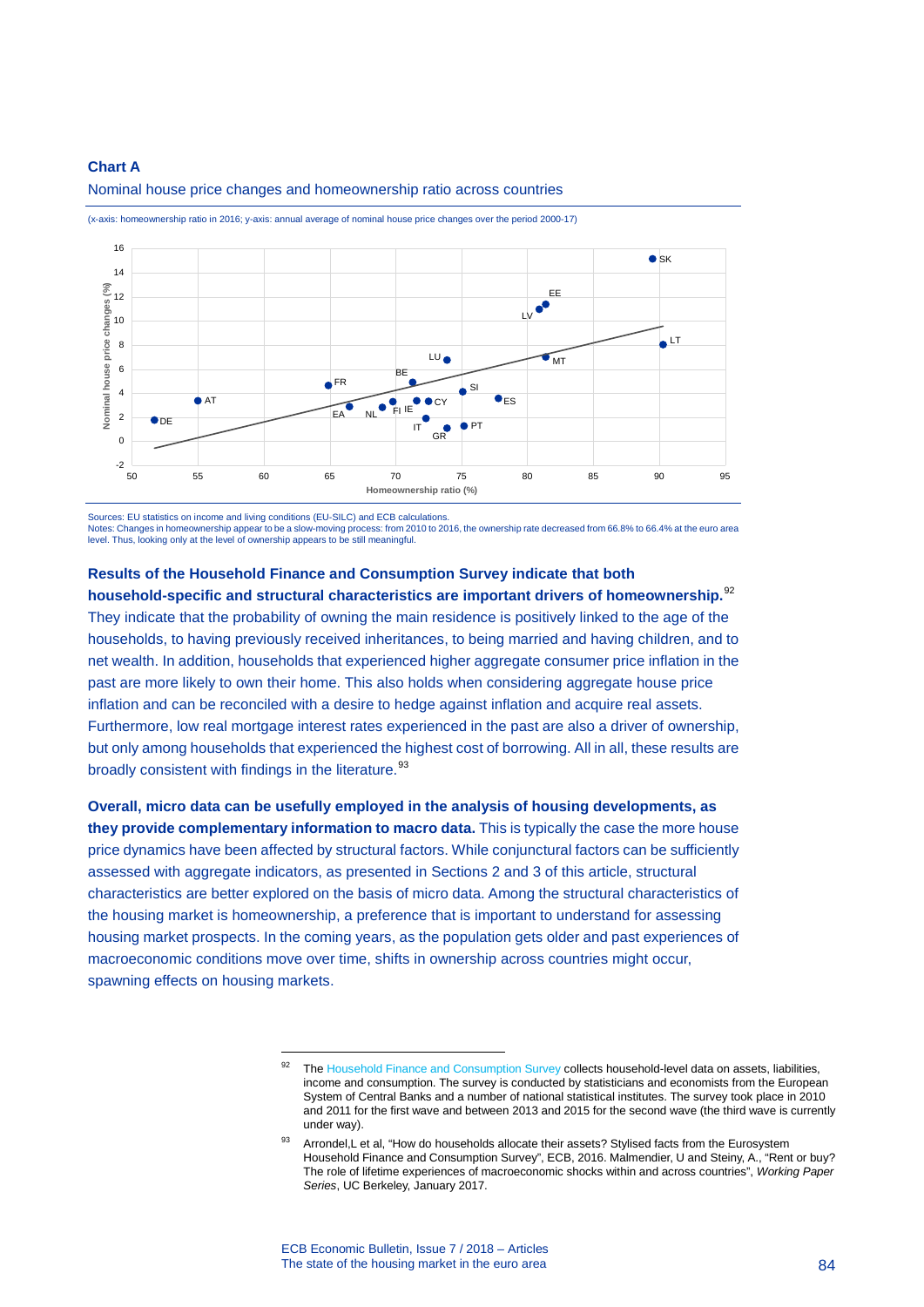### **Table A**

#### Average marginal effects from a probit regression of homeownership across euro area countries

(marginal probability of being the owner of main residence, compared with a baseline [explained in brackets])

|                                                                | <b>Individual characteristics</b> | <b>Structural country specificities</b> |
|----------------------------------------------------------------|-----------------------------------|-----------------------------------------|
| Age [base: below 40 years old]                                 |                                   |                                         |
| 40-64 years                                                    | $0.117***$                        | $0.110***$                              |
|                                                                | (0.035)                           | (0.010)                                 |
| 65 years and over                                              | $0.171***$                        | $0.125***$                              |
|                                                                | (0.022)                           | (0.011)                                 |
| <b>Household type [base: single]</b>                           |                                   |                                         |
| >=2 adults, no children                                        | $0.109***$                        |                                         |
|                                                                | (0.016)                           |                                         |
| single parent                                                  | $-0.007$                          |                                         |
|                                                                | (0.017)                           |                                         |
| >=2 adults with children                                       | $0.143***$                        |                                         |
|                                                                | (0.026)                           |                                         |
| Inheritance [base: no substantial inheritance]                 |                                   |                                         |
| substantial inheritance                                        | $0.050**$                         |                                         |
|                                                                | (0.016)                           |                                         |
| Net wealth [base: < 60% of the median wealth]                  |                                   |                                         |
| above 60% of the median wealth                                 | $0.470***$                        | $0.507***$                              |
|                                                                | (0.017)                           | (0.007)                                 |
| Experienced consumer price inflation [base: 1st-3rd quintiles] |                                   |                                         |
| 4-5th quintiles                                                |                                   | $0.011***$                              |
|                                                                |                                   | (0.000)                                 |
| Experienced real house price changes [base: 1st-3rd quintiles] |                                   |                                         |
| 4-5th quintiles                                                |                                   | $0.047***$                              |
|                                                                |                                   | (0.005)                                 |
| Experienced real mortgage rates [base: 1st-3rd quintiles]      |                                   |                                         |
| 4-5th quintiles                                                |                                   | $-0.030***$                             |
|                                                                |                                   | (0.007)                                 |
| <b>Number of households</b>                                    | 74,773                            | 71,257                                  |
| Pseudo-R2                                                      | 0.347                             | 0.306                                   |

Sources: Household Finance and Consumption Network 2016 and ECB calculations, based on 18 out of 19 euro area countries. Data for Lithuania are missing.<br>Notes: Standard errors are in parentheses. Asteriste atstrictal signi person in the household. Based on this age and on the date of interview, one reconstructs the experienced inflation, real house prices, mortgage rates, regulation<br>and tax regime over the life of each household. Households different variables. The average marginal effect gives the effect on the probability of the change in explanatory variables: on the top line of the table under Age, 0.117 means that the probability of owning a house increases by 0.117 for the 40-64 year-old cohort compared with those less than 40 years old.

# **3.2 Supply factors**

This section analyses how the volume of houses has evolved in recent years and the extent to which there are factors which constrain housing supply.

**Housing completions in the euro area have remained substantially below their average level since the start of monetary union.** This indicator can be viewed as a measure of the flow of new houses supplied to the market. In Germany and France this flow has recently been close to the average levels observed since the start of monetary union, whereas in Spain, Italy and, to a lesser extent, the Netherlands it has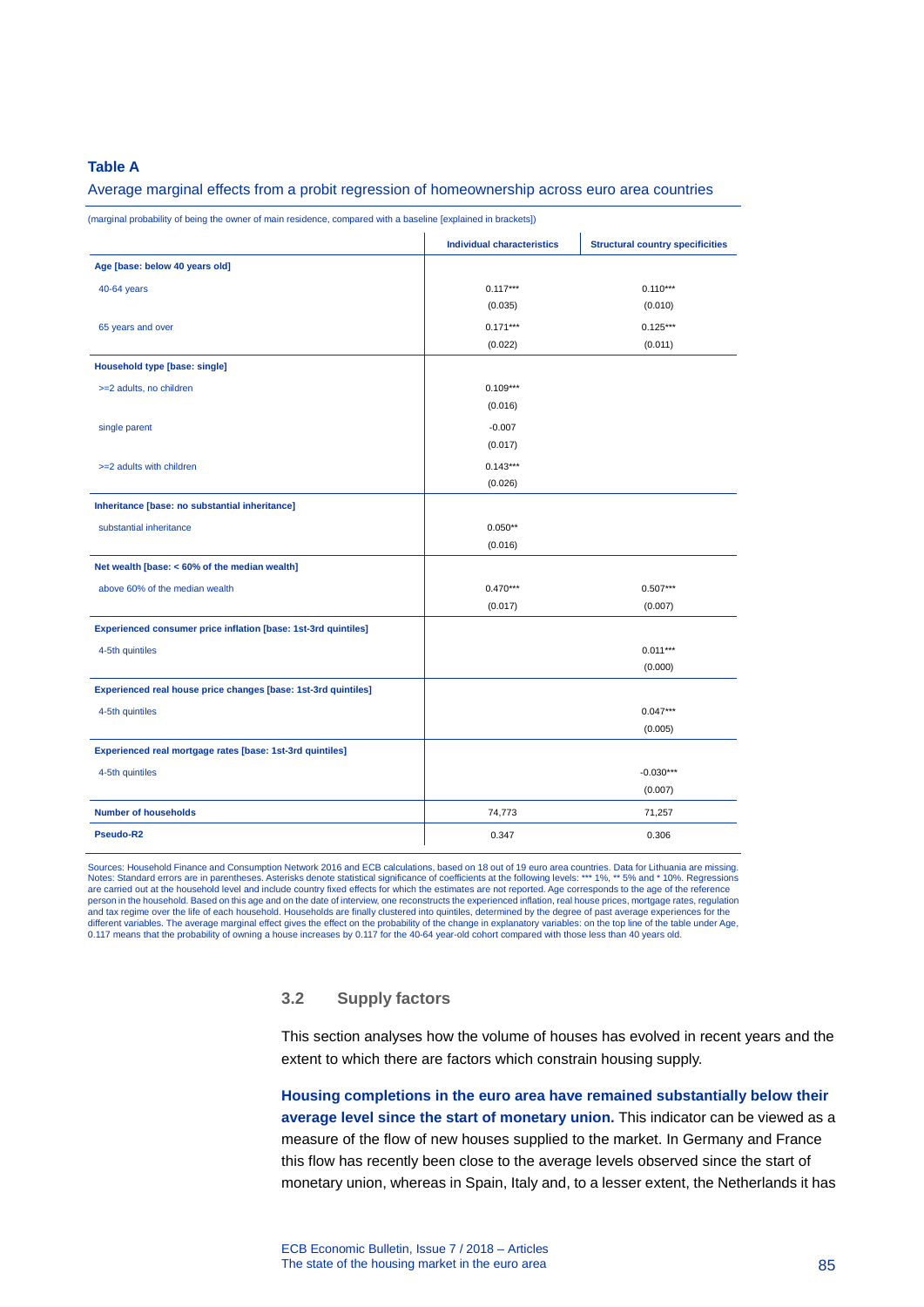remained subdued (see Chart 9). At the same time, the granting of building permits, which are a necessary – but not sufficient – condition to building a house, has increased more strongly than housing completions in a number of large euro area countries. Since it appears that the supply constraints from a lack of building permits have been easing, increases in residential investment activity and new housing supply may be forthcoming.

### **Chart 9**



Housing completions and building permits in the euro area and large euro area countries: latest available data

Sources: Eurostat and ECB calculations.

<span id="page-86-0"></span>-

Note: Owing to a lack of recent data on housing completions, for the sake of comparability within countries both building permits and housing completions refer to the same year in each country, specifically 2017 for Germany and Spain and 2016 for the other countries and the euro area aggregate

**The lack of building permits can be a constraint to housing supply.** In central locations and cities, especially, the number of issued permits may fall short of actual demand due to the scarcity of building land. A relatively low number of permits then pose a constraint on the supply of new homes. In central locations, where the availability of land is limited, the competition for scarce building permits may be aggravated by demand from investors interested in building commercial real estate, and who – according to anecdotal evidence – currently seem to have a preference for urban areas. However, data limitations prevent firm conclusions from being drawn.<sup>[94](#page-86-0)</sup> The notion of local supply constraints is supported by a stronger increase in house prices in capital cities vis-à-vis the corresponding countries' average in the current housing market upturn.<sup>[95](#page-86-1)</sup>

# **In the shorter term, housing supply can also be constrained by the time required to receive permits.** Administrative restrictions – such as the time required

In Germany 43% of the stock of apartments is held by professional commercial landlords (including institutional investors) and another 42% by small private landlords; only around 15% is owner-occupied (European Public Real Estate Association). Anecdotal evidence suggests an increasing role of institutional investors, which are also absorbing the supply of new flats coming onto the market.

<span id="page-86-1"></span><sup>95</sup> For a discussion, see Box 3 entitled "Residential real estate prices in capital cities: a review of trends", *Financial Stability Review*, ECB, May 2017, which shows that in the second quarter of 2016 the growth in house prices in selected euro area cities outpaced the aggregate of the respective national averages by 3.7 percentage points.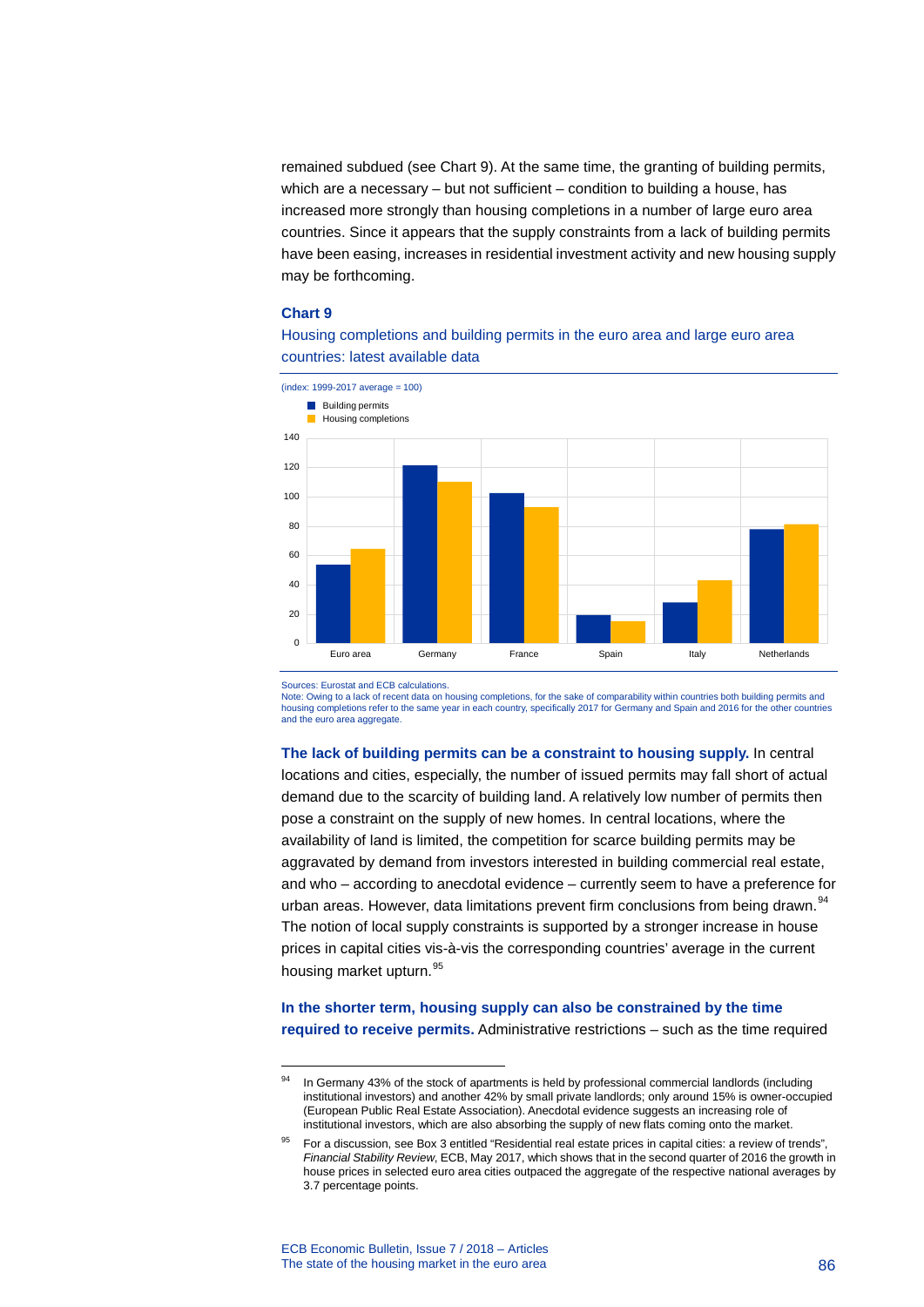to obtain a building permit – are a major factor affecting the elasticity of housing supply in reaction to demand.<sup>[96](#page-87-0)</sup> Consequently, when demand for housing picks up, one would expect it to show initially in a relatively larger rise in house prices than in quantities, as measured by residential investment. To illustrate this point, in 2017 a construction company needed roughly 126 days to obtain a building permit in Germany, compared with 228 days in Italy and 208 days in Spain (see Chart 10).

### **Chart 10**





Sources: World Bank's "Doing Business 2018 – Reforming to create jobs" and ECB. Note: The euro area aggregate is a weighted average (using GDP weights) of 18 euro area countries (data for Malta are not available).

**Another factor that may have limited housing supply is a shortage of labour in construction production.** Survey data on the percentage of construction firms signalling constraints on production due to a lack of workers suggest that labour shortages have started to become an issue in the current housing market upturn. The percentage of companies reporting labour as a factor limiting production recorded a fourfold increase in the euro area over the past three years, from almost 5% in the third quarter of 2015 to more than 20% in the third quarter of 2018 (see Chart 11). Among the five largest euro area economies, these developments were more accentuated in Germany, France and the Netherlands.

<span id="page-87-0"></span><sup>96</sup> Besides land regulation and a number of other factors like construction costs, credit availability, the weather, etc., different spatial factors and historical patterns are also found to affect housing supply elasticities. For instance, the distribution of pre-existing land uses matters for local and aggregate supply elasticities, as shown by Ball, M., Meen, G. and Nygaard, C., "Housing supply price elasticities revisited: Evidence from international, national, local and company data", *Journal of Housing Economics*, Vol. 19(4), 2010, pp. 255-268.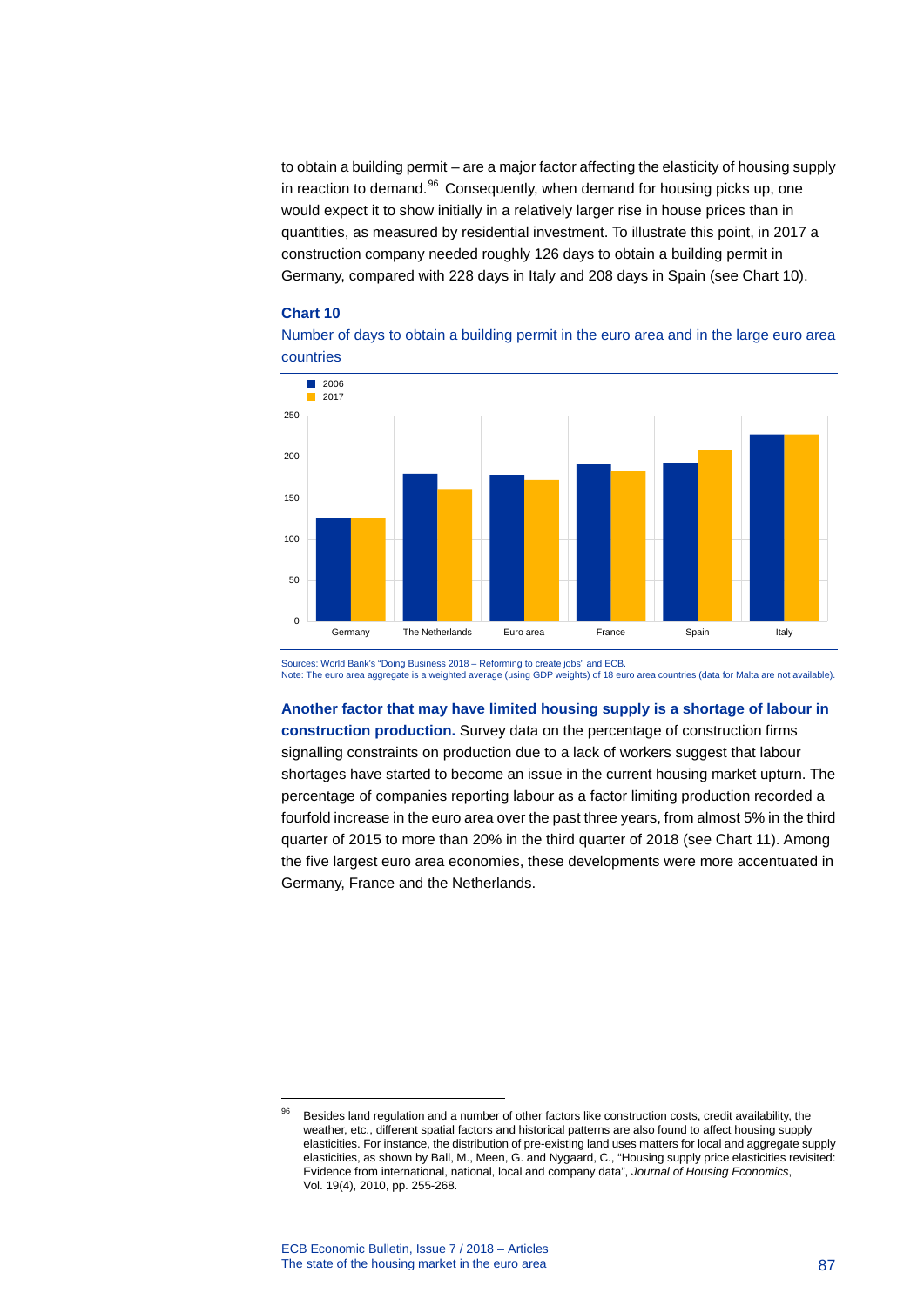Labour as a factor limiting construction production in the euro area and in the large euro area countries



Source: European Commission's (DG-ECFIN) Construction Survey.

Notes: A number of the observations are negative due to seasonal adjustment of the data. These observations are shown to illustrate the true evolution of labour shortages.

### **Labour shortages may affect the prices in the housing market in different ways.**

On the one hand, shortages may lead to gradually higher wages in the construction sector, which, in a situation of sufficient demand, will then be passed through to construction output prices. On the other hand, shortages may constrain or delay the supply of new houses in relation to demand and then imply a rise in house prices that does not necessarily come with higher construction output prices. Thus far, the marked rise in construction costs since 2014 has been increasingly fuelled by rising labour costs (despite their lower weight in the overall index), indicating growing labour shortages, and has been accompanied by strong momentum in house price growth, signalling buoyant demand (see Chart 12).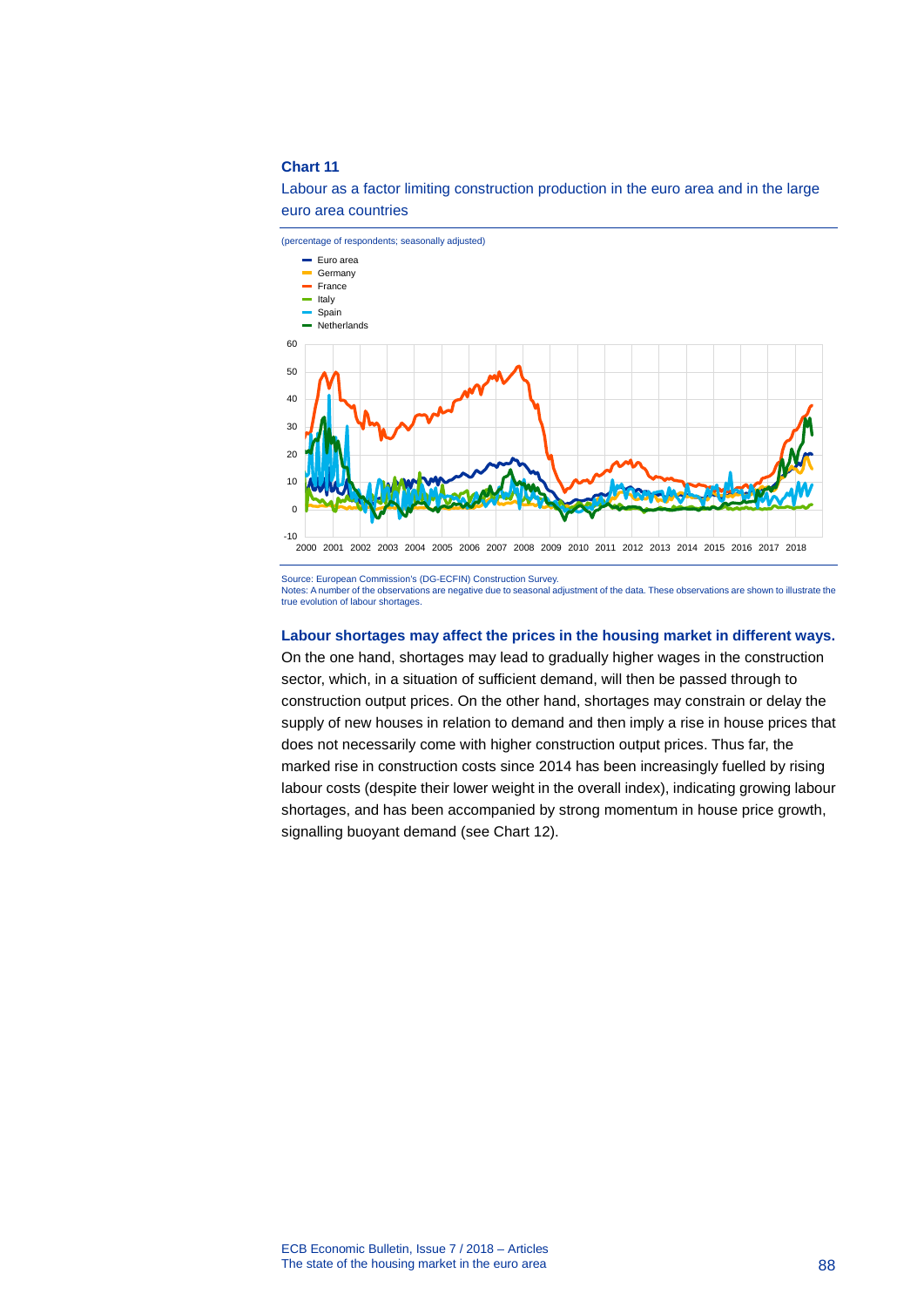#### House prices and construction costs



Sources: Eurostat and ECB calculations.

Notes: The construction cost index refers to new residential buildings excluding residences for communities. Materials construction costs capture all non-labour construction costs, including materials (which are typically the largest part), as well as architectural, legal and other fees.

### **3.3 The relative importance of housing demand and supply**

**Assessing the relative importance of housing demand and supply factors is intrinsically challenging, as data mainly refer to equilibrium outcomes.** For example, rising house prices may reflect an increase in demand for housing or a reduced supply of houses. With this caveat in mind, this subsection reviews available survey evidence and model-based results to assess the relative contribution of supply and demand factors to the state of euro area housing markets.

**Survey data point to an increasing relative importance of supply factors in determining the dynamics of prices and investment in the housing market.** The proportion of construction firms $97$  indicating constraints to their production has hovered between 50% and 60% since 2014. However, the composition between reported demand-side and supply-side constraints has varied significantly: the share of firms reporting insufficient demand as a factor limiting production has decreased substantially, with opposite developments for firms reporting supply-side constraints (see Chart 13). Recently, there has been approximately a 10-percentage point increase in the number of respondents noting supply-side rather than demand-side constraints limiting production. This suggests that constraints on construction producers' output have recently mainly come from the supply side. This evidence is confirmed through the lenses of a stylised model with residential investment and house prices (see Box 3).

<span id="page-89-0"></span><sup>&</sup>lt;sup>97</sup> The European Commission's Construction Survey sample also includes firms that operate in commercial real estate and civil engineering. However, as the factors affecting output in the residential construction sector are similar to those affecting the construction sector as a whole, the survey is informative of factors affecting production in the residential real estate sector.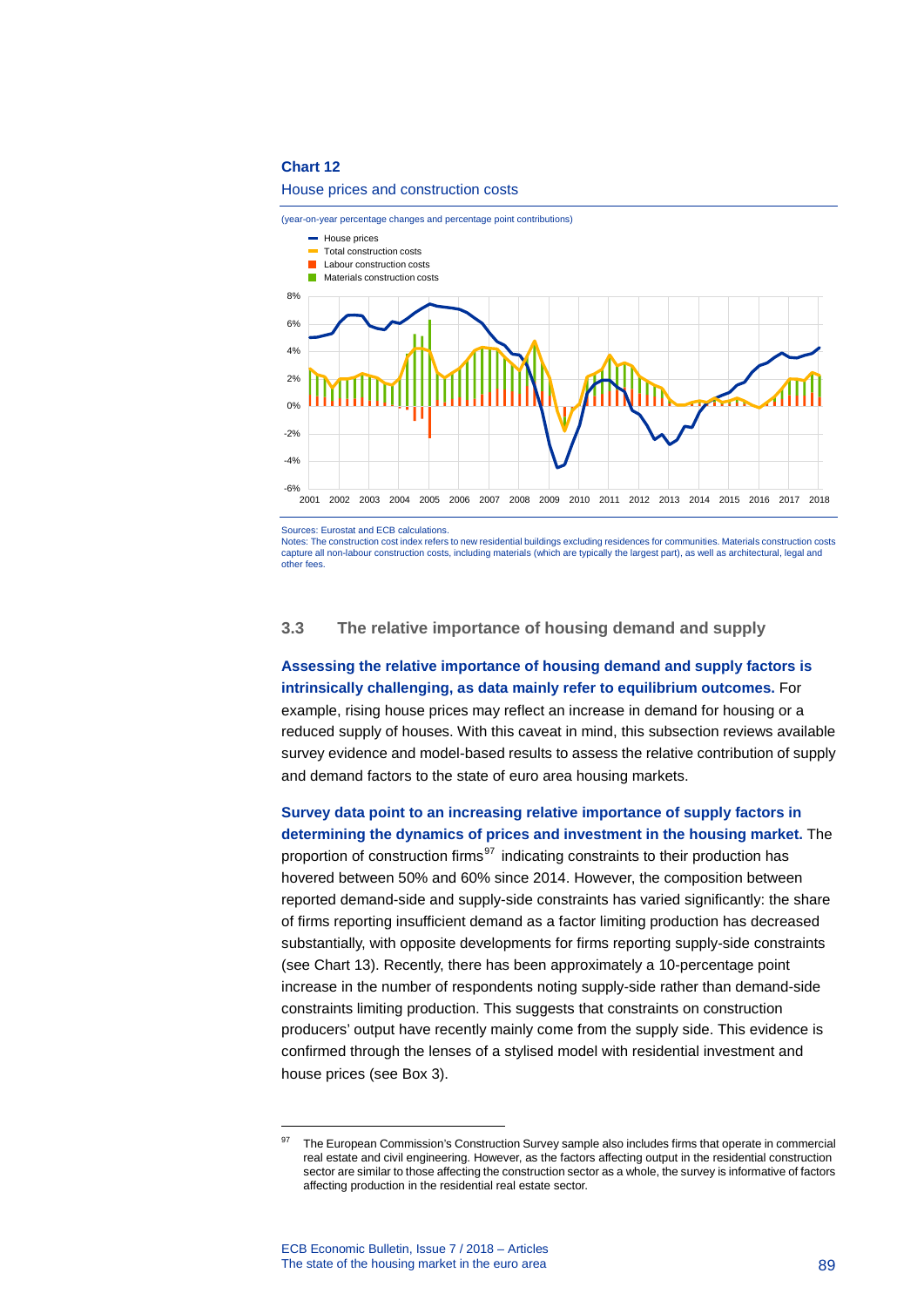

(percentage of respondents, seasonally adjusted)  $\Omega$ 10 20 30 40 50 60 70 80 2000 2001 2002 2003 2004 2005 2006 2007 2008 2009 2010 2011 2012 2013 2014 2015 2016 2017 2018 Demand Supply  $\blacksquare$  Total

Sources: European Commission's (DG-ECFIN) Construction Survey. Notes: Demand refers to the percentage of respondents noting insufficient demand as a factor limiting production. Supply refers to the percentage of respondents reporting neither insufficient demand nor no constraints (i.e. one hundred minus the percentage of respondents reporting no constraints minus the percentage of respondents reporting insufficient demand).

# **The relative importance of housing demand and supply factors can also be assessed by means of information concerning the composition of house**

**prices.** The more demand outpaces supply, the more prices of existing dwellings should be expected to rise as the competition for housing extends to existing properties. Whether the prices of existing dwellings rise faster than those of new dwellings also naturally depends on whether there are bottlenecks in the supply of new dwellings and on the responsiveness of construction output prices. It is thus conceivable that the prices of existing dwellings reach a larger amplitude at the peaks of the cycle compared with the prices of new dwellings. Indeed, over recent years, the contribution of prices of existing dwellings to overall house price growth has risen sharply, from close to 10% at the start of the upturn in 2014 to almost 80% in 2016, hovering above 70% – but on a declining path – over the last year (see Chart 14). At the same time, the increase in the contribution of prices of new dwellings since late 2016 (although still subdued) may confirm a tightening housing market, with increasingly binding supply-side constraints: amid buoyant housing demand, new dwellings cannot be provided fast enough and their prices tend to rise more rapidly.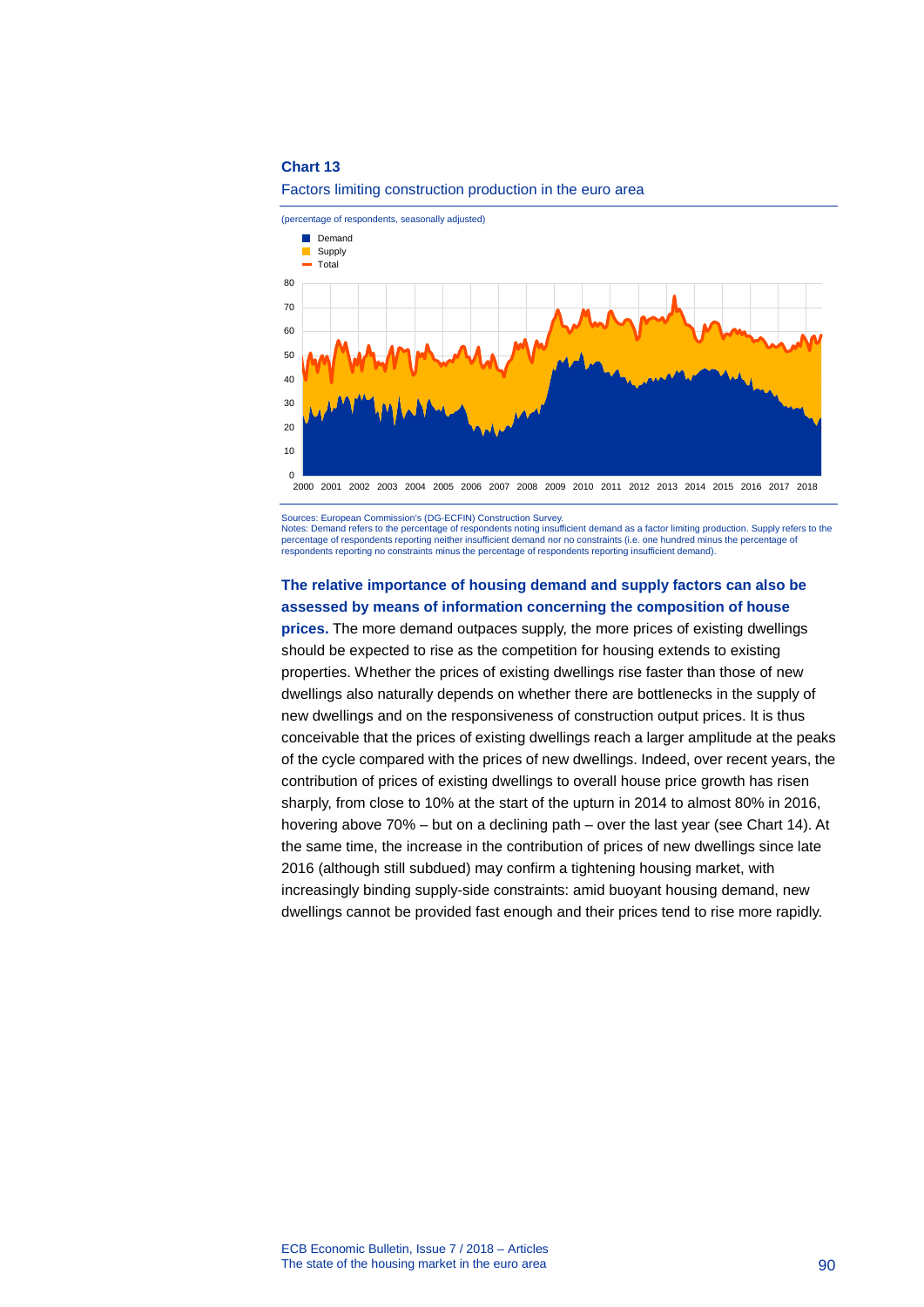$-3$  –<br>2011

-2 -1  $\Omega$ 1  $\overline{2}$ 



#### Decomposition of house price growth by type of dwelling

Sources: Eurostat and ECB calculations.

# **The analysis presented in this section suggests an increasing role for supply-side constraints in determining dynamics in the euro area housing**

**market.** During the early stage of the upturn, a significant positive adjustment in residential investment was accompanied by relatively smaller house price increases. Over the most recent quarters, as the upturn in the housing market continues, buoyant demand amid increasing supply constraints has been associated with moderating residential investment growth and continued rising growth in house prices.

2011 2012 2013 2014 2015 2016 2017 2018

# **Box 3** The relative importance of demand and supply factors in driving housing market developments

**Prepared by Kyriacos Lambrias**

**Individual indicators of demand and supply factors can be inconclusive about their relative importance in driving residential investment and house prices.** This relative importance can be better captured, assessed and quantified through the lenses of economic models. This box presents a rather stylised, two-variable Bayesian Vector Auto-Regression (BVAR) model with residential investment and house prices. The relative importance of supply and demand factors is assessed by identifying demand and supply shocks and by measuring their relative contribution in driving fluctuations in these two variables. This practice – typically referred to as historical decomposition – is rather standard in the empirical economics literature. Shocks are identified by imposing (sign) restrictions to the reaction of the underlying variables in response to these shocks: a demand shock leads to a positive co-movement between residential investment and house prices, and a supply shock to a negative co-movement.<sup>[98](#page-91-0)</sup> Naturally, this identification restriction is rather general and

<span id="page-91-0"></span><sup>98</sup> Restrictions are imposed for four periods (one year).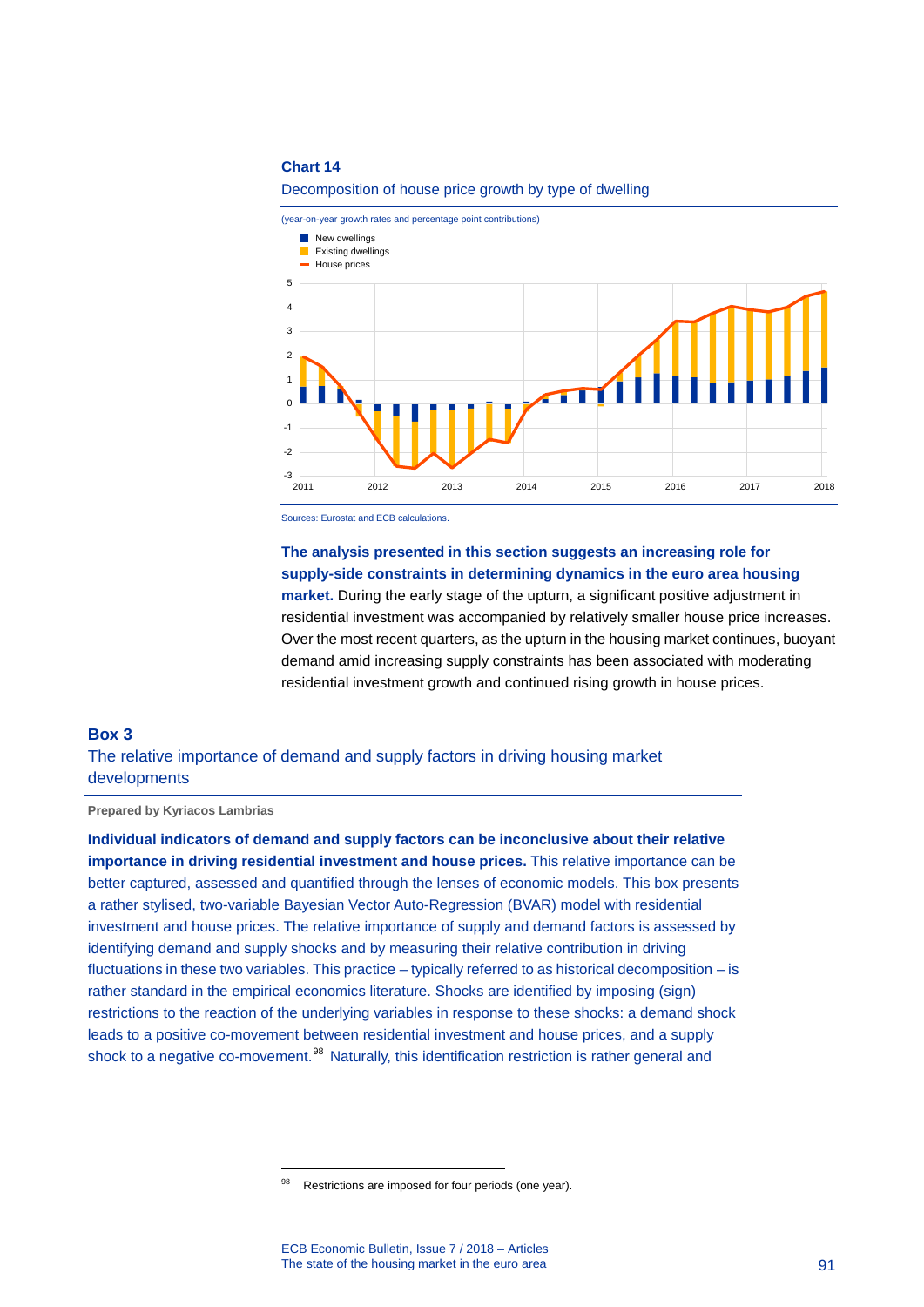encompasses a rather broad range of "demand shocks" and "supply shocks" but illustrates a possibility to disentangle supply and demand "forces", broadly defined.<sup>[99](#page-92-0)</sup>

**In the interpretation of the model, demand is the main driver of aggregate movements in the housing market.** The relative importance can be assessed in terms of "forecast error variance decomposition", where demand shocks explain approximately 65% of the movements in residential investment and as much as 80% of those in house prices.

**Consistent with the overall dominance of demand factors in driving the housing cycle, model evidence suggests that demand buoyancy has more than compensated for lacklustre supply in the housing sector over the last few years.** On the volume side, residential investment growth has been growing positively and above average since the third quarter of 2015. According to the BVAR model, during this period residential investment growth has been supported by both supply and demand shocks, turning positive following a long period of subdued demand that dates back to the Great Recession (see Chart A, left-hand panel). On the price side, house prices have been increasing above average since 2016. As with the volume side, this reflects primarily a strong positive contribution from demand factors, which turned positive, having persistently contributed to lower house prices since the second quarter of 2008 (see Chart A, right-hand panel). Strong demand over this period has outweighed positive supply-side developments that have otherwise contributed to lower house-price growth. Finally, focusing on developments over this last year, the relative contribution of supply factors to both residential investment and house-price growth has been steadily decreasing, whereas the relative importance of demand factors has increased. This evidence is consistent with the presence of increasing supply-side bottlenecks and demand-side momentum behind the expansion of the housing cycle at the current juncture.

### **Chart A**

Historical decomposition of residential investment and house prices between supply and demand shocks



Sources: Eurostat and ECB calculations.

<span id="page-92-0"></span>Notes: Supply and demand shocks refer to shocks to euro area real residential investment and house prices identified through sign restrictions in a Bayesian<br>Vector Auto-Regression (BVAR) model with four lags and Minnesota

99 For example, the broad category of demand shocks in the context of this simple model would also include monetary policy shocks and government spending shocks, e.g. incentives to families to buy a house. Supply shocks, on the other hand, would encompass, inter alia, oil-price shocks, which would contribute to higher production costs, as well as labour-supply shocks, e.g. changes in collective agreements between employers and trade unions active in the sector. A more elaborate model would be needed to further disentangle these broadly defined categories.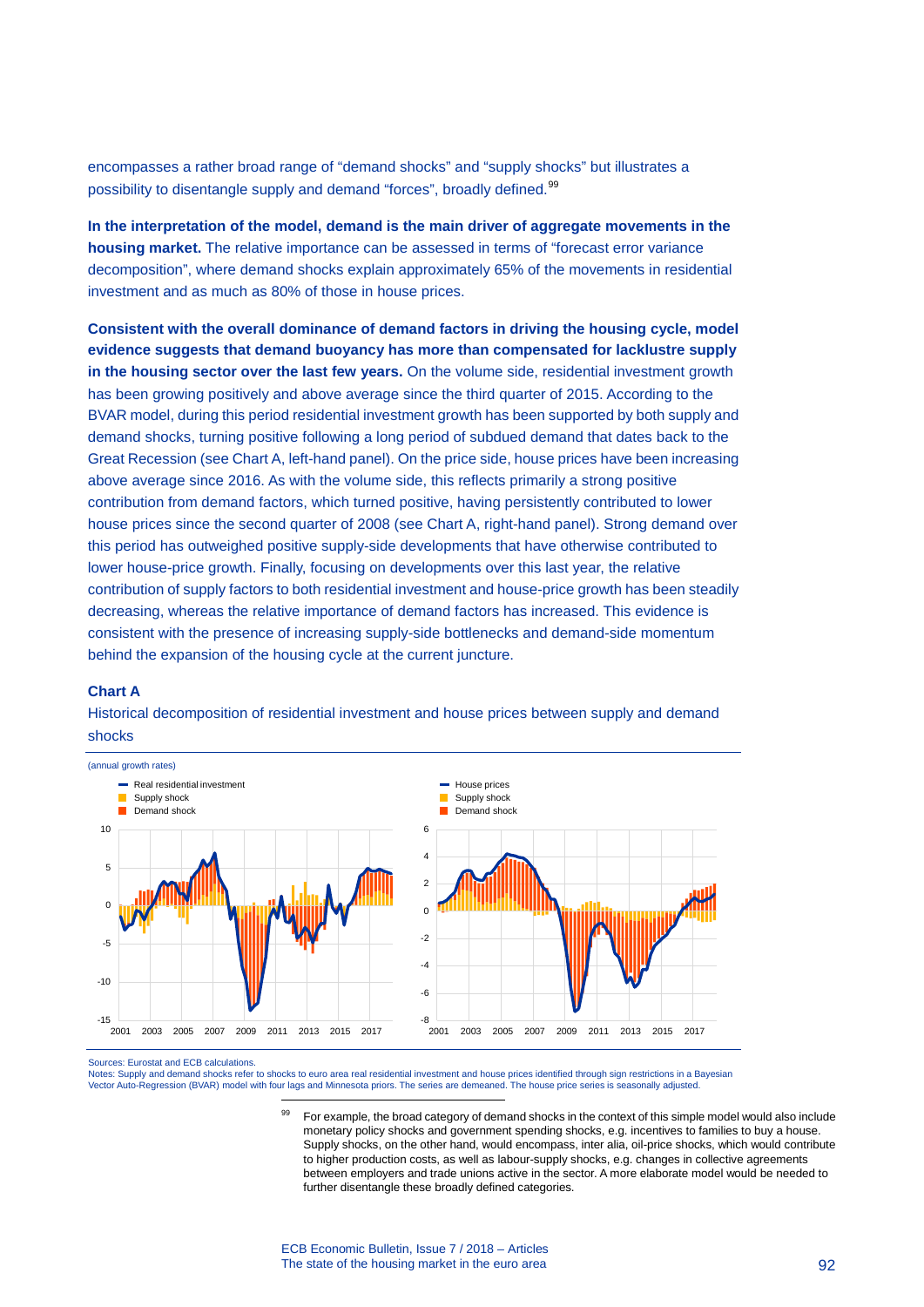# 4 Conclusions

**The euro area housing market has been in an upturn since the end of 2013 and is in a relatively advanced state of the cycle in terms of duration.** House prices have surpassed their pre-crisis peaks, while residential investment is still significantly below. The state of the euro area housing market is, so far, not characterised by generalised investment activity or house price levels above their fundamentals. However, considerable heterogeneity in developments across and within countries makes the overall assessment more challenging.

**The housing market upturn is expected to continue but at a more moderate** 

**pace.** This reflects expectations in currently available forecasts and projections that the euro area economic expansion will continue, reflecting the favourable impact of the very accommodative stance of monetary policy, improving labour market conditions and stronger balance sheets. This context generates income and financing conditions conducive to housing demand. Lending to households for house purchase is also expected to remain dynamic in the coming years. Nevertheless, in line with the expected slowdown in the pace of economic activity, the rate of expansion in the housing market is also expected to moderate. A moderation in residential investment might also emerge from the increasing presence of supply-side constraints in some euro area countries, which may currently be more binding than in the respective economies as a whole. These constraints could however mitigate the envisaged moderation in house prices.

**Monitoring a broad set of housing-related indicators is key to assessing the macroeconomic and macroprudential implications of the housing market.** To

fully assess the state of the housing market it is necessary to look at both the major demand and supply determinants and their interactions. Moreover, given the extended interactions between real and financial variables, a broader set of indicators – some of which were discussed in this article – that goes beyond house prices and residential investment (such as loan developments, house price valuation, household balance sheets, etc.) should be continuously monitored to fully understand the macroeconomic and macroprudential implications of the ongoing housing upturn.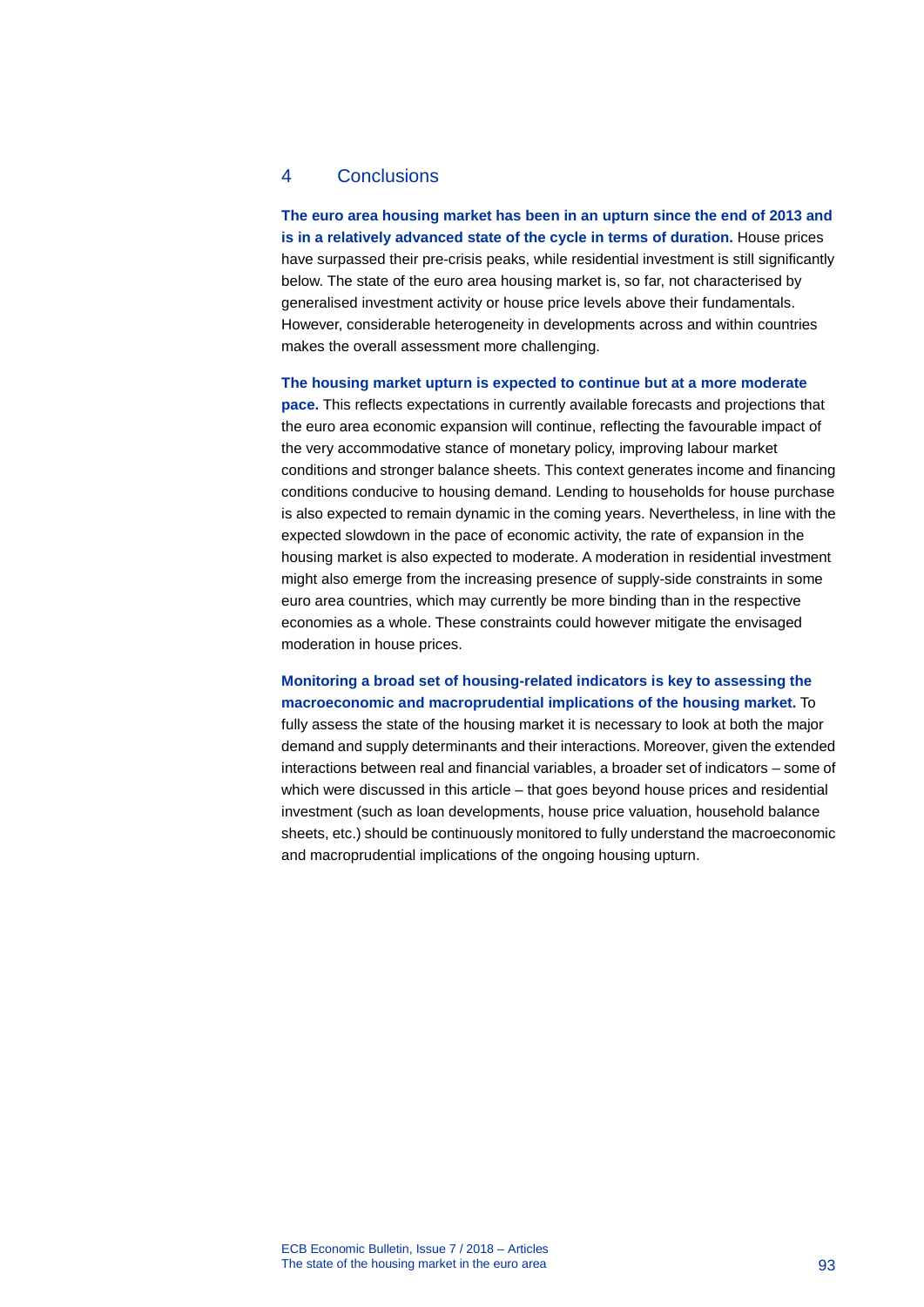# **Statistics**

# **Contents**

 $\mathcal{A}^{\mathcal{A}}$ 

| 1 External environment   | S <sub>2</sub> |
|--------------------------|----------------|
| 2 Financial developments | $S_3$          |
| 3 Economic activity      | S8             |
| 4 Prices and costs       | S 14           |
| 5 Money and credit       | S 18           |
| 6 Fiscal developments    | S 23           |

## Further information

 $\mathcal{A}^{\mathcal{A}}$ 

| ECB statistics can be accessed from the Statistical Data Warehouse (SDW):                | http://sdw.ecb.europa.eu/                                  |
|------------------------------------------------------------------------------------------|------------------------------------------------------------|
| Data from the statistics section of the Economic Bulletin are available from the SDW:    | http://sdw.ecb.europa.eu/reports.do?node=1000004813        |
| A comprehensive Statistics Bulletin can be found in the SDW:                             | http://sdw.ecb.europa.eu/reports.do?node=1000004045        |
| Methodological definitions can be found in the General Notes to the Statistics Bulletin: | http://sdw.ecb.europa.eu/reports.do?node=10000023          |
| Details on calculations can be found in the Technical Notes to the Statistics Bulletin:  | http://sdw.ecb.europa.eu/reports.do?node=10000022          |
| Explanations of terms and abbreviations can be found in the ECB's statistics glossary:   | http://www.ecb.europa.eu/home/glossary/html/glossa.en.html |

## Conventions used in the tables

| 14       |                                           |  |
|----------|-------------------------------------------|--|
|          | data do not exist/data are not applicable |  |
| $\cdot$  | data are not yet available                |  |
| $\cdots$ | nil or negligible                         |  |
| (p)      | provisional                               |  |
| s.a.     | seasonally adjusted                       |  |
| n.s.a.   | non-seasonally adjusted                   |  |

 $\frac{1}{2}$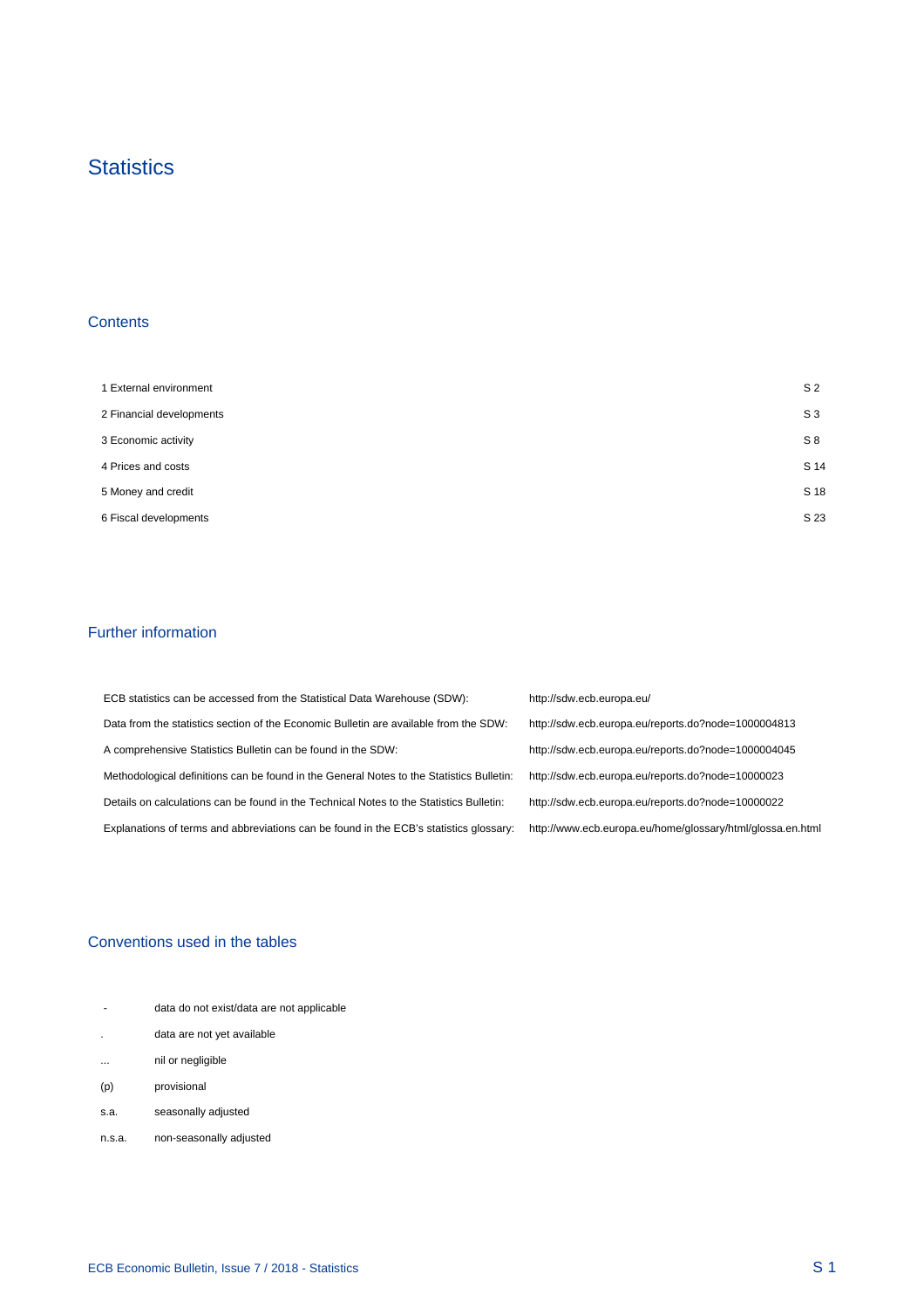# <span id="page-95-0"></span>1 External environment

# 1.1 Main trading partners, GDP and CPI

|                                  |                   |                         | GDP <sup>1)</sup><br>(period-on-period percentage changes) |                          |                          |                               |                          |                                                       |                          | <b>CPI</b><br>(annual percentage changes) |                          |                          |                                                 |
|----------------------------------|-------------------|-------------------------|------------------------------------------------------------|--------------------------|--------------------------|-------------------------------|--------------------------|-------------------------------------------------------|--------------------------|-------------------------------------------|--------------------------|--------------------------|-------------------------------------------------|
|                                  | G <sub>20</sub>   | United<br><b>States</b> | <b>United</b><br>Kingdom                                   | Japan                    | China                    | Memo item:<br>euro area       | <b>Total</b>             | <b>OECD</b> countries<br>excluding food<br>and energy | United<br><b>States</b>  | <b>United</b><br>Kingdom<br>(HICP)        | Japan                    | China                    | Memo item:<br>euro area <sup>2)</sup><br>(HICP) |
|                                  |                   | $\overline{2}$          | 3                                                          |                          | 5                        | 6                             | ۰,                       | 8                                                     | 9                        | 10                                        | 11                       | 12                       | 13                                              |
| 2015<br>2016<br>2017             | 3.5<br>3.2<br>3.8 | 2.9<br>1.6<br>2.2       | 2.3<br>1.8<br>1.7                                          | 1.4<br>1.0<br>1.7        | 6.9<br>6.7<br>6.8        | 2.1<br>1.9<br>2.4             | 0.6<br>1.1<br>2.3        | 1.7<br>1.8<br>1.8                                     | 0.1<br>1.3<br>2.1        | 0.0<br>0.7<br>2.7                         | 0.8<br>$-0.1$<br>0.5     | 1.4<br>2.0<br>1.6        | 0.0<br>0.2<br>1.5                               |
| 2017 Q3<br>Q4                    | 1.0<br>0.9        | 0.7<br>0.6              | 0.4<br>0.4                                                 | 0.6<br>0.2               | 1.8<br>1.6               | 0.7<br>0.7                    | 2.2<br>2.3               | 1.8<br>1.9                                            | 2.0<br>2.1               | 2.8<br>3.0                                | 0.6<br>0.6               | 1.6<br>1.8               | 1.4<br>1.4                                      |
| 2018 Q1<br>Q <sub>2</sub>        | 0.9<br>1.0        | 0.5<br>1.0              | 0.1<br>0.4                                                 | $-0.2$<br>0.7            | 1.4<br>1.7               | 0.4<br>0.4                    | 2.2<br>2.6               | 1.9<br>2.0                                            | 2.2<br>2.7               | 2.7<br>2.4                                | 1.3<br>0.7               | 2.2<br>1.8               | 1.3<br>1.7                                      |
| 2018 Apr.<br>May<br>June<br>July |                   |                         |                                                            | $\overline{\phantom{a}}$ | $\overline{\phantom{a}}$ | -<br>$\overline{\phantom{0}}$ | 2.3<br>2.6<br>2.8<br>2.9 | 1.9<br>2.0<br>2.0<br>2.1                              | 2.5<br>2.8<br>2.9<br>2.9 | 2.4<br>2.4<br>2.4<br>2.5                  | 0.6<br>0.7<br>0.7<br>0.9 | 1.8<br>1.8<br>1.9<br>2.1 | 1.3<br>1.9<br>2.0<br>2.1                        |
| Aug.<br>Sep.                     |                   |                         |                                                            |                          |                          |                               | 2.9                      | 2.1                                                   | 2.7<br>2.3               | 2.7<br>2.4                                | 1.3<br>1.2               | 2.3<br>2.5               | 2.0<br>2.1                                      |

Sources: Eurostat (col. 3, 6, 10, 13); BIS (col. 9, 11, 12); OECD (col. 1, 2, 4, 5, 7, 8).

1) Quarterly data seasonally adjusted; annual data unadjusted.

2) Data refer to the changing composition of the euro area.

# 1.2 Main trading partners, Purchasing Managers' Index and world trade

|          |                      |                                |                                             |           |       |                         | Purchasing Managers' Surveys (diffusion indices; s.a.) |                 |                      | Merchandise     |                                                                                                                       |                                 |  |  |
|----------|----------------------|--------------------------------|---------------------------------------------|-----------|-------|-------------------------|--------------------------------------------------------|-----------------|----------------------|-----------------|-----------------------------------------------------------------------------------------------------------------------|---------------------------------|--|--|
|          |                      |                                | <b>Composite Purchasing Managers' Index</b> |           |       |                         | Global Purchasing Managers' Index <sup>2)</sup>        |                 |                      |                 | imports <sup>1)</sup><br>Advanced<br>economies<br>11<br>3.6<br>1.2<br>3.1<br>1.4<br>0.7<br>$-1.0$<br>$-1.0$<br>$-1.0$ |                                 |  |  |
|          | Global <sup>2)</sup> | <b>United</b><br><b>States</b> | <b>United</b><br>Kingdom                    | Japan     | China | Memo item:<br>euro area | Manufacturing                                          | <b>Services</b> | New export<br>orders | Global          |                                                                                                                       | Emerging<br>market<br>economies |  |  |
|          |                      | $\mathcal{P}$                  | 3                                           |           | 5     | 6                       |                                                        | 8               | 9                    | 10 <sup>1</sup> |                                                                                                                       | 12                              |  |  |
| 2015     | 53.1                 | 55.8                           | 56.2                                        | 51.4      | 50.4  | 53.8                    | 51.8                                                   | 53.7            | 50.4                 | 1.0             |                                                                                                                       | $-0.6$                          |  |  |
| 2016     | 51.6                 | 52.4                           | 53.4                                        | 50.5      | 51.4  | 53.3                    | 51.8                                                   | 52.0            | 50.2                 | 1.1             |                                                                                                                       | 1.0                             |  |  |
| 2017     | 53.3                 | 54.3                           | 54.7                                        | 52.5      | 51.8  | 56.4                    | 53.9                                                   | 53.8            | 52.8                 | 5.3             |                                                                                                                       | 6.9                             |  |  |
| 2017 Q4  | 53.4                 | 54.6                           | 55.2                                        | 52.6      | 51.9  | 57.2                    | 53.5                                                   | 53.4            | 52.2                 | 1.4             |                                                                                                                       | 1.4                             |  |  |
| 2018 Q1  | 53.6                 | 54.6                           | 53.4                                        | 52.1      | 53.0  | 57.0                    | 53.8                                                   | 53.5            | 52.3                 | 2.2             |                                                                                                                       | 3.1                             |  |  |
| Q2       | 53.9                 | 55.9                           | 54.3                                        | 52.3      | 52.5  | 54.7                    | 53.2                                                   | 54.2            | 50.3                 | $-0.5$          |                                                                                                                       | $-0.2$                          |  |  |
| Q3       | 53.1                 | 54.8                           | 54.0                                        | 51.5      | 52.1  | 54.3                    | 52.7                                                   | 53.3            | 49.8                 |                 |                                                                                                                       |                                 |  |  |
| 2018 May | 54.1                 | 56.6                           | 54.5                                        | 51.7      | 52.3  | 54.1                    | 53.0                                                   | 54.4            | 50.4                 | $-0.3$          |                                                                                                                       | 0.2                             |  |  |
| June     | 54.1                 | 56.2                           | 55.2                                        | 52.1      | 53.0  | 54.9                    | 53.0                                                   | 54.5            | 50.0                 | $-0.5$          |                                                                                                                       | $-0.2$                          |  |  |
| July     | 53.6                 | 55.7                           | 53.5                                        | 51.8      | 52.3  | 54.3                    | 52.7                                                   | 53.9            | 50.0                 | 0.8             | $-0.7$                                                                                                                | 1.8                             |  |  |
| Aug.     | 53.2                 | 54.7                           | 54.2                                        | 52.0      | 52.0  | 54.5                    | 53.0                                                   | 53.3            | 49.9                 |                 |                                                                                                                       |                                 |  |  |
| Sep.     | 52.5                 | 53.9                           | 54.1                                        | 50.7      | 52.1  | 54.1                    | 52.3                                                   | 52.6            | 49.6                 |                 |                                                                                                                       |                                 |  |  |
| Oct.     | $\bullet$            | $\cdot$                        | $\cdot$                                     | $\bullet$ |       | 52.7                    |                                                        |                 |                      |                 |                                                                                                                       |                                 |  |  |

Sources: Markit (col. 1-9); CPB Netherlands Bureau for Economic Policy Analysis and ECB calculations (col. 10-12).

1) Global and advanced economies exclude the euro area. Annual and quarterly data are period-on-period percentages; monthly data are 3-month-on-3-month percentages. All data are seasonally adjusted.

2) Excluding the euro area.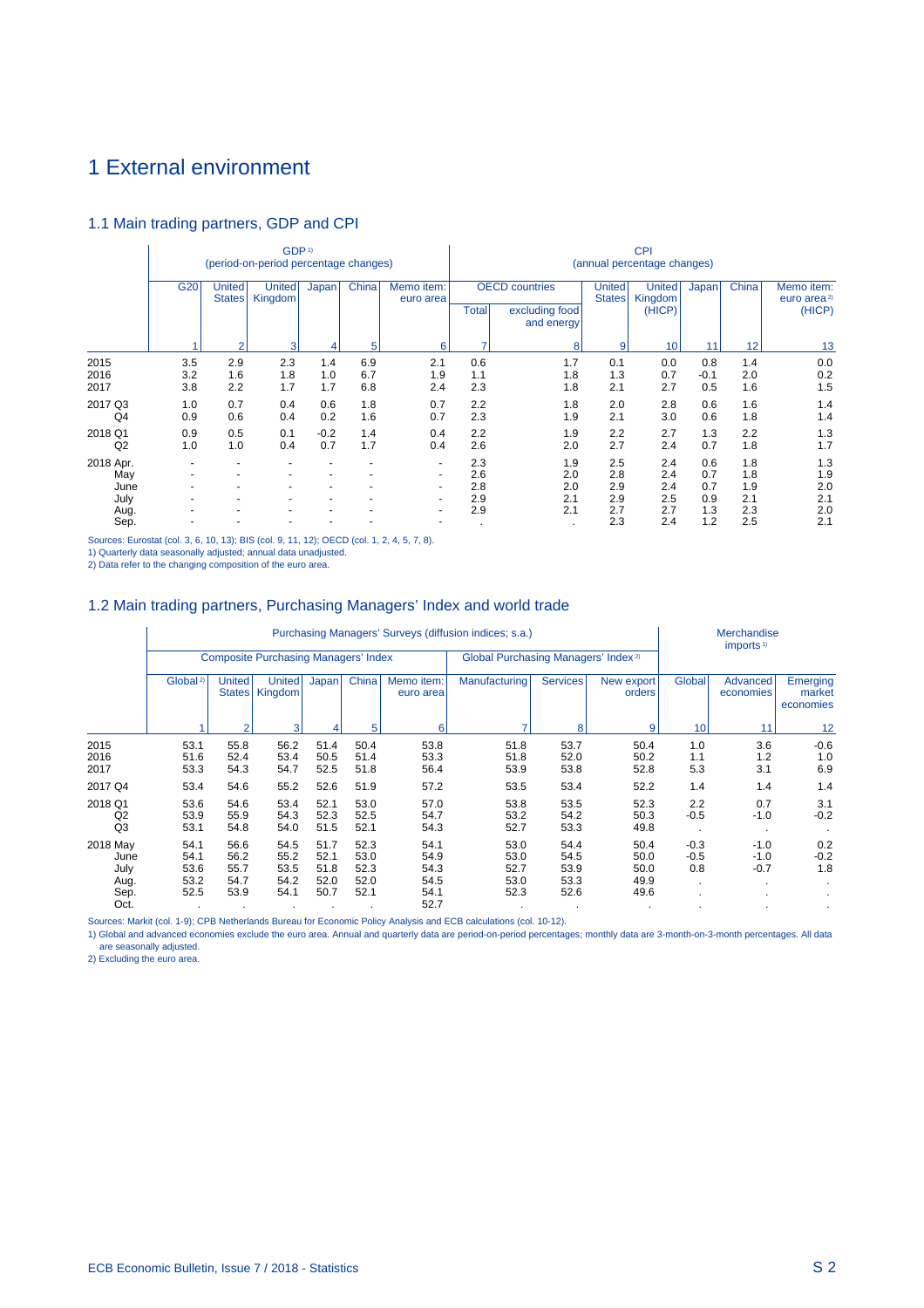#### <span id="page-96-0"></span>2.1 Money market interest rates (percentages per annum; period averages)

|           |           |           | Euro area <sup>1)</sup> |           |           | <b>United States</b><br>Japan |          |  |  |
|-----------|-----------|-----------|-------------------------|-----------|-----------|-------------------------------|----------|--|--|
|           | Overnight | 1-month   | 3-month                 | 6-month   | 12-month  | 3-month                       | 3-month  |  |  |
|           | deposits  | deposits  | deposits                | deposits  | deposits  | deposits                      | deposits |  |  |
|           | (EONIA)   | (EURIBOR) | (EURIBOR)               | (EURIBOR) | (EURIBOR) | (LIBOR)                       | (LIBOR)  |  |  |
|           |           | 2         | з                       | 4         | 5         | 6                             |          |  |  |
| 2015      | $-0.11$   | $-0.07$   | $-0.02$                 | 0.05      | 0.17      | 0.32                          | 0.09     |  |  |
| 2016      | $-0.32$   | $-0.34$   | $-0.26$                 | $-0.17$   | $-0.03$   | 0.74                          | $-0.02$  |  |  |
| 2017      | $-0.35$   | $-0.37$   | $-0.33$                 | $-0.26$   | $-0.15$   | 1.26                          | $-0.02$  |  |  |
| 2018 Mar. | $-0.36$   | $-0.37$   | $-0.33$                 | $-0.27$   | $-0.19$   | 2.17                          | $-0.05$  |  |  |
| Apr.      | $-0.37$   | $-0.37$   | $-0.33$                 | $-0.27$   | $-0.19$   | 2.35                          | $-0.04$  |  |  |
| May       | $-0.36$   | $-0.37$   | $-0.33$                 | $-0.27$   | $-0.19$   | 2.34                          | $-0.03$  |  |  |
| June      | $-0.36$   | $-0.37$   | $-0.32$                 | $-0.27$   | $-0.18$   | 2.33                          | $-0.04$  |  |  |
| July      | $-0.36$   | $-0.37$   | $-0.32$                 | $-0.27$   | $-0.18$   | 2.34                          | $-0.04$  |  |  |
| Aug.      | $-0.36$   | $-0.37$   | $-0.32$                 | $-0.27$   | $-0.17$   | 2.32                          | $-0.04$  |  |  |
| Sep.      | $-0.36$   | $-0.37$   | $-0.32$                 | $-0.27$   | $-0.17$   | 2.35                          | $-0.04$  |  |  |

Source: ECB.

1) Data refer to the changing composition of the euro area, see the General Notes.

### 2.2 Yield curves

(End of period; rates in percentages per annum; spreads in percentage points)

|           |                                        |                | Spot rates       |                      |                      |                      | <b>Spreads</b>               |      |         | Instantaneous forward rates |      |                  |  |  |
|-----------|----------------------------------------|----------------|------------------|----------------------|----------------------|----------------------|------------------------------|------|---------|-----------------------------|------|------------------|--|--|
|           |                                        |                | Euro area 1), 2) |                      |                      | Euro area $(1, 2)$   | United States United Kingdom |      |         |                             |      | Euro area 1), 2) |  |  |
|           | 3 months<br>2 years<br>5 years<br>year |                | 10 years         | 10 years<br>- 1 year | 10 years<br>- 1 year | 10 years<br>- 1 year | 2 years<br>5 years<br>1 year |      |         |                             |      |                  |  |  |
|           |                                        | $\overline{2}$ | 3                | 4                    | 5                    | 6                    | 7                            | 8    | 9       | 10 <sub>1</sub>             | 11   | 12               |  |  |
| 2015      | $-0.45$                                | $-0.40$        | $-0.35$          | 0.02                 | 0.77                 | 1.17                 | 1.66                         | 1.68 | $-0.35$ | $-0.22$                     | 0.82 | 1.98             |  |  |
| 2016      | $-0.93$                                | $-0.82$        | $-0.80$          | $-0.47$              | 0.26                 | 1.08                 | 1.63                         | 1.17 | $-0.78$ | $-0.75$                     | 0.35 | 1.35             |  |  |
| 2017      | $-0.78$                                | $-0.74$        | $-0.64$          | $-0.17$              | 0.52                 | 1.26                 | 0.67                         | 0.83 | $-0.66$ | $-0.39$                     | 0.66 | 1.56             |  |  |
| 2018 Mar. | $-0.67$                                | $-0.70$        | $-0.61$          | $-0.10$              | 0.55                 | 1.25                 | 0.65                         | 0.61 | $-0.67$ | $-0.35$                     | 0.75 | 1.47             |  |  |
| Apr.      | $-0.63$                                | $-0.66$        | $-0.57$          | $-0.04$              | 0.63                 | 1.29                 | 0.72                         | 0.73 | $-0.63$ | $-0.30$                     | 0.85 | 1.56             |  |  |
| May       | $-0.63$                                | $-0.72$        | $-0.69$          | $-0.25$              | 0.40                 | 1.12                 | 0.63                         | 0.73 | $-0.76$ | $-0.52$                     | 0.57 | 1.34             |  |  |
| June      | $-0.62$                                | $-0.71$        | $-0.68$          | $-0.26$              | 0.38                 | 1.09                 | 0.54                         | 0.60 | $-0.75$ | $-0.52$                     | 0.53 | 1.31             |  |  |
| July      | $-0.62$                                | $-0.65$        | $-0.59$          | $-0.16$              | 0.46                 | 1.11                 | 0.54                         | 0.60 | $-0.64$ | $-0.39$                     | 0.61 | 1.36             |  |  |
| Aug.      | $-0.63$                                | $-0.67$        | $-0.63$          | $-0.23$              | 0.37                 | 1.04                 | 0.41                         | 0.71 | $-0.68$ | $-0.46$                     | 0.50 | 1.28             |  |  |
| Sep.      | $-0.62$                                | $-0.63$        | $-0.55$          | $-0.09$              | 0.51                 | 1.14                 | 0.49                         | 0.77 | $-0.59$ | $-0.31$                     | 0.68 | 1.36             |  |  |

Source: ECB.

1) Data refer to the changing composition of the euro area, see the General Notes.

2) ECB calculations based on underlying data provided by EuroMTS and ratings provided by Fitch Ratings.

# 2.3 Stock market indices

(index levels in points; period averages)

|                         | Dow Jones EURO STOXX indices |                                                                                                           |                                                             |                                                             |                                                             |                                                             |                                                             |                                                             |                                                             |                                                             |                                                             |                                                             |                                    |                                                                                                                                          |  |
|-------------------------|------------------------------|-----------------------------------------------------------------------------------------------------------|-------------------------------------------------------------|-------------------------------------------------------------|-------------------------------------------------------------|-------------------------------------------------------------|-------------------------------------------------------------|-------------------------------------------------------------|-------------------------------------------------------------|-------------------------------------------------------------|-------------------------------------------------------------|-------------------------------------------------------------|------------------------------------|------------------------------------------------------------------------------------------------------------------------------------------|--|
|                         |                              | <b>Benchmark</b>                                                                                          |                                                             | Main industry indices                                       |                                                             |                                                             |                                                             |                                                             |                                                             |                                                             |                                                             |                                                             |                                    |                                                                                                                                          |  |
|                         | <b>Broad</b><br>index        | 50                                                                                                        | <b>Basic</b><br>materials                                   | Consumer<br>services                                        | qoods                                                       | gas                                                         |                                                             |                                                             | Consumer   Oil and Financials   Industrials Technology      |                                                             |                                                             | Utilities Telecoms Health care                              | <b>Standard</b><br>& Poor's<br>500 | Nikkei<br>225                                                                                                                            |  |
|                         |                              | $\overline{2}$                                                                                            | 3                                                           |                                                             | 5                                                           | 6                                                           | -                                                           | 8                                                           | 9                                                           | 10                                                          | 11                                                          | 12                                                          | 13                                 | 14                                                                                                                                       |  |
| 2015<br>2016<br>2017    |                              | 356.2 3,444.1<br>321.6 3.003.7<br>376.9 3,491.0                                                           | 717.4<br>620.7<br>757.3                                     | 261.9<br>250.9<br>268.6                                     | 628.2<br>600.1<br>690.4                                     | 299.9<br>278.9<br>307.9                                     | 189.8<br>148.7<br>182.3                                     | 500.6<br>496.0<br>605.5                                     | 373.2<br>375.8<br>468.4                                     | 278.0<br>248.6<br>272.7                                     | 377.7<br>326.9<br>339.2                                     | 821.3<br>770.9<br>876.3                                     | 2.061.1                            | 19,203.8<br>2.094.7 16.920.5<br>2.449.1 20.209.0                                                                                         |  |
| 2018 Mar. 375.9 3,374.3 | June 383.4<br>Sep. 376.4     | Apr. 383.3 3,457.6<br>May 392.3 3,537.1<br>3.442.8<br>July 383.8 3,460.9<br>Aug. 382.5 3,436.8<br>3,365.2 | 769.1<br>772.6<br>806.4<br>797.5<br>793.5<br>785.2<br>779.9 | 258.0<br>260.7<br>272.3<br>273.1<br>273.8<br>273.0<br>265.1 | 699.7<br>724.8<br>735.3<br>719.5<br>711.4<br>711.6<br>692.5 | 308.0<br>331.3<br>351.0<br>346.7<br>353.1<br>357.5<br>356.4 | 183.6<br>185.5<br>182.5<br>169.0<br>169.4<br>167.9<br>168.0 | 622.9<br>627.7<br>653.1<br>647.2<br>647.6<br>653.3<br>649.7 | 498.9<br>496.3<br>527.3<br>543.6<br>536.6<br>529.4<br>511.7 | 268.9<br>281.3<br>287.9<br>279.9<br>287.9<br>282.1<br>278.1 | 292.0<br>302.6<br>302.6<br>290.9<br>291.0<br>288.7<br>274.6 | 775.6<br>789.1<br>819.1<br>828.1<br>838.8<br>834.2<br>807.2 |                                    | 2.702.8 21.395.5<br>2.653.6 21.868.8<br>2.701.5 22.590.1<br>2.754.4 22.562.9<br>2.793.6 22.309.1<br>2,857.8 22,494.1<br>2,901.5 23,159.3 |  |

Source: ECB.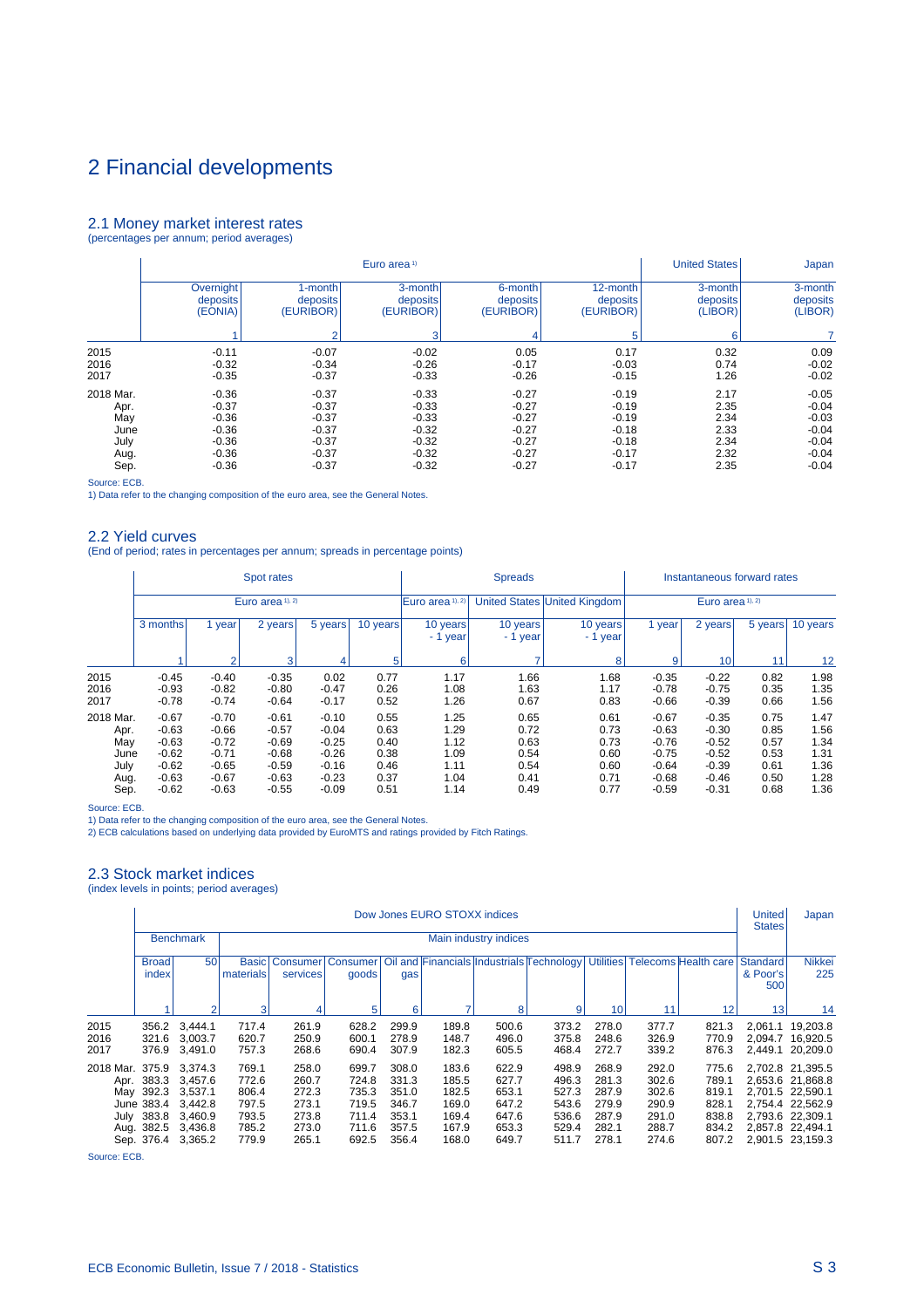#### 2.4 MFI interest rates on loans to and deposits from households (new business) 1), 2) (Percentages per annum; period average, unless otherwise indicated)

|            |       | <b>Deposits</b><br><b>With</b><br>Redeem- |                |       | Revolving Extended Loans for consumption<br>Loans for house purchase<br>Loans<br>credit<br>to sole<br>loans |        |                                               |                  |             |                   |          |                   |        |             |                                    |           |
|------------|-------|-------------------------------------------|----------------|-------|-------------------------------------------------------------------------------------------------------------|--------|-----------------------------------------------|------------------|-------------|-------------------|----------|-------------------|--------|-------------|------------------------------------|-----------|
|            | Over- |                                           |                |       | and                                                                                                         |        | card   By initial period   APRC <sup>3)</sup> |                  | proprietors | By initial period |          |                   |        |             | <b>APRC</b> <sup>3</sup> Composite |           |
|            | night | able                                      | an agreed      |       | <b>loverdrafts</b>                                                                                          | credit |                                               | of rate fixation |             | and               |          | of rate fixation  |        |             |                                    | cost-of-  |
|            |       | at                                        | maturity of:   |       |                                                                                                             |        |                                               |                  |             | unincor-          |          |                   |        |             |                                    | borrowing |
|            |       | notice                                    |                |       |                                                                                                             |        | Floating                                      | Over             |             | porated           | Floating | Over <sub>1</sub> | Over 5 | Over        |                                    | indicator |
|            |       | of up!                                    | $Up$ to        | Over  |                                                                                                             |        | rate and                                      |                  |             | partner-          | rate and | and up            | and up | 10          |                                    |           |
|            |       | to $3$                                    | $\overline{2}$ | 2     |                                                                                                             |        | up to                                         | year             |             | ships             | up to    | to $5$            |        | to 10 years |                                    |           |
|            |       | months                                    | years          | years |                                                                                                             |        | 1 year                                        |                  |             |                   | year     | years             | years  |             |                                    |           |
|            |       | $\mathcal{P}$                             | 3              | 4     | 5                                                                                                           | 6      | ۰,                                            | 8                | 9           | 10                | 11       | 12                | 13     | 14          | 15                                 | 16        |
| 2017 Sep.  | 0.05  | 0.44                                      | 0.35           | 0.74  | 6.26                                                                                                        | 16.80  | 5.07                                          | 5.71             | 6.20        | 2.37              | 1.70     | 1.93              | 1.96   | 1.96        | 2.20                               | 1.89      |
| Oct.       | 0.05  | 0.44                                      | 0.35           | 0.75  | 6.23                                                                                                        | 16.80  | 4.94                                          | 5.68             | 6.16        | 2.43              | 1.68     | 1.91              | 1.93   | 1.96        | 2.18                               | 1.88      |
| Nov.       | 0.04  | 0.44                                      | 0.33           | 0.75  | 6.21                                                                                                        | 16.80  | 4.73                                          | 5.69             | 6.14        | 2.38              | 1.67     | 1.92              | 1.95   | 1.94        | 2.16                               | 1.87      |
| Dec.       | 0.04  | 0.44                                      | 0.34           | 0.73  | 6.09                                                                                                        | 16.84  | 4.47                                          | 5.39             | 5.80        | 2.31              | 1.68     | 1.86              | 1.92   | 1.87        | 2.15                               | 1.83      |
| 2018 Jan.  | 0.04  | 0.44                                      | 0.36           | 0.69  | 6.16                                                                                                        | 16.90  | 5.02                                          | 5.83             | 6.28        | 2.30              | 1.67     | 1.87              | 1.91   | 1.90        | 2.14                               | 1.84      |
| Feb.       | 0.04  | 0.44                                      | 0.34           | 0.69  | 6.19                                                                                                        | 16.86  | 4.72                                          | 5.70             | 6.19        | 2.37              | 1.64     | 1.88              | 1.93   | 1.91        | 2.14                               | 1.84      |
| Mar.       | 0.04  | 0.45                                      | 0.35           | 0.67  | 6.14                                                                                                        | 16.87  | 4.71                                          | 5.57             | 6.05        | 2.34              | 1.63     | 1.84              | 1.95   | 1.91        | 2.14                               | 1.84      |
| Apr.       | 0.04  | 0.45                                      | 0.34           | 0.61  | 6.12                                                                                                        | 16.84  | 4.95                                          | 5.67             | 6.15        | 2.36              | 1.62     | 1.85              | 1.96   | 1.90        | 2.13                               | 1.83      |
| May        | 0.04  | 0.46                                      | 0.34           | 0.57  | 6.10                                                                                                        | 16.87  | 4.83                                          | 5.88             | 6.39        | 2.39              | 1.58     | 1.87              | 1.97   | 1.90        | 2.13                               | 1.83      |
| June       | 0.03  | 0.46                                      | 0.33           | 0.63  | 6.04                                                                                                        | 16.84  | 4.47                                          | 5.64             | 6.10        | 2.31              | 1.60     | 1.84              | 1.97   | 1.88        | 2.12                               | 1.82      |
| July       | 0.03  | 0.45                                      | 0.33           | 0.63  | 6.01                                                                                                        | 16.80  | 4.85                                          | 5.75             | 6.22        | 2.40              | 1.63     | 1.86              | 1.93   | 1.85        | 2.12                               | 1.81      |
| Aug. $(p)$ | 0.03  | 0.45                                      | 0.30           | 0.63  | 6.02                                                                                                        | 16.79  | 5.23                                          | 5.88             | 6.37        | 2.39              | 1.63     | 1.82              | 1.92   | 1.85        | 2.12                               | 1.81      |

Source: ECB.

1) Data refer to the changing composition of the euro area.

2) Including non-profit institutions serving households.

3) Annual percentage rate of charge (APRC).

# 2.5 MFI interest rates on loans to and deposits from non-financial corporations (new business) 1), 2)<br>(Percentages per annum; period average, unless otherwise indicated)

|                   |                | <b>Deposits</b> |                                | <b>Revolving</b><br>loans and |                         |                        |                       | Other loans by size and initial period of rate fixation |                     |                |                 |                               |                 | Composite<br>cost-of-  |
|-------------------|----------------|-----------------|--------------------------------|-------------------------------|-------------------------|------------------------|-----------------------|---------------------------------------------------------|---------------------|----------------|-----------------|-------------------------------|-----------------|------------------------|
|                   | Over-<br>night |                 | With an agreed<br>maturity of: | overdrafts                    |                         | up to EUR 0.25 million |                       | over EUR 0.25 and up to 1 million                       |                     |                |                 | over EUR 1 million            |                 | borrowing<br>indicator |
|                   |                | $Up$ to         | Over                           |                               | <b>Floating</b><br>rate | Over<br>3 months       | <b>Over</b><br>1 year | Floating<br>rate                                        | Over<br>3 months    | Over<br>1 year | <b>Floating</b> | Over<br>rate $ 3$ months      | Over<br>1 year  |                        |
|                   |                | 2 years 2 years |                                |                               | and up to<br>3 months   | and up to<br>1 year    |                       | and up to<br>3 months                                   | and up to<br>1 year |                | 3 months        | and up to and up to<br>1 year |                 |                        |
|                   |                | $\overline{2}$  | 3                              | 4                             | 5 <sub>1</sub>          | 6                      | ⇁                     | 8                                                       | 9                   | 10             | 11              | 12                            | 13 <sup>1</sup> | 14                     |
| 2017 Sep.         | 0.04           | 0.07            | 0.44                           | 2.43                          | 2.44                    | 2.73                   | 2.41                  | 1.71                                                    | 1.69                | 1.77           | 1.19            | 1.47                          | 1.59            | 1.73                   |
| Oct.<br>Nov.      | 0.04<br>0.04   | 0.11<br>0.08    | 0.40<br>0.30                   | 2.40<br>2.36                  | 2.39<br>2.43            | 2.69<br>2.61           | 2.38<br>2.37          | 1.70<br>1.71                                            | 1.66<br>1.62        | 1.73<br>1.72   | 1.23<br>1.23    | 1.35<br>1.33                  | 1.61<br>1.57    | 1.73<br>1.71           |
| Dec.              | 0.04           | 0.06            | 0.32                           | 2.35                          | 2.40                    | 2.46                   | 2.31                  | 1.70                                                    | 1.67                | 1.71           | 1.34            | 1.28                          | 1.53            | 1.71                   |
| 2018 Jan.<br>Feb. | 0.04<br>0.04   | 0.05<br>0.09    | 0.39<br>0.42                   | 2.35<br>2.36                  | 2.39<br>2.37            | 2.52<br>2.48           | 2.33<br>2.33          | 1.65<br>1.66                                            | 1.61<br>1.62        | 1.72<br>1.74   | 1.12<br>1.18    | 1.37<br>1.34                  | 1.60<br>1.63    | 1.67<br>1.70           |
| Mar.              | 0.04           | 0.08            | 0.40                           | 2.33                          | 2.42                    | 2.53                   | 2.34                  | 1.67                                                    | 1.61                | 1.70           | 1.26            | 1.39                          | 1.66            | 1.73                   |
| Apr.<br>May       | 0.04<br>0.03   | 0.06<br>0.08    | 0.31<br>0.43                   | 2.32<br>2.28                  | 2.36<br>2.31            | 2.42<br>2.47           | 2.33<br>2.37          | 1.67<br>1.65                                            | 1.61<br>1.61        | 1.74<br>1.74   | 1.23<br>1.08    | 1.29<br>1.22                  | 1.65<br>1.65    | 1.70<br>1.62           |
| June              | 0.04           | 0.07            | 0.74                           | 2.29                          | 2.27                    | 2.44                   | 2.31                  | 1.64                                                    | 1.56                | 1.70           | 1.21            | 1.33                          | 1.70            | 1.68                   |
| July<br>Aug. (p)  | 0.03<br>0.03   | 0.08<br>0.09    | 0.38<br>0.60                   | 2.27<br>2.25                  | 2.16<br>2.21            | 2.41<br>2.42           | 2.28<br>2.35          | 1.67<br>1.66                                            | 1.59<br>1.63        | 1.68<br>1.74   | 1.14<br>1.14    | 1.30<br>1.27                  | 1.66<br>1.68    | 1.63<br>1.65           |

Source: ECB.

1) Data refer to the changing composition of the euro area.<br>2) In accordance with the ESA 2010, in December 2014 holding companies of non-financial groups were reclassified from the non-financial corporations sector to the corporations sector.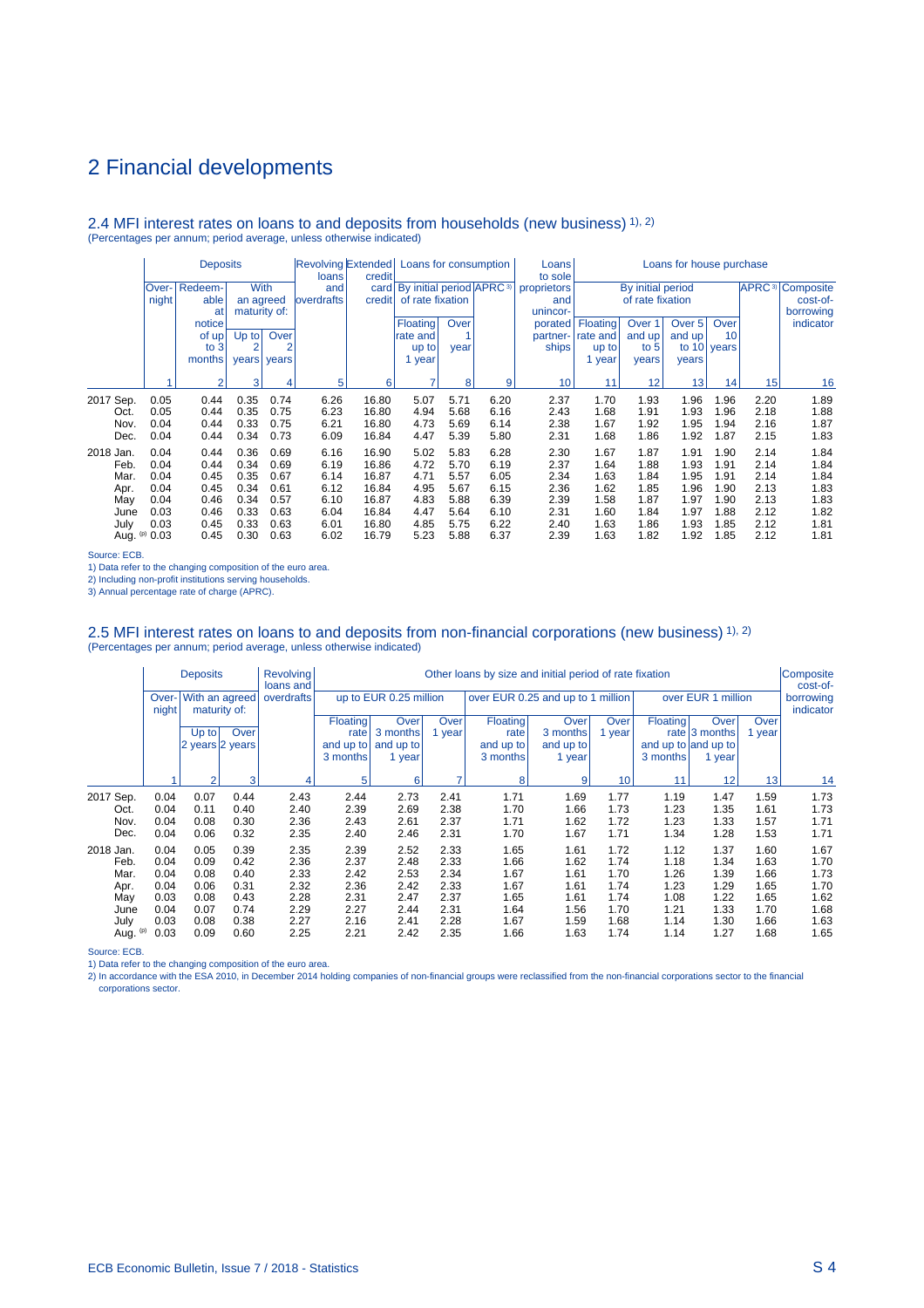# 2.6 Debt securities issued by euro area residents, by sector of the issuer and initial maturity (EUR billions; transactions during the month and end-of-period outstanding amounts; nominal values)

|                  |                            |                           |                        |              | <b>Outstanding amounts</b>   |                |                            |            |                           |              | Gross issues <sup>1)</sup> |                              |                    |                 |
|------------------|----------------------------|---------------------------|------------------------|--------------|------------------------------|----------------|----------------------------|------------|---------------------------|--------------|----------------------------|------------------------------|--------------------|-----------------|
|                  | Total                      | <b>MFIs</b><br>(including |                        |              | Non-MFI corporations         |                | General government   Total |            | <b>MFIs</b><br>(including |              |                            | Non-MFI corporations         | General government |                 |
|                  |                            | Euro-                     | Financial              |              | Non-                         | Central        | <b>Other</b>               |            | Euro-                     | Financial    |                            | Non-                         | Central            | Other           |
|                  |                            |                           | system)   corporations |              | financial                    | qovern-        | qeneral                    |            | system)                   | corporations |                            | financial                    | qovern-            | general         |
|                  |                            |                           | <b>MFIs</b>            |              | other than FVCs corporations | ment           | govern-<br>ment            |            |                           | <b>MFIs</b>  |                            | other than FVCs corporations | ment               | govern-<br>ment |
|                  |                            | $\overline{2}$            | 3                      | 4            | 5                            | 6              | 7                          | 8          | 9                         | 10           | 11                         | 12                           | 13                 | 14              |
|                  |                            |                           |                        |              |                              |                | Short-term                 |            |                           |              |                            |                              |                    |                 |
| 2015             | 1,269                      | 517                       | 147                    |              | 62                           | 478            | 65                         | 347        | 161                       | 37           |                            | 33                           | 82                 | 34              |
| 2016             | 1,241                      | 518                       | 136                    |              | 59                           | 466            | 62                         | 349        | 161                       | 45           |                            | 31                           | 79                 | 33              |
| 2017             | 1,241                      | 520                       | 156                    |              | 70                           | 438            | 57                         | 368        | 167                       | 55           |                            | 37                           | 79                 | 31              |
| 2018 Mar.        | 1.307                      | 542                       | 161                    |              | 84                           | 453            | 67                         | 389        | 168                       | 63           |                            | 41                           | 84                 | 33              |
| Apr.             | 1,326                      | 543                       | 171                    |              | 94                           | 450            | 69                         | 400        | 181                       | 54           |                            | 43                           | 73                 | 49              |
| May              | 1,318                      | 539                       | 170<br>179             |              | 99<br>90                     | 445<br>457     | 66<br>59                   | 387<br>390 | 182<br>157                | 42           |                            | 44                           | 79<br>82           | 41              |
| June<br>July     | 1,308<br>1,313             | 523<br>528                | 176                    |              | 96                           | 453            | 60                         | 428        | 197                       | 73<br>63     |                            | 43<br>48                     | 79                 | 36<br>42        |
| Aug.             | 1,306                      | 524                       | 175                    |              | 94                           | 447            | 65                         | 396        | 200                       | 50           |                            | 31                           | 82                 | 33              |
|                  |                            |                           |                        |              |                              |                | Long-term                  |            |                           |              |                            |                              |                    |                 |
| 2015             | 15,250                     | 3,786                     | 3,244                  | ä,           | 1,102                        | 6,481          | 637                        | 215        | 68                        | 45           |                            | 14                           | 80                 | 9               |
| 2016             | 15,392                     | 3,695                     | 3,219                  | ÷.           | 1.195                        | 6.643          | 641                        | 220        | 62                        | 54           |                            | 18                           | 78                 | 8               |
| 2017             | 15,360                     | 3,560                     | 3,082                  | ä,           | 1,255                        | 6,821          | 642                        | 247        | 66                        | 74           |                            | 17                           | 83                 | $\overline{7}$  |
| 2018 Mar. 15,443 |                            | 3,580                     | 3,079                  | ä.           | 1,257                        | 6,904          | 624                        | 282        | 68                        | 83           |                            | 26                           | 96                 | 7               |
|                  | Apr. 15,446                | 3,578                     | 3,094                  |              | 1,265                        | 6,886          | 624                        | 232        | 61                        | 65           |                            | 16                           | 85                 | 4               |
|                  | May 15,532                 | 3,586                     | 3,128                  | $\mathbf{r}$ | 1,271                        | 6,927          | 621                        | 202        | 49                        | 54           |                            | 17                           | 80                 | 3               |
|                  | June15,535                 | 3,573                     | 3,135                  |              | 1.263                        | 6.944          | 620                        | 223        | 64                        | 65           |                            | 14                           | 72                 | $\overline{7}$  |
|                  | July 15,546<br>Aug. 15,537 | 3.567<br>3,579            | 3,130<br>3,102         |              | 1.272<br>1,270               | 6.956<br>6,964 | 621<br>622                 | 214<br>123 | 55<br>51                  | 49<br>29     |                            | 17<br>$\overline{2}$         | 87<br>38           | 8<br>3          |

Source: ECB.

1) For the purpose of comparison, annual data refer to the average monthly figure over the year.

# 2.7 Growth rates and outstanding amounts of debt securities and listed shares (EUR billions; percentage changes)

|                                                  |                                                                      |                                                                |                                                                | <b>Debt securities</b>      |                                                                |                                                                |                                                          |                                                                |                                                    | <b>Listed shares</b>                                           |                                                                |
|--------------------------------------------------|----------------------------------------------------------------------|----------------------------------------------------------------|----------------------------------------------------------------|-----------------------------|----------------------------------------------------------------|----------------------------------------------------------------|----------------------------------------------------------|----------------------------------------------------------------|----------------------------------------------------|----------------------------------------------------------------|----------------------------------------------------------------|
|                                                  | <b>Total</b>                                                         | <b>MFIs</b><br>(including                                      |                                                                | <b>Non-MFI</b> corporations |                                                                |                                                                | General government                                       | <b>Total</b>                                                   | <b>MFIs</b>                                        | <b>Financial</b><br>corporations                               | Non-<br>financial                                              |
|                                                  |                                                                      | Eurosystem)                                                    | Financial<br>corporations<br>other than<br><b>MFIs</b>         |                             | Non-<br>financial<br><b>FVCs</b> corporations                  | Central<br>qovernment                                          | Other<br>general<br>qovernment                           |                                                                |                                                    | <b>MFIs</b>                                                    | other than   corporations                                      |
|                                                  | и                                                                    | $\overline{2}$                                                 | 3                                                              | 4                           | 5                                                              | 6                                                              | $\overline{7}$                                           | 8                                                              | 9                                                  | 10                                                             | 11                                                             |
|                                                  |                                                                      |                                                                |                                                                |                             | <b>Oustanding amount</b>                                       |                                                                |                                                          |                                                                |                                                    |                                                                |                                                                |
| 2015<br>2016<br>2017                             | 16,518.8<br>16,633.5<br>16,600.8                                     | 4,303.1<br>4.212.9<br>4,079.4                                  | 3,390.6<br>3,354.2<br>3,237.7                                  |                             | 1.163.8<br>1.254.6<br>1,325.1                                  | 6,958.9<br>7,108.1<br>7,258.9                                  | 702.4<br>703.5<br>699.8                                  | 6.814.4<br>7.089.5<br>7,954.8                                  | 584.3<br>537.6<br>612.5                            | 968.3<br>1.080.2<br>1,249.5                                    | 5,261.9<br>5,471.6<br>6,092.8                                  |
| 2018 Mar.<br>Apr.<br>May<br>June<br>July<br>Aug. | 16.750.6<br>16.772.4<br>16,850.5<br>16,843.5<br>16,859.2<br>16.842.5 | 4.122.2<br>4,121.1<br>4,125.4<br>4,095.5<br>4,095.2<br>4,103.0 | 3.240.5<br>3,265.0<br>3,297.6<br>3,313.1<br>3,306.0<br>3,276.7 |                             | 1.341.2<br>1.358.4<br>1.369.1<br>1,353.5<br>1.367.9<br>1.364.4 | 7,356.1<br>7,335.1<br>7,371.5<br>7,401.4<br>7,409.1<br>7,411.0 | 690.5<br>692.8<br>686.8<br>679.8<br>681.0<br>687.5       | 7.814.1<br>8.143.4<br>8,028.1<br>7,959.8<br>8,168.6<br>8,022.8 | 599.0<br>620.8<br>531.2<br>543.5<br>576.1<br>521.1 | 1.240.4<br>1.337.5<br>1.289.8<br>1,267.0<br>1.293.7<br>1,282.6 | 5.974.7<br>6,185.1<br>6,207.1<br>6,149.3<br>6,298.8<br>6,219.1 |
|                                                  |                                                                      |                                                                |                                                                |                             |                                                                | <b>Growth rate</b>                                             |                                                          |                                                                |                                                    |                                                                |                                                                |
| 2015<br>2016<br>2017                             | 0.2<br>0.4<br>1.3                                                    | $-7.0$<br>$-3.0$<br>$-0.5$                                     | 5.5<br>$-1.0$<br>$-0.1$                                        |                             | 4.9<br>6.4<br>6.1                                              | 1.8<br>2.2<br>2.2                                              | 0.6<br>$-0.1$<br>0.5                                     | 1.1<br>0.5<br>1.1                                              | 4.2<br>1.2<br>6.1                                  | 1.8<br>0.9<br>2.8                                              | 0.6<br>0.4<br>0.3                                              |
| 2018 Mar.<br>Apr.<br>May<br>June<br>July<br>Aug. | 1.6<br>1.6<br>1.1<br>1.2<br>1.2<br>1.3                               | $-0.1$<br>0.5<br>$-0.1$<br>$-0.6$<br>$-0.8$<br>$-0.2$          | 2.0<br>1.1<br>0.4<br>1.9<br>0.5<br>1.2                         |                             | 6.0<br>6.0<br>5.9<br>5.2<br>4.3<br>3.7                         | 2.1<br>2.0<br>1.6<br>1.8<br>2.4<br>2.2                         | $-2.7$<br>$-0.8$<br>$-1.9$<br>$-4.0$<br>$-2.5$<br>$-2.6$ | 1.0<br>1.3<br>1.4<br>1.3<br>1.2<br>1.2                         | 1.5<br>1.5<br>1.6<br>1.6<br>0.4<br>0.5             | 3.6<br>5.5<br>5.4<br>5.0<br>4.8<br>4.7                         | 0.4<br>0.5<br>0.5<br>0.5<br>0.6<br>0.5                         |

Source: ECB.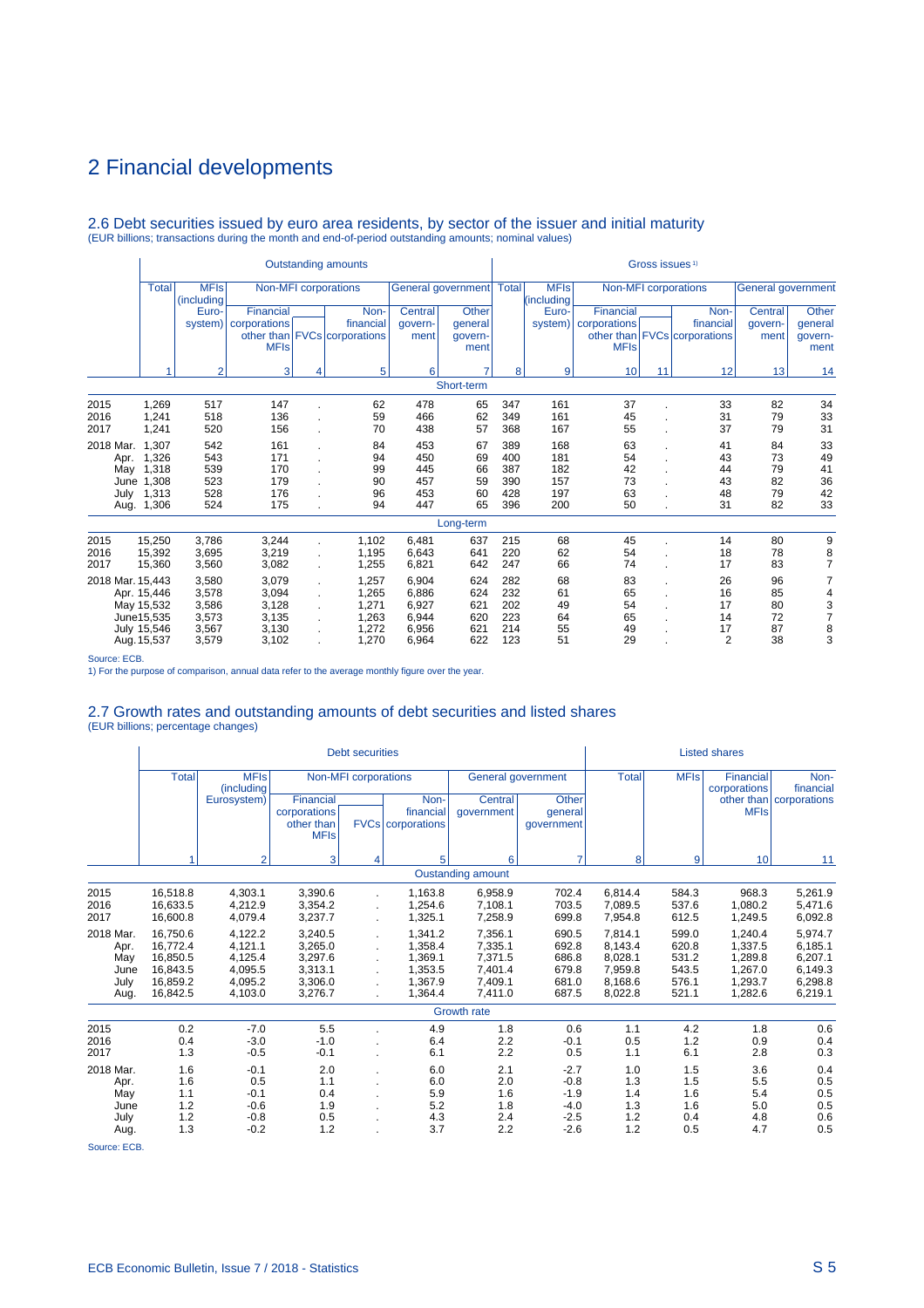# 2.8 Effective exchange rates 1) (period averages; index: 1999 Q1=100)

|                                                  |                                              |                                              | <b>EER-19</b>                                |                                        |                         |                      | <b>EER-38</b>                                      |                                              |
|--------------------------------------------------|----------------------------------------------|----------------------------------------------|----------------------------------------------|----------------------------------------|-------------------------|----------------------|----------------------------------------------------|----------------------------------------------|
|                                                  | Nominal                                      | <b>Real CPI</b>                              | <b>Real PPI</b>                              | <b>Real GDP</b><br>deflator            | Real ULCM <sup>2)</sup> | <b>Real ULCT</b>     | Nominal                                            | <b>Real CPI</b>                              |
|                                                  |                                              | $\mathcal{P}$                                | 3                                            |                                        | 5                       | 6                    |                                                    | 8                                            |
| 2015<br>2016<br>2017                             | 91.7<br>94.4<br>96.6                         | 87.6<br>89.5<br>91.4                         | 88.6<br>90.9<br>92.0                         | 82.9<br>85.0<br>85.9                   | 81.6<br>79.8<br>79.7    | 88.4<br>89.3<br>90.0 | 105.7<br>109.7<br>112.0                            | 86.9<br>88.8<br>90.0                         |
| 2017 Q4                                          | 98.6                                         | 93.2                                         | 93.5                                         | 87.5                                   | 80.3                    | 91.4                 | 115.0                                              | 92.0                                         |
| 2018 Q1<br>Q2<br>Q3                              | 99.6<br>98.4<br>99.2                         | 94.0<br>93.1<br>93.7                         | 94.5<br>93.2<br>93.4                         | 88.1<br>87.2                           | 81.3<br>80.4            | 91.9<br>91.0         | 117.0<br>117.0<br>119.2                            | 93.4<br>93.4<br>94.8                         |
| 2018 Apr.<br>May<br>June<br>July<br>Aug.<br>Sep. | 99.5<br>98.1<br>97.9<br>99.2<br>99.0<br>99.5 | 93.9<br>92.8<br>92.6<br>93.8<br>93.5<br>93.9 | 94.2<br>92.8<br>92.4<br>93.5<br>93.2<br>93.6 |                                        |                         |                      | 117.9<br>116.6<br>116.7<br>118.2<br>119.0<br>120.4 | 94.0<br>93.1<br>93.0<br>94.2<br>94.6<br>95.6 |
|                                                  |                                              |                                              | Percentage change versus previous month      |                                        |                         |                      |                                                    |                                              |
| 2018 Sep.                                        | 0.5                                          | 0.4                                          | 0.4                                          | Percentage change versus previous year |                         |                      | 1.2                                                | 1.0                                          |
| 2018 Sep.                                        | 0.4                                          | 0.3                                          | $-0.5$                                       |                                        |                         |                      | 4.7                                                | 3.7                                          |

Source: ECB.<br>1) For a definition of the trading partner groups and other information see the General Notes to the Statistics Bulletin.<br>2) ULCM-deflated series are available only for the EER-18 trading partner group.

## 2.9 Bilateral exchange rates

(period averages; units of national currency per euro)

|                                                  | <b>Chinese</b><br>renminbi                         | Croatian<br>kuna                                   | Czech<br>koruna                                          | krone                                              | Danish   Hungarian  <br>forint                                 | Japanese<br>yen                                                | Polish<br>zloty                                    | sterling                                           | Pound Romanian<br>leu                                    | <b>Swedish</b><br>krona                                  | <b>Swiss</b><br>franc                              | US<br><b>Dollar</b>                                |
|--------------------------------------------------|----------------------------------------------------|----------------------------------------------------|----------------------------------------------------------|----------------------------------------------------|----------------------------------------------------------------|----------------------------------------------------------------|----------------------------------------------------|----------------------------------------------------|----------------------------------------------------------|----------------------------------------------------------|----------------------------------------------------|----------------------------------------------------|
|                                                  |                                                    | $\overline{2}$                                     | $\vert$ 3                                                |                                                    | 5                                                              | 6                                                              | 7                                                  | 8                                                  | 9                                                        | 10                                                       | 11                                                 | 12                                                 |
| 2015<br>2016<br>2017                             | 6.973<br>7.352<br>7.629                            | 7.614<br>7.533<br>7.464                            | 27.279<br>27.034<br>26.326                               | 7.459<br>7.445<br>7.439                            | 309.996<br>311.438<br>309.193                                  | 134.314<br>120.197<br>126.711                                  | 4.184<br>4.363<br>4.257                            | 0.726<br>0.819<br>0.877                            | 4.4454<br>4.4904<br>4.5688                               | 9.353<br>9.469<br>9.635                                  | 1.068<br>1.090<br>1.112                            | 1.110<br>1.107<br>1.130                            |
| 2017 Q4                                          | 7.789                                              | 7.533                                              | 25.650                                                   | 7.443                                              | 311.597                                                        | 132.897                                                        | 4.232                                              | 0.887                                              | 4.6189                                                   | 9.793                                                    | 1.162                                              | 1.177                                              |
| 2018 Q1<br>Q <sub>2</sub><br>Q <sub>3</sub>      | 7.815<br>7.602<br>7.915                            | 7.438<br>7.398<br>7.417                            | 25.402<br>25.599<br>25.718                               | 7.447<br>7.448<br>7.455                            | 311.027<br>317.199<br>324.107                                  | 133.166<br>130.045<br>129.606                                  | 4.179<br>4.262<br>4.303                            | 0.883<br>0.876<br>0.892                            | 4.6553<br>4.6532<br>4.6471                               | 9.971<br>10.330<br>10.405                                | 1.165<br>1.174<br>1.144                            | 1.229<br>1.191<br>1.163                            |
| 2018 Apr.<br>May<br>June<br>July<br>Aug.<br>Sep. | 7.735<br>7.529<br>7.551<br>7.850<br>7.909<br>7.993 | 7.421<br>7.391<br>7.382<br>7.397<br>7.426<br>7.429 | 25.365<br>25.640<br>25.778<br>25.850<br>25.681<br>25.614 | 7.448<br>7.448<br>7.449<br>7.452<br>7.456<br>7.458 | 311.721<br>316.930<br>322.697<br>324.597<br>323.021<br>324.818 | 132.158<br>129.572<br>128.529<br>130.232<br>128.200<br>130.535 | 4.194<br>4.285<br>4.304<br>4.324<br>4.286<br>4.301 | 0.872<br>0.877<br>0.879<br>0.887<br>0.897<br>0.893 | 4.6578<br>4.6404<br>4.6623<br>4.6504<br>4.6439<br>4.6471 | 10.372<br>10.342<br>10.279<br>10.308<br>10.467<br>10.443 | 1.189<br>1.178<br>1.156<br>1.162<br>1.141<br>1.129 | 1.228<br>1.181<br>1.168<br>1.169<br>1.155<br>1.166 |
|                                                  |                                                    |                                                    |                                                          |                                                    |                                                                |                                                                | Percentage change versus previous month            |                                                    |                                                          |                                                          |                                                    |                                                    |
| 2018 Sep.                                        | 1.1                                                | 0.0                                                | $-0.3$                                                   | 0.0                                                | 0.6                                                            | 1.8                                                            | 0.3<br>Percentage change versus previous year      | $-0.5$                                             | 0.1                                                      | $-0.2$                                                   | $-1.1$                                             | 1.0                                                |
| 2018 Sep.<br>Source: ECB.                        | 2.1                                                | $-0.5$                                             | $-1.8$                                                   | 0.2                                                | 5.3                                                            | $-1.1$                                                         | 0.7                                                | $-0.2$                                             | 1.0                                                      | 9.5                                                      | $-1.6$                                             | $-2.1$                                             |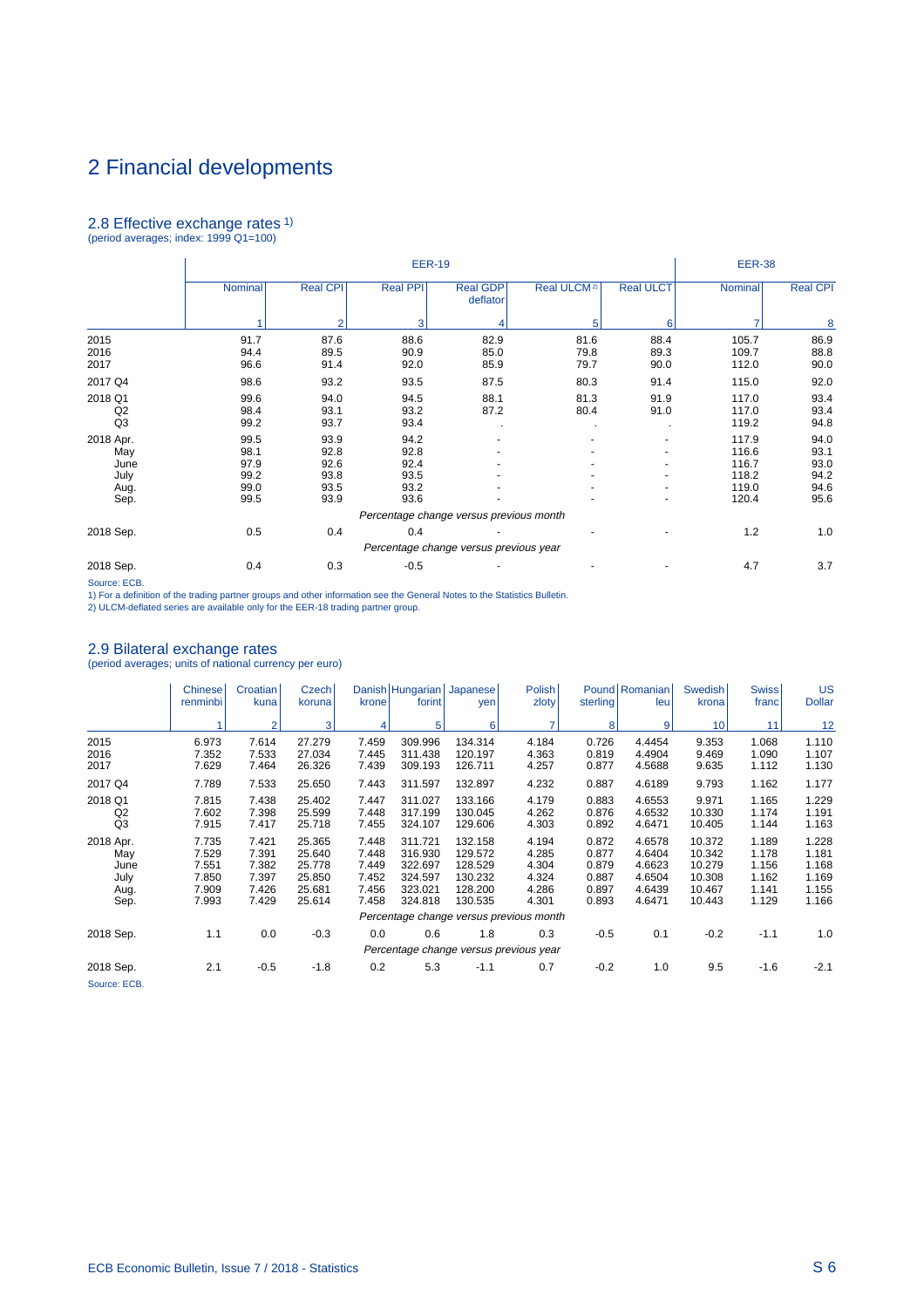|                                                  |                                                    | Total <sup>1)</sup>                                       |                                                | <b>Direct</b><br>investment                         |                                                                    | Portfolio<br>investment                         |                                                      | <b>Net</b><br>financial<br>derivatives       |                                                        | Other investment                                       | Reserve<br>assets                            | Memo:<br><b>Gross</b><br>external |
|--------------------------------------------------|----------------------------------------------------|-----------------------------------------------------------|------------------------------------------------|-----------------------------------------------------|--------------------------------------------------------------------|-------------------------------------------------|------------------------------------------------------|----------------------------------------------|--------------------------------------------------------|--------------------------------------------------------|----------------------------------------------|-----------------------------------|
|                                                  | <b>Assets</b>                                      | <b>Liabilities</b>                                        | <b>Net</b>                                     | <b>Assets</b>                                       | Liabilities                                                        | <b>Assets</b>                                   | <b>Liabilities</b>                                   |                                              | <b>Assets</b>                                          | Liabilities                                            |                                              | debt                              |
|                                                  | 4                                                  | $\overline{2}$                                            | 3                                              | 4                                                   | 5                                                                  | 6                                               | 7                                                    | 8                                            | 9                                                      | 10                                                     | 11                                           | 12                                |
|                                                  |                                                    |                                                           |                                                |                                                     | Outstanding amounts (international investment position)            |                                                 |                                                      |                                              |                                                        |                                                        |                                              |                                   |
| 2017 Q3<br>Q4                                    | 24.839.7<br>24,835.5                               | 25.633.3<br>25,544.2                                      | $-793.6$<br>$-708.7$                           | 10.775.6<br>10,671.6                                | 8.756.8<br>8,769.0                                                 | 8.386.5<br>8,550.7                              | 10.955.4<br>10,950.1                                 | $-62.2$<br>$-55.6$                           | 5.065.0<br>4,999.1                                     | 5.921.1<br>5,825.1                                     | 674.8<br>669.7                               | 14.129.9<br>13,898.7              |
| 2018 Q1<br>Q2                                    | 24.850.9<br>25,408.4                               | 25.602.9<br>25,943.9                                      | $-752.0$<br>$-535.5$                           | 10.593.7<br>10,732.7                                | 8.682.3<br>8,687.8                                                 | 8.529.5<br>8,742.0                              | 10.919.5<br>10,994.5                                 | $-77.1$<br>$-84.8$                           | 5.131.4<br>5,328.5                                     | 6.001.1<br>6,261.6                                     | 673.4<br>690.0                               | 14,118.9<br>14,295.2              |
|                                                  |                                                    |                                                           |                                                |                                                     | Outstanding amounts as a percentage of GDP                         |                                                 |                                                      |                                              |                                                        |                                                        |                                              |                                   |
| 2018 Q2                                          | 222.8                                              | 227.5                                                     | $-4.7$                                         | 94.1                                                | 76.2                                                               | 76.7                                            | 96.4                                                 | $-0.7$                                       | 46.7                                                   | 54.9                                                   | 6.1                                          | 125.4                             |
|                                                  |                                                    |                                                           |                                                |                                                     |                                                                    | <b>Transactions</b>                             |                                                      |                                              |                                                        |                                                        |                                              |                                   |
| 2017 Q3<br>Q4                                    | 62.0<br>81.9                                       | $-54.4$<br>$-37.3$                                        | 116.4<br>119.3                                 | $-154.9$<br>33.9                                    | $-163.1$<br>45.5                                                   | 187.5<br>86.2                                   | 61.6<br>18.8                                         | $-10.3$<br>4.5                               | 39.1<br>$-44.4$                                        | 47.1<br>$-101.7$                                       | 0.5<br>1.9                                   |                                   |
| 2018 Q1<br>Q2                                    | 453.5<br>98.7                                      | 328.1<br>14.8                                             | 125.4<br>83.8                                  | 63.0<br>$-59.6$                                     | $-60.4$<br>$-122.8$                                                | 194.7<br>$-1.9$                                 | 176.7<br>$-42.4$                                     | $-4.5$<br>40.5                               | 188.9<br>113.0                                         | 211.8<br>180.0                                         | 11.4<br>6.6                                  |                                   |
| 2018 Mar.<br>Apr.<br>May<br>June<br>July<br>Aug. | 0.9<br>104.8<br>133.1<br>$-139.2$<br>102.4<br>15.7 | $-103.5$<br>113.2<br>103.3<br>$-201.7$<br>96.3<br>$-11.7$ | 104.3<br>$-8.4$<br>29.8<br>62.5<br>6.1<br>27.4 | 19.5<br>21.9<br>$-23.6$<br>$-57.9$<br>$-2.0$<br>9.1 | $-50.8$<br>$-21.2$<br>$-16.4$<br>$-85.2$<br>17.2<br>4.5            | 50.1<br>8.3<br>$-2.9$<br>$-7.3$<br>42.6<br>19.6 | 86.4<br>$-22.5$<br>$-53.1$<br>33.1<br>8.6<br>$-51.7$ | $-2.9$<br>12.1<br>15.5<br>12.9<br>5.7<br>7.5 | $-75.0$<br>66.2<br>141.6<br>$-94.8$<br>60.5<br>$-23.7$ | $-139.1$<br>156.9<br>172.7<br>$-149.6$<br>70.5<br>35.6 | 9.2<br>$-3.6$<br>2.3<br>7.9<br>$-4.3$<br>3.3 |                                   |
|                                                  |                                                    |                                                           |                                                |                                                     | 12-month cumulated transactions                                    |                                                 |                                                      |                                              |                                                        |                                                        |                                              |                                   |
| 2018 Aug.                                        | 797.3                                              | 357.1                                                     | 440.2                                          | 59.0                                                | $-125.7$<br>12-month cumulated transactions as a percentage of GDP | 406.4                                           | 145.3                                                | 51.5                                         | 255.2                                                  | 337.5                                                  | 25.2                                         |                                   |
| 2018 Aug.                                        | 7.0                                                | 3.1                                                       | 3.9                                            | 0.5                                                 | $-1.1$                                                             | 3.6                                             | 1.3                                                  | 0.5                                          | 2.2                                                    | 3.0                                                    | 0.2                                          |                                   |
| $\sim$ $\sim$ $\sim$                             |                                                    |                                                           |                                                |                                                     |                                                                    |                                                 |                                                      |                                              |                                                        |                                                        |                                              |                                   |

2.10 Euro area balance of payments, financial account (EUR billions, unless otherwise indicated; outstanding amounts at end of period; transactions during period)

Source: ECB.

1) Net financial derivatives are included in total assets.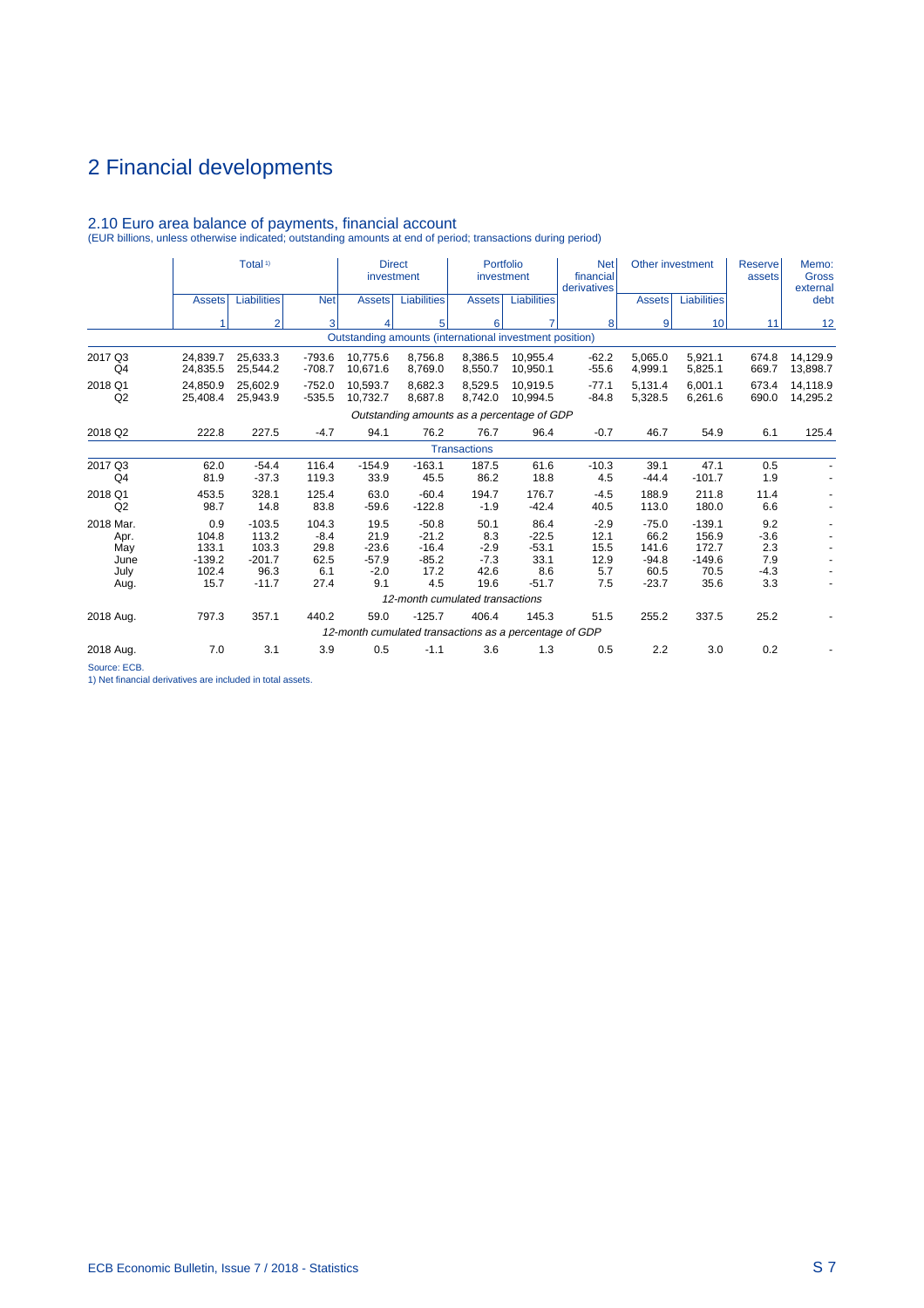# <span id="page-101-0"></span>3.1 GDP and expenditure components (quarterly data seasonally adjusted; annual data unadjusted)

|                           |                                  |                                  |                               |                                                                                    |                                                       |                                                                         | <b>GDP</b>              |                                      |                                         |                         |                                |                               |
|---------------------------|----------------------------------|----------------------------------|-------------------------------|------------------------------------------------------------------------------------|-------------------------------------------------------|-------------------------------------------------------------------------|-------------------------|--------------------------------------|-----------------------------------------|-------------------------|--------------------------------|-------------------------------|
|                           | <b>Total</b>                     |                                  |                               |                                                                                    |                                                       | Domestic demand                                                         |                         |                                      |                                         |                         | External balance <sup>1)</sup> |                               |
|                           |                                  | <b>Total</b>                     | Private<br>consumption        | Government<br>consumption                                                          |                                                       | Gross fixed capital formation<br><b>Total</b><br>construction machinery | <b>Total</b>            | Intellectual<br>property<br>products | Changes in<br>inventories <sup>2)</sup> | <b>Total</b>            | Exports <sup>1)</sup>          | Imports <sup>1)</sup>         |
|                           | 1                                | $\overline{2}$                   | 3                             | 4                                                                                  | 5                                                     | 6                                                                       | $\overline{7}$          | 8                                    | 9                                       | 10                      | 11                             | 12                            |
|                           |                                  |                                  |                               |                                                                                    |                                                       | <b>Current prices (EUR billions)</b>                                    |                         |                                      |                                         |                         |                                |                               |
| 2015<br>2016<br>2017      | 10,534.2<br>10.827.5<br>11,205.8 | 10,060.1<br>10.349.6<br>10,683.0 | 5,743.1<br>5,877.4<br>6,058.2 |                                                                                    | 2,172.5 2,110.8<br>2,223.3 2,210.9<br>2,279.5 2,302.9 | 1,014.6<br>1,053.5<br>1,121.6                                           | 640.4<br>679.1<br>716.3 | 449.7<br>472.2<br>459.2              | 33.6<br>38.1<br>42.4                    | 474.1<br>477.9<br>522.8 | 4,865.1<br>4,941.4<br>5,293.6  | 4,391.1<br>4,463.5<br>4,770.8 |
| 2017 Q3<br>Q4             | 2.818.4<br>2,843.9               | 2.680.3<br>2,703.3               | 1.518.8<br>1,531.1            | 571.8<br>576.1                                                                     | 577.1<br>589.2                                        | 282.7<br>288.1                                                          | 180.7<br>185.4          | 112.2<br>114.3                       | 12.6<br>6.9                             | 138.2<br>140.6          | 1.325.1<br>1,360.5             | 1.187.0<br>1,219.9            |
| 2018 Q1<br>Q2             | 2,864.5<br>2,890.0               | 2,723.9<br>2,757.3               | 1,543.9<br>1,553.2            | 578.0<br>584.4                                                                     | 592.4<br>603.4                                        | 292.2<br>297.7                                                          | 184.2<br>189.1          | 114.5<br>115.3                       | 9.7<br>16.3                             | 140.6<br>132.8          | 1,356.5<br>1,376.7             | 1,215.9<br>1,244.0            |
|                           |                                  |                                  |                               |                                                                                    |                                                       | as a percentage of GDP                                                  |                         |                                      |                                         |                         |                                |                               |
| 2017                      | 100.0                            | 95.3                             | 54.1                          | 20.3                                                                               | 20.6                                                  | 10.0                                                                    | 6.4                     | 4.1                                  | 0.4                                     | 4.7                     |                                |                               |
|                           |                                  |                                  |                               |                                                                                    |                                                       | Chain-linked volumes (prices for the previous year)                     |                         |                                      |                                         |                         |                                |                               |
|                           |                                  |                                  |                               |                                                                                    |                                                       | quarter-on-quarter percentage changes                                   |                         |                                      |                                         |                         |                                |                               |
| 2017 Q3<br>Q4             | 0.7<br>0.7                       | 0.3<br>0.3                       | 0.4<br>0.2                    | 0.5<br>0.2                                                                         | $-0.3$<br>1.5                                         | 1.2<br>0.9                                                              | 2.0<br>2.5              | $-7.0$<br>1.7                        |                                         |                         | 1.3<br>2.1                     | 0.6<br>1.5                    |
| 2018 Q1<br>Q2             | 0.4<br>0.4                       | 0.6<br>0.5                       | 0.5<br>0.2                    | 0.1<br>0.4                                                                         | 0.1<br>1.4                                            | 0.6<br>1.1                                                              | $-0.6$<br>2.6           | $-0.2$<br>0.5                        |                                         | ä,                      | $-0.7$<br>1.0                  | $-0.5$<br>1.2                 |
|                           |                                  |                                  |                               |                                                                                    |                                                       | annual percentage changes                                               |                         |                                      |                                         |                         |                                |                               |
| 2015<br>2016<br>2017      | 2.1<br>1.9<br>2.4                | 2.4<br>2.4<br>1.7                | 1.8<br>2.0<br>1.6             | 1.3<br>1.8<br>1.2                                                                  | 4.9<br>4.0<br>2.6                                     | 0.4<br>2.8<br>3.9                                                       | 5.6<br>5.8<br>5.0       | 15.6<br>4.3<br>$-3.5$                |                                         |                         | 6.5<br>3.0<br>5.2              | 7.6<br>4.2<br>3.9             |
| 2017 Q3<br>Q <sub>4</sub> | 2.8<br>2.7                       | 2.0<br>1.3                       | 1.9<br>1.6                    | 1.4<br>1.2                                                                         | 2.5<br>2.6                                            | 4.3<br>4.2                                                              | 5.8<br>6.8              | $-6.1$<br>$-6.8$                     |                                         | L.                      | 5.7<br>6.3                     | 4.1<br>3.6                    |
| 2018 Q1<br>Q2             | 2.4<br>2.2                       | 1.9<br>1.6                       | 1.7<br>1.4                    | 1.1<br>1.1                                                                         | 3.5<br>2.8                                            | 3.6<br>3.8                                                              | 5.5<br>6.6              | 0.0<br>$-5.2$                        |                                         |                         | 3.8<br>3.8                     | 2.7<br>2.8                    |
|                           |                                  |                                  |                               | contributions to quarter-on-quarter percentage changes in GDP; percentage points   |                                                       |                                                                         |                         |                                      |                                         |                         |                                |                               |
| 2017 Q3<br>Q4             | 0.7<br>0.7                       | 0.3<br>0.3                       | 0.2<br>0.1                    | 0.1<br>0.0                                                                         | $-0.1$<br>0.3                                         | 0.1<br>0.1                                                              | 0.1<br>0.2              | $-0.3$<br>0.1                        | 0.0<br>$-0.2$                           | 0.4<br>0.4              |                                |                               |
| 2018 Q1<br>Q2             | 0.4<br>0.4                       | 0.5<br>0.5                       | 0.3<br>0.1                    | 0.0<br>0.1<br>contributions to annual percentage changes in GDP; percentage points | 0.0<br>0.3                                            | 0.1<br>0.1                                                              | 0.0<br>0.2              | 0.0<br>0.0                           | 0.2<br>0.0                              | $-0.2$<br>0.0           |                                | $\ddot{\phantom{1}}$          |
| 2015                      | 2.1                              | 2.3                              | 1.0                           | 0.3                                                                                | 1.0                                                   | 0.0                                                                     | 0.3                     | 0.6                                  | 0.0                                     | $-0.2$                  |                                |                               |
| 2016<br>2017              | 1.9<br>2.4                       | 2.3<br>1.6                       | 1.1<br>0.9                    | 0.4<br>0.2                                                                         | 0.8<br>0.5                                            | 0.3<br>0.4                                                              | 0.4<br>0.3              | 0.2<br>$-0.2$                        | 0.1<br>0.0                              | $-0.4$<br>0.8           |                                |                               |
| 2017 Q3<br>Q <sub>4</sub> | 2.8<br>2.7                       | 1.9<br>1.3                       | 1.1<br>0.9                    | 0.3<br>0.3                                                                         | 0.5<br>0.5                                            | 0.4<br>0.4                                                              | 0.4<br>0.4              | $-0.3$<br>$-0.3$                     | 0.0<br>$-0.4$                           | 0.9<br>1.4              |                                |                               |
| 2018 Q1<br>Q2             | 2.4<br>2.2                       | 1.8<br>1.6                       | 0.9<br>0.8                    | 0.2<br>0.2                                                                         | 0.7<br>0.6                                            | 0.4<br>0.4                                                              | 0.3<br>0.4              | 0.0<br>$-0.2$                        | $-0.1$<br>0.0                           | 0.6<br>0.6              |                                |                               |

Sources: Eurostat and ECB calculations. 1) Exports and imports cover goods and services and include cross-border intra-euro area trade. 2) Including acquisitions less disposals of valuables.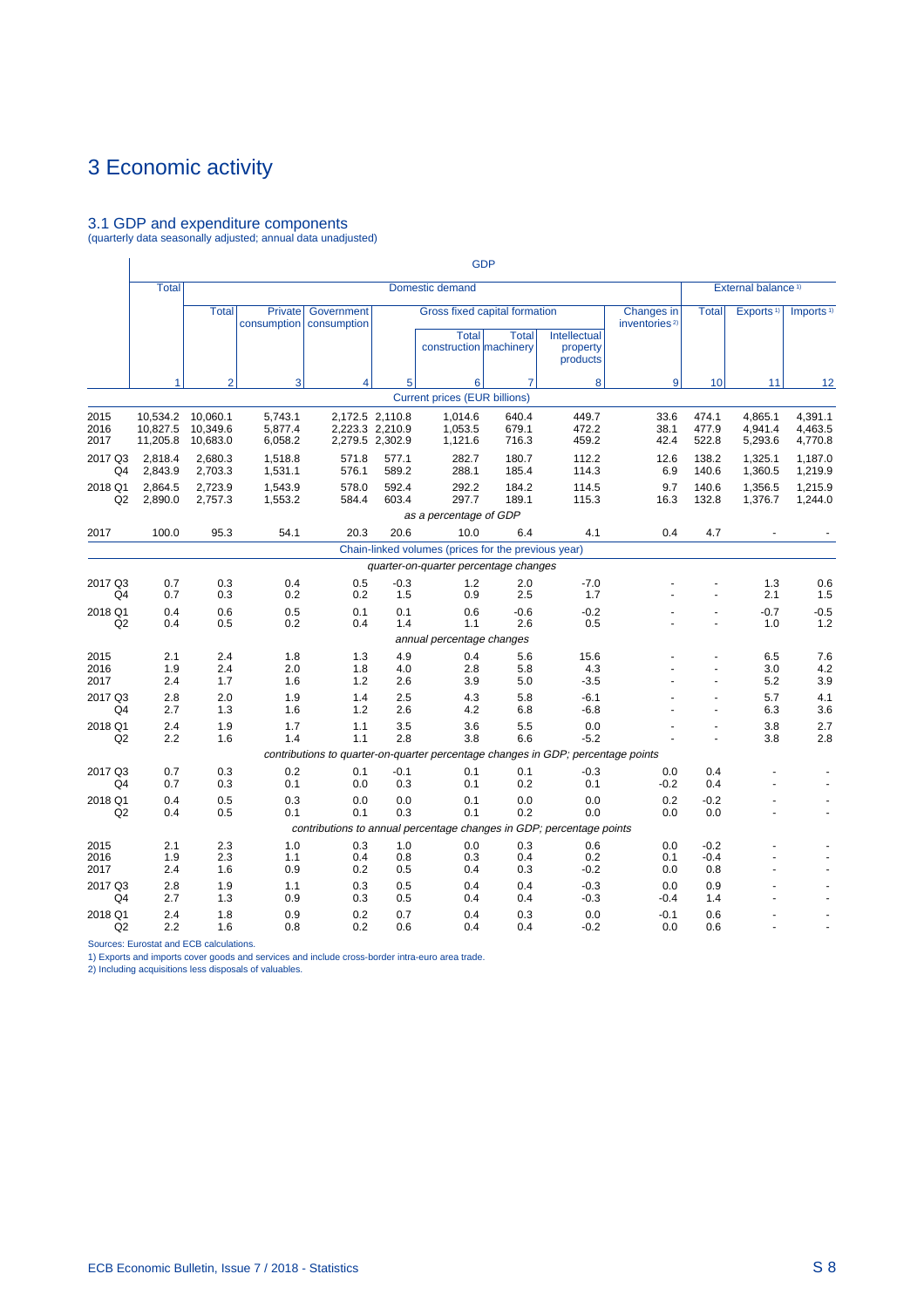# 3.2 Value added by economic activity (quarterly data seasonally adjusted; annual data unadjusted)

|                      |                                |                         |                                                                                          |                         |                                                          |                                                        | Gross value added (basic prices)     |                               |                                                                              |                                                                        |                                                   | <b>Taxes less</b><br>subsidies |
|----------------------|--------------------------------|-------------------------|------------------------------------------------------------------------------------------|-------------------------|----------------------------------------------------------|--------------------------------------------------------|--------------------------------------|-------------------------------|------------------------------------------------------------------------------|------------------------------------------------------------------------|---------------------------------------------------|--------------------------------|
|                      | <b>Total</b>                   | forestry and<br>fishing | Agriculture, Manufacturing<br>energy and<br>utilities                                    | Const-<br>ruction       | Trade,<br>transport,<br>modation<br>and food<br>services | Infor-<br>mation<br>accom- and com-<br>munica-<br>tion | Finance<br>and<br>insurance          | Real<br>estate                | Professional,<br>business and<br>support<br>services                         | Public ad-<br>ministration,<br>education,<br>health and<br>social work | Arts, enter-<br>tainment<br>and other<br>services | on<br>products                 |
|                      | 1                              | $\overline{2}$          | 3                                                                                        | 4                       | 5 <sup>1</sup>                                           | 6                                                      | 7                                    | 8                             | 9                                                                            | 10                                                                     | 11                                                | 12                             |
|                      |                                |                         |                                                                                          |                         |                                                          |                                                        | <b>Current prices (EUR billions)</b> |                               |                                                                              |                                                                        |                                                   |                                |
| 2015<br>2016<br>2017 | 9,461.6<br>9,715.8<br>10,048.5 | 159.5<br>158.6<br>171.3 | 1,901.3<br>1,962.6<br>2,032.8                                                            | 468.0<br>486.8<br>512.8 | 1.784.9<br>1,836.0<br>1,916.8                            | 433.5<br>452.7<br>469.4                                | 470.2<br>464.1<br>455.8              | 1,078.0<br>1,098.7<br>1,129.7 | 1,031.0<br>1,069.3<br>1,118.5                                                | 1,805.1<br>1,849.8<br>1,897.1                                          | 330.2<br>337.2<br>344.2                           | 1,072.6<br>1,111.7<br>1,157.3  |
| 2017 Q3<br>Q4        | 2.528.4<br>2,551.2             | 43.1<br>43.5            | 513.4<br>520.2                                                                           | 129.3<br>131.5          | 482.2<br>486.3                                           | 118.4<br>119.1                                         | 113.5<br>114.0                       | 283.8<br>285.3                | 281.6<br>284.8                                                               | 476.4<br>479.6                                                         | 86.5<br>86.8                                      | 290.0<br>292.7                 |
| 2018 Q1<br>Q2        | 2.568.1<br>2,589.9             | 42.9<br>42.5            | 518.9<br>522.0                                                                           | 134.1<br>136.3          | 489.9<br>494.7                                           | 120.5<br>122.0                                         | 114.4<br>114.0                       | 287.5<br>289.7                | 289.2<br>292.5                                                               | 483.1<br>488.5                                                         | 87.5<br>87.7                                      | 296.4<br>300.1                 |
|                      |                                |                         |                                                                                          |                         |                                                          |                                                        | as a percentage of value added       |                               |                                                                              |                                                                        |                                                   |                                |
| 2017                 | 100.0                          | 1.7                     | 20.2                                                                                     | 5.1                     | 19.1                                                     | 4.7                                                    | 4.5                                  | 11.2                          | 11.1                                                                         | 18.9                                                                   | 3.4                                               |                                |
|                      |                                |                         |                                                                                          |                         | Chain-linked volumes (prices for the previous year)      |                                                        |                                      |                               |                                                                              |                                                                        |                                                   |                                |
|                      |                                |                         |                                                                                          |                         | quarter-on-quarter percentage changes                    |                                                        |                                      |                               |                                                                              |                                                                        |                                                   |                                |
| 2017 Q3<br>Q4        | 0.7<br>0.7                     | 0.3<br>0.6              | 1.5<br>1.3                                                                               | 0.5<br>1.2              | 0.5<br>0.7                                               | 1.7<br>0.3                                             | -0.1<br>0.3                          | 0.4<br>0.3                    | 0.7<br>0.8                                                                   | 0.4<br>0.3                                                             | 0.4<br>0.1                                        | 0.3<br>0.5                     |
| 2018 Q1              | 0.4                            | 0.9                     | $-0.7$                                                                                   | 0.9                     | 0.8                                                      | 1.7                                                    | $-0.4$                               | 0.6                           | 1.0                                                                          | 0.5                                                                    | 0.1                                               | 0.3                            |
| Q2                   | 0.4                            | $-0.4$                  | 0.4                                                                                      | 0.7                     | 0.6                                                      | 1.5                                                    | 0.3<br>annual percentage changes     | 0.1                           | 0.8                                                                          | 0.2                                                                    | 0.0                                               | 0.5                            |
|                      |                                |                         |                                                                                          |                         | 2.2                                                      |                                                        | 0.0                                  | 0.7                           |                                                                              |                                                                        |                                                   | 3.5                            |
| 2015<br>2016<br>2017 | 1.9<br>1.9<br>2.4              | $-0.2$<br>$-1.4$<br>0.8 | 3.6<br>3.4<br>3.1                                                                        | 0.8<br>1.5<br>3.2       | 1.7<br>3.1                                               | 3.6<br>3.9<br>4.3                                      | 0.6<br>$-0.6$                        | 0.3<br>1.1                    | 3.0<br>2.5<br>4.0                                                            | 0.8<br>1.3<br>1.1                                                      | 1.2<br>0.9<br>0.9                                 | 2.7<br>2.4                     |
| 2017 Q3<br>Q4        | 2.8<br>2.8                     | 0.7<br>2.4              | 4.5<br>3.9                                                                               | 3.5<br>4.3              | 3.5<br>3.4                                               | 4.6<br>3.8                                             | $-0.7$<br>$-0.2$                     | 1.4<br>1.3                    | 4.4<br>4.5                                                                   | 1.2<br>1.2                                                             | 1.1<br>1.1                                        | 2.3<br>2.0                     |
| 2018 Q1<br>Q2        | 2.5<br>2.2                     | 1.6<br>1.4              | 3.1<br>2.4                                                                               | 3.9<br>3.3              | 2.8<br>2.6                                               | 4.8<br>5.3                                             | 0.0<br>0.1                           | 1.5<br>1.3                    | 3.5<br>3.3                                                                   | 1.6<br>1.4                                                             | 1.1<br>0.6                                        | 1.6<br>1.7                     |
|                      |                                |                         | contributions to quarter-on-quarter percentage changes in value added; percentage points |                         |                                                          |                                                        |                                      |                               |                                                                              |                                                                        |                                                   |                                |
| 2017 Q3<br>Q4        | 0.7<br>0.7                     | 0.0<br>0.0              | 0.3<br>0.3                                                                               | 0.0<br>0.1              | 0.1<br>0.1                                               | 0.1<br>0.0                                             | 0.0<br>0.0                           | 0.0<br>0.0                    | 0.1<br>0.1                                                                   | 0.1<br>0.1                                                             | 0.0<br>0.0                                        |                                |
| 2018 Q1<br>Q2        | 0.4<br>0.4                     | 0.0<br>0.0              | $-0.1$<br>0.1                                                                            | 0.0<br>0.0              | 0.2<br>0.1                                               | 0.1<br>0.1                                             | 0.0<br>0.0                           | 0.1<br>0.0                    | 0.1<br>0.1                                                                   | 0.1<br>0.0                                                             | 0.0<br>0.0                                        |                                |
|                      |                                |                         |                                                                                          |                         |                                                          |                                                        |                                      |                               | contributions to annual percentage changes in value added; percentage points |                                                                        |                                                   |                                |
| 2015<br>2016<br>2017 | 1.9<br>1.9<br>2.4              | 0.0<br>0.0<br>0.0       | 0.7<br>0.7<br>0.6                                                                        | 0.0<br>0.1<br>0.2       | 0.4<br>0.3<br>0.6                                        | 0.2<br>0.2<br>0.2                                      | 0.0<br>0.0<br>0.0                    | 0.1<br>0.0<br>0.1             | 0.3<br>0.3<br>0.4                                                            | 0.2<br>0.2<br>0.2                                                      | 0.0<br>0.0<br>0.0                                 |                                |
| 2017 Q3<br>Q4        | 2.8<br>2.8                     | 0.0<br>0.0              | 0.9<br>0.8                                                                               | 0.2<br>0.2              | 0.7<br>0.6                                               | 0.2<br>0.2                                             | 0.0<br>0.0                           | 0.2<br>0.2                    | 0.5<br>0.5                                                                   | 0.2<br>0.2                                                             | 0.0<br>0.0                                        |                                |
| 2018 Q1<br>Q2        | 2.5<br>2.2                     | 0.0<br>0.0              | 0.6<br>0.5                                                                               | 0.2<br>0.2              | 0.5<br>0.5                                               | 0.2<br>0.2                                             | 0.0<br>0.0                           | 0.2<br>0.1                    | 0.4<br>0.4                                                                   | 0.3<br>0.3                                                             | 0.0<br>0.0                                        |                                |

Sources: Eurostat and ECB calculations.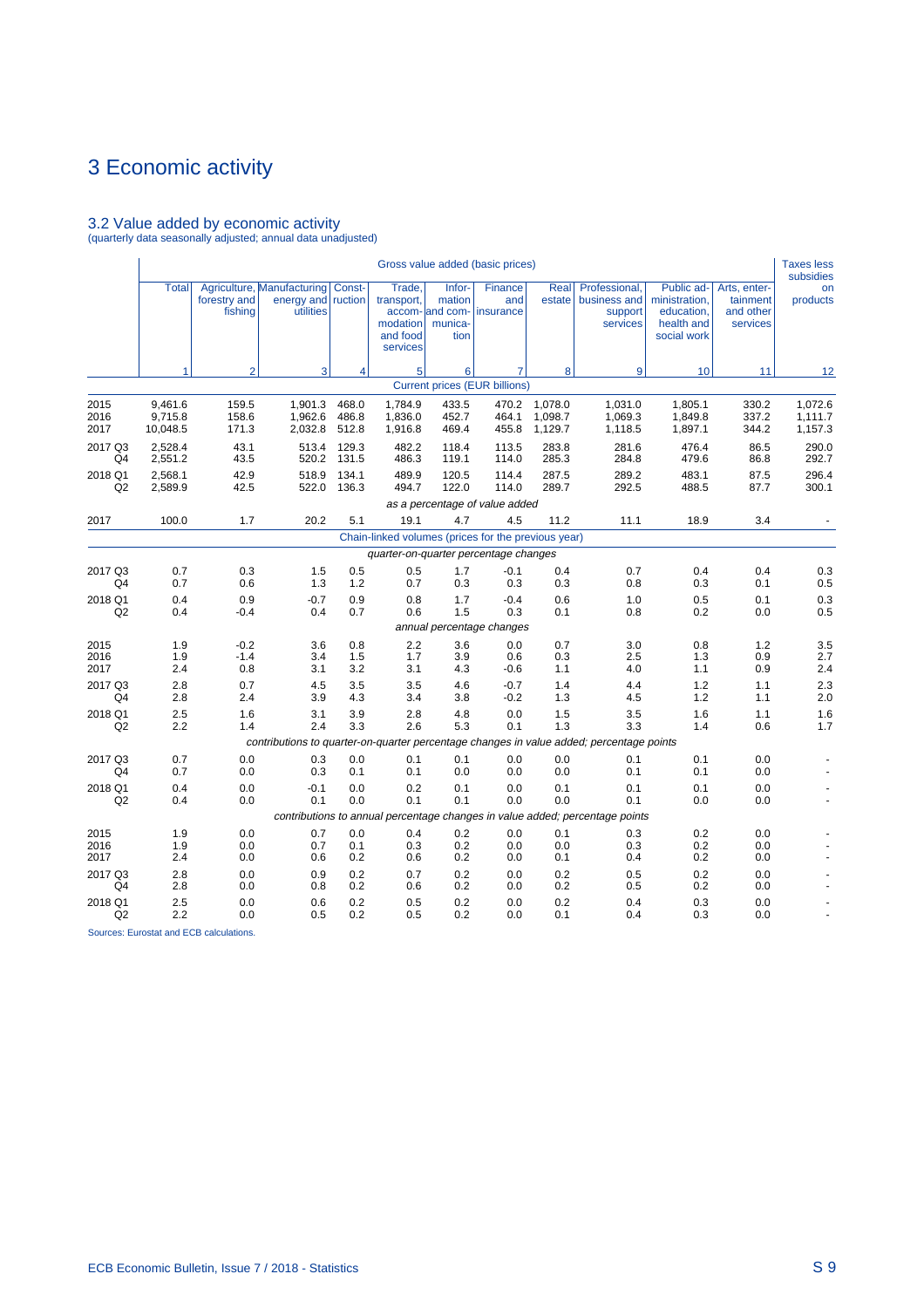3.3 Employment 1) (quarterly data seasonally adjusted; annual data unadjusted)

|                      | Total                   |                      | By employment<br><b>status</b> |                                                 |                                                   |                        |                                                                              |                                           | By economic activity             |                   |                                                      |                                                                                 |                                                 |
|----------------------|-------------------------|----------------------|--------------------------------|-------------------------------------------------|---------------------------------------------------|------------------------|------------------------------------------------------------------------------|-------------------------------------------|----------------------------------|-------------------|------------------------------------------------------|---------------------------------------------------------------------------------|-------------------------------------------------|
|                      |                         | Employ-              | Self-<br>ees employed          | Agricul-<br>ture.<br>forestry<br>and<br>fishing | Manufac-<br>turing,<br>energy<br>and<br>utilities | Con-<br>struc-<br>tion | Trade,<br>transport,<br>accom-<br>modation<br>and food   munica-<br>services | $lnfor-$<br>mation<br>and<br>com-<br>tion | Finance<br>and<br>insur-<br>ance | Real<br>estate    | Professional.<br>business and<br>support<br>services | <b>Public adminis-</b><br>tration, edu-<br>cation, health<br>and<br>social work | Arts,<br>entertainment<br>and other<br>services |
|                      |                         | $\overline{2}$       | 3                              | 4                                               | 5                                                 | 6                      | 7                                                                            | 8                                         | 9                                | 10                | 11                                                   | 12                                                                              | 13                                              |
|                      |                         |                      |                                |                                                 |                                                   |                        | Persons employed                                                             |                                           |                                  |                   |                                                      |                                                                                 |                                                 |
|                      |                         |                      |                                |                                                 |                                                   |                        | as a percentage of total persons employed                                    |                                           |                                  |                   |                                                      |                                                                                 |                                                 |
| 2015<br>2016<br>2017 | 100.0<br>100.0<br>100.0 | 85.2<br>85.5<br>85.8 | 14.8<br>14.5<br>14.2           | 3.3<br>3.2<br>3.2                               | 14.9<br>14.8<br>14.7                              | 6.0<br>6.0<br>6.0      | 24.9<br>24.9<br>24.9                                                         | 2.7<br>2.8<br>2.8                         | 2.6<br>2.6<br>2.5                | 1.0<br>1.0<br>1.0 | 13.3<br>13.5<br>13.7                                 | 24.3<br>24.2<br>24.2                                                            | 7.0<br>7.0<br>7.0                               |
| 2015                 | 1.0                     | 1.3                  | $-0.3$                         | $-1.1$                                          | 0.1                                               | 0.1                    | annual percentage changes<br>1.4                                             | 1.5                                       | $-0.4$                           | 1.1               | 2.8                                                  | 1.1                                                                             | 0.6                                             |
| 2016<br>2017         | 1.4<br>1.6              | 1.7<br>2.0           | $-0.3$<br>$-0.6$               | $-0.4$<br>$-0.6$                                | 0.8<br>1.2                                        | 0.4<br>1.8             | 1.7<br>1.7                                                                   | 3.0<br>3.1                                | $-0.2$<br>$-1.2$                 | 1.9<br>1.5        | 2.7<br>3.1                                           | 1.4<br>1.3                                                                      | 0.7<br>1.4                                      |
| 2017 Q3<br>Q4        | 1.7<br>1.6              | 2.1<br>2.0           | $-0.7$<br>$-0.7$               | $-1.4$<br>$-1.2$                                | 1.4<br>1.4                                        | 1.9<br>2.5             | 1.8<br>1.5                                                                   | 2.9<br>3.0                                | $-1.3$<br>$-1.5$                 | 1.4<br>1.6        | 3.1<br>3.4                                           | 1.3<br>1.3                                                                      | 2.2<br>1.2                                      |
| 2018 Q1<br>Q2        | 1.5<br>1.5              | 1.9<br>1.8           | $-0.8$<br>$-0.5$               | $-0.8$<br>$-0.5$                                | 1.5<br>1.5                                        | 2.1<br>2.6             | 1.5<br>1.3                                                                   | 2.5<br>2.4                                | $-0.9$<br>$-0.8$                 | 1.7<br>1.6        | 3.2<br>3.1                                           | 1.3<br>1.2                                                                      | 0.5<br>0.5                                      |
|                      |                         |                      |                                |                                                 |                                                   |                        | Hours worked                                                                 |                                           |                                  |                   |                                                      |                                                                                 |                                                 |
|                      | 100.0                   | 80.3                 | 19.7                           | 4.4                                             | 15.4                                              | 6.7                    | as a percentage of total hours worked<br>25.7                                | 2.9                                       | 2.7                              | 1.0               | 13.0                                                 | 21.9                                                                            | 6.2                                             |
| 2015<br>2016<br>2017 | 100.0<br>100.0          | 80.6<br>81.0         | 19.4<br>19.0                   | 4.3<br>4.2                                      | 15.3<br>15.3                                      | 6.7<br>6.7             | 25.8<br>25.8                                                                 | 3.0<br>3.0                                | 2.6<br>2.6                       | 1.0<br>1.0        | 13.2<br>13.4                                         | 21.9<br>21.8                                                                    | 6.2<br>6.2                                      |
|                      |                         |                      |                                |                                                 |                                                   |                        | annual percentage changes                                                    |                                           |                                  |                   |                                                      |                                                                                 |                                                 |
| 2015<br>2016<br>2017 | 1.2<br>1.5<br>1.4       | 1.4<br>1.9<br>1.9    | 0.1<br>$-0.3$<br>$-0.8$        | $-0.4$<br>$-0.3$<br>$-1.0$                      | 0.5<br>0.9<br>1.2                                 | 0.6<br>0.7<br>1.9      | 1.1<br>1.7<br>1.4                                                            | 2.7<br>2.8<br>3.0                         | $-0.2$<br>0.2<br>$-1.7$          | 1.4<br>2.3<br>2.1 | 3.0<br>2.9<br>3.0                                    | 1.2<br>1.4<br>1.1                                                               | 1.1<br>0.8<br>0.8                               |
| 2017 Q3<br>Q4        | 1.8<br>1.8              | 2.3<br>2.4           | $-0.4$<br>$-0.6$               | $-0.9$<br>$-0.6$                                | 1.8<br>2.1                                        | 2.0<br>3.5             | 2.0<br>1.5                                                                   | 3.0<br>3.0                                | $-1.0$<br>$-1.7$                 | 1.8<br>3.6        | 3.4<br>3.7                                           | 1.3<br>1.3                                                                      | 1.8<br>0.7                                      |
| 2018 Q1<br>Q2        | 1.5<br>1.8              | 2.1<br>2.4           | $-0.9$<br>$-0.7$               | $-0.9$<br>0.0                                   | 1.8<br>2.0                                        | 2.2<br>2.7             | 1.3<br>1.2                                                                   | 2.4<br>2.9                                | $-1.0$<br>$-0.4$                 | 3.0<br>1.7        | 3.2<br>3.7                                           | 1.2<br>1.5                                                                      | 0.2<br>1.4                                      |
|                      |                         |                      |                                |                                                 |                                                   |                        | Hours worked per person employed<br>annual percentage changes                |                                           |                                  |                   |                                                      |                                                                                 |                                                 |
| 2015                 | 0.1                     | 0.2                  | 0.4                            | 0.7                                             | 0.4                                               | 0.5                    | $-0.3$                                                                       | 1.1                                       | 0.1                              | 0.3               | 0.2                                                  | 0.1                                                                             | 0.5                                             |
| 2016<br>2017         | 0.1<br>$-0.2$           | 0.2<br>$-0.1$        | 0.0<br>$-0.3$                  | 0.2<br>$-0.4$                                   | 0.1<br>0.0                                        | 0.3<br>0.1             | 0.0<br>$-0.3$                                                                | $-0.1$<br>$-0.1$                          | 0.4<br>$-0.5$                    | 0.4<br>0.6        | 0.1<br>$-0.1$                                        | 0.1<br>$-0.2$                                                                   | 0.1<br>$-0.6$                                   |
| 2017 Q3<br>Q4        | 0.1<br>0.2              | 0.3<br>0.4           | 0.3<br>0.1                     | 0.4<br>0.6                                      | 0.4<br>0.7                                        | 0.2<br>1.0             | 0.2<br>0.0                                                                   | 0.1<br>0.0                                | 0.3<br>$-0.2$                    | 0.4<br>2.0        | 0.3<br>0.2                                           | 0.0<br>0.0                                                                      | $-0.3$<br>$-0.4$                                |
| 2018 Q1<br>Q2        | 0.0<br>0.3              | 0.1<br>0.6           | $-0.1$<br>$-0.2$               | -0.1<br>0.5                                     | 0.2<br>0.5                                        | 0.1<br>0.2             | $-0.2$<br>0.0                                                                | $-0.2$<br>0.5                             | 0.0<br>0.4                       | 1.3<br>0.0        | 0.1<br>0.5                                           | 0.0<br>0.3                                                                      | $-0.3$<br>0.9                                   |

Sources: Eurostat and ECB calculations. 1) Data for employment are based on the ESA 2010.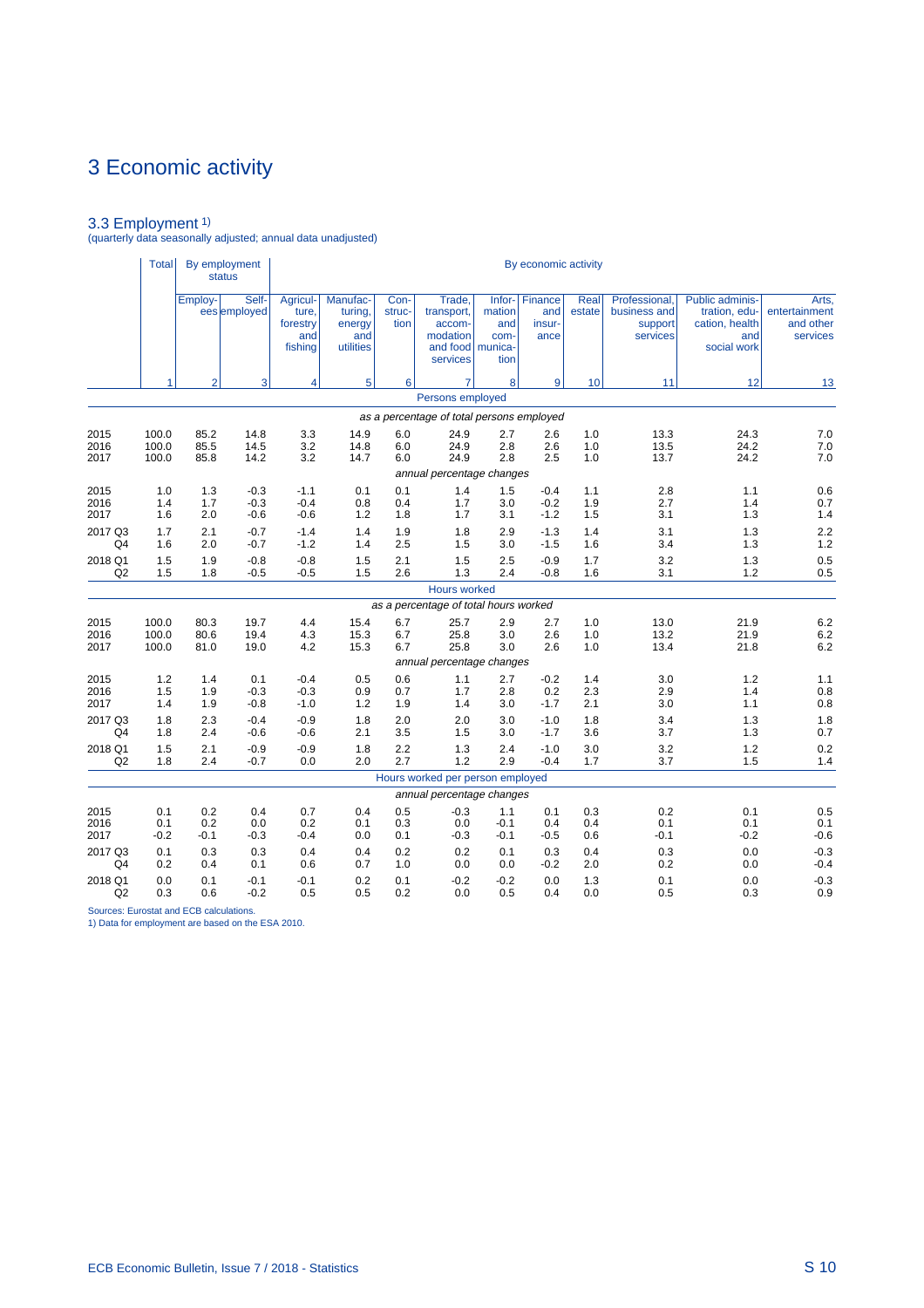# 3.4 Labour force, unemployment and job vacancies (seasonally adjusted, unless otherwise indicated)

|                                                  | Labour<br>force               | Under-<br>employ-                                                                                            |                                                          |                                        |                                                                                                    |                                                          |                                        | <b>Unemployment</b>                                |                                              |                                                    |                                        |                                                    |                                        | Job<br>vacancy           |
|--------------------------------------------------|-------------------------------|--------------------------------------------------------------------------------------------------------------|----------------------------------------------------------|----------------------------------------|----------------------------------------------------------------------------------------------------|----------------------------------------------------------|----------------------------------------|----------------------------------------------------|----------------------------------------------|----------------------------------------------------|----------------------------------------|----------------------------------------------------|----------------------------------------|--------------------------|
|                                                  | millions <sup>1)</sup>        | ment.<br>% of                                                                                                | <b>Total</b>                                             |                                        | Long-term<br>unemploy-                                                                             |                                                          | By age                                 |                                                    |                                              |                                                    |                                        | By gender                                          |                                        | rate <sup>2)</sup>       |
|                                                  |                               | labour<br>force <sup>1</sup>                                                                                 | <b>Millions</b>                                          | $%$ of<br>labour                       | ment.<br>% of                                                                                      |                                                          | <b>Adult</b>                           |                                                    | Youth                                        |                                                    | Male                                   |                                                    | Female                                 |                          |
|                                                  |                               |                                                                                                              |                                                          | force                                  | labour<br>force <sup>1)</sup>                                                                      | <b>Millions</b>                                          | % of<br>labour<br>force                | <b>Millions</b>                                    | % of<br>labour<br>force                      | <b>Millions</b>                                    | % of<br>labour<br>force                | <b>Millions</b>                                    | labour<br>force                        | % of % of total<br>posts |
|                                                  |                               | $\overline{2}$                                                                                               | 3                                                        | 4                                      | 5                                                                                                  | 6                                                        | 7                                      | 8                                                  | 9                                            | 10                                                 | 11                                     | 12                                                 | 13                                     | 14                       |
| % of total<br>in 2016                            |                               |                                                                                                              | 100.0                                                    |                                        |                                                                                                    | 81.7                                                     |                                        | 18.3                                               |                                              | 52.2                                               |                                        | 47.8                                               |                                        |                          |
| 2015<br>2016<br>2017                             | 160.730<br>162.029<br>162.659 | 4.6<br>4.3<br>4.1                                                                                            | 17.469<br>16.254<br>14.766                               | 10.9<br>10.0<br>9.1                    | 5.6<br>5.0<br>4.4                                                                                  | 14.305<br>13.289<br>12.097                               | 9.8<br>9.0<br>8.1                      | 3.165<br>2.964<br>2.669                            | 22.3<br>20.9<br>18.8                         | 9.261<br>8.483<br>7.638                            | 10.7<br>9.7<br>8.7                     | 8.208<br>7.770<br>7.128                            | 11.1<br>10.4<br>9.5                    | 1.5<br>1.7<br>1.9        |
| 2017 Q3<br>Q4                                    | 163.344<br>163.133            | 4.0<br>3.9                                                                                                   | 14.621<br>14.203                                         | 9.0<br>8.7                             | 4.2<br>4.2                                                                                         | 11.980<br>11.641                                         | 8.1<br>7.8                             | 2.641<br>2.562                                     | 18.5<br>18.0                                 | 7.582<br>7.322                                     | 8.6<br>8.4                             | 7.039<br>6.881                                     | 9.3<br>9.1                             | 1.9<br>2.0               |
| 2018 Q1<br>Q2                                    | 162.591<br>163.179            | 4.0<br>3.9                                                                                                   | 13.933<br>13.496                                         | 8.5<br>8.3                             | 4.2<br>3.9                                                                                         | 11.435<br>11.076                                         | 7.7<br>7.4                             | 2.498<br>2.420                                     | 17.5<br>17.0                                 | 7.187<br>6.957                                     | 8.2<br>7.9                             | 6.746<br>6.539                                     | 8.9<br>8.7                             | 2.1<br>2.1               |
| 2018 Mar.<br>Apr.<br>May<br>June<br>July<br>Aug. | ٠<br>٠                        | $\overline{\phantom{a}}$<br>٠<br>$\overline{\phantom{a}}$<br>٠<br>$\overline{\phantom{a}}$<br>$\blacksquare$ | 13.790<br>13.647<br>13.427<br>13.414<br>13.322<br>13.220 | 8.4<br>8.4<br>8.2<br>8.2<br>8.2<br>8.1 | $\overline{\phantom{a}}$<br>٠<br>$\blacksquare$<br>$\overline{\phantom{a}}$<br>٠<br>$\blacksquare$ | 11.327<br>11.195<br>11.022<br>11.012<br>10.952<br>10.854 | 7.6<br>7.5<br>7.4<br>7.4<br>7.4<br>7.3 | 2.463<br>2.452<br>2.405<br>2.402<br>2.370<br>2.367 | 17.3<br>17.2<br>16.9<br>16.9<br>16.7<br>16.6 | 7.107<br>7.042<br>6.919<br>6.909<br>6.875<br>6.827 | 8.1<br>8.0<br>7.9<br>7.9<br>7.8<br>7.8 | 6.683<br>6.605<br>6.507<br>6.505<br>6.446<br>6.393 | 8.9<br>8.7<br>8.6<br>8.6<br>8.5<br>8.5 |                          |

Sources: Eurostat and ECB calculations.

1) Not seasonally adjusted. 2) The job vacancy rate is equal to the number of job vacancies divided by the sum of the number of occupied posts and the number of job vacancies, expressed as a percentage.

# 3.5 Short-term business statistics

|                                                  |                                          |                                                   | Industrial production                    |                                    |                                          |                                                | Con-<br>struction                     | <b>ECB</b> indicator<br>on industrial    |                                       | <b>Retail sales</b>                           |                                       |                                          | <b>New</b><br>passenger                     |
|--------------------------------------------------|------------------------------------------|---------------------------------------------------|------------------------------------------|------------------------------------|------------------------------------------|------------------------------------------------|---------------------------------------|------------------------------------------|---------------------------------------|-----------------------------------------------|---------------------------------------|------------------------------------------|---------------------------------------------|
|                                                  | <b>Total</b><br>(excluding construction) |                                                   |                                          |                                    | <b>Main Industrial Groupings</b>         |                                                | produc-<br>tion                       | new orders                               | <b>Total</b>                          | beverages,<br>tobacco                         | Food, Non-food                        | Fuel                                     | car regis-<br>trations                      |
|                                                  |                                          | Manu-<br>facturing                                | Inter-<br>mediate<br>goods               | Capital<br>qoods                   | Consumer<br>goods                        | Energy                                         |                                       |                                          |                                       |                                               |                                       |                                          |                                             |
|                                                  |                                          | $\overline{2}$                                    | 3                                        | 4                                  | 5                                        | 6                                              | 7                                     | 8                                        | 9                                     | 10                                            | 11                                    | 12                                       | 13                                          |
| % of total<br>in 2015                            | 100.0                                    | 88.7                                              | 32.1                                     | 34.5                               | 21.8                                     | 11.6                                           | 100.0                                 |                                          | 100.0 100.0                           | 40.4                                          | 52.5                                  | 7.1                                      | 100.0                                       |
|                                                  |                                          |                                                   |                                          |                                    |                                          |                                                | annual percentage changes             |                                          |                                       |                                               |                                       |                                          |                                             |
| 2015<br>2016<br>2017                             | 2.6<br>1.6<br>2.9                        | 2.9<br>1.8<br>3.2                                 | 1.4<br>1.8<br>3.7                        | 7.0<br>1.9<br>3.9                  | 2.2<br>1.7<br>1.4                        | 0.7<br>0.4<br>1.3                              | $-0.6$<br>3.1<br>3.0                  | 3.4<br>0.5<br>7.9                        | 2.9<br>1.6<br>2.3                     | 1.6<br>1.0<br>1.4                             | 4.0<br>2.1<br>3.3                     | 2.7<br>1.4<br>0.9                        | 8.8<br>7.2<br>5.6                           |
| 2017 Q4                                          | 4.1                                      | 4.8                                               | 5.4                                      | 6.0                                | 2.2                                      | $-0.5$                                         | 2.9                                   | 9.5                                      | 2.0                                   | 0.8                                           | 3.0                                   | 0.1                                      | 6.3                                         |
| 2018 Q1<br>Q2<br>Q <sub>3</sub>                  | 3.2<br>2.4                               | 3.5<br>2.9                                        | 3.1<br>2.0                               | 4.4<br>4.4                         | 2.5<br>2.2                               | 0.9<br>$-2.3$                                  | 2.6<br>2.7                            | 6.5<br>3.8                               | 1.6<br>1.7                            | 1.6<br>1.1                                    | 1.8<br>2.3                            | 0.2<br>0.8                               | 5.3<br>3.2<br>3.4                           |
| 2018 Apr.<br>May<br>June<br>July<br>Aug.<br>Sep. | 1.9<br>2.8<br>2.6<br>0.3<br>0.9          | 2.2<br>3.3<br>3.2<br>0.6<br>1.1<br>$\blacksquare$ | 1.0<br>2.8<br>2.1<br>0.1<br>$-0.4$       | 4.3<br>4.2<br>4.8<br>1.7<br>1.3    | 1.1<br>3.1<br>2.2<br>$-0.3$<br>2.6       | $-1.7$<br>$-2.1$<br>$-3.1$<br>$-1.8$<br>$-0.3$ | 1.5<br>2.2<br>3.4<br>2.2<br>2.5       | 4.0<br>4.5<br>3.0<br>2.0<br>1.6          | 1.8<br>1.6<br>1.5<br>1.0<br>1.8       | $-0.3$<br>2.0<br>1.8<br>1.0<br>0.9<br>$\cdot$ | 3.8<br>1.6<br>1.4<br>1.0<br>2.9       | 0.9<br>0.3<br>1.2<br>$-0.6$<br>$-0.3$    | 2.7<br>2.8<br>3.9<br>7.8<br>30.9<br>$-21.2$ |
|                                                  |                                          |                                                   |                                          |                                    | month-on-month percentage changes (s.a.) |                                                |                                       |                                          |                                       |                                               |                                       |                                          |                                             |
| 2018 Apr.<br>May<br>June<br>July<br>Aug.         | $-0.6$<br>1.4<br>$-0.7$<br>$-0.7$<br>1.0 | 0.0<br>1.6<br>$-0.8$<br>$-0.7$<br>0.9             | $-0.5$<br>1.8<br>$-0.5$<br>$-1.0$<br>0.4 | 2.6<br>0.7<br>$-1.9$<br>1.0<br>1.4 | $-1.4$<br>2.5<br>$-0.9$<br>$-1.3$<br>1.6 | $-5.8$<br>0.3<br>0.1<br>0.7<br>1.9             | 1.5<br>0.3<br>0.7<br>$-0.1$<br>$-0.5$ | $-0.6$<br>1.8<br>$-1.9$<br>$-1.0$<br>2.3 | 0.0<br>0.3<br>0.4<br>$-0.6$<br>$-0.2$ | $-1.3$<br>1.3<br>0.5<br>$-1.0$<br>$-0.3$      | 2.0<br>$-0.8$<br>0.1<br>$-0.1$<br>0.0 | $-0.2$<br>0.3<br>1.1<br>$-1.5$<br>$-0.6$ | $-1.1$<br>2.1<br>0.0<br>2.3<br>19.7         |
| Sep.                                             |                                          | $\bullet$                                         |                                          |                                    |                                          |                                                |                                       |                                          |                                       |                                               |                                       |                                          | $-37.4$                                     |

Sources: Eurostat, ECB calculations, ECB experimental statistics (col. 8) and European Automobile Manufacturers Association (col. 13).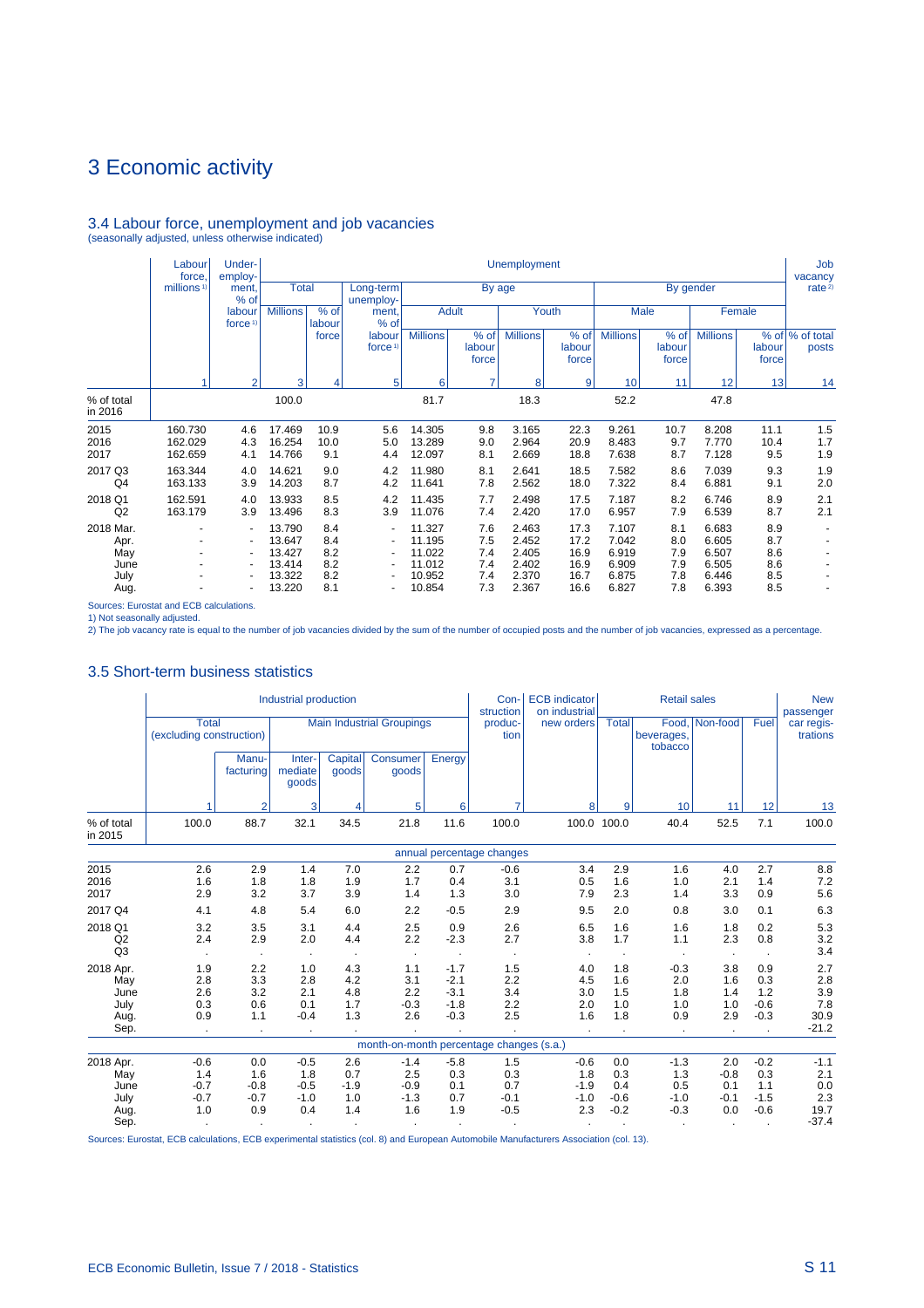#### 3.6 Opinion surveys (seasonally adjusted)

|                                             |                                    |                                                    |                      |                                     | European Commission Business and Consumer Surveys<br>(percentage balances, unless otherwise indicated) |                                   |                              | <b>Purchasing Managers' Surveys</b><br>(diffusion indices) |                                        |                              |                              |                                     |
|---------------------------------------------|------------------------------------|----------------------------------------------------|----------------------|-------------------------------------|--------------------------------------------------------------------------------------------------------|-----------------------------------|------------------------------|------------------------------------------------------------|----------------------------------------|------------------------------|------------------------------|-------------------------------------|
|                                             | Economic<br>sentiment<br>indicator | <b>Manufacturing industry</b><br><b>Industrial</b> | Capacity             | Consumer<br>confidence<br>indicator | Construction<br>confidence<br>indicator                                                                | <b>Retail</b><br>trade<br>confid- | <b>Services</b>              | Service industries<br>Capacity                             | Purchasing<br>Managers'<br>Index (PMI) | Manu-<br>facturing<br>output | activity<br>for              | <b>Business Composite</b><br>output |
|                                             | (long-term<br>average<br>$= 100$   | confidence<br>indicator                            | utilisation<br>(%)   |                                     |                                                                                                        | ence<br>indicator                 | confidence<br>indicator      | utilisation<br>(%)                                         | for manu-<br>facturing                 |                              | services                     |                                     |
|                                             |                                    | $\overline{2}$                                     | 3                    |                                     | 5                                                                                                      | 6                                 | 7                            | 8                                                          | 9                                      | 10 <sup>1</sup>              | 11                           | 12                                  |
| 1999-14                                     | 99.8                               | $-5.8$                                             | 80.7                 | $-12.7$                             | $-14.5$                                                                                                | 6.9                               |                              | 51.1                                                       | 52.4                                   | 52.9                         | 52.7                         |                                     |
| 2015<br>2016<br>2017                        | 103.8<br>104.2<br>110.8            | $-2.8$<br>$-2.6$<br>5.0                            | 81.3<br>81.8<br>83.3 | $-6.2$<br>$-7.7$<br>$-2.5$          | $-22.4$<br>$-16.4$<br>$-4.0$                                                                           | 1.0<br>0.3<br>2.1                 | 8.7<br>10.6<br>14.1          | 88.5<br>89.0<br>89.9                                       | 52.2<br>52.5<br>57.4                   | 53.4<br>53.6<br>58.5         | 54.0<br>53.1<br>55.6         | 53.8<br>53.3<br>56.4                |
| 2017 Q4                                     | 114.3                              | 8.9                                                | 84.2                 | $-0.2$                              | 1.7                                                                                                    | 3.9                               | 16.1                         | 90.1                                                       | 59.7                                   | 60.7                         | 56.0                         | 57.2                                |
| 2018 Q1<br>Q <sub>2</sub><br>Q <sub>3</sub> | 114.0<br>112.5<br>111.5            | 8.5<br>7.0<br>5.4                                  | 84.4<br>84.2         | 0.5<br>0.0<br>$-1.8$                | 4.7<br>5.8<br>6.7                                                                                      | 2.8<br>0.3<br>1.7                 | 16.3<br>14.5<br>14.8         | 90.3<br>90.4                                               | 58.2<br>55.6<br>54.3                   | 58.9<br>55.1<br>54.0         | 56.4<br>54.5<br>54.4         | 57.0<br>54.7<br>54.3                |
| 2018 May<br>June<br>July<br>Aug.            | 112.5<br>112.3<br>112.1<br>111.6   | 6.9<br>6.9<br>5.8<br>5.6                           | 84.1                 | 0.2<br>$-0.6$<br>$-0.5$<br>$-1.9$   | 7.1<br>5.6<br>5.4<br>6.4                                                                               | 0.7<br>0.7<br>0.3<br>1.9          | 14.4<br>14.4<br>15.3<br>14.4 | 90.6                                                       | 55.5<br>54.9<br>55.1<br>54.6           | 54.8<br>54.2<br>54.4<br>54.7 | 53.8<br>55.2<br>54.2<br>54.4 | 54.1<br>54.9<br>54.3<br>54.5        |
| Sep.<br>Oct.                                | 110.9                              | 4.7                                                |                      | $-2.9$<br>$-2.7$                    | 8.3                                                                                                    | 2.7                               | 14.6                         |                                                            | 53.2<br>52.1                           | 52.7<br>51.2                 | 54.7<br>53.3                 | 54.1<br>52.7                        |

Sources: European Commission (Directorate-General for Economic and Financial Affairs) (col. 1-8) and Markit (col. 9-12).

#### 3.7 Summary accounts for households and non-financial corporations (current prices, unless otherwise indicated; not seasonally adjusted)

|                           |                                                        |                      |                                    | <b>Households</b> |                                                  | Non-financial corporations |                        |                                  |                          |                                  |                           |                                                         |                   |
|---------------------------|--------------------------------------------------------|----------------------|------------------------------------|-------------------|--------------------------------------------------|----------------------------|------------------------|----------------------------------|--------------------------|----------------------------------|---------------------------|---------------------------------------------------------|-------------------|
|                           | <b>Saving</b><br>ratio<br>$(gross)$ <sup>1)</sup>      | <b>Debt</b><br>ratio | Real gross<br>disposable<br>income | investment        | Financial Non-financial<br>investment<br>(gross) | <b>Net</b><br>worth<br>2)  | Hous-<br>ing<br>wealth | Profit<br>share <sup>3)</sup>    | Saving<br>ratio<br>(net) | <b>Debt</b><br>ratio $4$         | investment                | <b>Financial Non-financial</b><br>investment<br>(gross) | Finan-<br>cing    |
|                           | Percentage of<br>gross disposable<br>income (adjusted) |                      | Annual percentage changes          |                   |                                                  |                            |                        | Percentage of net<br>value added |                          | Percent-<br>age of<br><b>GDP</b> | Annual percentage changes |                                                         |                   |
|                           |                                                        | $\overline{2}$       | 3                                  | 4                 | 5 <sup>1</sup>                                   | 6                          |                        | 8                                | 9                        | 10                               | 11                        | 12                                                      | 13                |
| 2015<br>2016<br>2017      | 12.5<br>12.2<br>12.0                                   | 94.1<br>94.2<br>94.0 | 1.7<br>1.9<br>1.2                  | 2.0<br>2.1<br>2.0 | 1.3<br>6.1<br>6.9                                | 3.0<br>3.3<br>4.4          | 1.8<br>2.7<br>4.6      | 34.2<br>34.2<br>34.8             | 6.6<br>6.6<br>8.5        | 136.0<br>139.9<br>137.6          | 4.6<br>4.2<br>3.6         | 7.7<br>5.9<br>5.5                                       | 2.5<br>2.4<br>2.0 |
| 2017 Q3<br>Q <sub>4</sub> | 11.9<br>12.0                                           | 94.0<br>94.0         | 1.4<br>1.5                         | 2.1<br>2.0        | 7.1<br>7.0                                       | 4.1<br>4.4                 | 3.9<br>4.6             | 34.4<br>34.8                     | 7.3<br>8.5               | 137.8<br>137.6                   | 4.2<br>3.6                | 3.3<br>1.4                                              | 2.5<br>2.0        |
| 2018 Q1<br>Q <sub>2</sub> | 12.0<br>$\cdot$                                        | 93.7                 | 1.7<br>1.9                         | 2.0<br>1.8        | 5.9<br>8.0                                       | 4.1<br>3.9                 | 5.1<br>4.9             | 35.0<br>35.2                     | 8.6<br>8.6               | 137.0                            | 2.9<br>2.9                | $-1.1$<br>1.4                                           | 1.5<br>1.4        |

Sources: ECB and Eurostat.

1) Based on four-quarter cumulated sums of both saving and gross disposable income (adjusted for the change in the net equity of households in pension fund reserves).

2) Financial assets (net of financial liabilities) and non-financial assets. Non-financial assets consist mainly of housing wealth (residential structures and land). They also include<br>- non-financial assets of unincorporat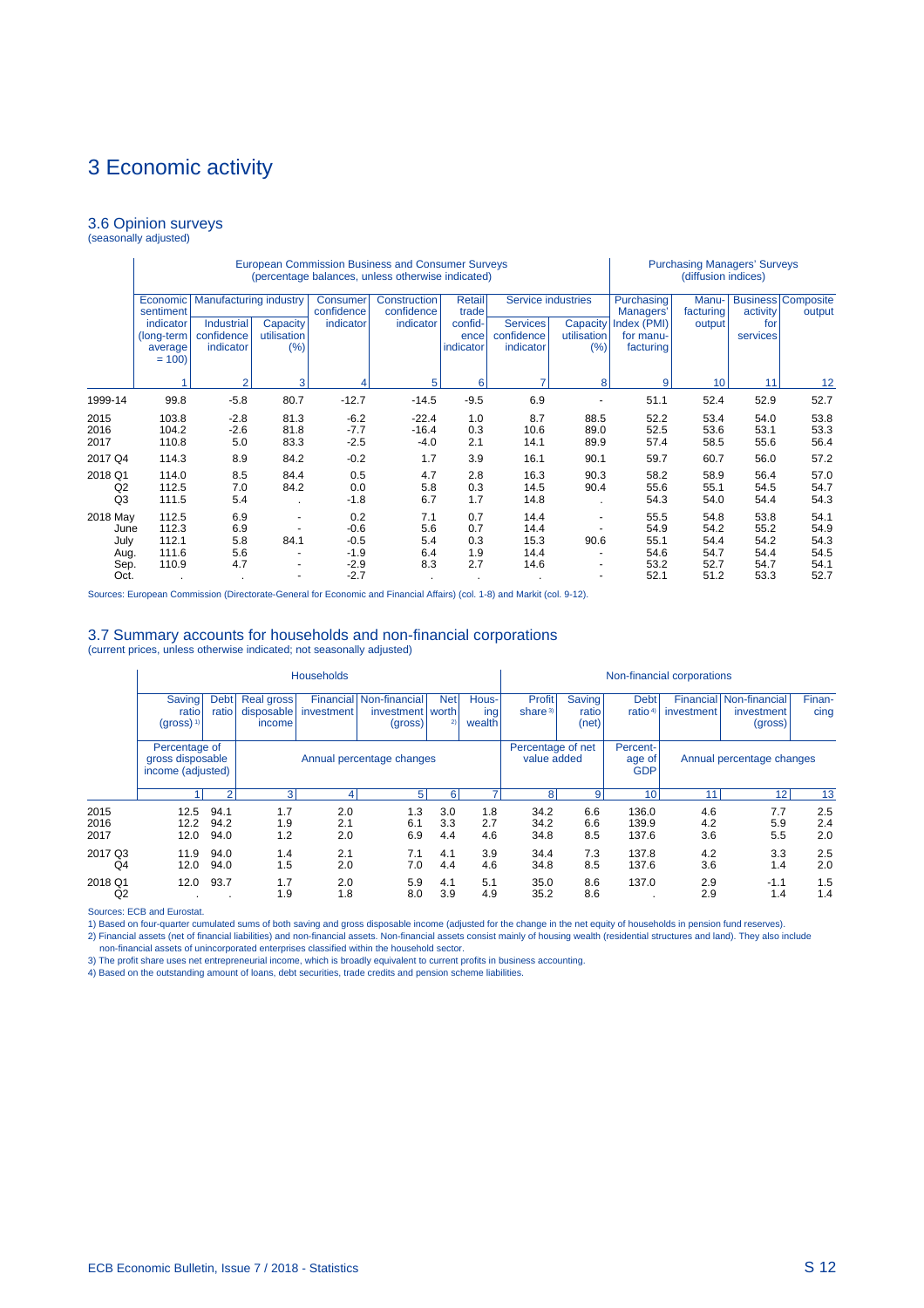#### Current account Current account Current account Current account Current account Current account Current account account  $1$  account  $1$  account  $1$  account  $1$ Total Goods Gervices Primary income Secondary income Credit Debit Net Credit Debit Credit Credit Debit Credit Debit Credit Debit Credit Credit Debit 1 2 3 4 5 6 7 8 9 10 11 12 13 2017 Q3 988.9 879.9 109.0 569.6 478.9 215.4 188.1 176.2 147.6 27.7 65.4 7.0 11.2 Q4 1,001.8 905.8 96.0 583.3 494.3 218.8 187.8 170.5 160.7 29.3 63.1 12.1 10.5 2018 Q1 994.7 888.8 105.8 577.4 491.6 216.9 187.4 172.3 150.9 28.1 58.9 9.0 6.4 Q2 1,019.4 925.4 94.0 583.9 505.1 218.1 189.8 190.1 166.5 27.2 63.9 8.0 6.6 2018 Mar. 333.2 297.8 35.4 192.0 163.0 72.7 63.0 58.7 49.2 9.7 22.5 3.9 3.0 Apr. 337.9 302.7 35.2 192.0 165.7 72.5 63.3 64.2 52.5 9.1 21.2 2.4 2.3 May 334.8 304.0 30.7 193.0 168.0 72.5 63.2 60.2 52.8 9.2 20.0 2.6 2.3 June 346.7 318.7 28.0 198.9 171.4 73.1 63.3 65.8 61.3 8.9 22.7 3.1 2.1 July 328.6 309.2 19.5 192.1 173.4 73.1 62.9 54.3 50.0 9.0 22.9 2.7 1.7 Aug. 333.2 309.3 23.9 196.6 175.0 72.7 64.0 54.5 47.7 9.3 22.6 2.7 1.7 12-month cumulated transactions 2018 Aug. 4,009.1 3,629.7 379.5 2,326.3 1,999.5 871.8 754.7 698.8 621.8 112.2 253.6 36.7 30.9 12-month cumulated transactions as a percentage of GDP 2018 Aug. 35.1 31.8 3.3 20.4 17.5 7.6 6.6 6.1 5.4 1.0 2.2 0.3 0.3

3.8 Euro area balance of payments, current and capital accounts (EUR billions; seasonally adjusted unless otherwise indicated; transactions)

1) The capital account is not seasonally adjusted.

#### 3.9 Euro area external trade in goods 1) , values and volumes by product group 2) (seasonally adjusted, unless otherwise indicated)

|                                                  |                                              | Total (n.s.a.)                             |                                                    |                                      | Exports (f.o.b.)                     |                                      |                                                    | Imports (c.i.f.)                                   |                                                                            |                                      |                                      |                                                    |                                      |  |
|--------------------------------------------------|----------------------------------------------|--------------------------------------------|----------------------------------------------------|--------------------------------------|--------------------------------------|--------------------------------------|----------------------------------------------------|----------------------------------------------------|----------------------------------------------------------------------------|--------------------------------------|--------------------------------------|----------------------------------------------------|--------------------------------------|--|
|                                                  |                                              |                                            |                                                    |                                      |                                      | Total                                |                                                    | Memo item:                                         |                                                                            | <b>Total</b>                         |                                      |                                                    | Memo items:                          |  |
|                                                  |                                              | Exports   Imports                          |                                                    | Intermediate<br>goods                | Capital<br>goods                     | Consump-<br>tion<br>goods            | Manu-<br>facturing                                 |                                                    | Intermediate<br>goods                                                      | Capital<br>goods                     | Consump-<br>tion<br>goods            | Manu-<br>facturing                                 | Oil                                  |  |
|                                                  | 1                                            | $\overline{2}$                             | 3                                                  | 4                                    | 5                                    | 6                                    |                                                    | 8                                                  | 9                                                                          | 10                                   | 11                                   | 12                                                 | 13                                   |  |
|                                                  |                                              |                                            |                                                    |                                      |                                      |                                      |                                                    |                                                    | Values (EUR billions; annual percentage changes for columns 1 and 2)       |                                      |                                      |                                                    |                                      |  |
| 2017 Q3<br>Q <sub>4</sub>                        | 6.0<br>6.1                                   | 8.1<br>7.7                                 | 547.0<br>561.6                                     | 257.0<br>268.2                       | 114.7<br>116.1                       | 164.3<br>166.9                       | 460.3<br>471.3                                     | 485.6<br>501.1                                     | 272.9<br>285.3                                                             | 80.8<br>81.5                         | 123.2<br>125.5                       | 354.6<br>360.7                                     | 48.5<br>58.7                         |  |
| 2018 Q1<br>Q2                                    | 2.1<br>4.3                                   | 2.0<br>5.7                                 | 560.8<br>566.4                                     | 270.2<br>271.0                       | 113.7<br>117.0                       | 167.8<br>166.8                       | 469.5<br>473.5                                     | 504.2<br>515.3                                     | 291.4<br>301.3                                                             | 81.4<br>79.3                         | 123.5<br>126.5                       | 357.6<br>363.0                                     | 65.1<br>65.6                         |  |
| 2018 Mar.<br>Apr.<br>May<br>June<br>July<br>Aug. | $-3.2$<br>8.2<br>$-0.8$<br>6.0<br>9.3<br>5.6 | $-1.9$<br>8.1<br>0.7<br>8.7<br>13.4<br>8.5 | 186.4<br>187.3<br>187.9<br>191.2<br>189.2<br>193.1 | 88.6<br>88.9<br>90.3<br>91.8<br>91.5 | 38.0<br>39.3<br>38.1<br>39.6<br>38.6 | 56.7<br>55.3<br>54.8<br>56.7<br>55.4 | 156.7<br>156.5<br>157.4<br>159.7<br>155.9<br>160.4 | 167.3<br>169.4<br>171.3<br>174.6<br>176.6<br>176.5 | 96.2<br>98.3<br>99.6<br>103.4<br>103.2                                     | 27.3<br>26.0<br>26.7<br>26.6<br>28.2 | 41.4<br>42.5<br>42.0<br>42.1<br>42.1 | 118.9<br>119.7<br>122.0<br>121.3<br>123.8<br>121.9 | 20.4<br>21.1<br>21.5<br>23.0<br>22.6 |  |
|                                                  |                                              |                                            |                                                    |                                      |                                      |                                      |                                                    |                                                    | Volume indices (2000 = 100; annual percentage changes for columns 1 and 2) |                                      |                                      |                                                    |                                      |  |
| 2017 Q3<br>Q <sub>4</sub>                        | 3.7<br>4.5                                   | 3.8<br>4.1                                 | 123.8<br>126.3                                     | 121.7<br>125.6                       | 124.8<br>125.8                       | 128.3<br>130.4                       | 124.1<br>126.7                                     | 114.2<br>114.8                                     | 113.9<br>114.8                                                             | 115.8<br>113.7                       | 114.2<br>115.7                       | 117.8<br>118.6                                     | 100.0<br>105.6                       |  |
| 2018 Q1<br>Q <sub>2</sub>                        | 2.4<br>3.3                                   | 2.2<br>2.3                                 | 125.8<br>125.9                                     | 125.5<br>124.4                       | 123.2<br>126.1                       | 131.5<br>129.7                       | 126.1<br>126.4                                     | 114.4<br>115.2                                     | 114.9<br>115.5                                                             | 113.5<br>111.2                       | 114.9<br>117.9                       | 117.6<br>119.0                                     | 110.1<br>101.6                       |  |
| 2018 Feb.<br>Mar.<br>Apr.                        | 2.3<br>$-2.6$<br>8.3                         | 2.8<br>$-1.0$<br>7.5                       | 124.1<br>125.6<br>125.8                            | 124.3<br>123.4<br>123.4              | 122.3<br>123.7<br>127.3              | 128.3<br>133.7<br>129.9              | 124.4<br>126.3<br>125.9                            | 113.6<br>115.0<br>115.0                            | 114.5<br>114.7<br>115.5                                                    | 111.8<br>116.1<br>109.0              | 113.0<br>117.1<br>119.0              | 116.8<br>118.4<br>118.1                            | 110.2<br>106.2<br>104.2              |  |
| May<br>June<br>July                              | $-1.5$<br>3.7<br>6.3                         | $-1.8$<br>1.8<br>6.1                       | 125.3<br>126.8<br>124.8                            | 124.6<br>125.1<br>124.3              | 123.5<br>127.4<br>124.1              | 127.2<br>132.0<br>127.6              | 126.1<br>127.4<br>123.9                            | 115.7<br>114.9<br>115.7                            | 115.2<br>115.9<br>115.4                                                    | 113.5<br>111.0<br>117.0              | 118.0<br>116.6<br>115.6              | 120.9<br>118.0<br>120.1                            | 99.1<br>101.4<br>99.8                |  |

Sources: ECB and Eurostat.

1) Differences between ECB's b.o.p. goods (Table 3.8) and Eurostat's trade in goods (Table 3.9) are mainly due to different definitions.

2) Product groups as classified in the Broad Economic Categories.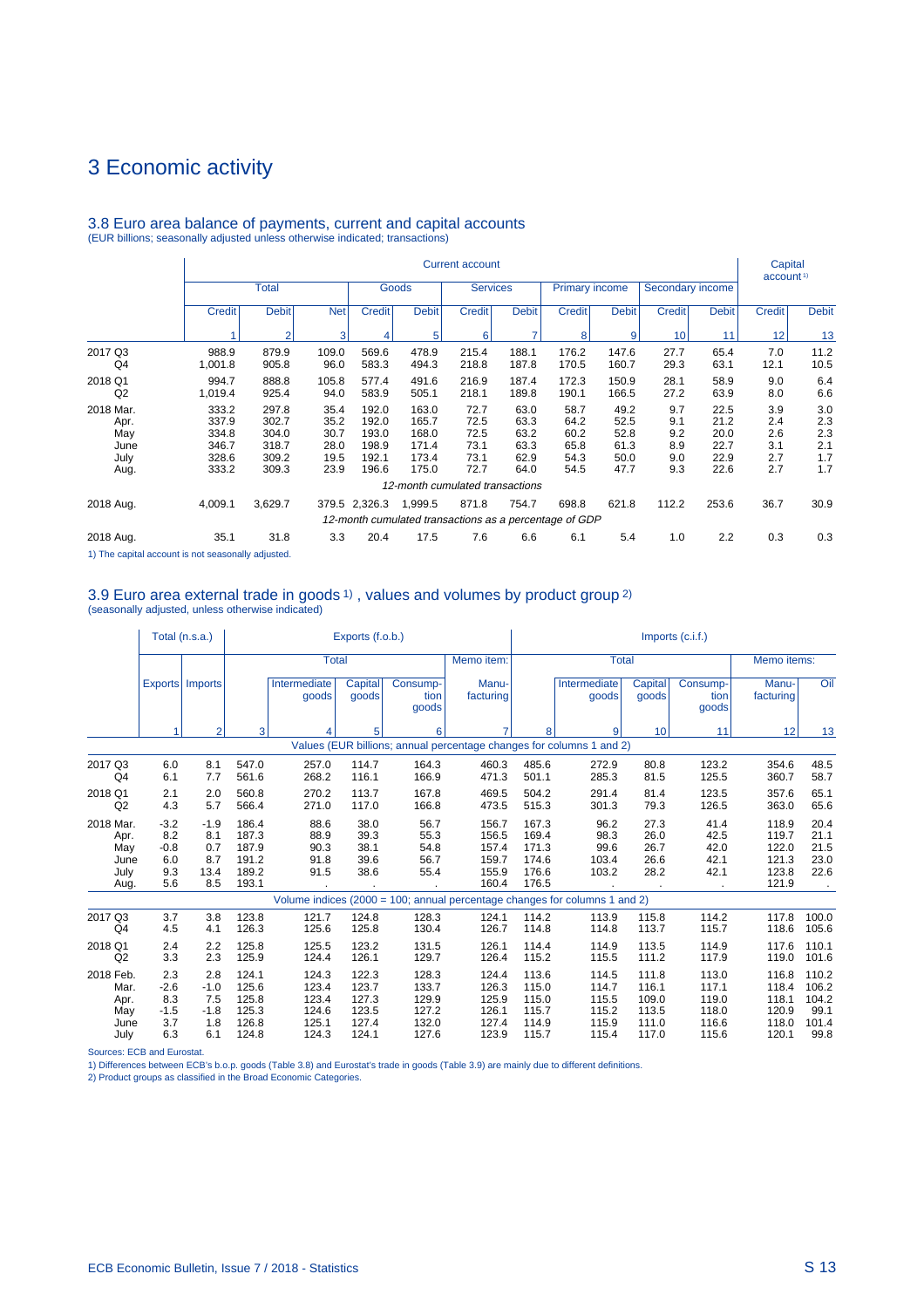# <span id="page-107-0"></span>4 Prices and costs

# 4.1 Harmonised Index of Consumer Prices 1) (annual percentage changes, unless otherwise indicated)

|                                                  | <b>Total</b>                                       |                                        |                                                                 |                                        |                                        |                                        | Total (s.a.; percentage change vis-à-vis previous period) <sup>2)</sup> | Memo item:<br><b>Administered prices</b> |                                            |                                        |                                        |                                                              |                                        |
|--------------------------------------------------|----------------------------------------------------|----------------------------------------|-----------------------------------------------------------------|----------------------------------------|----------------------------------------|----------------------------------------|-------------------------------------------------------------------------|------------------------------------------|--------------------------------------------|----------------------------------------|----------------------------------------|--------------------------------------------------------------|----------------------------------------|
|                                                  | Index:<br>2015<br>$= 100$                          |                                        | <b>Total</b><br><b>Total</b><br>excluding<br>food and<br>energy | Goods                                  | <b>Services</b>                        |                                        | <b>Total Processed</b><br>food                                          | cessed<br>food                           | Unpro-   Non-energy<br>industrial<br>goods | Energy<br>(n.s.a.)                     | <b>Services</b>                        | Total HICP   Adminis-<br>excluding<br>administered<br>prices | tered<br>prices                        |
|                                                  |                                                    | $\overline{2}$                         | 3                                                               | 4                                      | 5                                      | 6                                      | $\overline{7}$                                                          | 8                                        | 9                                          | 10                                     | 11                                     | 12                                                           | 13                                     |
| % of total<br>in 2018                            | 100.0 100.0                                        |                                        | 70.7                                                            | 55.6                                   | 44.4                                   | 100.0                                  | 12.1                                                                    | 7.5                                      | 26.3                                       | 9.7                                    | 44.4                                   | 86.6                                                         | 13.4                                   |
| 2015<br>2016<br>2017                             | 100.0<br>100.2<br>101.8                            | 0.0<br>0.2<br>1.5                      | 0.8<br>0.9<br>1.0                                               | $-0.8$<br>$-0.4$<br>1.7                | 1.2<br>1.1<br>1.4                      |                                        | $\overline{a}$                                                          |                                          |                                            |                                        |                                        | $-0.1$<br>0.2<br>1.6                                         | 1.0<br>0.3<br>1.0                      |
| 2017 Q4                                          | 102.4                                              | 1.4                                    | 0.9                                                             | 1.6                                    | 1.2                                    | 0.5                                    | 0.5                                                                     | 1.0                                      | 0.1                                        | 2.6                                    | 0.1                                    | 1.5                                                          | 1.2                                    |
| 2018 Q1<br>Q2<br>Q <sub>3</sub>                  | 102.3<br>103.7<br>103.9                            | 1.3<br>1.7<br>2.1                      | 1.0<br>0.9<br>1.0                                               | 1.2<br>2.0<br>2.7                      | 1.3<br>1.3<br>1.3                      | 0.5<br>0.6<br>0.5                      | 0.7<br>0.8<br>0.3                                                       | 0.1<br>0.8<br>0.8                        | 0.1<br>0.0<br>0.1                          | 1.9<br>1.9<br>2.7                      | 0.5<br>0.5<br>0.3                      | 1.2<br>1.7<br>2.0                                            | 1.9<br>1.6<br>2.4                      |
| 2018 Apr.<br>May<br>June<br>July<br>Aug.<br>Sep. | 103.3<br>103.8<br>104.0<br>103.6<br>103.8<br>104.3 | 1.3<br>1.9<br>2.0<br>2.1<br>2.0<br>2.1 | 0.8<br>1.1<br>0.9<br>1.1<br>0.9<br>0.9                          | 1.4<br>2.1<br>2.5<br>2.8<br>2.6<br>2.7 | 1.0<br>1.6<br>1.3<br>1.4<br>1.3<br>1.3 | 0.1<br>0.4<br>0.2<br>0.2<br>0.1<br>0.2 | 0.3<br>0.0<br>0.2<br>0.1<br>0.1<br>0.0                                  | 0.2<br>0.7<br>0.2<br>0.0<br>0.4<br>0.7   | 0.0<br>0.0<br>0.1<br>0.1<br>0.0<br>0.0     | 0.8<br>2.2<br>0.9<br>0.7<br>0.5<br>1.2 | 0.0<br>0.3<br>0.0<br>0.2<br>0.0<br>0.1 | 1.2<br>1.9<br>2.0<br>2.1<br>2.0<br>2.0                       | 1.6<br>1.6<br>1.6<br>2.4<br>2.3<br>2.4 |

|                                                  |                                        |                                                     |                                        | Goods                                  |                                        | <b>Services</b>                        |                                        |                                        |                                        |                                                          |                                        |                                        |  |
|--------------------------------------------------|----------------------------------------|-----------------------------------------------------|----------------------------------------|----------------------------------------|----------------------------------------|----------------------------------------|----------------------------------------|----------------------------------------|----------------------------------------|----------------------------------------------------------|----------------------------------------|----------------------------------------|--|
|                                                  |                                        | Food (including alcoholic<br>beverages and tobacco) |                                        |                                        | Industrial goods                       | <b>Housing</b>                         |                                        | <b>Transport</b>                       | Communi-<br>cation                     | Recreation<br>and<br>personal                            | Miscel-<br>laneous                     |                                        |  |
|                                                  |                                        | <b>Total Processed</b><br>food                      | Unpro-<br>cessed<br>food               | <b>Total</b>                           | Non-energy<br>industrial<br>goods      | Energy                                 |                                        | <b>Rents</b>                           |                                        |                                                          | care                                   |                                        |  |
|                                                  | 14                                     | 15                                                  | 16                                     | 17                                     | 18                                     | 19                                     | 20                                     | 21                                     | 22                                     | 23                                                       | 24                                     | 25                                     |  |
| % of total<br>in 2018                            | 19.6                                   | 12.1                                                | 7.5                                    | 36.0                                   | 26.3                                   | 9.7                                    | 10.6                                   | 6.4                                    | 7.3                                    | 3.2                                                      | 15.3                                   | 8.1                                    |  |
| 2015<br>2016<br>2017                             | 1.0<br>0.9<br>1.8                      | 0.6<br>0.6<br>1.6                                   | 1.6<br>1.4<br>2.2                      | $-1.8$<br>$-1.1$<br>1.6                | 0.3<br>0.4<br>0.4                      | $-6.8$<br>$-5.1$<br>4.9                | 1.2<br>1.1<br>1.3                      | 1.1<br>1.1<br>1.2                      | 1.3<br>0.8<br>2.1                      | $-0.8$<br>0.0<br>$-1.5$                                  | 1.5<br>1.4<br>2.1                      | 1.2<br>1.2<br>0.7                      |  |
| 2017 Q4                                          | 2.2                                    | 2.1                                                 | 2.3                                    | 1.3                                    | 0.4                                    | 3.5                                    | 1.2                                    | 1.2                                    | 1.7                                    | $-1.7$                                                   | 2.0                                    | 0.4                                    |  |
| 2018 Q1<br>Q <sub>2</sub><br>Q <sub>3</sub>      | 1.7<br>2.6<br>2.5                      | 2.6<br>2.7<br>2.3                                   | 0.3<br>2.3<br>2.8                      | 0.9<br>1.7<br>2.8                      | 0.5<br>0.3<br>0.4                      | 2.1<br>5.5<br>9.4                      | 1.3<br>1.2<br>1.1                      | 1.3<br>1.2<br>1.1                      | 1.7<br>1.3<br>1.4                      | $-1.0$<br>$-0.7$<br>$-0.8$                               | 1.8<br>1.8<br>1.9                      | 1.2<br>1.3<br>1.3                      |  |
| 2018 Apr.<br>May<br>June<br>July<br>Aug.<br>Sep. | 2.4<br>2.5<br>2.7<br>2.5<br>2.4<br>2.6 | 3.0<br>2.6<br>2.6<br>2.4<br>2.4<br>2.2              | 1.5<br>2.4<br>2.9<br>2.6<br>2.5<br>3.2 | 0.9<br>1.8<br>2.4<br>2.9<br>2.7<br>2.7 | 0.3<br>0.3<br>0.4<br>0.5<br>0.3<br>0.3 | 2.6<br>6.1<br>8.0<br>9.5<br>9.2<br>9.5 | 1.3<br>1.3<br>1.1<br>1.1<br>1.1<br>1.1 | 1.3<br>1.3<br>1.0<br>1.1<br>1.1<br>1.1 | 0.8<br>1.7<br>1.5<br>1.3<br>1.6<br>1.3 | $-0.7$<br>$-0.6$<br>$-0.8$<br>$-0.6$<br>$-0.8$<br>$-1.2$ | 1.2<br>2.5<br>1.7<br>2.1<br>1.8<br>1.9 | 1.2<br>1.3<br>1.3<br>1.4<br>1.2<br>1.3 |  |

Sources: Eurostat and ECB calculations.

1) Data refer to the changing composition of the euro area.<br>2) In May 2016 the ECB started publishing enhanced seasonally adjusted HICP series for the euro area, following a review of the seasonal adjustment approach as de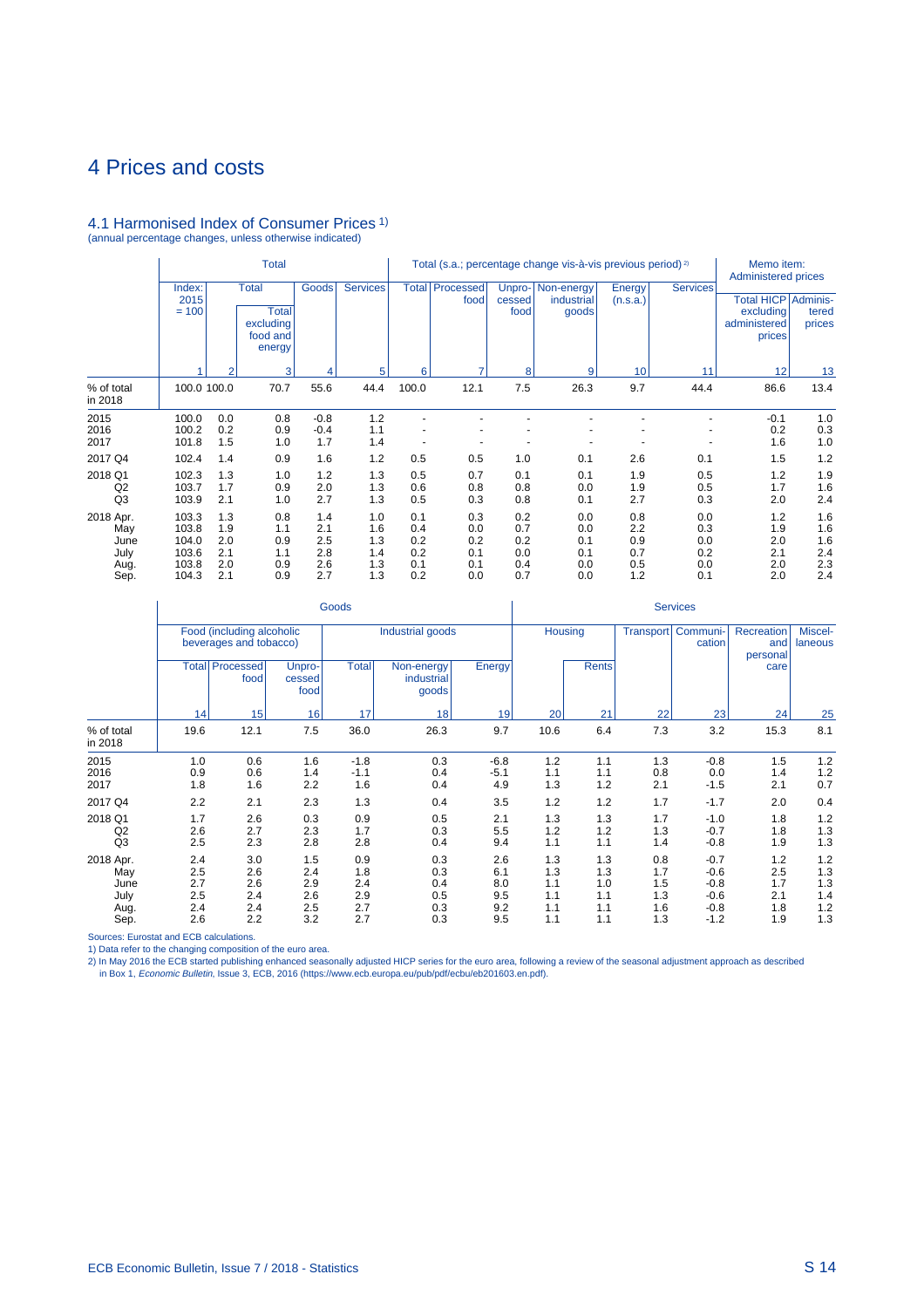## 4 Prices and costs

### 4.2 Industry, construction and property prices (annual percentage changes, unless otherwise indicated)

Industrial producer prices excluding construction <sup>1</sup> Con- Residential Experimental Industrial producer prices excluding construction <sup>1</sup> **Con-** Residential Experimental<br>
Total **Total** Industry excluding construction and energy **Finally Example 1 Con- Energy Energy Energy Energy Energy Energ** Total Total Industry excluding construction and energy Energy prices<sup>2)</sup> commercial property (index: (index: property 2015 = 100) Manu- Total Intermediate Capital Consumer goods prices<sup>2</sup><br>
facturing facturing annotation and annual and annual consumer goods prices<sup>2</sup> facturing and goods Total Food, Non-<br>beverages food beverages and tobacco 1 2 3 4 5 6 7 8 9 10 11 12 13 % of total | 100.0 100.0 77.3 72.1 28.9 20.7 22.5 16.5 5.9 27.9 in 2015 2015 100.0 -2.6 -2.3 -0.5 -1.2 0.7 -0.6 -0.9 0.2 -8.7 0.3 1.7 2.3 2016 97.8 -2.2 -1.4 -0.5 -1.6 0.4 0.0 0.0 0.0 -6.9 0.5 3.4 5.0 2017 100.8 3.1 3.0 2.1 3.2 0.9 1.9 2.7 0.2 5.9 2.1 3.7 5.1 2017 Q3 100.5 2.4 2.7 2.1 3.0 1.0 2.2 3.1 0.2 3.3 2.0 3.7 5.7 Q4 101.7 2.5 2.5 2.0 3.2 0.9 1.6 2.0 0.3 3.8 2.4 3.9 6.6 2018 Q1 102.5 1.8 1.7 1.6 2.4 1.0 0.9 1.1 0.5 2.2 2.3 4.3 . Q2 103.2 2.8 2.7 1.4 2.5 1.0 0.4 0.2 0.5 6.8 2.3 4.1 . 2018 Mar. 102.5 2.0 1.7 1.4 2.2 1.0 0.9 1.2 0.5 3.6 - - - Apr. 102.5 1.9 1.8 1.3 2.1 1.0 0.5 0.4 0.4 3.5 - - - May 103.3 3.0 2.9 1.4 2.5 1.0 0.4 0.1 0.5 7.6 - - - June 103.7 3.6 3.4 1.6 3.0 1.1 0.2 0.0 0.5 9.3 - - - July 104.4 4.3 3.4 1.7 3.2 1.1 0.1 -0.2 0.6 11.9 - - - Aug. 104.7 4.2 3.2 1.5 3.2 . 0.1 -0.3 0.6 12.0 - - -

Sources: Eurostat, ECB calculations, and ECB calculations based on MSCI data and national sources (col. 13).

1) Domestic sales only.

2) Experimental data based on non-harmonised sources (see https://www.ecb.europa.eu/stats/ecb\_statistics/governance\_and\_quality\_framework/html/experimental-data.en.html for further details).

## 4.3 Commodity prices and GDP deflators

(annual percentage changes, unless otherwise indicated)

|                                 |                           |                   |                   |                                    | <b>GDP</b> deflators                |                                               |                       |                          | Oil prices<br>(EUR per |                      |                             | Non-energy commodity prices (EUR) |                      |                             |                          |
|---------------------------------|---------------------------|-------------------|-------------------|------------------------------------|-------------------------------------|-----------------------------------------------|-----------------------|--------------------------|------------------------|----------------------|-----------------------------|-----------------------------------|----------------------|-----------------------------|--------------------------|
|                                 | <b>Total</b><br>(s.a.;    | <b>Total</b>      |                   |                                    | Domestic demand                     |                                               | Exports <sup>1)</sup> | Imports <sup>1)</sup>    | barrel)                |                      |                             | Import-weighted <sup>2)</sup>     |                      | Use-weighted <sup>2)</sup>  |                          |
|                                 | index:<br>2010<br>$= 100$ |                   | <b>Total</b>      | <b>Private</b><br>consump-<br>tion | Govern-<br>ment<br>consump-<br>tion | <b>Gross</b><br>fixed<br>capital<br>formation |                       |                          |                        | <b>Total</b>         | Food                        | Non-food                          | <b>Total</b>         |                             | Food Non-food            |
|                                 |                           | 2                 | 3                 | 41                                 | 5                                   | 6                                             | 7                     | 8                        | 9                      | 10                   | 11                          | 12                                | 13                   | 14                          | 15                       |
| % of total                      |                           |                   |                   |                                    |                                     |                                               |                       |                          |                        | 100.0                | 45.4                        | 54.6                              | 100.0                | 50.4                        | 49.6                     |
| 2015<br>2016<br>2017            | 106.0<br>106.9<br>108.0   | 1.4<br>0.8<br>1.1 | 0.4<br>0.5<br>1.5 | 0.3<br>0.4<br>1.4                  | 0.5<br>0.5<br>1.3                   | 0.7<br>0.7<br>1.5                             | 0.4<br>$-1.4$<br>1.9  | $-1.9$<br>$-2.5$<br>2.9  | 47.1<br>39.9<br>48.1   | 0.0<br>$-3.6$<br>5.9 | 4.2<br>$-3.9$<br>$-3.5$     | $-4.5$<br>$-3.3$<br>16.4          | 2.9<br>$-7.4$<br>5.5 | 7.0<br>$-10.3$<br>$-3.3$    | $-2.7$<br>$-3.0$<br>17.5 |
| 2017 Q4                         | 108.5                     | 1.3               | 1.5               | 1.4                                | 1.6                                 | 1.6                                           | 1.2                   | 1.8                      | 52.2                   | $-2.6$               | $-9.5$                      | 4.6                               | 0.0                  | $-5.3$                      | 6.3                      |
| 2018 Q1<br>Q2<br>Q <sub>3</sub> | 108.9<br>109.4            | 1.4<br>1.3        | 1.4<br>1.7        | 1.2<br>1.4                         | 1.4<br>1.8                          | 1.7<br>1.9                                    | 0.4<br>1.1            | 0.4<br>1.9               | 54.6<br>62.6<br>64.8   | $-8.9$<br>1.6<br>0.9 | $-14.5$<br>$-6.6$<br>$-5.1$ | $-3.6$<br>9.6<br>6.5              | $-7.6$<br>1.1<br>2.8 | $-12.6$<br>$-7.1$<br>$-1.6$ | $-1.9$<br>10.8<br>7.9    |
| 2018 Apr.<br>May<br>June        |                           |                   |                   |                                    |                                     |                                               |                       | $\overline{\phantom{a}}$ | 58.4<br>64.9<br>64.4   | $-4.9$<br>4.1<br>6.0 | $-10.1$<br>$-4.7$<br>$-4.8$ | 0.1<br>12.6<br>16.8               | $-5.2$<br>3.2<br>5.6 | $-11.1$<br>$-5.8$<br>$-4.4$ | 1.5<br>13.8<br>17.8      |
| July<br>Aug.                    |                           |                   |                   |                                    |                                     |                                               |                       | $\blacksquare$           | 63.7<br>63.3           | 1.2<br>2.0           | $-6.8$<br>$-2.5$            | 9.3<br>6.1                        | 2.3<br>4.4           | $-4.6$<br>1.2               | 10.9<br>7.7              |
| Sep.                            |                           |                   |                   |                                    |                                     |                                               |                       |                          | 67.6                   | $-0.6$               | $-5.9$                      | 4.1                               | 1.9                  | $-1.2$                      | 5.2                      |

Sources: Eurostat, ECB calculations and Bloomberg (col. 9).

1) Deflators for exports and imports refer to goods and services and include cross-border trade within the euro area.

2) Import-weighted: weighted according to 2009-11 average import structure; use-weighted: weighted according to 2009-11 average domestic demand structure.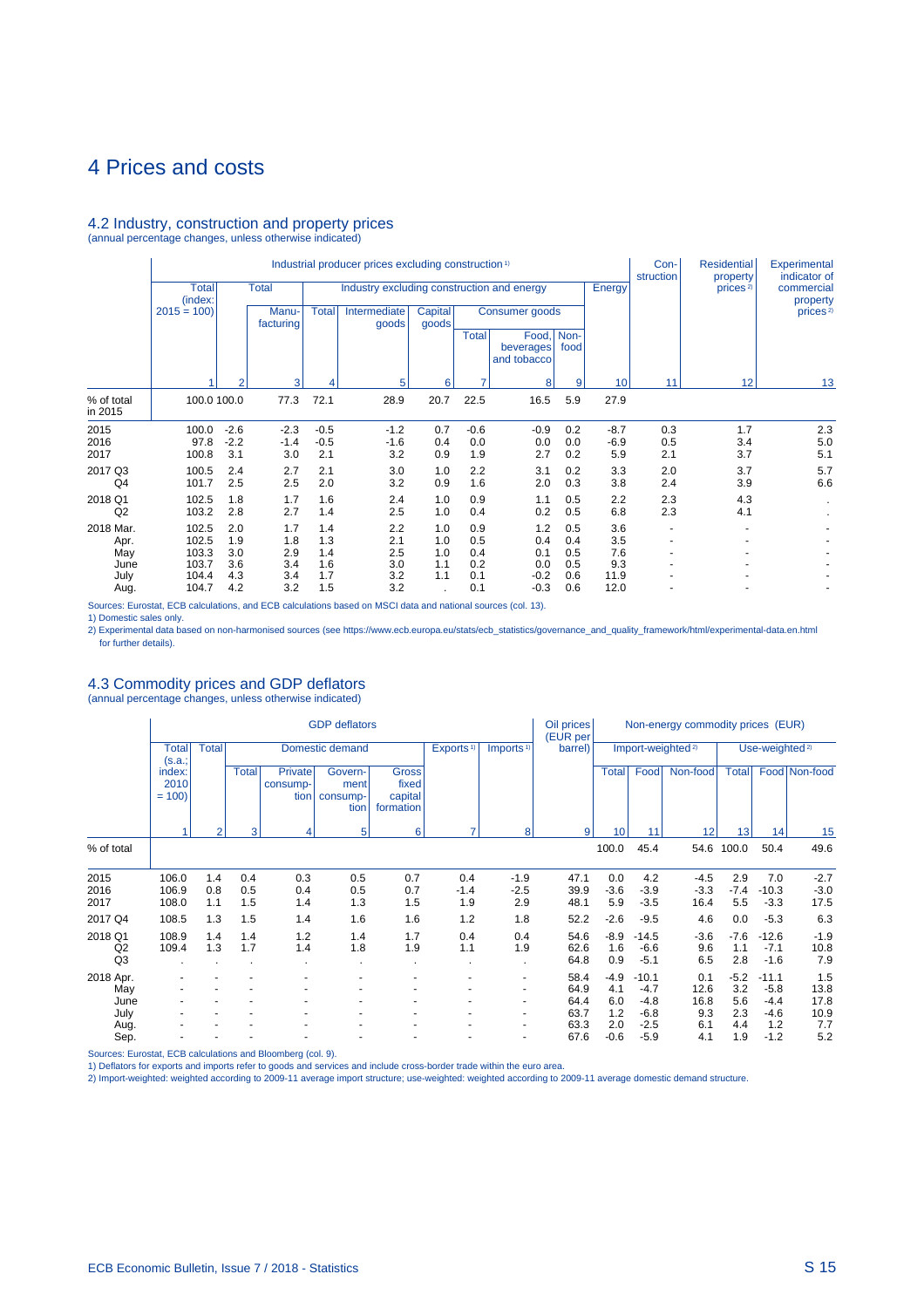## 4 Prices and costs

# 4.4 Price-related opinion surveys (seasonally adjusted)

|                                                  |                                    |                                                       | (percentage balances)           | <b>European Commission Business and Consumer Surveys</b> |                                       |                                              | <b>Purchasing Managers' Surveys</b><br>(diffusion indices)<br><b>Prices charged</b><br>Input prices<br><b>Services</b><br><b>Services</b><br>Manu-<br>Manu-<br>facturing<br>6<br>8<br>9<br>49.8<br>56.5<br>57.2<br>48.9<br>53.5<br>49.6<br>49.0<br>49.3<br>49.6<br>53.9<br>49.8<br>55.1<br>51.6<br>56.3<br>64.6<br>67.9<br>56.9<br>56.3<br>52.1 |                                              |                                              |  |  |
|--------------------------------------------------|------------------------------------|-------------------------------------------------------|---------------------------------|----------------------------------------------------------|---------------------------------------|----------------------------------------------|-------------------------------------------------------------------------------------------------------------------------------------------------------------------------------------------------------------------------------------------------------------------------------------------------------------------------------------------------|----------------------------------------------|----------------------------------------------|--|--|
|                                                  |                                    | Selling price expectations<br>(for next three months) |                                 |                                                          | Consumer<br>price trends<br>over past |                                              |                                                                                                                                                                                                                                                                                                                                                 |                                              |                                              |  |  |
|                                                  | Manu-<br>facturing                 | Retail trade                                          | <b>Services</b>                 | Construction                                             | 12 months                             | facturing                                    |                                                                                                                                                                                                                                                                                                                                                 |                                              |                                              |  |  |
|                                                  |                                    | $\overline{2}$                                        | 3                               |                                                          | 5                                     |                                              |                                                                                                                                                                                                                                                                                                                                                 |                                              |                                              |  |  |
| 1999-14                                          | 4.4                                |                                                       |                                 | $-3.1$                                                   | 33.5                                  |                                              |                                                                                                                                                                                                                                                                                                                                                 |                                              |                                              |  |  |
| 2015<br>2016<br>2017                             | $-3.1$<br>$-1.0$<br>8.7            | 3.1<br>2.2<br>5.0                                     | 2.3<br>4.1<br>6.7               | $-13.2$<br>$-7.2$<br>2.6                                 | $-0.2$<br>0.2<br>12.3                 |                                              |                                                                                                                                                                                                                                                                                                                                                 |                                              |                                              |  |  |
| 2017 Q4                                          | 10.9                               | 7.1                                                   | 8.2                             | 8.2                                                      | 13.8                                  |                                              |                                                                                                                                                                                                                                                                                                                                                 |                                              |                                              |  |  |
| 2018 Q1<br>Q2<br>Q <sub>3</sub>                  | 12.5<br>9.8<br>10.6                | 6.7<br>6.7<br>7.3                                     | 8.9<br>9.0<br>8.9               | 10.9<br>12.2<br>12.5                                     | 17.4<br>18.5<br>21.0                  | 68.4<br>65.6<br>65.2                         | 57.2<br>57.6<br>58.4                                                                                                                                                                                                                                                                                                                            | 57.9<br>56.5<br>55.5                         | 52.9<br>52.3<br>52.8                         |  |  |
| 2018 May<br>June<br>July<br>Aug.<br>Sep.<br>Oct. | 9.3<br>10.1<br>9.6<br>10.5<br>11.6 | 7.3<br>6.8<br>6.8<br>7.8<br>7.2                       | 9.0<br>9.0<br>9.0<br>9.3<br>8.4 | 14.3<br>12.5<br>12.3<br>13.2<br>11.9                     | 18.0<br>21.1<br>20.7<br>19.6<br>22.6  | 65.3<br>67.6<br>66.6<br>65.3<br>63.6<br>65.1 | 57.6<br>58.6<br>57.9<br>58.1<br>59.1<br>58.6                                                                                                                                                                                                                                                                                                    | 56.4<br>55.7<br>55.6<br>55.1<br>55.7<br>54.9 | 52.0<br>53.2<br>53.0<br>52.7<br>52.8<br>52.8 |  |  |

Sources: European Commission (Directorate-General for Economic and Financial Affairs) and Markit.

### 4.5 Labour cost indices

(annual percentage changes, unless otherwise indicated)

|                           | <b>Total</b><br>(index: | Total             |                       | By component                       |                         | For selected economic activities | Memo item:<br>Indicator of        |
|---------------------------|-------------------------|-------------------|-----------------------|------------------------------------|-------------------------|----------------------------------|-----------------------------------|
|                           | $2012 = 100$            |                   | Wages and<br>salaries | Employers' social<br>contributions | <b>Business economy</b> | Mainly non-business<br>economy   | negotiated<br>wages <sup>1)</sup> |
|                           |                         |                   |                       |                                    |                         |                                  |                                   |
| % of total<br>in 2012     | 100.0                   | 100.0             | 74.6                  | 25.4                               | 69.3                    | 30.7                             |                                   |
| 2015<br>2016<br>2017      | 104.1<br>105.5<br>107.4 | 1.6<br>1.4<br>1.8 | 1.9<br>1.4<br>1.8     | 0.7<br>1.1<br>1.7                  | 1.5<br>1.3<br>1.9       | 1.6<br>1.6<br>1.5                | 1.5<br>1.4<br>1.5                 |
| 2017 Q3<br>Q <sub>4</sub> | 103.8<br>114.0          | 1.8<br>1.5        | 1.7<br>1.6            | 2.0<br>1.4                         | 2.1<br>1.8              | 1.1<br>1.0                       | 1.5<br>1.5                        |
| 2018 Q1<br>Q2             | 102.6<br>113.7          | 2.1<br>2.2        | 1.8<br>1.9            | 2.8<br>2.9                         | 2.3<br>2.5              | 1.5<br>1.6                       | 1.8<br>2.2                        |

Sources: Eurostat and ECB calculations.<br>1) Experimental data based on non-harmonised sources (see https://www.ecb.europa.eu/stats/ecb\_statistics/governance\_and\_quality\_framework/html/experimental-data.en.html for further details).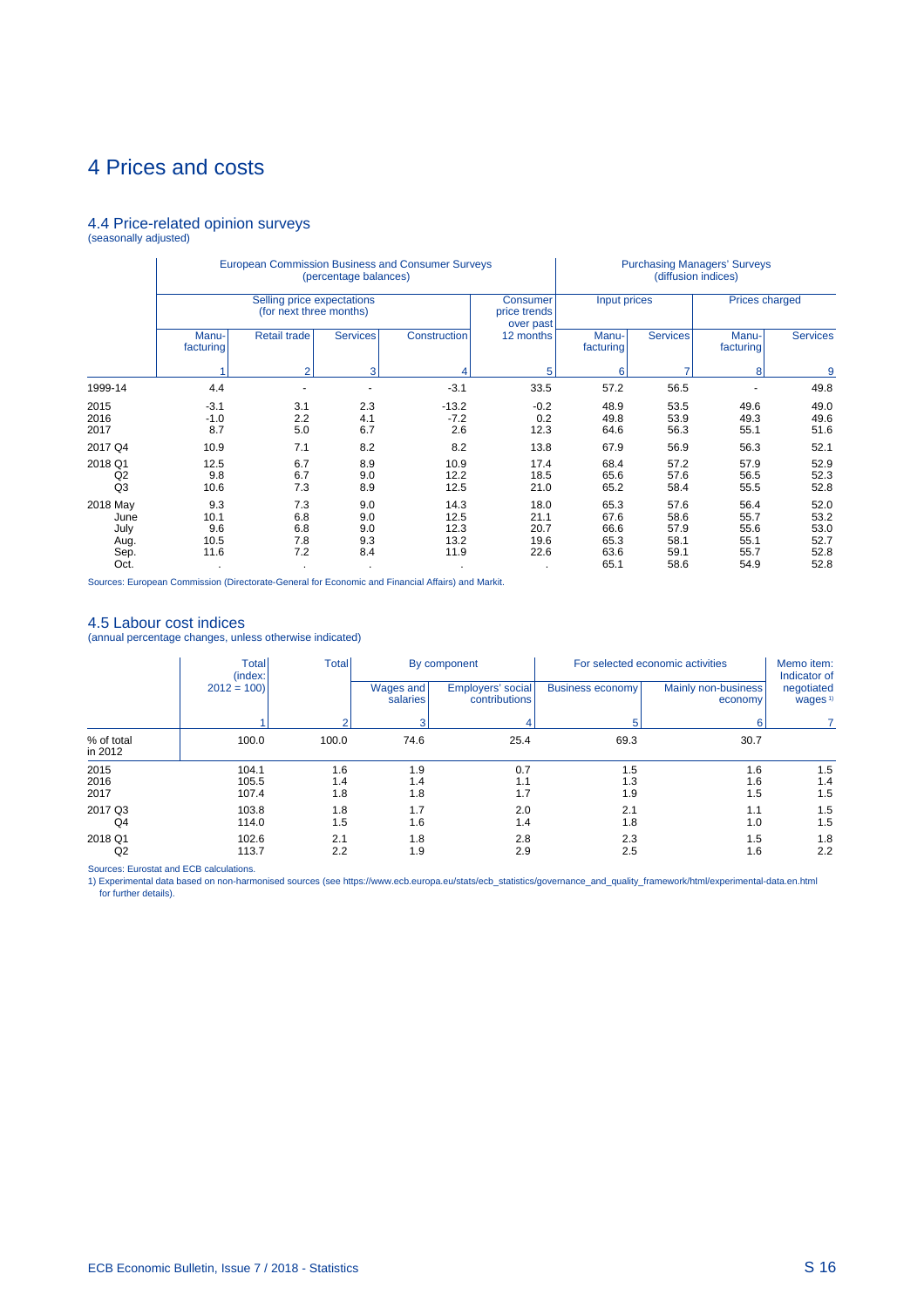# 4 Prices and costs

|                           | <b>Total</b>                                                                                                                                                                                                                    | <b>Total</b>   |                          |                                                            |                   |                                                                 | By economic activity      |                                      |                  |                                                      |                                                                        |                                                   |
|---------------------------|---------------------------------------------------------------------------------------------------------------------------------------------------------------------------------------------------------------------------------|----------------|--------------------------|------------------------------------------------------------|-------------------|-----------------------------------------------------------------|---------------------------|--------------------------------------|------------------|------------------------------------------------------|------------------------------------------------------------------------|---------------------------------------------------|
|                           | (index:<br>2010<br>$=100$<br>104.6<br>105.3<br>106.1<br>106.1<br>107.6<br>108.0<br>111.1<br>111.3<br>112.1<br>112.6<br>103.9<br>104.7<br>104.9<br>105.3<br>105.3<br>110.8<br>112.6<br>112.5<br>105.2<br>105.7<br>106.8<br>106.6 |                | Agriculture,<br>forestry | Manu-<br>facturing,<br>and fishing energy and<br>utilities | Con-<br>struction | Trade.<br>transport,<br>accom-<br>modation and<br>food services | Information<br>and commu- | Finance<br>and<br>nication insurance | Real<br>estate   | Professional,<br>business and<br>support<br>services | Public ad-<br>ministration,<br>education,<br>health and<br>social work | Arts, enter-<br>tainment<br>and other<br>services |
|                           | 1                                                                                                                                                                                                                               | $\overline{2}$ | 3                        | $\overline{\mathbf{4}}$                                    | 5                 | 6                                                               | $\overline{7}$            | 8                                    | 9                | 10                                                   | 11                                                                     | 12                                                |
|                           |                                                                                                                                                                                                                                 |                |                          |                                                            |                   | Unit labour costs                                               |                           |                                      |                  |                                                      |                                                                        |                                                   |
| 2015                      |                                                                                                                                                                                                                                 | 0.4<br>0.6     | 0.4<br>1.3               | $-1.5$                                                     | 0.6               | 0.4<br>1.3                                                      | 0.7                       | 0.5<br>1.4                           | 2.4              | 1.3                                                  | 1.4<br>1.4                                                             | 1.2<br>1.5                                        |
| 2016<br>2017              |                                                                                                                                                                                                                                 | 0.8            | 0.2                      | $-1.3$<br>$-0.4$                                           | 0.6<br>$-0.1$     | 0.3                                                             | $-0.7$<br>0.8             | $-0.5$                               | 3.8<br>4.4       | 0.6<br>2.2                                           | 1.6                                                                    | 1.9                                               |
| 2017 Q3<br>Q4             | 106.4                                                                                                                                                                                                                           | 0.5<br>0.8     | 0.0<br>$-1.3$            | $-1.7$<br>$-0.6$                                           | $-0.8$<br>$-0.1$  | 0.2<br>$-0.1$                                                   | 1.0<br>1.5                | $-0.7$<br>$-1.2$                     | 3.8<br>4.3       | 2.2<br>2.2                                           | 1.4<br>1.7                                                             | 1.7<br>1.6                                        |
| 2018 Q1<br>Q2             | 106.9                                                                                                                                                                                                                           | 1.1<br>1.6     | 0.5<br>0.9               | 0.1<br>1.5                                                 | $-0.5$<br>0.7     | 0.7<br>0.9                                                      | 0.6<br>0.0                | 0.7<br>0.9                           | 3.4<br>3.7       | 2.2<br>2.7                                           | 1.5<br>1.9                                                             | 1.6<br>2.5                                        |
|                           |                                                                                                                                                                                                                                 |                |                          |                                                            |                   | Compensation per employee                                       |                           |                                      |                  |                                                      |                                                                        |                                                   |
| 2015                      |                                                                                                                                                                                                                                 | 1.4            | 1.3                      | 2.0                                                        | 1.2               | 1.3                                                             | 2.7                       | 0.8                                  | 2.0              | 1.6                                                  | 1.1                                                                    | 1.8                                               |
| 2016                      | 109.3                                                                                                                                                                                                                           | 1.2            | 0.2                      | 1.3                                                        | 1.8               | 1.3                                                             | 0.2                       | 2.2                                  | 2.2              | 0.4                                                  | 1.3                                                                    | 1.7                                               |
| 2017                      |                                                                                                                                                                                                                                 | 1.6            | 1.6                      | 1.5                                                        | 1.2               | 1.6                                                             | 1.9                       | 0.0                                  | 4.0              | 3.1                                                  | 1.5                                                                    | 1.3                                               |
| 2017 Q3                   |                                                                                                                                                                                                                                 | 1.6            | 2.0                      | 1.3                                                        | 0.8<br>1.6        | 1.9                                                             | 2.7<br>2.3                | $-0.2$                               | 3.8<br>4.1       | 3.4<br>3.2                                           | 1.4<br>1.6                                                             | 0.7<br>1.6                                        |
| Q4                        |                                                                                                                                                                                                                                 | 1.8            | 2.3                      | 1.9                                                        |                   | 1.8                                                             |                           | 0.0                                  |                  |                                                      |                                                                        |                                                   |
| 2018 Q1<br>Q <sub>2</sub> | 113.4                                                                                                                                                                                                                           | 1.9<br>2.3     | 2.8<br>2.8               | 1.6<br>2.3                                                 | 1.2<br>1.5        | 2.0<br>2.3                                                      | 2.8<br>2.8                | 1.7<br>1.8                           | 3.3<br>3.3       | 2.4<br>2.9                                           | 1.8<br>2.2                                                             | 2.3<br>2.6                                        |
|                           |                                                                                                                                                                                                                                 |                |                          |                                                            |                   | Labour productivity per person employed                         |                           |                                      |                  |                                                      |                                                                        |                                                   |
| 2015                      | 103.3                                                                                                                                                                                                                           | 1.0            | 0.9                      | 3.5                                                        | 0.7               | 0.9                                                             | 2.0                       | 0.3                                  | $-0.4$           | 0.2                                                  | $-0.3$                                                                 | 0.6                                               |
| 2016                      |                                                                                                                                                                                                                                 | 0.6            | $-1.0$                   | 2.6                                                        | 1.1               | 0.0                                                             | 0.9                       | 0.7                                  | $-1.5$           | $-0.2$                                               | $-0.1$                                                                 | 0.3                                               |
| 2017                      |                                                                                                                                                                                                                                 | 0.8            | 1.3                      | 1.9                                                        | 1.3               | 1.4                                                             | 1.1                       | 0.6                                  | $-0.4$           | 0.8                                                  | $-0.2$                                                                 | $-0.5$                                            |
| 2017 Q3<br>Q4             |                                                                                                                                                                                                                                 | 1.1<br>1.1     | 2.1<br>3.6               | 3.1<br>2.5                                                 | 1.6<br>1.8        | 1.7<br>1.9                                                      | 1.7<br>0.8                | 0.6<br>1.3                           | 0.0<br>$-0.2$    | 1.2<br>1.0                                           | $-0.1$<br>$-0.1$                                                       | $-1.0$<br>$-0.1$                                  |
| 2018 Q1                   |                                                                                                                                                                                                                                 | 0.9            | 2.4                      | 1.6                                                        | 1.7               | 1.3                                                             | 2.2                       | 1.0                                  | $-0.2$           | 0.3                                                  | 0.4                                                                    | 0.7                                               |
| Q <sub>2</sub>            | 105.4                                                                                                                                                                                                                           | 0.7            | 1.9                      | 0.9                                                        | 0.7               | 1.4                                                             | 2.8                       | 0.9                                  | $-0.4$           | 0.2                                                  | 0.2                                                                    | 0.1                                               |
|                           |                                                                                                                                                                                                                                 |                |                          |                                                            |                   | Compensation per hour worked                                    |                           |                                      |                  |                                                      |                                                                        |                                                   |
| 2015                      | 109.7                                                                                                                                                                                                                           | 1.2            | 1.4                      | 1.6                                                        | 0.7               | 1.3                                                             | 1.5                       | 0.7                                  | 1.4              | 1.1                                                  | 1.2                                                                    | 1.5                                               |
| 2016<br>2017              |                                                                                                                                                                                                                                 | 1.0<br>1.7     | $-0.4$<br>1.3            | 1.2<br>1.5                                                 | 1.7<br>1.0        | 0.9<br>1.9                                                      | 0.2<br>1.8                | 1.8<br>0.5                           | 1.9<br>3.3       | 0.0<br>2.8                                           | 1.3<br>1.6                                                             | 1.5<br>1.7                                        |
| 2017 Q3                   |                                                                                                                                                                                                                                 | 1.3            | 0.4                      | 0.9                                                        | 0.1               | 1.7                                                             | 2.3                       | $-0.5$                               | 3.0              | 2.8                                                  | 1.4                                                                    | 0.8                                               |
| Q <sub>4</sub>            | 113.2                                                                                                                                                                                                                           | 1.4            | 1.4                      | 1.1                                                        | 0.7               | 1.6                                                             | 2.0                       | 0.1                                  | 1.8              | 2.6                                                  | 1.4                                                                    | 1.7                                               |
| 2018 Q1                   | 113.7                                                                                                                                                                                                                           | 1.8            | 2.8                      | 1.3                                                        | 0.7               | 2.1                                                             | 2.8                       | 1.8                                  | 2.0              | 2.1                                                  | 1.8                                                                    | 2.0                                               |
| Q <sub>2</sub>            | 114.2                                                                                                                                                                                                                           | 1.7            | 0.8                      | 1.8                                                        | 0.9               | 2.0                                                             | 2.2                       | 1.3                                  | 2.7              | 2.2                                                  | 1.9                                                                    | 0.8                                               |
|                           |                                                                                                                                                                                                                                 |                |                          |                                                            |                   | Hourly labour productivity                                      |                           |                                      |                  |                                                      |                                                                        |                                                   |
| 2015                      |                                                                                                                                                                                                                                 | 0.9            | 0.2                      | 3.1                                                        | 0.2               | 1.1                                                             | 0.9                       | 0.2                                  | $-0.7$           | 0.0                                                  | $-0.4$                                                                 | 0.1                                               |
| 2016<br>2017              |                                                                                                                                                                                                                                 | 0.5<br>1.0     | $-1.2$<br>1.7            | 2.5<br>1.9                                                 | 0.8<br>1.2        | 0.0<br>1.7                                                      | 1.0<br>$1.2$              | 0.3<br>1.1                           | $-2.0$<br>$-0.9$ | $-0.4$<br>0.9                                        | $-0.2$<br>0.0                                                          | 0.2<br>0.1                                        |
| 2017 Q3                   |                                                                                                                                                                                                                                 | 1.0            | 1.6                      | 2.6                                                        | 1.5               | 1.5                                                             | 1.5                       | 0.3                                  | $-0.4$           | 0.9                                                  | $-0.1$                                                                 | $-0.7$                                            |
| Q4                        | 107.1                                                                                                                                                                                                                           | 0.9            | 3.1                      | 1.8                                                        | 0.7               | 1.9                                                             | 0.8                       | 1.5                                  | $-2.2$           | 0.8                                                  | $-0.2$                                                                 | 0.3                                               |
| 2018 Q1<br>Q <sub>2</sub> | 107.1<br>106.9                                                                                                                                                                                                                  | 0.9<br>0.4     | 2.5<br>1.4               | 1.3<br>0.3                                                 | 1.6<br>0.5        | 1.5<br>1.4                                                      | 2.4<br>2.3                | 1.0<br>0.5                           | $-1.5$<br>$-0.4$ | 0.2<br>$-0.4$                                        | 0.4<br>0.0                                                             | 0.9<br>$-0.8$                                     |

# 4.6 Unit labour costs, compensation per labour input and labour productivity (annual percentage changes, unless otherwise indicated; quarterly data seasonally adjusted; annual data unadjusted)

Sources: Eurostat and ECB calculations.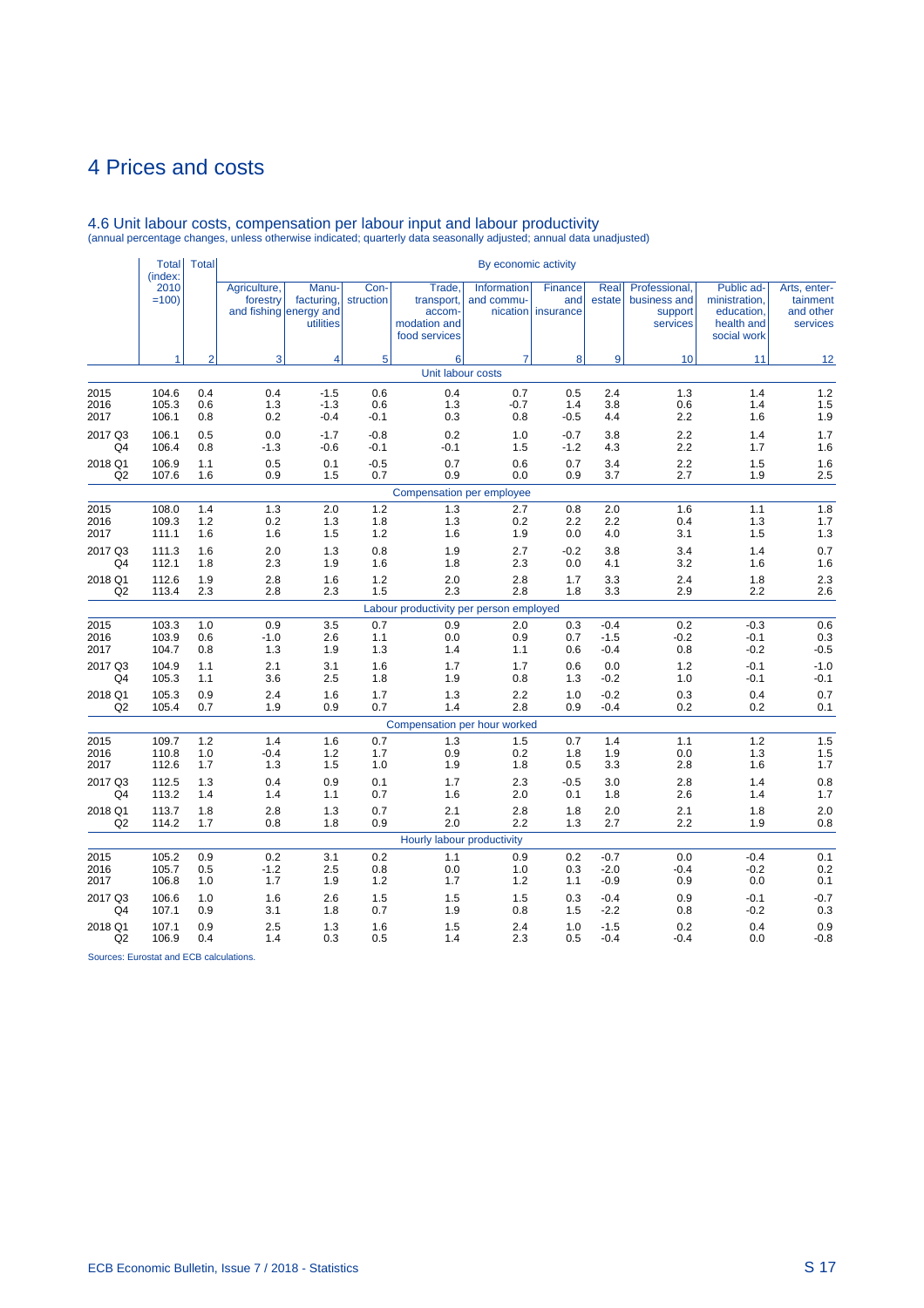5.1 Monetary aggregates 1) (EUR billions and annual growth rates; seasonally adjusted; outstanding amounts and growth rates at end of period; transactions during period)

|                                                      |                                                                |                                                                |                                                                |                                                                |                                                                            | M <sub>3</sub>                                                 |                                                                      |                                                 |                                                          |                                                                        |                                                        |                                                                      |
|------------------------------------------------------|----------------------------------------------------------------|----------------------------------------------------------------|----------------------------------------------------------------|----------------------------------------------------------------|----------------------------------------------------------------------------|----------------------------------------------------------------|----------------------------------------------------------------------|-------------------------------------------------|----------------------------------------------------------|------------------------------------------------------------------------|--------------------------------------------------------|----------------------------------------------------------------------|
|                                                      |                                                                |                                                                |                                                                | M <sub>2</sub>                                                 |                                                                            |                                                                |                                                                      |                                                 |                                                          | M3-M2                                                                  |                                                        |                                                                      |
|                                                      |                                                                | M1                                                             |                                                                |                                                                | M2-M1                                                                      |                                                                |                                                                      |                                                 |                                                          |                                                                        |                                                        |                                                                      |
|                                                      | Currency<br>in<br>circulation                                  | Overnight<br>deposits                                          |                                                                | <b>Deposits</b><br>agreed<br>maturity<br>of up to<br>2 years   | <b>Deposits</b><br>with an redeemable<br>at notice<br>of up to<br>3 months |                                                                |                                                                      | <b>Repos</b>                                    | <b>Money</b><br>market<br>fund<br>shares                 | <b>Debt</b><br>securities<br>with<br>a maturity<br>of up to<br>2 years |                                                        |                                                                      |
|                                                      | 1                                                              | $\overline{2}$                                                 | 3                                                              | 4                                                              | 5                                                                          | 6                                                              |                                                                      | 8                                               | 9                                                        | 10                                                                     | 11                                                     | 12                                                                   |
|                                                      |                                                                |                                                                |                                                                |                                                                |                                                                            | <b>Outstanding amounts</b>                                     |                                                                      |                                                 |                                                          |                                                                        |                                                        |                                                                      |
| 2015<br>2016<br>2017                                 | 1,037.7<br>1,075.5<br>1,112.0                                  | 5,575.8<br>6,083.9<br>6,635.7                                  | 6,613.5<br>7,159.4<br>7,747.7                                  | 1,444.1<br>1,329.8<br>1,194.4                                  | 2,159.7<br>2,221.2<br>2,261.2                                              | 3,603.8<br>3,551.0<br>3,455.6                                  | 10,217.2<br>10,710.4<br>11,203.3                                     | 74.5<br>70.4<br>75.7                            | 485.1<br>523.2<br>509.4                                  | 75.6<br>91.7<br>75.7                                                   | 635.2<br>685.2<br>660.8                                | 10,852.4<br>11,395.7<br>11,864.1                                     |
| 2017 Q4<br>2018 Q1<br>Q <sub>2</sub><br>$Q3^{(p)}$   | 1,112.0<br>1,113.4<br>1,133.3<br>1,151.8                       | 6,635.7<br>6,746.1<br>6,906.3<br>7,017.1                       | 7,747.7<br>7,859.5<br>8,039.6<br>8,168.9                       | 1,194.4<br>1,171.5<br>1,183.4<br>1,123.1                       | 2,261.2<br>2,258.5<br>2,269.8<br>2,285.1                                   | 3,455.6<br>3,430.0<br>3,453.2<br>3,408.2                       | 11,203.3<br>11,289.5<br>11,492.8<br>11,577.1                         | 75.7<br>71.6<br>73.9<br>70.7                    | 509.4<br>505.7<br>509.1<br>492.5                         | 75.7<br>74.6<br>67.7<br>57.9                                           | 660.8<br>651.9<br>650.8<br>621.1                       | 11,864.1<br>11,941.4<br>12,143.6<br>12,198.2                         |
| 2018 Apr.<br>May<br>June<br>July<br>Aug.<br>Sep. (p) | 1,122.2<br>1,128.3<br>1,133.3<br>1,136.5<br>1,143.8<br>1,151.8 | 6,758.9<br>6,850.3<br>6,906.3<br>6,915.1<br>6,937.5<br>7,017.1 | 7,881.1<br>7,978.6<br>8,039.6<br>8,051.6<br>8,081.3<br>8,168.9 | 1,158.9<br>1,163.1<br>1,183.4<br>1,158.9<br>1,139.6<br>1,123.1 | 2,263.4<br>2,265.3<br>2,269.8<br>2,277.5<br>2,281.4<br>2,285.1             | 3,422.3<br>3,428.4<br>3,453.2<br>3,436.4<br>3,421.0<br>3,408.2 | 11,303.4<br>11,407.0<br>11,492.8<br>11,488.0<br>11,502.3<br>11,577.1 | 77.4<br>71.3<br>73.9<br>67.0<br>71.2<br>70.7    | 510.9<br>503.6<br>509.1<br>510.5<br>503.5<br>492.5       | 75.2<br>65.1<br>67.7<br>65.2<br>68.8<br>57.9                           | 663.5<br>640.0<br>650.8<br>642.7<br>643.5<br>621.1     | 11,966.9<br>12,047.0<br>12,143.6<br>12,130.6<br>12,145.8<br>12,198.2 |
|                                                      |                                                                |                                                                |                                                                |                                                                |                                                                            | <b>Transactions</b>                                            |                                                                      |                                                 |                                                          |                                                                        |                                                        |                                                                      |
| 2015<br>2016<br>2017                                 | 66.5<br>37.9<br>36.6                                           | 566.9<br>541.7<br>588.1                                        | 633.3<br>579.6<br>624.7                                        | $-134.5$<br>$-105.4$<br>$-112.3$                               | 12.3<br>16.0<br>36.3                                                       | $-122.2$<br>$-89.3$<br>$-76.0$                                 | 511.2<br>490.3<br>548.7                                              | $-47.4$<br>$-4.2$<br>6.7                        | 49.7<br>38.0<br>$-13.7$                                  | $-27.2$<br>16.9<br>$-19.1$                                             | $-24.9$<br>50.7<br>$-26.0$                             | 486.2<br>541.0<br>522.6                                              |
| 2017 Q4                                              | 7.2                                                            | 108.9                                                          | 116.1                                                          | $-21.6$                                                        | 9.9                                                                        | $-11.7$                                                        | 104.4                                                                | 9.4                                             | $-21.4$                                                  | $-5.9$                                                                 | $-17.9$                                                | 86.5                                                                 |
| 2018 Q1<br>Q <sub>2</sub><br>$Q3^{(p)}$              | 1.4<br>19.9<br>17.5                                            | 107.2<br>149.6<br>109.0                                        | 108.6<br>169.5<br>126.5                                        | $-21.2$<br>8.6<br>$-60.6$                                      | 5.9<br>10.6<br>15.3                                                        | $-15.3$<br>19.2<br>$-45.3$                                     | 93.3<br>188.7<br>81.2                                                | $-3.9$<br>$-0.9$<br>$-3.3$                      | $-3.6$<br>3.7<br>$-16.8$                                 | $-0.1$<br>$-8.6$<br>$-9.2$                                             | $-7.6$<br>$-5.8$<br>$-29.3$                            | 85.7<br>182.9<br>51.9                                                |
| 2018 Apr.<br>May<br>June<br>July<br>Aug.<br>Sep. (p) | 8.8<br>6.2<br>5.0<br>2.1<br>7.3<br>8.0                         | 9.5<br>84.8<br>55.3<br>9.7<br>20.8<br>78.5                     | 18.3<br>90.9<br>60.3<br>11.8<br>28.1<br>86.5                   | $-13.3$<br>1.3<br>20.6<br>$-23.5$<br>$-20.0$<br>$-17.1$        | 4.9<br>1.5<br>4.1<br>7.7<br>3.9<br>3.6                                     | $-8.4$<br>2.9<br>24.7<br>$-15.8$<br>$-16.0$<br>$-13.5$         | 9.9<br>93.8<br>85.0<br>$-4.0$<br>12.1<br>73.0                        | 3.0<br>$-6.6$<br>2.6<br>$-6.8$<br>4.1<br>$-0.6$ | 5.1<br>$-7.2$<br>5.8<br>1.1<br>$-7.0$<br>$-10.9$         | 0.1<br>$-11.0$<br>2.4<br>$-2.3$<br>3.6<br>$-10.5$                      | 8.2<br>$-24.9$<br>10.9<br>$-8.0$<br>0.8<br>$-22.0$     | 18.1<br>68.9<br>95.9<br>$-12.0$<br>12.9<br>51.0                      |
|                                                      |                                                                |                                                                |                                                                |                                                                |                                                                            | <b>Growth rates</b>                                            |                                                                      |                                                 |                                                          |                                                                        |                                                        |                                                                      |
| 2015<br>2016<br>2017                                 | 6.8<br>3.7<br>3.4                                              | 11.3<br>9.7<br>9.7                                             | 10.6<br>8.8<br>8.7                                             | $-8.5$<br>$-7.3$<br>$-8.5$                                     | 0.6<br>0.7<br>1.6                                                          | $-3.3$<br>$-2.5$<br>$-2.1$                                     | 5.3<br>4.8<br>5.1                                                    | $-38.9$<br>$-5.7$<br>9.7                        | 11.4<br>7.8<br>$-2.6$                                    | $-25.4$<br>22.2<br>$-20.9$                                             | $-3.8$<br>8.0<br>$-3.8$                                | 4.7<br>5.0<br>4.6                                                    |
| 2017 Q4                                              | 3.4                                                            | 9.7                                                            | 8.7                                                            | $-8.5$                                                         | 1.6                                                                        | $-2.1$                                                         | 5.1                                                                  | 9.7                                             | $-2.6$                                                   | $-20.9$                                                                | $-3.8$                                                 | 4.6                                                                  |
| 2018 Q1<br>Q2<br>$Q3^{(p)}$                          | 2.4<br>3.5<br>4.2                                              | 8.5<br>8.2<br>7.3                                              | 7.6<br>7.5<br>6.8                                              | $-8.7$<br>$-5.4$<br>$-7.8$                                     | 1.7<br>1.7<br>1.9                                                          | $-2.1$<br>$-0.9$<br>$-1.5$                                     | 4.4<br>4.8<br>4.2                                                    | $-1.6$<br>5.2<br>2.2                            | $-4.8$<br>$-0.9$<br>$-7.2$                               | $-23.3$<br>$-14.7$<br>$-29.1$                                          | $-7.0$<br>$-1.9$<br>$-8.9$                             | 3.7<br>4.5<br>3.5                                                    |
| 2018 Apr.<br>May<br>June<br>July<br>Aug.<br>Sep. (p) | 2.8<br>3.2<br>3.5<br>3.6<br>3.9<br>4.2                         | 7.8<br>8.3<br>8.2<br>7.5<br>6.8<br>7.3                         | 7.0<br>7.5<br>7.5<br>6.9<br>6.4<br>6.8                         | $-8.4$<br>$-7.6$<br>$-5.4$<br>$-6.5$<br>$-7.6$<br>$-7.8$       | 1.8<br>1.7<br>1.7<br>1.9<br>1.8<br>1.9                                     | $-1.9$<br>$-1.7$<br>$-0.9$<br>$-1.1$<br>$-1.5$<br>$-1.5$       | 4.2<br>4.6<br>4.8<br>4.4<br>3.9<br>4.2                               | 5.3<br>$-3.6$<br>5.2<br>$-2.1$<br>$-2.6$<br>2.2 | $-1.6$<br>$-3.1$<br>$-0.9$<br>$-1.5$<br>$-3.3$<br>$-7.2$ | $-5.5$<br>$-20.8$<br>$-14.7$<br>$-16.7$<br>$-10.0$<br>$-29.1$          | $-1.3$<br>$-5.3$<br>$-1.9$<br>$-3.3$<br>$-4.0$<br>-8.9 | 3.8<br>4.0<br>4.5<br>4.0<br>3.4<br>3.5                               |

Source: ECB. 1) Data refer to the changing composition of the euro area.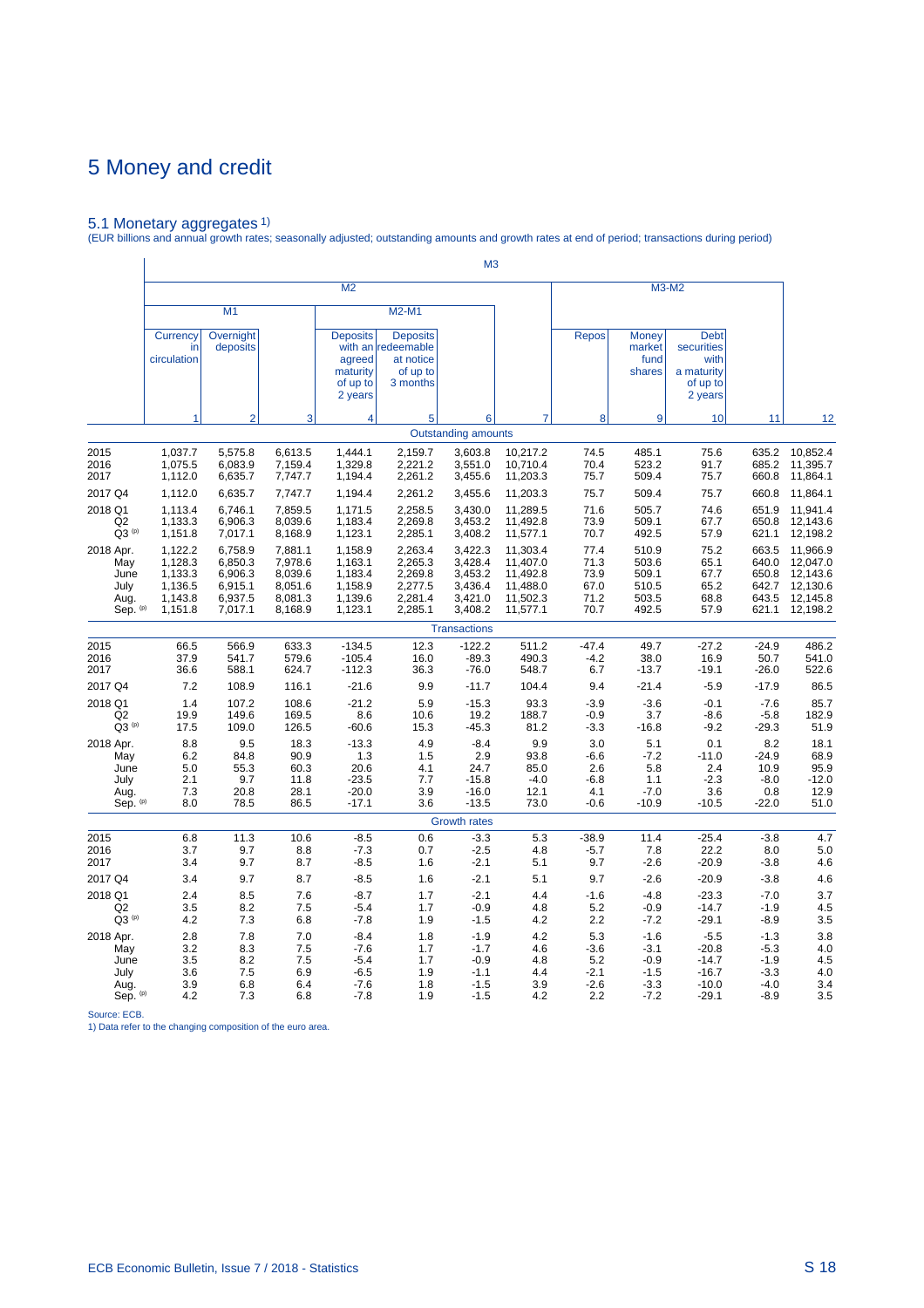5.2 Deposits in M3 1) (EUR billions and annual growth rates; seasonally adjusted; outstanding amounts and growth rates at end of period; transactions during period)

|                | Non-financial corporations <sup>2)</sup><br>With an<br><b>Total</b><br>Overnight<br>Redeem-<br><b>Repos</b> |         |                                           |                                           |         |         |                                 | Households <sup>3)</sup>                             |                                                      |              | <b>Financial</b><br>corpor-                                    | Insurance<br>corpor-              | Other<br>general              |
|----------------|-------------------------------------------------------------------------------------------------------------|---------|-------------------------------------------|-------------------------------------------|---------|---------|---------------------------------|------------------------------------------------------|------------------------------------------------------|--------------|----------------------------------------------------------------|-----------------------------------|-------------------------------|
|                |                                                                                                             |         | agreed<br>maturity<br>of up to<br>2 years | able<br>at notice<br>of up to<br>3 months |         |         | <b>Total Overnight</b>          | With an<br>agreed<br>maturity<br>of up to<br>2 years | Redeem-<br>able<br>at notice<br>of up to<br>3 months | <b>Repos</b> | ations<br>other than<br><b>MFIs and</b><br>ICPFs <sup>2)</sup> | ations<br>and<br>pension<br>funds | govern-<br>ment <sup>4)</sup> |
|                | 1                                                                                                           | 2       | 3                                         | 4                                         | 5       | 6       | 7<br><b>Outstanding amounts</b> | 8                                                    | 9                                                    | 10           | 11                                                             | 12                                | 13                            |
|                |                                                                                                             |         |                                           |                                           |         |         |                                 |                                                      |                                                      |              |                                                                |                                   |                               |
| 2015           | 1,953.2                                                                                                     | 1,503.9 | 323.6                                     | 117.4                                     | 8.3     | 5,750.7 | 3,060.7                         | 695.0                                                | 1,992.3                                              | 2.7          | 957.9                                                          | 226.6                             | 365.5                         |
| 2016           | 2,082.5                                                                                                     | 1,617.4 | 296.5                                     | 160.3                                     | 8.4     | 6,052.3 | 3,400.9                         | 644.8                                                | 2,004.7                                              | 1.9          | 989.1                                                          | 198.2                             | 383.2                         |
| 2017           | 2,244.0                                                                                                     | 1,787.8 | 287.1                                     | 159.7                                     | 9.5     | 6,300.9 | 3,696.7                         | 561.5                                                | 2,042.0                                              | 0.6          | 1,009.9                                                        | 202.2                             | 409.9                         |
| 2017 Q4        | 2,244.0                                                                                                     | 1,787.8 | 287.1                                     | 159.7                                     | 9.5     | 6,300.9 | 3,696.7                         | 561.5                                                | 2,042.0                                              | 0.6          | 1,009.9                                                        | 202.2                             | 409.9                         |
| 2018 Q1        | 2,258.6                                                                                                     | 1,820.7 | 273.3                                     | 157.1                                     | 7.6     | 6,375.2 | 3,788.4                         | 542.8                                                | 2.042.5                                              | 1.5          | 991.1                                                          | 209.5                             | 413.2                         |
| Q <sub>2</sub> | 2,298.7                                                                                                     | 1,856.8 | 278.6                                     | 156.4                                     | 6.9     | 6,462.8 | 3,870.2                         | 535.9                                                | 2,055.7                                              | 1.0          | 1,025.2                                                        | 220.7                             | 425.9                         |
| $Q3^{(p)}$     | 2,325.8                                                                                                     | 1,894.7 | 266.9                                     | 157.5                                     | 6.7     | 6,539.9 | 3,945.5                         | 525.6                                                | 2,067.8                                              | 1.1          | 982.1                                                          | 210.1                             | 437.9                         |
| 2018 Apr.      | 2,270.1                                                                                                     | 1,837.6 | 269.5                                     | 155.4                                     | 7.7     | 6,406.2 | 3,815.3                         | 539.4                                                | 2.049.7                                              | 1.8          | 953.1                                                          | 211.5                             | 417.7                         |
| May            | 2,296.2                                                                                                     | 1,863.5 | 269.9                                     | 156.2                                     | 6.7     | 6,432.8 | 3,843.0                         | 536.6                                                | 2,051.9                                              | 1.3          | 985.1                                                          | 217.7                             | 418.1                         |
| June           | 2,298.7                                                                                                     | 1,856.8 | 278.6                                     | 156.4                                     | 6.9     | 6,462.8 | 3,870.2                         | 535.9                                                | 2,055.7                                              | 1.0          | 1,025.2                                                        | 220.7                             | 425.9                         |
| July           | 2,296.0                                                                                                     | 1,861.4 | 271.1                                     | 156.1                                     | 7.4     | 6,490.7 | 3,893.6                         | 532.8                                                | 2,062.5                                              | 1.8          | 990.4                                                          | 216.5                             | 424.8                         |
| Aug.           | 2,301.6                                                                                                     | 1,869.6 | 268.1                                     | 157.4                                     | 6.5     | 6,513.0 | 3,918.8                         | 527.9                                                | 2,064.5                                              | 1.8          | 963.7                                                          | 213.2                             | 438.2                         |
| Sep. (p)       | 2,325.8                                                                                                     | 1,894.7 | 266.9                                     | 157.5                                     | 6.7     | 6,539.9 | 3,945.5                         | 525.6                                                | 2,067.8                                              | 1.1          | 982.1                                                          | 210.1                             | 437.9                         |
|                |                                                                                                             |         |                                           |                                           |         |         | <b>Transactions</b>             |                                                      |                                                      |              |                                                                |                                   |                               |
| 2015           | 85.1                                                                                                        | 124.3   | $-32.9$                                   | 4.9                                       | $-11.2$ | 194.7   | 303.8                           | $-109.8$                                             | 1.2                                                  | $-0.4$       | 88.3                                                           | $-0.5$                            | 29.6                          |
| 2016           | 128.2                                                                                                       | 151.8   | $-24.0$                                   | 0.2                                       | 0.2     | 299.8   | 333.3                           | $-46.3$                                              | 13.7                                                 | $-0.8$       | 30.9                                                           | $-29.6$                           | 18.8                          |
| 2017           | 178.2                                                                                                       | 180.4   | $-3.2$                                    | $-0.2$                                    | 1.1     | 253.9   | 303.7                           | $-81.9$                                              | 33.4                                                 | $-1.3$       | 53.9                                                           | 5.9                               | 26.9                          |
| 2017 Q4        | 23.2                                                                                                        | 16.4    | 1.2                                       | 1.4                                       | 4.2     | 47.6    | 65.2                            | $-21.8$                                              | 5.5                                                  | $-1.3$       | 42.4                                                           | 2.2                               | $-8.9$                        |
| 2018 Q1        | 17.4                                                                                                        | 34.9    | $-12.9$                                   | $-2.7$                                    | $-1.9$  | 76.6    | 84.8                            | $-18.4$                                              | 9.4                                                  | 0.9          | $-16.8$                                                        | 7.6                               | 3.2                           |
| Q2             | 32.5                                                                                                        | 31.6    | 2.6                                       | $-0.8$                                    | $-0.7$  | 85.3    | 80.9                            | $-7.8$                                               | 12.6                                                 | $-0.5$       | 26.9                                                           | 10.9                              | 12.3                          |
| $Q3^{(p)}$     | 26.7                                                                                                        | 37.7    | $-11.9$                                   | 1.0                                       | $-0.1$  | 77.1    | 75.4                            | $-10.4$                                              | 12.0                                                 | 0.0          | $-44.6$                                                        | $-10.6$                           | 11.9                          |
| 2018 Apr.      | 9.5                                                                                                         | 15.5    | $-4.4$                                    | $-1.7$                                    | 0.1     | 30.2    | 26.5                            | $-3.8$                                               | 7.1                                                  | 0.3          | $-41.7$                                                        | 1.8                               | 4.4                           |
| May            | 21.4                                                                                                        | 23.4    | $-1.8$                                    | 0.8                                       | $-1.0$  | 25.1    | 27.3                            | $-3.6$                                               | 1.9                                                  | $-0.5$       | 28.5                                                           | 5.9                               | 0.2                           |
| June           | 1.6                                                                                                         | $-7.3$  | 8.7                                       | 0.1                                       | 0.2     | 30.1    | 27.1                            | $-0.4$                                               | 3.6                                                  | $-0.3$       | 40.1                                                           | 3.2                               | 7.7                           |
| July           | $-1.6$                                                                                                      | 5.3     | $-7.2$                                    | $-0.3$                                    | 0.5     | 28.2    | 23.6                            | $-3.0$                                               | 6.8                                                  | 0.7          | $-34.4$                                                        | $-4.1$                            | $-1.1$                        |
| Aug.           | 4.7                                                                                                         | 7.7     | $-3.4$                                    | 1.3                                       | $-0.9$  | 21.9    | 25.0                            | $-5.0$                                               | 1.9                                                  | 0.0          | $-27.8$                                                        | $-3.4$                            | 13.4                          |
| Sep. (p)       | 23.5                                                                                                        | 24.6    | $-1.4$                                    | 0.0                                       | 0.2     | 26.9    | 26.8                            | $-2.4$                                               | 3.3                                                  | $-0.7$       | 17.6                                                           | $-3.1$                            | $-0.5$                        |
|                |                                                                                                             |         |                                           |                                           |         |         | <b>Growth rates</b>             |                                                      |                                                      |              |                                                                |                                   |                               |
| 2015           | 4.6                                                                                                         | 9.0     | $-9.2$                                    | 4.4                                       | $-57.6$ | 3.5     | 11.0                            | $-13.6$                                              | 0.1                                                  | $-13.2$      | 10.2                                                           | $-0.2$                            | 8.8                           |
| 2016           | 6.7                                                                                                         | 10.1    | $-7.5$                                    | 0.2                                       | 2.1     | 5.2     | 10.9                            | $-6.7$                                               | 0.6                                                  | $-29.9$      | 3.1                                                            | $-13.0$                           | 5.2                           |
| 2017           | 8.6                                                                                                         | 11.2    | $-1.1$                                    | $-0.1$                                    | 13.8    | 4.2     | 8.9                             | $-12.7$                                              | 1.7                                                  | $-65.9$      | 5.6                                                            | 3.0                               | 7.0                           |
| 2017 Q4        | 8.6                                                                                                         | 11.2    | $-1.1$                                    | $-0.1$                                    | 13.8    | 4.2     | 8.9                             | $-12.7$                                              | 1.7                                                  | $-65.9$      | 5.6                                                            | 3.0                               | 7.0                           |
| 2018 Q1        | 5.3                                                                                                         | 8.1     | $-7.6$                                    | $-0.2$                                    | 17.9    | 4.0     | 8.3                             | $-12.5$                                              | 1.6                                                  | $-42.2$      | 5.4                                                            | 10.4                              | 5.4                           |
| Q <sub>2</sub> | 4.9                                                                                                         | 7.2     | $-5.2$                                    | $-1.2$                                    | 6.7     | 4.5     | 8.6                             | $-10.8$                                              | 1.8                                                  | $-54.2$      | 6.7                                                            | 13.0                              | 5.6                           |
| $Q3^{(p)}$     | 4.5                                                                                                         | 6.8     | $-7.4$                                    | $-0.7$                                    | 27.6    | 4.6     | 8.4                             | $-10.0$                                              | 1.9                                                  | $-46.0$      | 0.8                                                            | 5.0                               | 4.4                           |
| 2018 Apr.      | 5.5                                                                                                         | 8.3     | $-7.6$                                    | $-0.6$                                    | 13.4    | 4.2     | 8.4                             | $-12.0$                                              | 1.8                                                  | $-40.6$      | 1.5                                                            | 7.2                               | 5.0                           |
| May            | 5.7                                                                                                         | 8.7     | $-8.2$                                    | $-0.9$                                    | 7.1     | 4.2     | 8.5                             | $-11.7$                                              | 1.7                                                  | $-48.3$      | 3.7                                                            | 11.6                              | 4.5                           |
| June           | 4.9                                                                                                         | 7.2     | $-5.2$                                    | $-1.2$                                    | 6.7     | 4.5     | 8.6                             | $-10.8$                                              | 1.8                                                  | $-54.2$      | 6.7                                                            | 13.0                              | 5.6                           |
| July           | 4.5                                                                                                         | 6.8     | $-6.8$                                    | $-1.0$                                    | 20.6    | 4.7     | 8.7                             | $-10.4$                                              | 2.0                                                  | $-13.9$      | 1.9                                                            | 11.7                              | 3.7                           |
| Aug.           | 4.0                                                                                                         | 6.2     | $-7.2$                                    | $-0.7$                                    | 13.3    | 4.5     | 8.5                             | $-10.6$                                              | 1.9                                                  | $-11.0$      | $-2.2$                                                         | 7.5                               | 5.0                           |
| Sep. (p)       | 4.5                                                                                                         | 6.8     | $-7.4$                                    | $-0.7$                                    | 27.6    | 4.6     | 8.4                             | $-10.0$                                              | 1.9                                                  | $-46.0$      | 0.8                                                            | 5.0                               | 4.4                           |

Source: ECB.

1) Data refer to the changing composition of the euro area.

2) In accordance with the ESA 2010, in December 2014 holding companies of non-financial groups were reclassified from the non-financial corporations sector to the financial<br>- corporations sector. These entities are include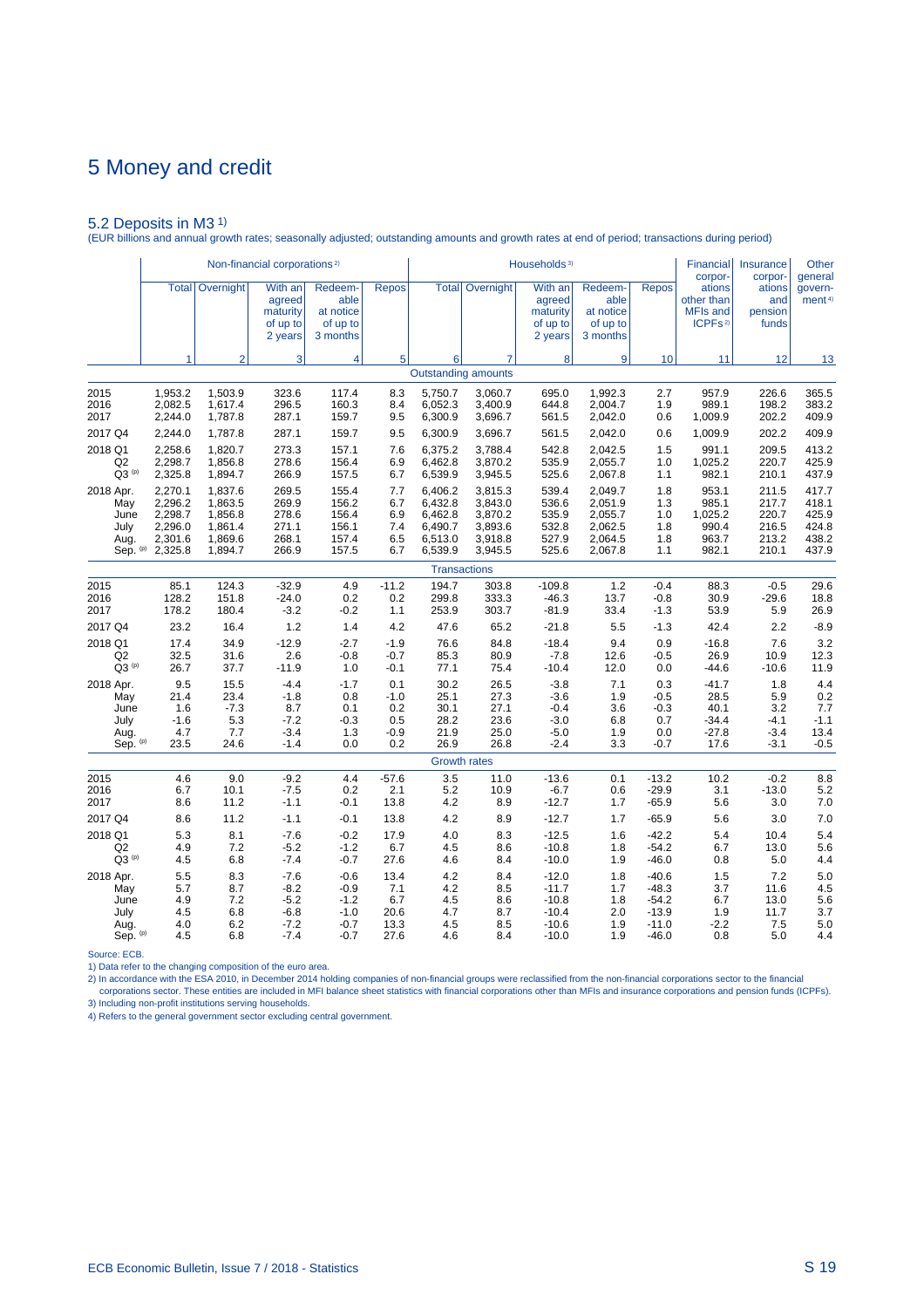## 5.3 Credit to euro area residents 1)

(EUR billions and annual growth rates; seasonally adjusted; outstanding amounts and growth rates at end of period; transactions during period)

|                                                      | Credit to general government                                   |                                                                |                                                                | Credit to other euro area residents                                  |                                                                      |                                                                      |                                                                |                                                                |                                                                                                          |                                                      |                                                                                                                                                                                                                                                                                                                                                     |                                                    |
|------------------------------------------------------|----------------------------------------------------------------|----------------------------------------------------------------|----------------------------------------------------------------|----------------------------------------------------------------------|----------------------------------------------------------------------|----------------------------------------------------------------------|----------------------------------------------------------------|----------------------------------------------------------------|----------------------------------------------------------------------------------------------------------|------------------------------------------------------|-----------------------------------------------------------------------------------------------------------------------------------------------------------------------------------------------------------------------------------------------------------------------------------------------------------------------------------------------------|----------------------------------------------------|
|                                                      | <b>Total</b>                                                   | Loans                                                          | <b>Debt</b><br>securities                                      | <b>Total</b>                                                         |                                                                      |                                                                      |                                                                | Loans                                                          |                                                                                                          |                                                      | <b>Debt</b>                                                                                                                                                                                                                                                                                                                                         | <b>Equity and</b><br>non-money                     |
|                                                      |                                                                |                                                                |                                                                |                                                                      |                                                                      | <b>Total</b><br><b>Adjusted</b><br>loans <sup>2)</sup>               | To non-<br>financial<br>corpor-<br>ations <sup>3)</sup>        | To house-                                                      | To financial<br>holds <sup>4)</sup> corporations<br>other than<br><b>MFIs and</b><br>ICPFs <sup>3)</sup> | To insurance<br>corporations<br>and pension<br>funds | securities<br>10 <sup>1</sup><br>11<br>1,307.8<br>1,385.4<br>1,440.1<br>1,440.1<br>1,466.4<br>1.499.6<br>1,514.4<br>1,484.2<br>1,490.5<br>1,499.6<br>1,520.3<br>1,519.2<br>1,514.4<br>25.6<br>79.7<br>64.2<br>5.9<br>3.4<br>28.9<br>8.1<br>33.6<br>4.4<br>16.0<br>5.8<br>17.6<br>2.6<br>6.3<br>9.7<br>20.8<br>0.2<br>$-0.7$<br>0.0<br>4.9<br>$-4.7$ | market fund<br>investment<br>fund shares           |
|                                                      | 1                                                              | $\overline{2}$                                                 | 3                                                              | 4                                                                    | 5                                                                    | 6                                                                    | 7                                                              | 8                                                              | 9                                                                                                        |                                                      |                                                                                                                                                                                                                                                                                                                                                     | 12                                                 |
|                                                      |                                                                |                                                                |                                                                |                                                                      |                                                                      | <b>Outstanding amounts</b>                                           |                                                                |                                                                |                                                                                                          |                                                      |                                                                                                                                                                                                                                                                                                                                                     |                                                    |
| 2015<br>2016<br>2017                                 | 3,901.4<br>4,393.8<br>4,631.3                                  | 1,113.6<br>1,083.6<br>1,032.7                                  | 2,785.4<br>3,297.1<br>3,584.7                                  | 12,599.6<br>12,877.2<br>13,111.7                                     | 10,509.4<br>10,707.8<br>10,870.0                                     | 10,804.8<br>10,978.8<br>11,167.0                                     | 4,285.9<br>4,310.1<br>4,324.9                                  | 5,310.8<br>5,449.0<br>5,598.1                                  | 789.0<br>836.0<br>838.3                                                                                  | 123.8<br>112.7<br>108.7                              |                                                                                                                                                                                                                                                                                                                                                     | 782.4<br>784.0<br>801.5                            |
| 2017 Q4                                              | 4,631.3                                                        | 1,032.7                                                        | 3,584.7                                                        | 13,111.7                                                             | 10,870.0                                                             | 11,167.0                                                             | 4,324.9                                                        | 5,598.1                                                        | 838.3                                                                                                    | 108.7                                                |                                                                                                                                                                                                                                                                                                                                                     | 801.5                                              |
| 2018 Q1<br>Q2<br>$Q3^{(p)}$                          | 4,600.7<br>4.600.1<br>4,631.7                                  | 1,021.7<br>1.017.9<br>1,004.9                                  | 3,565.2<br>3,568.0<br>3,612.7                                  | 13,195.0<br>13,278.5<br>13,362.4                                     | 10,944.6<br>10.992.0<br>11,062.7                                     | 11,233.4<br>11,330.3<br>11,396.4                                     | 4,344.9<br>4.354.2<br>4,394.6                                  | 5,631.8<br>5.659.7<br>5,698.8                                  | 855.8<br>857.8<br>844.5                                                                                  | 112.0<br>120.3<br>124.8                              |                                                                                                                                                                                                                                                                                                                                                     | 784.0<br>787.0<br>785.3                            |
| 2018 Apr.<br>May<br>June<br>July<br>Aug.<br>Sep. (p) | 4,594.5<br>4,576.7<br>4,600.1<br>4,618.3<br>4,612.5<br>4,631.7 | 1,021.6<br>1,023.2<br>1.017.9<br>1,010.4<br>1,003.8<br>1,004.9 | 3,559.0<br>3,539.3<br>3,568.0<br>3,593.6<br>3,594.5<br>3,612.7 | 13,251.1<br>13,300.4<br>13,278.5<br>13,333.3<br>13,346.0<br>13,362.4 | 10,963.1<br>11,008.4<br>10.992.0<br>11,023.9<br>11,047.4<br>11,062.7 | 11,256.5<br>11,302.2<br>11,330.3<br>11,351.8<br>11,375.7<br>11,396.4 | 4,358.7<br>4,384.5<br>4.354.2<br>4,381.8<br>4,390.8<br>4,394.6 | 5,644.5<br>5,650.5<br>5,659.7<br>5,676.9<br>5,691.9<br>5,698.8 | 842.1<br>852.9<br>857.8<br>844.6<br>844.7<br>844.5                                                       | 117.9<br>120.6<br>120.3<br>120.6<br>119.9<br>124.8   |                                                                                                                                                                                                                                                                                                                                                     | 803.8<br>801.5<br>787.0<br>789.2<br>779.4<br>785.3 |
|                                                      |                                                                |                                                                |                                                                |                                                                      |                                                                      | <b>Transactions</b>                                                  |                                                                |                                                                |                                                                                                          |                                                      |                                                                                                                                                                                                                                                                                                                                                     |                                                    |
| 2015<br>2016<br>2017                                 | 295.0<br>487.4<br>290.6                                        | $-21.3$<br>$-34.5$<br>$-43.1$                                  | 316.0<br>521.8<br>333.1                                        | 83.8<br>317.6<br>360.5                                               | 56.7<br>233.9<br>272.1                                               | 76.4<br>257.8<br>314.3                                               | $-12.7$<br>82.4<br>82.1                                        | 97.3<br>119.7<br>172.9                                         | $-22.2$<br>42.9<br>20.7                                                                                  | $-5.7$<br>$-11.1$<br>$-3.7$                          |                                                                                                                                                                                                                                                                                                                                                     | 1.5<br>4.0<br>24.2                                 |
| 2017 Q4                                              | 90.1                                                           | $-15.8$                                                        | 105.8                                                          | 87.5                                                                 | 74.9                                                                 | 92.1                                                                 | 33.3                                                           | 48.2                                                           | $-3.5$                                                                                                   | $-3.2$                                               |                                                                                                                                                                                                                                                                                                                                                     | 6.8                                                |
| 2018 Q1<br>Q2<br>$Q3^{(p)}$                          | $-39.9$<br>35.9<br>58.3                                        | $-10.2$<br>$-4.3$<br>$-12.8$                                   | $-29.7$<br>39.8<br>71.4                                        | 115.7<br>88.6<br>100.5                                               | 101.9<br>52.7<br>86.3                                                | 97.7<br>105.7<br>83.4                                                | 39.7<br>11.8<br>48.9                                           | 39.1<br>35.9<br>46.9                                           | 19.7<br>$-3.2$<br>$-13.9$                                                                                |                                                      |                                                                                                                                                                                                                                                                                                                                                     | $-15.1$<br>2.3<br>$-1.8$                           |
| 2018 Apr.<br>May<br>June<br>July<br>Aug.<br>Sep. (p) | $-4.0$<br>25.8<br>14.1<br>26.4<br>18.3<br>13.6                 | $-0.1$<br>1.1<br>$-5.4$<br>$-6.0$<br>$-6.7$<br>$-0.1$          | $-3.9$<br>24.3<br>19.4<br>32.4<br>25.1<br>14.0                 | 45.8<br>56.2<br>$-13.5$<br>57.4<br>15.4<br>27.7                      | 13.6<br>48.4<br>$-9.3$<br>36.8<br>23.1<br>26.4                       | 17.7<br>51.7<br>36.2<br>26.2<br>22.9<br>34.3                         | 13.5<br>26.6<br>$-28.4$<br>29.8<br>10.1<br>9.0                 | 12.1<br>11.2<br>12.6<br>19.3<br>14.4<br>13.3                   | $-17.8$<br>7.9<br>6.7<br>$-12.4$<br>$-0.8$<br>$-0.8$                                                     | $-0.2$                                               |                                                                                                                                                                                                                                                                                                                                                     | 14.6<br>1.5<br>$-13.8$<br>$-0.2$<br>$-7.7$<br>6.1  |
|                                                      |                                                                |                                                                |                                                                |                                                                      |                                                                      | <b>Growth rates</b>                                                  |                                                                |                                                                |                                                                                                          |                                                      |                                                                                                                                                                                                                                                                                                                                                     |                                                    |
| 2015<br>2016<br>2017                                 | 8.2<br>12.4<br>6.7                                             | $-1.9$<br>$-3.1$<br>$-4.0$                                     | 12.8<br>18.7<br>10.2                                           | 0.7<br>2.5<br>2.8                                                    | 0.5<br>2.2<br>2.6                                                    | 0.7<br>2.4<br>2.9                                                    | $-0.3$<br>1.9<br>1.9                                           | 1.9<br>2.3<br>3.2                                              | $-2.7$<br>5.5<br>2.5                                                                                     | $-4.4$<br>$-8.9$<br>$-3.3$                           | 2.0<br>6.1<br>4.6                                                                                                                                                                                                                                                                                                                                   | 0.2<br>0.5<br>3.1                                  |
| 2017 Q4                                              | 6.7                                                            | $-4.0$                                                         | 10.2                                                           | 2.8                                                                  | 2.6                                                                  | 2.9                                                                  | 1.9                                                            | 3.2                                                            | 2.5                                                                                                      | $-3.3$                                               | 4.6                                                                                                                                                                                                                                                                                                                                                 | 3.1                                                |
| 2018 Q1<br>Q <sub>2</sub><br>$Q3^{(p)}$              | 3.9<br>3.9<br>3.2                                              | $-4.0$<br>$-3.9$<br>$-4.1$                                     | 6.4<br>6.4<br>5.4                                              | 2.6<br>2.8<br>3.0                                                    | 2.6<br>2.8<br>2.9                                                    | 3.0<br>3.5<br>3.4                                                    | 2.2<br>2.5<br>3.1                                              | 3.0<br>3.0<br>3.1                                              | 2.4<br>3.3<br>$-0.1$                                                                                     | $-0.4$<br>6.8<br>11.4                                | 4.0<br>4.9<br>5.9                                                                                                                                                                                                                                                                                                                                   | $-0.1$<br>$-1.3$<br>$-1.0$                         |
| 2018 Apr.<br>May<br>June<br>July<br>Aug.<br>Sep. (p) | 3.2<br>3.4<br>3.9<br>3.7<br>3.3<br>3.2                         | $-4.0$<br>$-3.6$<br>$-3.9$<br>$-3.9$<br>$-4.4$<br>$-4.1$       | 5.5<br>5.6<br>6.4<br>6.1<br>5.6<br>5.4                         | 2.9<br>3.2<br>2.8<br>3.0<br>3.0<br>3.0                               | 2.7<br>3.0<br>2.8<br>3.0<br>2.9<br>2.9                               | 3.1<br>3.3<br>3.5<br>3.4<br>3.4<br>3.4                               | 2.4<br>2.8<br>2.5<br>2.9<br>3.0<br>3.1                         | 3.0<br>3.0<br>3.0<br>3.3<br>3.1<br>3.1                         | 2.8<br>3.8<br>3.3<br>1.5<br>0.8<br>$-0.1$                                                                | 3.7<br>8.1<br>6.8<br>5.6<br>4.5<br>11.4              | 5.2<br>4.6<br>4.9<br>5.1<br>6.1<br>5.9                                                                                                                                                                                                                                                                                                              | 1.8<br>2.0<br>$-1.3$<br>$-1.1$<br>$-1.8$<br>$-1.0$ |

Source: ECB.

1) Data refer to the changing composition of the euro area.

2) Adjusted for loan sales and securitisation (resulting in derecognition from the MFI statistical balance sheet) as well as for positions arising from notional cash pooling services provided by MFIs.

3) In accordance with the ESA 2010, in December 2014 holding companies of non-financial groups were reclassified from the non-financial corporations sector to the financial<br>Corporations sector. These entities are included 4) Including non-profit institutions serving households.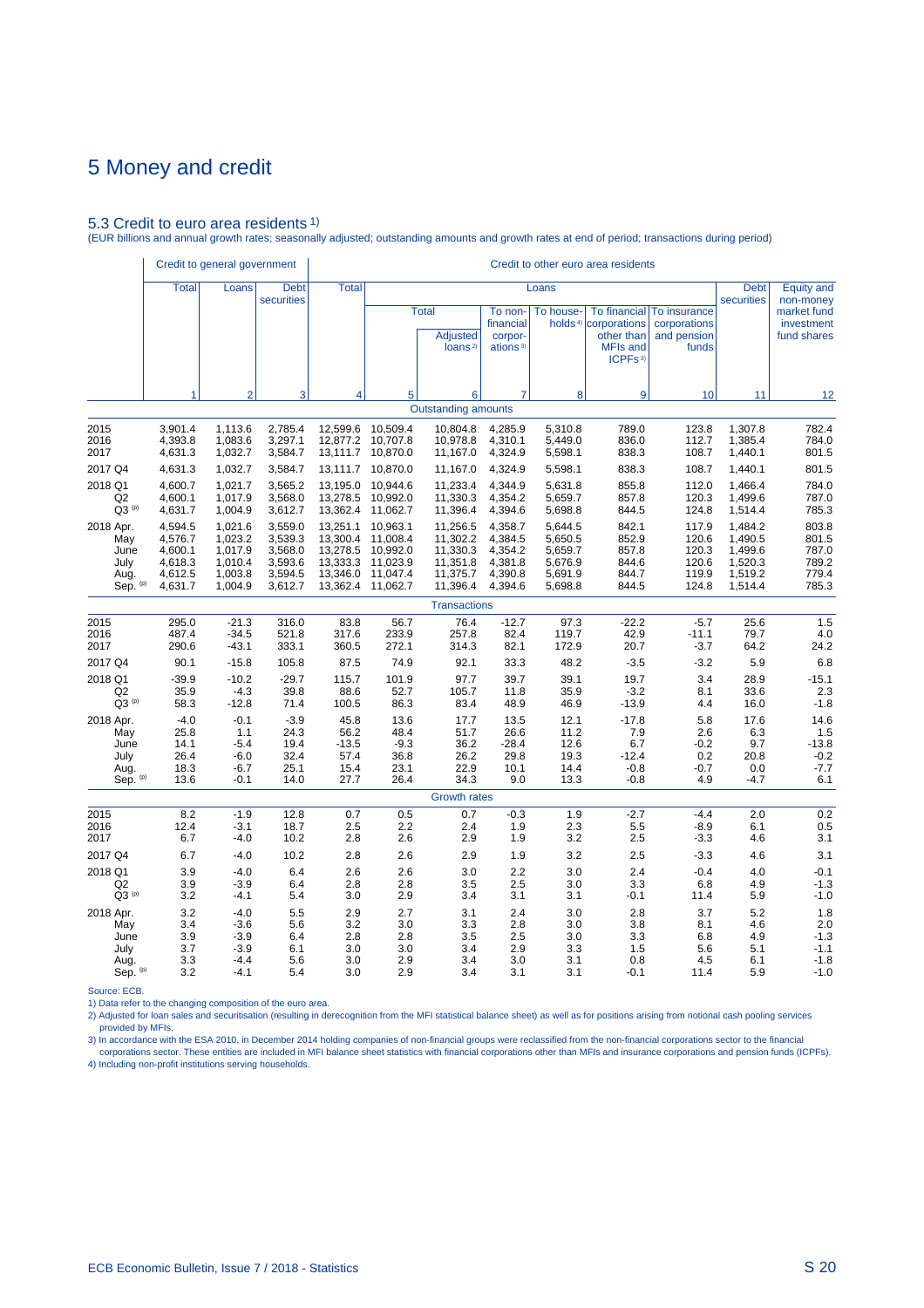|                                                      |                                                                |                                                                | Non-financial corporations <sup>2)</sup>               |                                                    |                                                                |                                                                |                                                                | Households <sup>3)</sup><br>Loans for<br>Loans for<br><b>Other loans</b><br>consumption<br>house<br>purchase<br>loans <sup>4)</sup><br>$\overline{7}$<br>9<br>8<br>10<br>595.9<br>3,949.4<br>765.5<br>615.9<br>4,083.2<br>749.9<br>653.1<br>728.1<br>4,217.0<br>728.1<br>653.1<br>4,217.0<br>662.8<br>725.7<br>4,243.3<br>669.9<br>4,274.8<br>715.0<br>675.4<br>712.9<br>4,310.5<br>668.2<br>4,251.1<br>725.1<br>4,258.3<br>670.1<br>722.2<br>669.9<br>4,274.8<br>715.0<br>675.1<br>4,286.6<br>715.2<br>676.8<br>4,301.0<br>714.2<br>675.4<br>4,310.5<br>712.9<br>75.5<br>21.2<br>80.2<br>$-4.1$<br>113.8<br>23.5<br>105.4<br>$-9.3$<br>$-5.2$<br>165.7<br>43.9<br>134.2<br>$-0.2$<br>45.8<br>11.6<br>36.8<br>45.8<br>11.7<br>26.8<br>0.6<br>11.2<br>$-6.0$<br>44.4<br>30.8<br>$0.8\,$<br>7.7<br>38.4<br>45.3<br>13.5<br>4.6<br>8.0<br>$-0.5$<br>$-0.3$<br>5.3<br>6.2<br>14.5<br>$-5.3$<br>1.3<br>16.4<br>16.6 |                                        |                                                          |  |  |  |  |
|------------------------------------------------------|----------------------------------------------------------------|----------------------------------------------------------------|--------------------------------------------------------|----------------------------------------------------|----------------------------------------------------------------|----------------------------------------------------------------|----------------------------------------------------------------|----------------------------------------------------------------------------------------------------------------------------------------------------------------------------------------------------------------------------------------------------------------------------------------------------------------------------------------------------------------------------------------------------------------------------------------------------------------------------------------------------------------------------------------------------------------------------------------------------------------------------------------------------------------------------------------------------------------------------------------------------------------------------------------------------------------------------------------------------------------------------------------------------------------|----------------------------------------|----------------------------------------------------------|--|--|--|--|
|                                                      | <b>Total</b>                                                   | <b>Adjusted</b><br>loans <sup>4)</sup>                         | Up to 1 year                                           | Over <sub>1</sub><br>and up to<br>5 years          | Over 5 years                                                   |                                                                | <b>Total</b><br><b>Adjusted</b>                                |                                                                                                                                                                                                                                                                                                                                                                                                                                                                                                                                                                                                                                                                                                                                                                                                                                                                                                                |                                        |                                                          |  |  |  |  |
|                                                      | 1                                                              | $\overline{2}$                                                 | 3                                                      | 4                                                  | 5                                                              | 6                                                              |                                                                |                                                                                                                                                                                                                                                                                                                                                                                                                                                                                                                                                                                                                                                                                                                                                                                                                                                                                                                |                                        |                                                          |  |  |  |  |
|                                                      |                                                                |                                                                |                                                        |                                                    | <b>Outstanding amounts</b>                                     |                                                                |                                                                |                                                                                                                                                                                                                                                                                                                                                                                                                                                                                                                                                                                                                                                                                                                                                                                                                                                                                                                |                                        |                                                          |  |  |  |  |
| 2015<br>2016<br>2017                                 | 4,285.9<br>4,310.1<br>4,324.9                                  | 4,268.5<br>4,309.7<br>4,364.5                                  | 1,041.5<br>1,001.9<br>977.1                            | 760.8<br>796.5<br>820.3                            | 2,483.6<br>2,511.7<br>2,527.5                                  | 5,310.8<br>5,449.0<br>5,598.1                                  | 5,643.8<br>5,728.9<br>5,865.9                                  |                                                                                                                                                                                                                                                                                                                                                                                                                                                                                                                                                                                                                                                                                                                                                                                                                                                                                                                |                                        |                                                          |  |  |  |  |
| 2017 Q4                                              | 4,324.9                                                        | 4,364.5                                                        | 977.1                                                  | 820.3                                              | 2,527.5                                                        | 5,598.1                                                        | 5,865.9                                                        |                                                                                                                                                                                                                                                                                                                                                                                                                                                                                                                                                                                                                                                                                                                                                                                                                                                                                                                |                                        |                                                          |  |  |  |  |
| 2018 Q1<br>Q2<br>$Q3^{(p)}$                          | 4,344.9<br>4,354.2<br>4,394.6                                  | 4,381.9<br>4,423.1<br>4,459.8                                  | 1,001.5<br>986.4<br>997.7                              | 819.8<br>827.4<br>837.2                            | 2,523.6<br>2,540.4<br>2,559.8                                  | 5,631.8<br>5,659.7<br>5,698.8                                  | 5.905.2<br>5,941.3<br>5,976.5                                  |                                                                                                                                                                                                                                                                                                                                                                                                                                                                                                                                                                                                                                                                                                                                                                                                                                                                                                                |                                        |                                                          |  |  |  |  |
| 2018 Apr.<br>May<br>June<br>July<br>Aug.<br>Sep. (p) | 4,358.7<br>4,384.5<br>4,354.2<br>4,381.8<br>4,390.8<br>4,394.6 | 4,395.1<br>4.417.1<br>4,423.1<br>4,443.2<br>4,450.8<br>4,459.8 | 1,004.9<br>1,012.6<br>986.4<br>997.4<br>998.1<br>997.7 | 821.5<br>823.9<br>827.4<br>832.6<br>835.5<br>837.2 | 2,532.3<br>2.548.0<br>2,540.4<br>2,551.7<br>2,557.3<br>2,559.8 | 5,644.5<br>5,650.5<br>5,659.7<br>5,676.9<br>5,691.9<br>5,698.8 | 5,919.1<br>5,927.8<br>5,941.3<br>5,955.5<br>5,969.8<br>5,976.5 |                                                                                                                                                                                                                                                                                                                                                                                                                                                                                                                                                                                                                                                                                                                                                                                                                                                                                                                |                                        |                                                          |  |  |  |  |
|                                                      |                                                                |                                                                |                                                        |                                                    | <b>Transactions</b>                                            |                                                                |                                                                |                                                                                                                                                                                                                                                                                                                                                                                                                                                                                                                                                                                                                                                                                                                                                                                                                                                                                                                |                                        |                                                          |  |  |  |  |
| 2015<br>2016<br>2017                                 | $-12.7$<br>82.4<br>82.1                                        | 24.5<br>99.5<br>131.5                                          | $-60.8$<br>$-15.8$<br>0.4                              | 32.1<br>44.0<br>37.1                               | 16.1<br>54.3<br>44.6                                           | 97.3<br>119.7<br>172.9                                         |                                                                |                                                                                                                                                                                                                                                                                                                                                                                                                                                                                                                                                                                                                                                                                                                                                                                                                                                                                                                |                                        |                                                          |  |  |  |  |
| 2017 Q4                                              | 33.3                                                           | 56.1                                                           | 3.0                                                    | 10.8                                               | 19.5                                                           | 48.2                                                           |                                                                |                                                                                                                                                                                                                                                                                                                                                                                                                                                                                                                                                                                                                                                                                                                                                                                                                                                                                                                |                                        |                                                          |  |  |  |  |
| 2018 Q1<br>Q2<br>$Q3^{(p)}$                          | 39.7<br>11.8<br>48.9                                           | 38.2<br>45.3<br>44.7                                           | 30.0<br>$-15.6$<br>14.7                                | 4.9<br>10.3<br>11.6                                | 4.8<br>17.0<br>22.6                                            | 39.1<br>35.9<br>46.9                                           |                                                                |                                                                                                                                                                                                                                                                                                                                                                                                                                                                                                                                                                                                                                                                                                                                                                                                                                                                                                                |                                        |                                                          |  |  |  |  |
| 2018 Apr.<br>May<br>June<br>July<br>Aug.<br>Sep. (p) | 13.5<br>26.6<br>$-28.4$<br>29.8<br>10.1<br>9.0                 | 13.0<br>25.2<br>7.2<br>21.2<br>8.2<br>15.3                     | 3.4<br>6.0<br>$-24.9$<br>12.2<br>0.7<br>1.8            | 1.5<br>5.3<br>3.6<br>6.0<br>3.0<br>2.6             | 8.7<br>15.4<br>$-7.0$<br>11.6<br>6.4<br>4.6                    | 12.1<br>11.2<br>12.6<br>19.3<br>14.4<br>13.3                   | 16.9<br>13.7<br>14.6                                           | 5.7<br>2.1<br>$-0.1$                                                                                                                                                                                                                                                                                                                                                                                                                                                                                                                                                                                                                                                                                                                                                                                                                                                                                           | 12.6<br>13.4<br>12.4                   | 0.9<br>$-1.1$<br>1.0                                     |  |  |  |  |
|                                                      |                                                                |                                                                |                                                        |                                                    | <b>Growth rates</b>                                            |                                                                |                                                                |                                                                                                                                                                                                                                                                                                                                                                                                                                                                                                                                                                                                                                                                                                                                                                                                                                                                                                                |                                        |                                                          |  |  |  |  |
| 2015<br>2016<br>2017                                 | $-0.3$<br>1.9<br>1.9                                           | 0.6<br>2.3<br>3.1                                              | $-5.5$<br>$-1.6$<br>0.0                                | 4.4<br>5.8<br>4.7                                  | 0.7<br>2.2<br>1.8                                              | 1.9<br>2.3<br>3.2                                              | 1.4<br>2.0<br>2.9                                              | 3.7<br>4.0<br>7.1                                                                                                                                                                                                                                                                                                                                                                                                                                                                                                                                                                                                                                                                                                                                                                                                                                                                                              | 2.1<br>2.7<br>3.3                      | $-0.5$<br>$-1.2$<br>$-0.7$                               |  |  |  |  |
| 2017 Q4                                              | 1.9                                                            | 3.1                                                            | 0.0                                                    | 4.7                                                | 1.8                                                            | 3.2                                                            | 2.9                                                            | 7.1                                                                                                                                                                                                                                                                                                                                                                                                                                                                                                                                                                                                                                                                                                                                                                                                                                                                                                            | 3.3                                    | $-0.7$                                                   |  |  |  |  |
| 2018 Q1<br>Q2<br>$Q3^{(p)}$                          | 2.2<br>2.5<br>3.1                                              | 3.2<br>4.0<br>4.3                                              | 2.5<br>1.2<br>3.3                                      | 4.4<br>5.4<br>4.7                                  | 1.4<br>2.1<br>2.6                                              | 3.0<br>3.0<br>3.1                                              | 2.9<br>3.0<br>3.1                                              | 7.1<br>7.2<br>6.6                                                                                                                                                                                                                                                                                                                                                                                                                                                                                                                                                                                                                                                                                                                                                                                                                                                                                              | 3.0<br>3.1<br>3.2                      | $-0.5$<br>$-1.3$<br>$-0.7$                               |  |  |  |  |
| 2018 Apr.<br>May<br>June<br>July<br>Aug.<br>Sep. (p) | 2.4<br>2.8<br>2.5<br>2.9<br>3.0<br>3.1                         | 3.3<br>3.7<br>4.0<br>4.0<br>4.1<br>4.3                         | 3.2<br>3.4<br>1.2<br>2.5<br>2.7<br>3.3                 | 4.1<br>4.7<br>5.4<br>5.4<br>5.4<br>4.7             | 1.5<br>1.9<br>2.1<br>2.3<br>2.4<br>2.6                         | 3.0<br>3.0<br>3.0<br>3.3<br>3.1<br>3.1                         | 2.9<br>2.9<br>3.0<br>3.0<br>3.1<br>3.1                         | 7.5<br>7.2<br>7.2<br>7.3<br>7.0<br>6.6                                                                                                                                                                                                                                                                                                                                                                                                                                                                                                                                                                                                                                                                                                                                                                                                                                                                         | 2.9<br>3.1<br>3.1<br>3.4<br>3.2<br>3.2 | $-0.4$<br>$-0.6$<br>$-1.3$<br>$-0.8$<br>$-0.9$<br>$-0.7$ |  |  |  |  |

## 5.4 MFI loans to euro area non-financial corporations and households 1) (EUR billions and annual growth rates; seasonally adjusted; outstanding amounts and growth rates at end of period; transactions during period)

Source: ECB.<br>2) Data refer to the changing composition of the euro area.<br>2) In accordance with the ESA 2010, in December 2014 holding companies of non-financial groups were reclassified from the non-financial corporations 3) Including non-profit institutions serving households.

4) Adjusted for loan sales and securitisation (resulting in derecognition from the MFI statistical balance sheet) as well as for positions arising from notional cash pooling services provided by MFIs.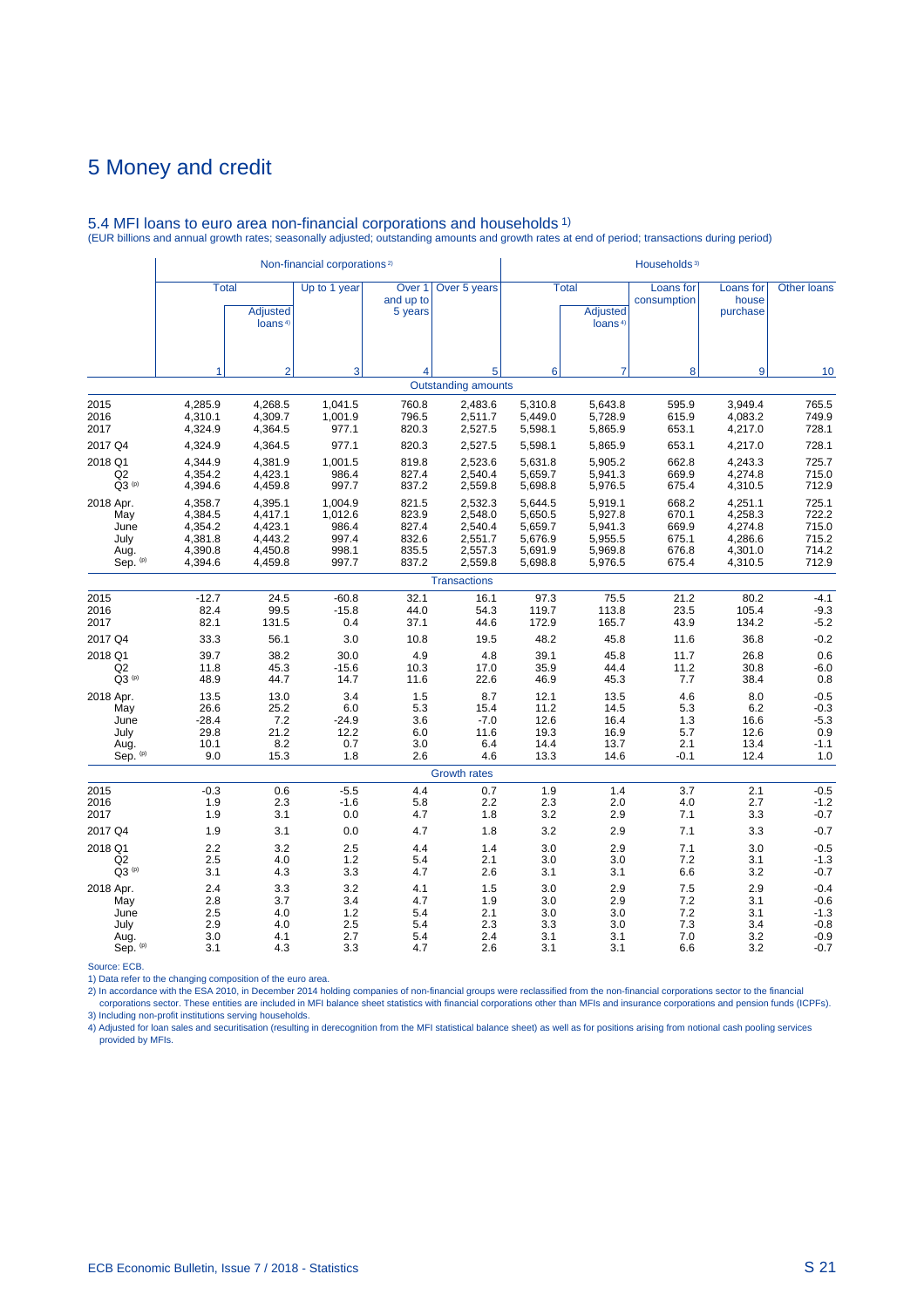# 5.5 Counterparts to M3 other than credit to euro area residents 1) (EUR billions and annual growth rates; seasonally adjusted; outstanding amounts and growth rates at end of period; transactions during period)

|                                                      |                                                    |                                                                | <b>MFI</b> liabilities                                                 |                                                                       |                                                                |                                                                | <b>MFI</b> assets                                      |                                                    |                                                                                   |                                                                            |  |
|------------------------------------------------------|----------------------------------------------------|----------------------------------------------------------------|------------------------------------------------------------------------|-----------------------------------------------------------------------|----------------------------------------------------------------|----------------------------------------------------------------|--------------------------------------------------------|----------------------------------------------------|-----------------------------------------------------------------------------------|----------------------------------------------------------------------------|--|
|                                                      | Central<br>government                              |                                                                |                                                                        | Longer-term financial liabilities vis-à-vis other euro area residents |                                                                |                                                                | Net external<br>assets                                 |                                                    | <b>Other</b>                                                                      |                                                                            |  |
|                                                      | holdings <sup>2)</sup>                             | <b>Total</b>                                                   | <b>Deposits</b><br>with an<br>agreed<br>maturity<br>of over<br>2 years | <b>Deposits</b><br>redeemable<br>at notice<br>of over<br>3 months     | <b>Debt</b><br>with a<br>maturity<br>of over<br>2 years        | Capital<br>securities and reserves                             |                                                        |                                                    | <b>Total</b><br><b>Repos</b><br>with central<br>counter-<br>parties <sup>3)</sup> | <b>Reverse</b><br>repos to<br>central<br>counter-<br>parties <sup>3)</sup> |  |
|                                                      | 1                                                  | $\overline{2}$                                                 | 3                                                                      | 4                                                                     | 5                                                              | 6                                                              | $\overline{7}$                                         | 8                                                  | 9                                                                                 | 10                                                                         |  |
|                                                      |                                                    |                                                                |                                                                        |                                                                       | <b>Outstanding amounts</b>                                     |                                                                |                                                        |                                                    |                                                                                   |                                                                            |  |
| 2015<br>2016<br>2017                                 | 284.7<br>314.2<br>356.5                            | 6,999.2<br>6,956.7<br>6,768.9                                  | 2,119.4<br>2,090.9<br>1,968.8                                          | 80.0<br>70.9<br>59.7                                                  | 2,255.8<br>2,146.5<br>2,016.2                                  | 2,543.9<br>2,648.4<br>2,724.2                                  | 1,350.6<br>1,133.3<br>934.1                            | 284.7<br>262.2<br>312.3                            | 205.9<br>205.9<br>143.5                                                           | 135.6<br>121.6<br>92.5                                                     |  |
| 2017 Q4                                              | 356.5                                              | 6,768.9                                                        | 1,968.8                                                                | 59.7                                                                  | 2,016.2                                                        | 2,724.2                                                        | 934.1                                                  | 312.3                                              | 143.5                                                                             | 92.5                                                                       |  |
| 2018 Q1<br>Q2<br>$Q3^{(p)}$                          | 339.7<br>318.2<br>416.5                            | 6,748.3<br>6,699.6<br>6,696.4                                  | 1,952.1<br>1,949.9<br>1,935.1                                          | 59.4<br>58.5<br>56.8                                                  | 2,020.0<br>2,021.1<br>2,048.4                                  | 2,716.7<br>2,670.1<br>2,656.1                                  | 911.3<br>863.4<br>889.4                                | 322.5<br>419.3<br>427.7                            | 135.9<br>174.1<br>177.3                                                           | 86.2<br>183.8<br>183.0                                                     |  |
| 2018 Apr.<br>May<br>June<br>July<br>Aug.<br>Sep. (p) | 349.7<br>329.2<br>318.2<br>352.7<br>401.2<br>416.5 | 6,768.0<br>6,750.3<br>6,699.6<br>6,689.2<br>6,674.7<br>6,696.4 | 1,956.2<br>1,950.8<br>1,949.9<br>1,954.3<br>1,944.4<br>1,935.1         | 59.3<br>58.9<br>58.5<br>57.8<br>57.4<br>56.8                          | 2,019.9<br>2,029.9<br>2,021.1<br>2,011.7<br>2,012.9<br>2,048.4 | 2,732.6<br>2,710.7<br>2,670.1<br>2,665.4<br>2,660.0<br>2,656.1 | 880.8<br>857.5<br>863.4<br>847.8<br>848.7<br>889.4     | 358.2<br>391.9<br>419.3<br>373.1<br>414.3<br>427.7 | 147.0<br>177.3<br>174.1<br>184.1<br>181.4<br>177.3                                | 151.8<br>186.6<br>183.8<br>192.4<br>189.0<br>183.0                         |  |
|                                                      |                                                    |                                                                |                                                                        |                                                                       | <b>Transactions</b>                                            |                                                                |                                                        |                                                    |                                                                                   |                                                                            |  |
| 2015<br>2016<br>2017                                 | 8.9<br>26.7<br>46.1                                | $-216.5$<br>$-122.7$<br>$-80.4$                                | $-106.3$<br>$-69.6$<br>$-84.7$                                         | $-13.5$<br>$-9.1$<br>$-8.7$                                           | $-210.9$<br>$-118.4$<br>$-70.4$                                | 114.2<br>74.4<br>83.4                                          | $-87.5$<br>$-274.9$<br>$-98.3$                         | $-12.7$<br>$-85.3$<br>$-64.4$                      | 21.4<br>12.8<br>$-60.9$                                                           | $-4.0$<br>$-12.0$<br>$-27.6$                                               |  |
| 2017 Q4<br>2018 Q1<br>Q2<br>$Q3^{(p)}$               | $-8.9$<br>$-16.7$<br>$-21.5$<br>101.8              | $-32.5$<br>8.7<br>$-26.0$<br>41.5                              | $-17.8$<br>$-16.3$<br>$-5.4$<br>$-15.0$                                | $-1.8$<br>$-1.3$<br>$-0.9$<br>$-1.7$                                  | $-10.5$<br>12.3<br>$-24.8$<br>23.7                             | $-2.4$<br>14.0<br>5.1<br>34.6                                  | $-76.1$<br>62.2<br>$-65.8$<br>41.8                     | $-56.5$<br>$-60.2$<br>76.7<br>$-5.5$               | 3.2<br>$-7.6$<br>16.4<br>3.2                                                      | 7.9<br>$-6.3$<br>19.4<br>$-0.8$                                            |  |
| 2018 Apr.<br>May<br>June<br>July<br>Aug.<br>Sep. (p) | 10.1<br>$-20.5$<br>$-11.1$<br>34.4<br>48.4<br>19.0 | 6.9<br>$-16.3$<br>$-16.6$<br>12.3<br>$-3.1$<br>32.3            | 3.3<br>$-7.7$<br>$-1.0$<br>4.9<br>$-10.4$<br>$-9.6$                    | $-0.2$<br>$-0.4$<br>$-0.4$<br>$-0.7$<br>$-0.4$<br>$-0.6$              | $-9.1$<br>$-6.8$<br>$-8.8$<br>$-5.5$<br>$-2.0$<br>31.2         | 12.9<br>$-1.4$<br>$-6.4$<br>13.6<br>9.7<br>11.2                | $-37.8$<br>$-52.8$<br>24.7<br>$-1.1$<br>$-8.1$<br>51.1 | 31.0<br>2.9<br>42.8<br>$-48.0$<br>32.7<br>9.8      | $-10.6$<br>30.3<br>$-3.2$<br>10.0<br>$-2.6$<br>$-4.1$                             | $-12.6$<br>34.7<br>$-2.8$<br>8.6<br>$-3.5$<br>$-6.0$                       |  |
|                                                      |                                                    |                                                                |                                                                        |                                                                       | Growth rates                                                   |                                                                |                                                        |                                                    |                                                                                   |                                                                            |  |
| 2015<br>2016<br>2017                                 | 3.5<br>9.4<br>14.5                                 | $-3.0$<br>$-1.7$<br>$-1.2$                                     | $-4.8$<br>$-3.3$<br>$-4.1$                                             | $-14.4$<br>$-11.5$<br>$-12.4$                                         | $-8.6$<br>$-5.3$<br>$-3.4$                                     | 4.6<br>2.8<br>3.2                                              | L.<br>L                                                | L.<br>Ĭ.                                           | 11.6<br>6.3<br>$-29.7$                                                            | $-2.9$<br>$-9.0$<br>$-22.7$                                                |  |
| 2017 Q4                                              | 14.5                                               | $-1.2$                                                         | $-4.1$                                                                 | $-12.4$                                                               | $-3.4$                                                         | 3.2                                                            |                                                        |                                                    | $-29.7$                                                                           | $-22.7$                                                                    |  |
| 2018 Q1<br>Q2<br>$Q3^{(p)}$                          | 11.8<br>5.7<br>15.0                                | $-0.9$<br>$-1.1$<br>$-0.1$                                     | $-4.1$<br>$-3.2$<br>$-2.7$                                             | $-12.5$<br>$-10.8$<br>$-9.4$                                          | $-1.5$<br>$-2.6$<br>0.0                                        | 2.5<br>2.0<br>1.9                                              |                                                        |                                                    | $-25.6$<br>$-3.6$<br>7.7                                                          | $-22.2$<br>$-18.0$<br>4.9                                                  |  |
| 2018 Apr.<br>May<br>June<br>July<br>Aug.<br>Sep. (p) | 7.3<br>5.9<br>5.7<br>10.2<br>16.9<br>15.0          | $-0.6$<br>$-1.0$<br>$-1.1$<br>$-0.8$<br>$-0.8$<br>$-0.1$       | $-3.6$<br>$-3.6$<br>$-3.2$<br>$-2.5$<br>$-2.7$<br>$-2.7$               | $-12.8$<br>$-10.3$<br>$-10.8$<br>$-10.4$<br>$-9.8$<br>$-9.4$          | $-1.6$<br>$-2.4$<br>$-2.6$<br>$-2.9$<br>$-2.5$<br>0.0          | 2.8<br>2.4<br>2.0<br>2.3<br>2.1<br>1.9                         |                                                        |                                                    | $-28.4$<br>$-6.8$<br>$-3.6$<br>22.7<br>24.6<br>7.7                                | $-28.3$<br>$-12.4$<br>$-18.0$<br>23.3<br>34.2<br>4.9                       |  |

Source: ECB.<br>1) Data refer to the changing composition of the euro area.<br>2) Comprises central government holdings of deposits with the MFI sector and of securities issued by the MFI sector.<br>3) Not adjusted for seasonal eff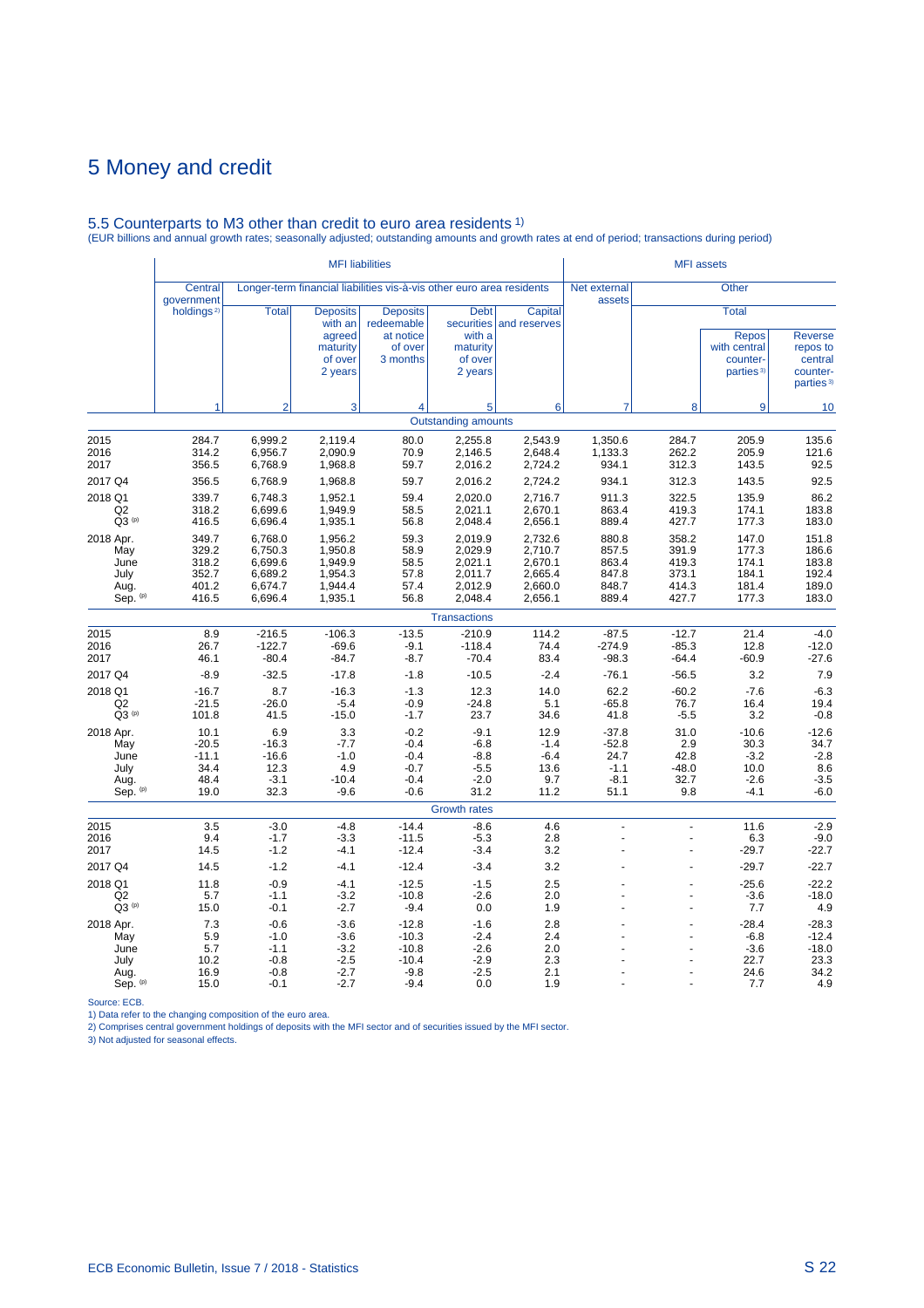# 6 Fiscal developments

6.1 Deficit/surplus (as a percentage of GDP; flows during one-year period)

|         |              |                       | Deficit (-)/surplus (+)    |                     |                             | Memo item:<br>Primary           |
|---------|--------------|-----------------------|----------------------------|---------------------|-----------------------------|---------------------------------|
|         | <b>Total</b> | Central<br>government | <b>State</b><br>government | Local<br>government | Social<br>security<br>funds | deficit $(-)/$<br>surplus $(+)$ |
|         |              | $\Omega$              | з                          | 4                   | 5                           | 6                               |
| 2014    | $-2.5$       | $-2.1$                | $-0.2$                     | 0.0                 | $-0.1$                      | 0.1                             |
| 2015    | $-2.0$       | $-1.9$                | $-0.2$                     | 0.1                 | $-0.1$                      | 0.3                             |
| 2016    | $-1.6$       | $-1.7$                | $-0.1$                     | 0.2                 | 0.0                         | 0.6                             |
| 2017    | $-1.0$       | $-1.3$                | 0.0                        | 0.2                 | 0.1                         | 1.0                             |
| 2017 Q3 | $-1.1$       | $\cdot$               |                            | $\cdot$             |                             | 1.0                             |
| Q4      | $-1.0$       | $\cdot$               |                            | $\cdot$             |                             | 1.0                             |
| 2018 Q1 | $-0.8$       |                       |                            | $\cdot$             |                             | 1.2                             |
| Q2      | $-0.5$       | $\cdot$               |                            |                     |                             | 1.4                             |

Sources: ECB for annual data; Eurostat for quarterly data.

i.

6.2 Revenue and expenditure (as a percentage of GDP; flows during one-year period)

|                |              |        |                        | Revenue                |                             |                    | <b>Expenditure</b> |      |                                   |                             |          |                    |                        |  |
|----------------|--------------|--------|------------------------|------------------------|-----------------------------|--------------------|--------------------|------|-----------------------------------|-----------------------------|----------|--------------------|------------------------|--|
|                | <b>Total</b> |        |                        | <b>Current revenue</b> |                             | Capital<br>revenue | <b>Total</b>       |      |                                   | <b>Current expenditure</b>  |          |                    | Capital<br>expenditure |  |
|                |              |        | <b>Direct</b><br>taxes | Indirect<br>taxes      | Net social<br>contributions |                    |                    |      | Compen-<br>sation of<br>employees | Intermediate<br>consumption | Interest | Social<br>benefits |                        |  |
|                |              | $\sim$ | 3                      | 4                      | 5                           | 6                  | ۰,                 | 8    | 9                                 | 10                          | 11       | 12                 | 13                     |  |
| 2014           | 46.7         | 46.2   | 12.5                   | 13.1                   | 15.4                        | 0.5                | 49.1               | 45.2 | 10.2                              | 5.3                         | 2.6      | 23.0               | 3.9                    |  |
| 2015           | 46.2         | 45.7   | 12.5                   | 13.0                   | 15.2                        | 0.5                | 48.3               | 44.4 | 10.0                              | 5.2                         | 2.3      | 22.7               | 3.9                    |  |
| 2016           | 46.0         | 45.5   | 12.6                   | 12.9                   | 15.2                        | 0.5                | 47.5               | 44.0 | 9.9                               | 5.2                         | 2.1      | 22.7               | 3.6                    |  |
| 2017           | 46.1         | 45.7   | 12.8                   | 12.9                   | 15.2                        | 0.4                | 47.0               | 43.3 | 9.8                               | 5.1                         | 2.0      | 22.5               | 3.8                    |  |
| 2017 Q3        | 46.1         | 45.7   | 12.7                   | 12.9                   | 15.3                        | 0.4                | 47.1               | 43.4 | 9.9                               | 5.1                         | 2.0      | 22.5               | 3.7                    |  |
| Q4             | 46.1         | 45.7   | 12.8                   | 12.9                   | 15.2                        | 0.4                | 47.0               | 43.3 | 9.8                               | 5.1                         | 2.0      | 22.5               | 3.8                    |  |
| 2018 Q1        | 46.1         | 45.7   | 12.9                   | 12.9                   | 15.2                        | 0.4                | 46.9               | 43.1 | 9.8                               | 5.1                         | 1.9      | 22.4               | 3.8                    |  |
| Q <sub>2</sub> | 46.1         | 45.7   | 12.9                   | 12.9                   | 15.2                        | 0.4                | 46.6               | 42.9 | 9.8                               | 5.1                         | 1.9      | 22.3               | 3.7                    |  |

Sources: ECB for annual data; Eurostat for quarterly data.

## 6.3 Government debt-to-GDP ratio

(as a percentage of GDP; outstanding amounts at end of period)

|                              | Total                        |                                    | <b>Financial instrument</b>  |                              |                              | Holder                       |                                              | Original maturity        |                              | <b>Residual maturity</b>     |                                                   |                              | Currency                               |                          |
|------------------------------|------------------------------|------------------------------------|------------------------------|------------------------------|------------------------------|------------------------------|----------------------------------------------|--------------------------|------------------------------|------------------------------|---------------------------------------------------|------------------------------|----------------------------------------|--------------------------|
|                              |                              | <b>Currency</b><br>and<br>deposits | Loans                        | <b>Debt</b><br>securities    |                              | <b>MFIs</b>                  | Resident creditors Non-resident<br>creditors | $Up$ to<br>year          | Over<br>vear                 | Up to<br>year                | Over <sup>1</sup><br>and up to 5 years<br>5 years | Over                         | Euro or<br>participating<br>currencies | Other<br>curren-<br>cies |
|                              |                              |                                    | 3                            | 4                            | 5                            | 6                            |                                              | 8                        | 9                            | 10                           |                                                   | 12                           | 13 <sub>1</sub>                        | 14                       |
| 2014<br>2015<br>2016<br>2017 | 91.8<br>89.9<br>89.1<br>86.8 | 2.7<br>2.8<br>2.7<br>2.6           | 17.1<br>16.2<br>15.4<br>14.2 | 71.9<br>70.9<br>71.0<br>70.0 | 45.4<br>45.3<br>47.7<br>48.4 | 27.3<br>28.5<br>31.7<br>33.0 | 46.4<br>44.5<br>41.4<br>38.5                 | 9.8<br>9.1<br>8.8<br>8.0 | 82.0<br>80.8<br>80.3<br>78.8 | 18.8<br>17.5<br>17.1<br>15.9 | 31.8<br>31.2<br>29.9<br>28.8                      | 41.1<br>41.2<br>42.1<br>42.2 | 89.7<br>87.8<br>87.0<br>85.0           | 2.1<br>2.1<br>2.1<br>1.8 |
| 2017 Q3<br>Q4                | 88.2<br>86.8                 | 2.8<br>2.6                         | 14.6<br>14.2                 | 70.9<br>70.0                 |                              |                              |                                              |                          |                              |                              |                                                   |                              |                                        |                          |
| 2018 Q1<br>Q2                | 86.9<br>86.3                 | 2.6<br>2.6                         | 14.0<br>13.7                 | 70.3<br>70.0                 |                              |                              |                                              |                          |                              |                              |                                                   |                              |                                        |                          |

Sources: ECB for annual data; Eurostat for quarterly data.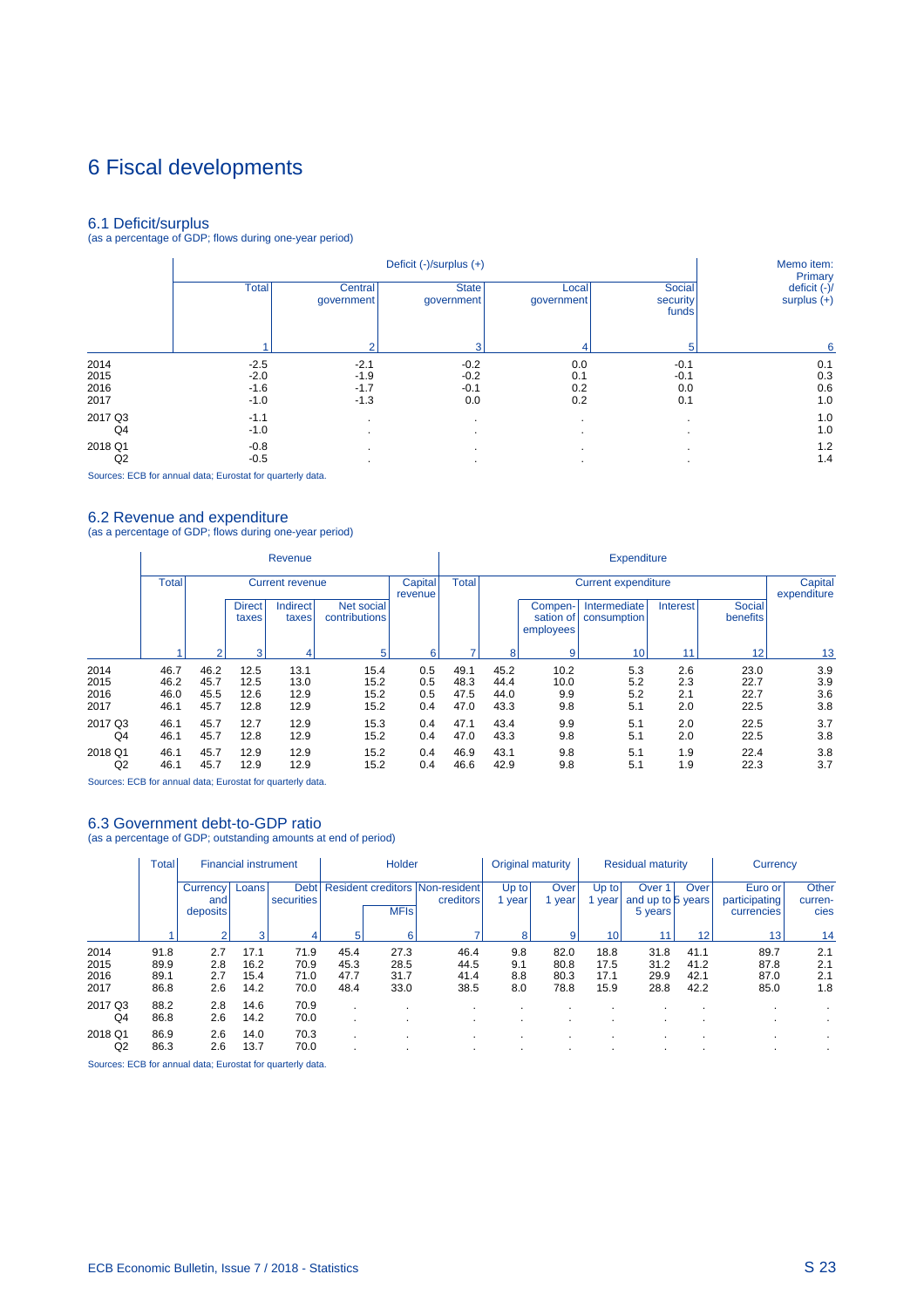## 6 Fiscal developments

### 6.4 Annual change in the government debt-to-GDP ratio and underlying factors 1) (as a percentage of GDP; flows during one-year period)

|                | Change in<br>debt-to-<br>GDP ratio <sup>2)</sup> | <b>Primary</b><br>deficit $(+)/$<br>surplus $(-)$<br>$\sim$ | Deficit-debt adjustment |                                                                        |                             |            |                           |                                              |                                                     |        | Interest-<br>growth | Memo item:<br><b>Borrowing</b> |
|----------------|--------------------------------------------------|-------------------------------------------------------------|-------------------------|------------------------------------------------------------------------|-----------------------------|------------|---------------------------|----------------------------------------------|-----------------------------------------------------|--------|---------------------|--------------------------------|
|                |                                                  |                                                             | Total                   | Transactions in main financial assets<br><b>Revaluation</b><br>effects |                             |            |                           |                                              |                                                     | Other  | differential        | requirement                    |
|                |                                                  |                                                             |                         | Total<br>3                                                             | Currency<br>and<br>deposits | Loans<br>6 | <b>Debt</b><br>securities | Equity and<br>investment<br>fund shares<br>8 | and other<br>changes in<br>volume<br>$\overline{9}$ | 10     | 11                  | $12 \overline{ }$              |
|                |                                                  |                                                             |                         |                                                                        |                             |            |                           |                                              |                                                     |        |                     |                                |
| 2014           | 0.2                                              | $-0.1$                                                      | $-0.2$                  | $-0.4$                                                                 | 0.2                         | $-0.4$     | $-0.3$                    | 0.0                                          | 0.1                                                 | 0.2    | 0.5                 | 2.3                            |
| 2015           | $-1.9$                                           | $-0.3$                                                      | $-0.8$                  | $-0.5$                                                                 | 0.2                         | $-0.3$     | $-0.3$                    | $-0.1$                                       | 0.0                                                 | $-0.4$ | $-0.8$              | 1.2                            |
| 2016           | $-0.8$                                           | $-0.6$                                                      | 0.1                     | 0.2                                                                    | 0.3                         | $-0.1$     | 0.0                       | 0.1                                          | 0.0                                                 | $-0.1$ | $-0.3$              | 1.6                            |
| 2017           | $-2.2$                                           | $-1.0$                                                      | $-0.2$                  | 0.3                                                                    | 0.5                         | 0.0        | $-0.2$                    | 0.1                                          | $-0.1$                                              | $-0.3$ | $-1.0$              | 0.9                            |
| 2017 Q3        | $-1.6$                                           | $-1.0$                                                      | 0.0                     | 0.6                                                                    | 0.8                         | $-0.1$     | $-0.1$                    | 0.0                                          | $-0.1$                                              | $-0.4$ | $-0.7$              | 1.2                            |
| Q <sub>4</sub> | $-2.2$                                           | $-1.0$                                                      | $-0.2$                  | 0.4                                                                    | 0.5                         | 0.0        | $-0.2$                    | 0.1                                          | $-0.1$                                              | $-0.4$ | $-1.0$              | 0.9                            |
| 2018 Q1        | $-2.4$                                           | $-1.2$                                                      | $-0.1$                  | 0.5                                                                    | 0.5                         | 0.0        | $-0.1$                    | 0.1                                          | $-0.1$                                              | $-0.4$ | $-1.1$              | 0.8                            |
| Q <sub>2</sub> | $-2.9$                                           | $-1.4$                                                      | $-0.2$                  | 0.3                                                                    | 0.2                         | $-0.1$     | $-0.1$                    | 0.2                                          | $-0.1$                                              | $-0.4$ | $-1.3$              | 0.5                            |

Sources: ECB for annual data; Eurostat for quarterly data.

1) Intergovernmental lending in the context of the financial crisis is consolidated except in quarterly data on the deficit-debt adjustment.<br>2) Calculated as the difference between the government debt-to-GDP ratios at the

### 6.5 Government debt securities 1)

(debt service as a percentage of GDP; flows during debt service period; average nominal yields in percentages per annum)

|                                  | Debt service due within 1 year <sup>2)</sup> |                              |                                           |                          |                                           | Average<br>residual       | Average nominal yields <sup>4)</sup> |                          |                                      |                          |                                                              |                          |                            |
|----------------------------------|----------------------------------------------|------------------------------|-------------------------------------------|--------------------------|-------------------------------------------|---------------------------|--------------------------------------|--------------------------|--------------------------------------|--------------------------|--------------------------------------------------------------|--------------------------|----------------------------|
|                                  | <b>Total</b>                                 | Principal                    |                                           | <b>Interest</b>          |                                           | maturity<br>in years $3)$ | Outstanding amounts                  |                          |                                      |                          |                                                              | <b>Transactions</b>      |                            |
|                                  |                                              |                              | <b>Maturities</b><br>of up to 3<br>months |                          | <b>Maturities</b><br>of up to 3<br>months |                           | <b>Total</b>                         | <b>Floating</b>          | Zero<br>rate   coupon                |                          | <b>Fixed rate</b><br><b>Maturities</b><br>of up to 1<br>year |                          | <b>Issuance Redemption</b> |
|                                  |                                              | $\overline{2}$               | 3                                         | 4                        | 5                                         | 6                         |                                      | 8                        | 9                                    | 10                       | 11                                                           | 12                       | 13                         |
| 2015<br>2016<br>2017             | 14.6<br>14.1<br>12.9                         | 12.8<br>12.4<br>11.2         | 4.3<br>4.6<br>4.2                         | 1.9<br>1.7<br>1.7        | 0.5<br>0.4<br>0.4                         | 6.6<br>6.9<br>7.1         | 2.9<br>2.6<br>2.4                    | 1.4<br>1.2<br>1.1        | 0.1<br>$-0.1$<br>$-0.2$              | 3.3<br>3.0<br>2.8        | 3.0<br>2.9<br>2.3                                            | 0.4<br>0.2<br>0.3        | 1.2<br>1.2<br>1.1          |
| 2017 Q2<br>Q3<br>Q <sub>4</sub>  | 13.8<br>13.0<br>12.9                         | 12.1<br>11.3<br>11.2         | 4.3<br>3.7<br>4.2                         | 1.7<br>1.7<br>1.7        | 0.4<br>0.4<br>0.4                         | 7.0<br>7.1<br>7.1         | 2.5<br>2.5<br>2.4                    | 1.2<br>1.1<br>1.1        | $-0.2$<br>$-0.2$<br>$-0.2$           | 2.9<br>2.9<br>2.8        | 2.6<br>2.5<br>2.3                                            | 0.2<br>0.2<br>0.3        | 1.2<br>1.1<br>1.1          |
| 2018 Q1                          | 13.0                                         | 11.4                         | 4.2                                       | 1.6                      | 0.4                                       | 7.2                       | 2.4                                  | 1.1                      | $-0.2$                               | 2.8                      | 2.5                                                          | 0.4                      | 1.1                        |
| 2018 Apr.<br>May<br>June<br>July | 12.8<br>12.9<br>12.8<br>12.9                 | 11.2<br>11.3<br>11.3<br>11.3 | 3.9<br>3.7<br>3.6<br>3.7                  | 1.6<br>1.6<br>1.6<br>1.6 | 0.4<br>0.4<br>0.4<br>0.4                  | 7.3<br>7.3<br>7.3<br>7.3  | 2.4<br>2.4<br>2.4<br>2.3             | 1.1<br>1.1<br>1.1<br>1.1 | $-0.2$<br>$-0.2$<br>$-0.2$<br>$-0.2$ | 2.8<br>2.8<br>2.8<br>2.7 | 2.5<br>2.5<br>2.5<br>2.4                                     | 0.4<br>0.4<br>0.4<br>0.4 | 1.1<br>1.0<br>0.9<br>1.0   |
| Aug.<br>Sep.                     | 12.8<br>13.1                                 | 11.3<br>11.5                 | 3.8<br>3.8                                | 1.6<br>1.6               | 0.4<br>0.4                                | 7.2<br>7.3                | 2.3<br>2.3                           | 1.1<br>1.1               | $-0.2$<br>$-0.1$                     | 2.7<br>2.7               | 2.5<br>2.5                                                   | 0.4<br>0.4               | 1.0<br>0.9                 |

Source: ECB.

1) At face value and not consolidated within the general government sector.

2) Excludes future payments on debt securities not yet outstanding and early redemptions. 3) Residual maturity at the end of the period. 4) Outstanding amounts at the end of the period; transactions as 12-month average.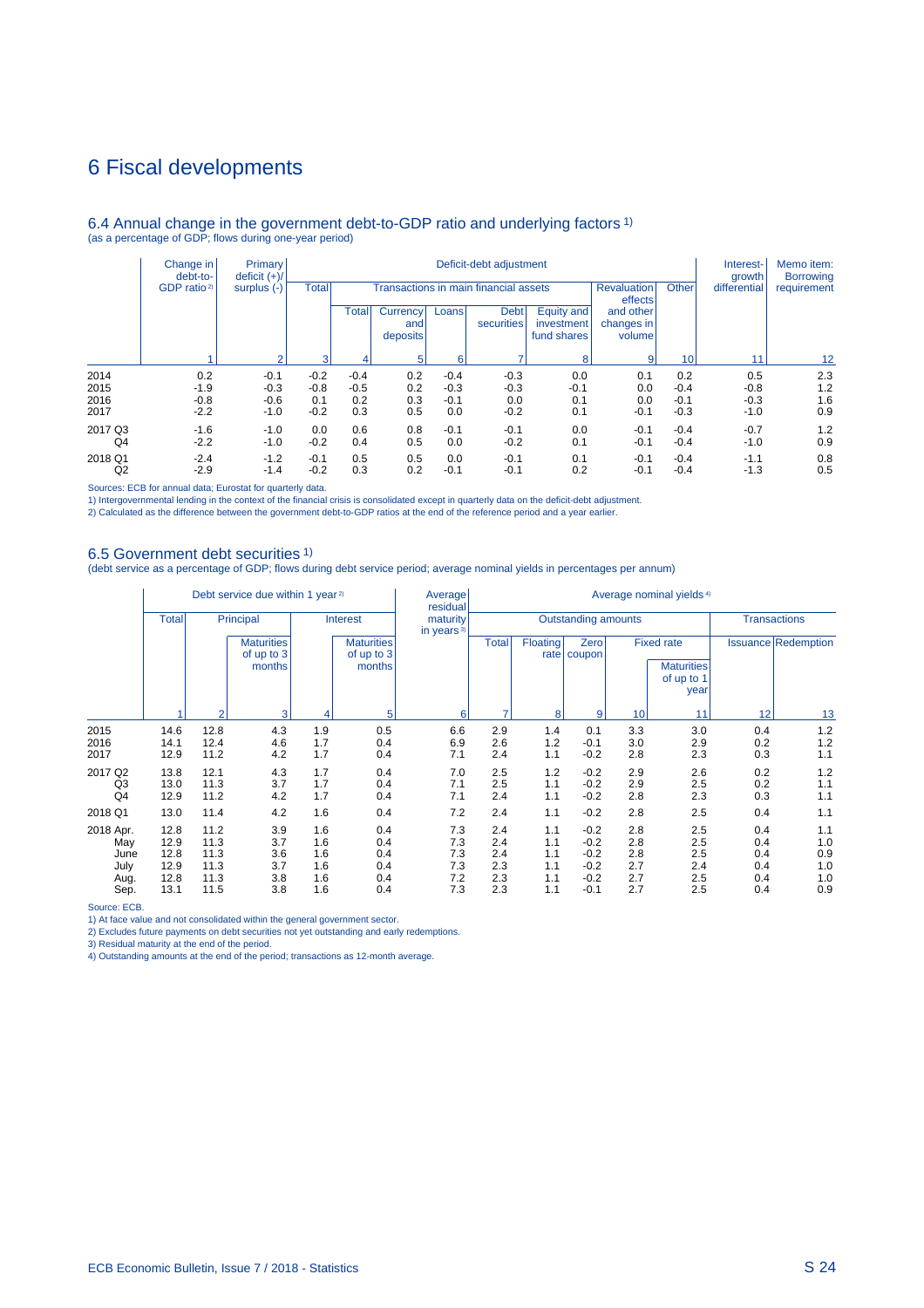# 6 Fiscal developments

|                | <b>Belgium</b> | Germany              | <b>Estonia</b> |              | Ireland                            | Greece  | Spain    | France         | Italy      | <b>Cyprus</b> |
|----------------|----------------|----------------------|----------------|--------------|------------------------------------|---------|----------|----------------|------------|---------------|
|                | 1              | $\overline{2}$       | 3 <sup>1</sup> |              | 4                                  | 5       | 6        | $\overline{7}$ | 8          | 9             |
|                |                |                      |                |              | Government deficit (-)/surplus (+) |         |          |                |            |               |
| 2014           | $-3.1$         | 0.6                  | 0.7            |              | $-3.6$                             | $-3.6$  | $-6.0$   | $-3.9$         | $-3.0$     | $-9.0$        |
| 2015           | $-2.5$         | 0.8                  | 0.1            |              | $-1.9$                             | $-5.6$  | $-5.3$   | $-3.6$         | $-2.6$     | $-1.3$        |
| 2016           | $-2.4$         | 0.9                  | $-0.3$         |              | $-0.5$                             | 0.5     | $-4.5$   | $-3.5$         | $-2.5$     | 0.3           |
| 2017           | $-0.9$         | 1.0                  | $-0.4$         |              | $-0.2$                             | 0.8     | $-3.1$   | $-2.7$         | $-2.4$     | 1.8           |
| 2017 Q3        | $-1.1$         | 1.1                  | $-0.7$         |              | $-0.6$                             | 1.0     | $-3.1$   | $-3.0$         | $-2.5$     | 1.5           |
| Q <sub>4</sub> | $-0.9$         | 1.0                  | $-0.4$         |              | $-0.2$                             | 0.8     | $-3.1$   | $-2.7$         | $-2.4$     | 1.8           |
| 2018 Q1        | $-0.9$         | 1.3                  | $-0.6$         |              | $-0.4$                             | 1.1     | $-3.0$   | $-2.7$         | $-2.2$     | 2.5           |
| Q2             | $-0.3$         | 1.9                  | $-0.2$         |              | $-0.5$                             | 0.9     | $-2.7$   | $-2.7$         | $-1.8$     | 3.0           |
|                |                |                      |                |              | Government debt                    |         |          |                |            |               |
| 2014           | 107.6          | 74.5                 | 10.5           |              | 104.1                              | 178.9   | 100.4    | 94.9           | 131.8      | 108.0         |
| 2015           | 106.5          | 70.8                 | 9.9            |              | 76.8<br>175.9                      |         | 99.3     | 95.6           | 131.6      | 108.0         |
| 2016           | 106.1          | 67.9                 | 9.2            |              | 73.4                               | 178.5   | 99.0     | 98.2           | 131.4      | 105.5         |
| 2017           | 103.4          | 63.9                 | 8.7            |              | 68.4                               | 176.1   | 98.1     | 98.5           | 131.2      | 96.1          |
| 2017 Q3        | 107.6          | 64.8                 | 8.6            |              | 72.9                               | 177.4   | 98.4     | 99.9           | 133.6      | 101.3         |
| Q <sub>4</sub> | 103.8          | 63.9                 | 8.7            |              | 68.4                               | 178.6   | 98.1     | 98.5           | 131.2      | 96.1          |
| 2018 Q1        | 106.8          | 62.7                 | 8.5            |              | 69.3                               | 180.3   | 98.7     | 99.4           | 132.9      | 93.4          |
| Q2             | 106.3          | 61.5                 | 8.3            |              | 69.1                               | 179.7   | 98.1     | 99.1           | 133.1      | 104.0         |
|                | Latvia         | Lithuania Luxembourg |                | <b>Malta</b> | <b>Netherlands</b>                 | Austria | Portugal | Slovenia       | Slovakia   | Finland       |
|                | 10             | 11                   | 12             | 13           | 14                                 | 15      | 16       | 17             | 18         | 19            |
|                |                |                      |                |              | Government deficit (-)/surplus (+) |         |          |                |            |               |
| 2014           | $-1.5$         | $-0.6$               | 1.3            | $-1.7$       | $-2.2$                             | $-2.7$  | $-7.2$   | $-5.5$         | $-2.7$     | $-3.2$        |
| 2015           | $-1.4$         | $-0.3$               | 1.3            | $-1.0$       | $-2.0$                             | $-1.0$  | $-4.4$   | $-2.8$         | $-2.6$     | $-2.8$        |
| 2016           | 0.1            | 0.3                  | 1.6            | 0.9          | 0.0                                | $-1.6$  | $-2.0$   | $-1.9$         | $-2.2$     | $-1.7$        |
| 2017           | $-0.6$         | 0.5                  | 1.4            | 3.5          | $1.2$                              | $-0.8$  | $-3.0$   | 0.1            | $-0.8$     | $-0.7$        |
| 2017 Q3        | 0.1            | 0.9                  | 1.9            | 2.9          | 1.0                                | $-1.2$  | $-2.4$   | $-0.5$         | $-1.5$     | $-1.4$        |
| Q4             | $-0.6$         | 0.5                  | 1.4            | 3.5          | 1.2                                | $-0.8$  | $-3.0$   | 0.1            | $-0.8$     | $-0.7$        |
| 2018 Q1        | 0.0            | 0.4                  | 1.5            | 3.1          | 1.6                                | $-0.7$  | $-0.7$   | 0.5            | $-0.7$     | $-0.7$        |
| Q2             | 0.2            | 0.7                  | 1.6            | 3.9          | 1.9                                | 0.1     | $-0.9$   | 0.6            | $-0.6$     | $-1.1$        |
|                |                |                      |                |              | Government debt                    |         |          |                |            |               |
| 2011           | 40.0           | AOE                  | 22.7           | 627          | 67 Q                               | 910     | 120E     | 90A            | <b>E2F</b> | GO 2          |

6.6 Fiscal developments in euro area countries (as a percentage of GDP; flows during one-year period and outstanding amounts at end of period)

2014 40.9 40.5 22.7 63.7 67.9 84.0 130.6 80.4 53.5 60.2 2015 36.8 42.6 22.2 58.6 64.6 84.8 128.8 82.6 52.2 63.6 2016 40.3 39.9 20.7 56.3 61.9 83.0 129.2 78.7 51.8 63.0 2017 40.0 39.4 23.0 50.9 57.0 78.3 124.8 74.1 50.9 61.3 2017 Q3 38.0 39.2 23.5 53.5 57.0 79.8 129.5 79.0 51.3 60.7 Q4 40.0 39.4 23.0 50.9 57.0 78.3 124.8 74.1 50.9 61.3 2018 Q1 35.5 36.0 22.2 50.5 55.1 77.2 125.4 75.5 50.8 60.0 Q2 36.9 35.0 22.0 49.6 54.0 76.5 124.9 72.8 51.8 59.5

Source: Eurostat.